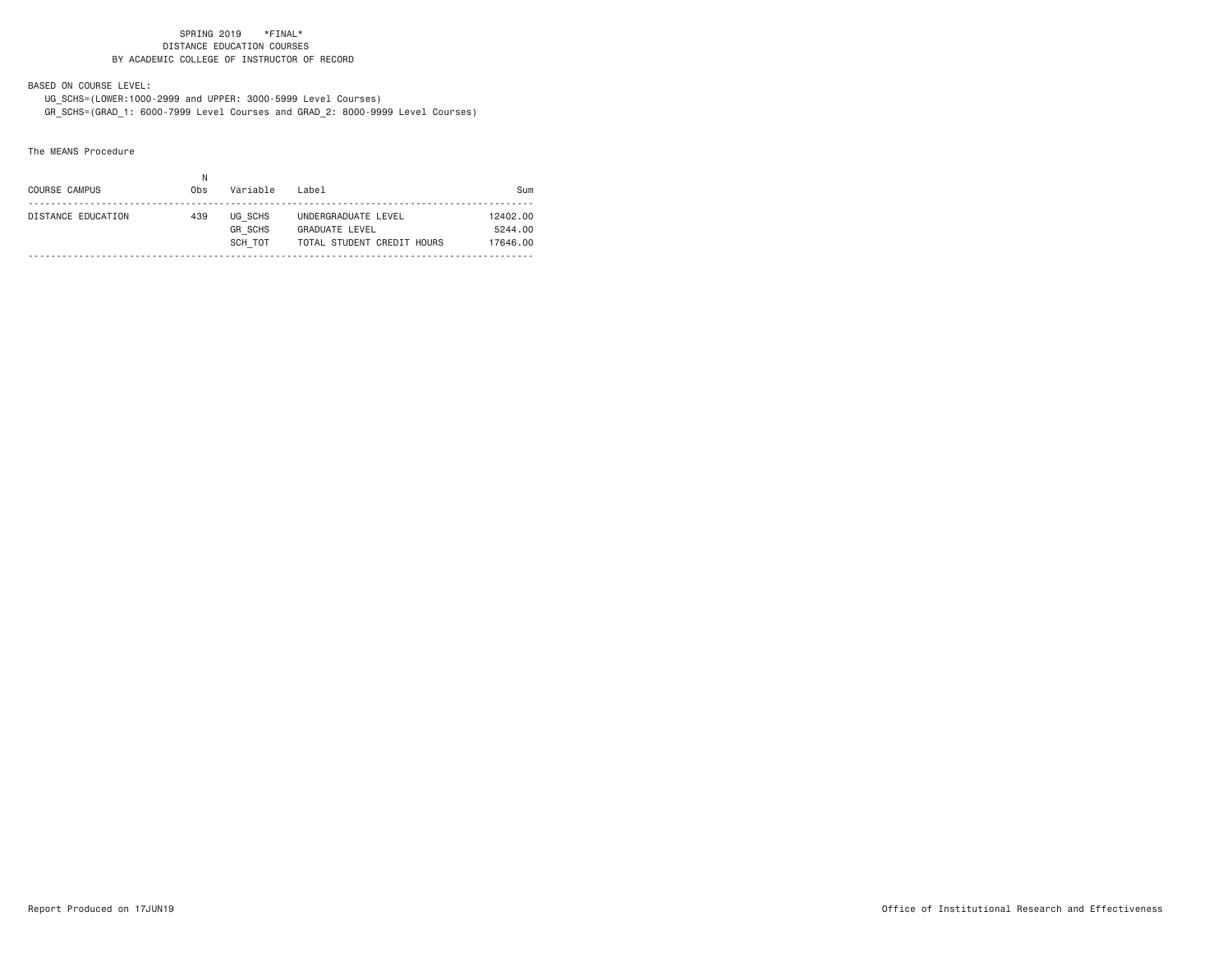BASED ON COURSE LEVEL:

 UG\_SCHS=(LOWER:1000-2999 and UPPER: 3000-5999 Level Courses \*\*Excludes CVM 5000-5999 Level Courses\*\*) GR\_SCHS=(GRAD\_1: 6000-7999 Level Courses and GRAD\_2: 8000-9999 Level Courses)

## The MEANS Procedure

| ACADEMIC COLLEGE                                           | N.<br>Obs | Variable Label |                                      | Sum     |
|------------------------------------------------------------|-----------|----------------|--------------------------------------|---------|
| Agriculture & Life Sciences 23 UG_SCHS UNDERGRADUATE LEVEL |           |                |                                      | 639,00  |
|                                                            |           |                | GR SCHS GRADUATE LEVEL               | 240.00  |
|                                                            |           |                | SCH_TOT TOTAL STUDENT CREDIT HOURS   | 879.00  |
| Architecture, Art & Design 7                               |           | UG SCHS        | UNDERGRADUATE LEVEL                  | 249,00  |
|                                                            |           | GR SCHS        | <b>GRADUATE LEVEL</b>                | 6,00    |
|                                                            |           | SCH TOT        | TOTAL STUDENT CREDIT HOURS           | 255.00  |
| Arts & Sciences                                            | 146       |                | UG SCHS UNDERGRADUATE LEVEL          | 6345.00 |
|                                                            |           |                | GR_SCHS GRADUATE LEVEL               | 1204.00 |
|                                                            |           |                | SCH TOT   TOTAL STUDENT CREDIT HOURS | 7549.00 |
| <b>Business</b>                                            | 38        |                | UG SCHS UNDERGRADUATE LEVEL          | 2283.00 |
|                                                            |           |                | GR_SCHS GRADUATE LEVEL               | 975.00  |
|                                                            |           | SCH TOT        | TOTAL STUDENT CREDIT HOURS           | 3258.00 |
| Education                                                  | 112       | UG SCHS        | UNDERGRADUATE LEVEL                  | 2847.75 |
|                                                            |           |                | GR SCHS GRADUATE LEVEL               | 1762.00 |
|                                                            |           | SCH TOT        | TOTAL STUDENT CREDIT HOURS           | 4609.75 |
| Engineering                                                | 100       |                | UG SCHS UNDERGRADUATE LEVEL          | 29.25   |
|                                                            |           |                | GR SCHS GRADUATE LEVEL               | 1009.00 |
|                                                            |           | SCH TOT        | TOTAL STUDENT CREDIT HOURS           | 1038.25 |
| Forest Resources                                           | 13        |                | UG SCHS UNDERGRADUATE LEVEL          | 9.00    |
|                                                            |           |                | GR SCHS GRADUATE LEVEL               | 48,00   |
|                                                            |           |                | SCH TOT   TOTAL STUDENT CREDIT HOURS | 57.00   |
|                                                            |           |                |                                      |         |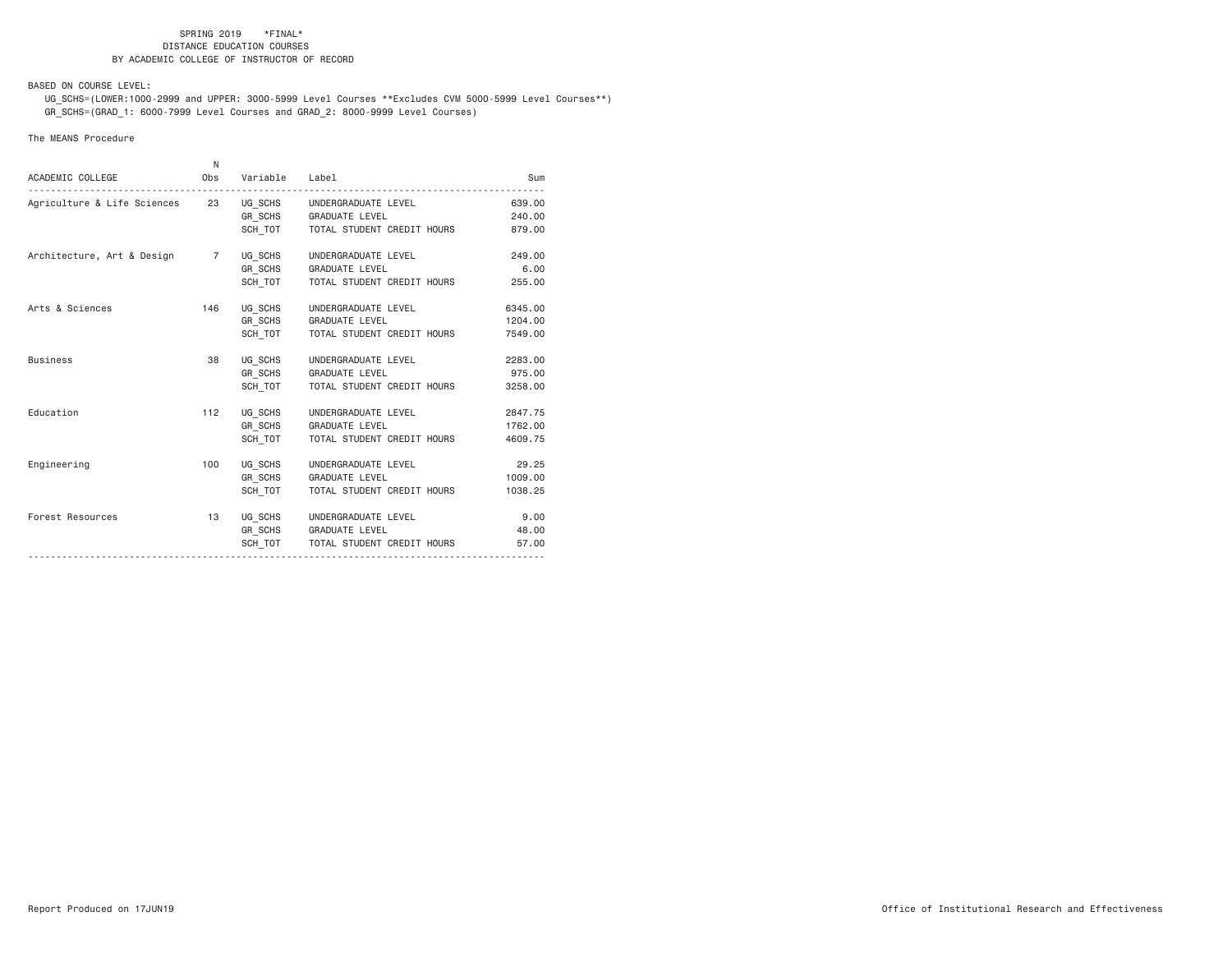BASED ON COURSE LEVEL:

 UG\_SCHS=(LOWER:1000-2999 and UPPER: 3000-5999 Level Courses \*\*Excludes CVM 5000-5999 Level Courses\*\*) GR\_SCHS=(GRAD\_1: 6000-7999 Level Courses and GRAD\_2: 8000-9999 Level Courses)

|                                            | UNDERGRADUATE | GRADUATE |        |
|--------------------------------------------|---------------|----------|--------|
| ACADEMIC DEPARTMENT                        | LEVEL         | LEVEL    | TOTAL  |
|                                            |               |          |        |
| Agricultural Economics                     | 0.00          | 6.00     | 6.00   |
| Animal Dairy Science                       | 18.00         | 3.00     | 21.00  |
| Food Science, Nutrition & Health Promotion | 450.00        | 213.00   | 663.00 |
| Landscape Architecture                     | 156.00        | 0.00     | 156.00 |
| School of Human Sciences                   | 15.00         | 18.00    | 33.00  |
|                                            |               |          |        |
|                                            | 639.00        | 240.00   | 879.00 |
|                                            |               |          |        |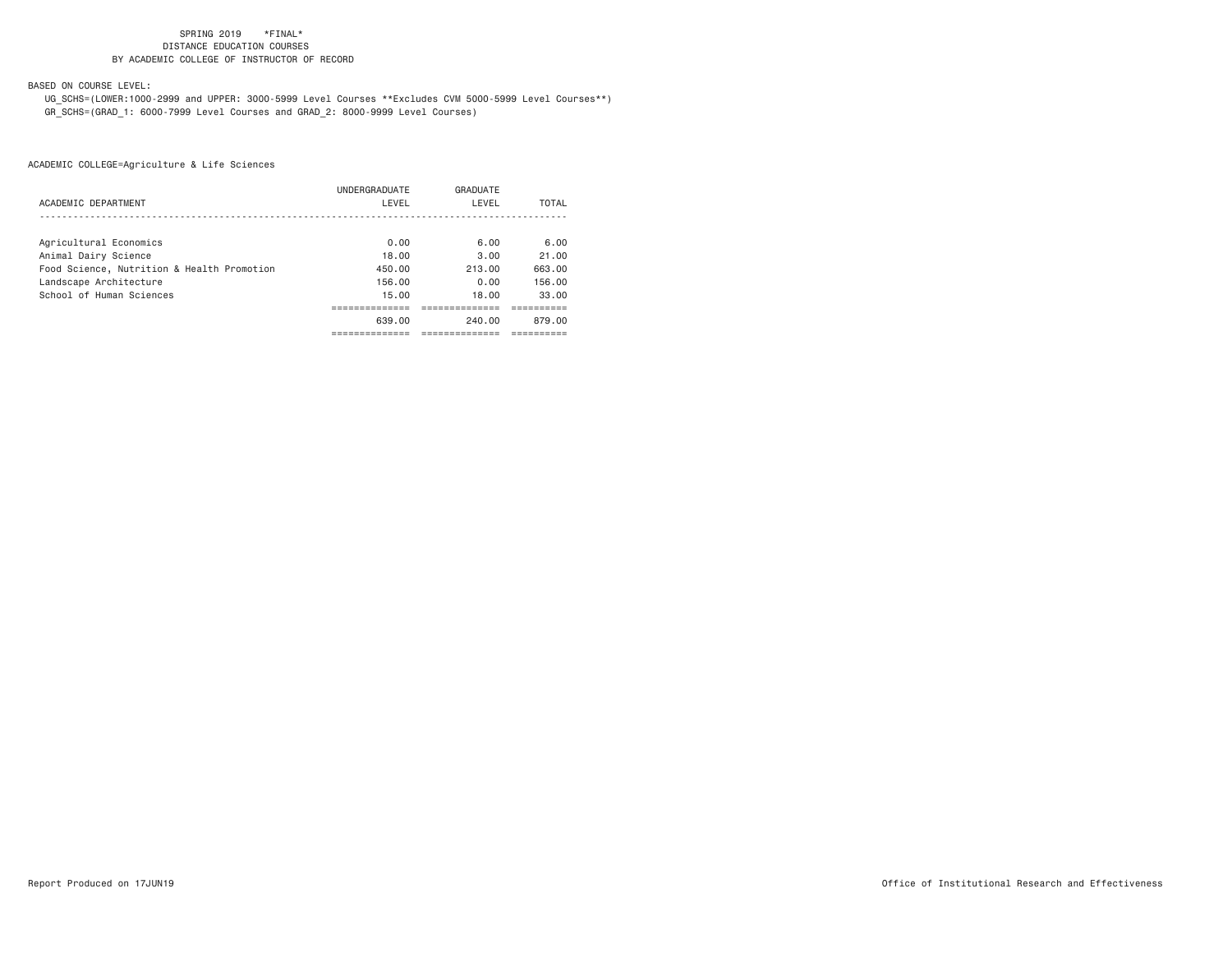BASED ON COURSE LEVEL:

 UG\_SCHS=(LOWER:1000-2999 and UPPER: 3000-5999 Level Courses \*\*Excludes CVM 5000-5999 Level Courses\*\*) GR\_SCHS=(GRAD\_1: 6000-7999 Level Courses and GRAD\_2: 8000-9999 Level Courses)

| ACADEMIC DEPARTMENT    | UNDERGRADUATE<br>LEVEL | GRADUATE<br>LEVEL | TOTAL  |
|------------------------|------------------------|-------------------|--------|
|                        |                        |                   |        |
| Art AAD                | 189.00                 | 6.00              | 195.00 |
| Interior Design        | 27.00                  | 0.00              | 27.00  |
| School of Architecture | 33.00                  | 0.00              | 33.00  |
|                        |                        |                   |        |
|                        | 249.00                 | 6.00              | 255.00 |
|                        |                        |                   |        |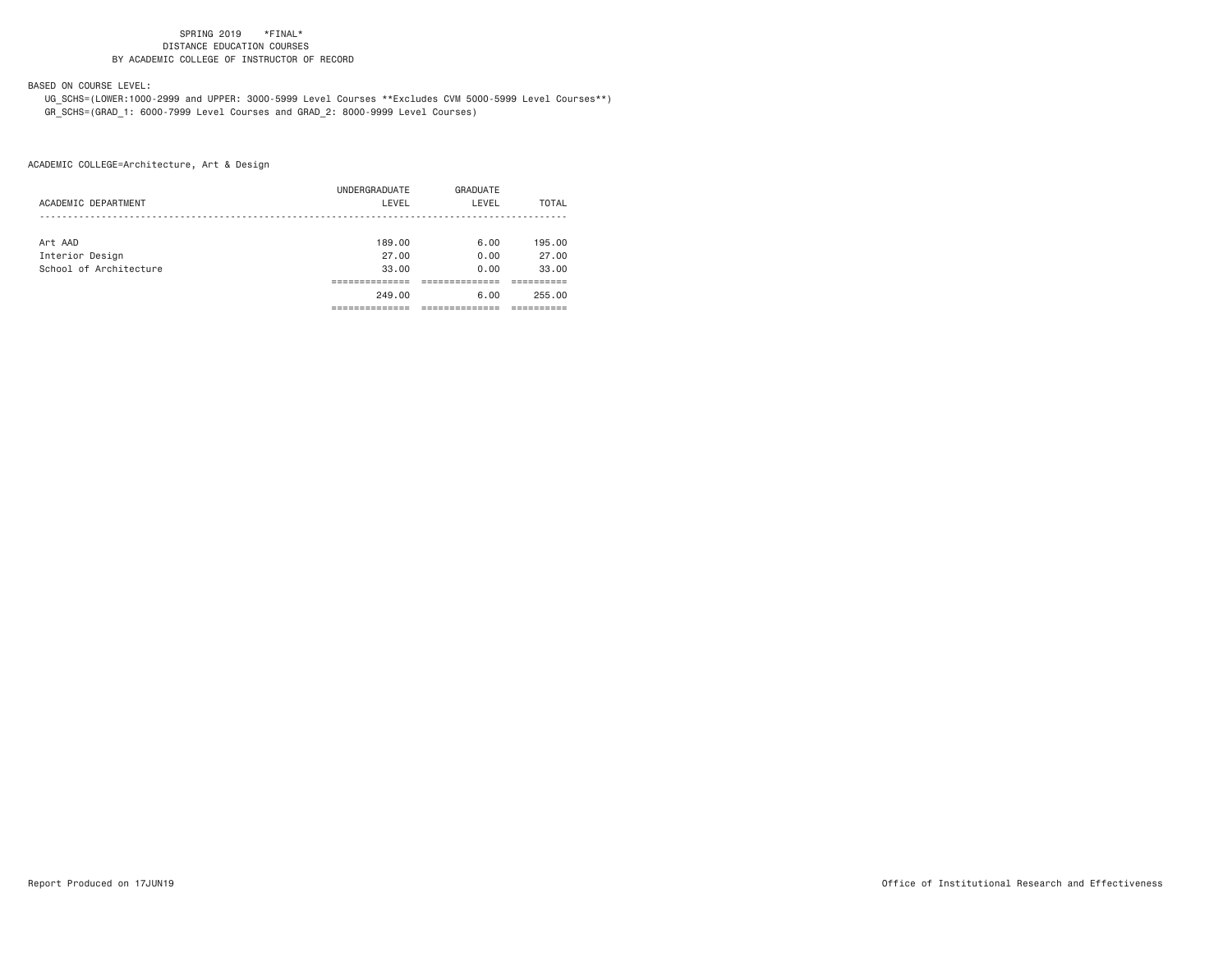BASED ON COURSE LEVEL:

 UG\_SCHS=(LOWER:1000-2999 and UPPER: 3000-5999 Level Courses \*\*Excludes CVM 5000-5999 Level Courses\*\*) GR\_SCHS=(GRAD\_1: 6000-7999 Level Courses and GRAD\_2: 8000-9999 Level Courses)

|                                            | UNDERGRADUATE  | <b>GRADUATE</b> |              |
|--------------------------------------------|----------------|-----------------|--------------|
| ACADEMIC DEPARTMENT                        | LEVEL          | LEVEL           | <b>TOTAL</b> |
|                                            |                |                 |              |
| Biological Sciences                        | 39,00          | 132,00          | 171.00       |
| Chemistry                                  | 91.00          | 0.00            | 91.00        |
| Classical & Modern Languages & Literatures | 423,00         | 0.00            | 423,00       |
| Communication                              | 846,00         | 24.00           | 870.00       |
| English                                    | 285,00         | 0.00            | 285,00       |
| Geosciences                                | 1787.00        | 952,00          | 2739.00      |
| History                                    | 363,00         | 18,00           | 381,00       |
| Mathematics & Statistics                   | 570.00         | 21.00           | 591,00       |
| Philosophy & Religion                      | 276.00         | 0.00            | 276,00       |
| Physics & Astronomy                        | 88,00          | 21.00           | 109,00       |
| Political Science & Public Administration  | 132.00         | 36,00           | 168,00       |
| Psychology                                 | 773.00         | 0.00            | 773,00       |
| Sociology                                  | 672.00         | 0.00            | 672.00       |
|                                            |                |                 |              |
|                                            | 6345.00        | 1204.00         | 7549.00      |
|                                            | ============== | ==============  | ---------    |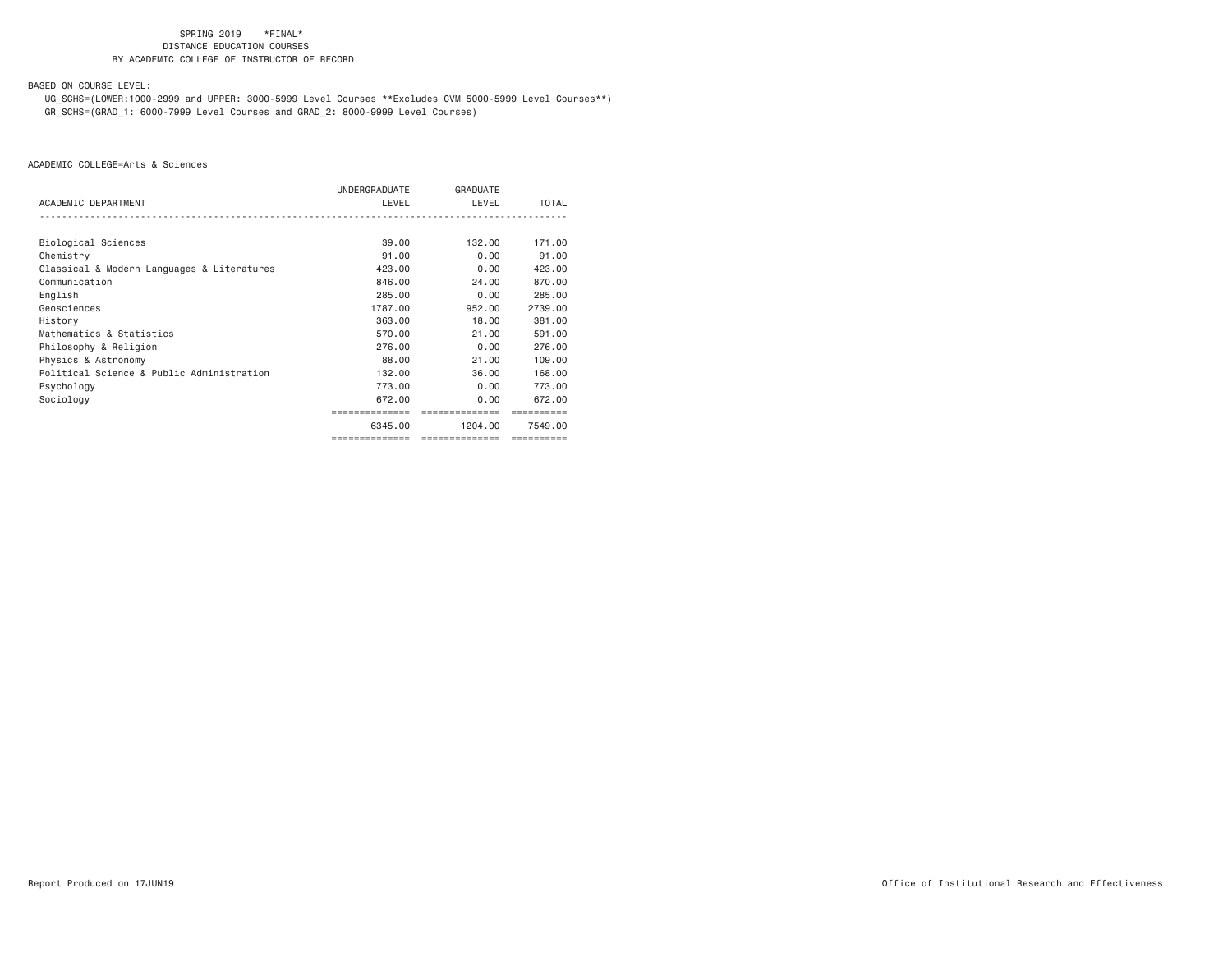BASED ON COURSE LEVEL:

 UG\_SCHS=(LOWER:1000-2999 and UPPER: 3000-5999 Level Courses \*\*Excludes CVM 5000-5999 Level Courses\*\*) GR\_SCHS=(GRAD\_1: 6000-7999 Level Courses and GRAD\_2: 8000-9999 Level Courses)

|                                                 | UNDERGRADUATE | GRADUATE |         |
|-------------------------------------------------|---------------|----------|---------|
| ACADEMIC DEPARTMENT                             | LEVEL         | LEVEL    | TOTAL   |
|                                                 |               |          |         |
| Finance & Economics                             | 1005.00       | 219.00   | 1224.00 |
| Management & Information Systems                | 579.00        | 333.00   | 912.00  |
| Marketing, Quantitative Analysis & Business Law | 351.00        | 342.00   | 693.00  |
| School of Accountancy                           | 348.00        | 81.00    | 429.00  |
|                                                 |               |          |         |
|                                                 | 2283.00       | 975.00   | 3258.00 |
|                                                 |               |          |         |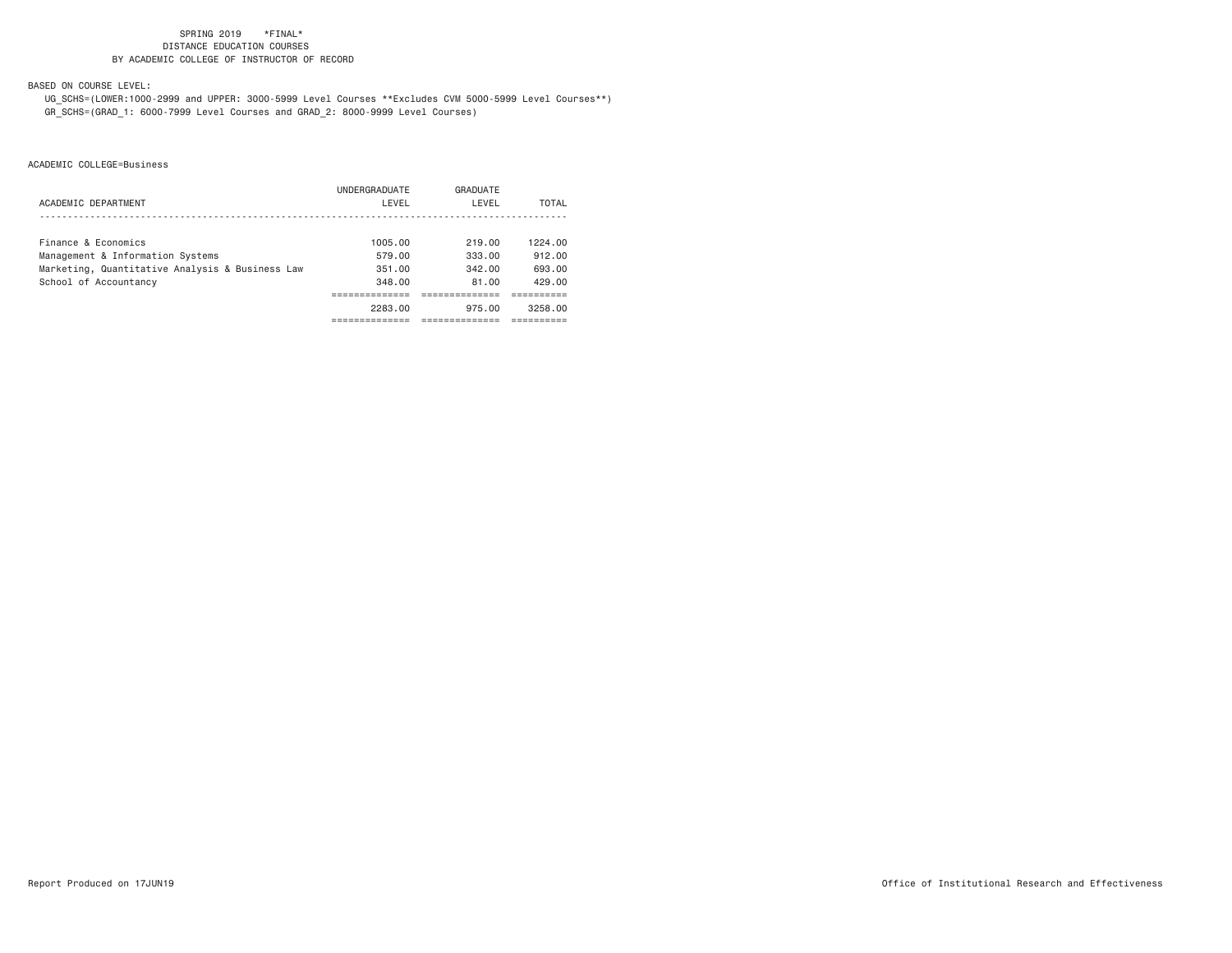BASED ON COURSE LEVEL:

 UG\_SCHS=(LOWER:1000-2999 and UPPER: 3000-5999 Level Courses \*\*Excludes CVM 5000-5999 Level Courses\*\*) GR\_SCHS=(GRAD\_1: 6000-7999 Level Courses and GRAD\_2: 8000-9999 Level Courses)

|                                                    | UNDERGRADUATE | GRADUATE   |              |
|----------------------------------------------------|---------------|------------|--------------|
| ACADEMIC DEPARTMENT                                | LEVEL         | LEVEL      | <b>TOTAL</b> |
|                                                    |               |            |              |
| Counseling, Educational Psychology, and Foundation | 126.00        | 246.00     | 372.00       |
| Curriculum, Instruction & Special Education        | 1497.75       | 597.00     | 2094.75      |
| Educational Leadership                             | 138,00        | 652.00     | 790.00       |
| Instructional Systems & Workforce Development      | 840.00        | 259.00     | 1099.00      |
| Kinesiology                                        | 3.00          | 0.00       | 3.00         |
| Music                                              | 243.00        | 8.00       | 251.00       |
|                                                    |               |            |              |
|                                                    | 2847.75       | 1762.00    | 4609.75      |
|                                                    | -----------   | ---------- |              |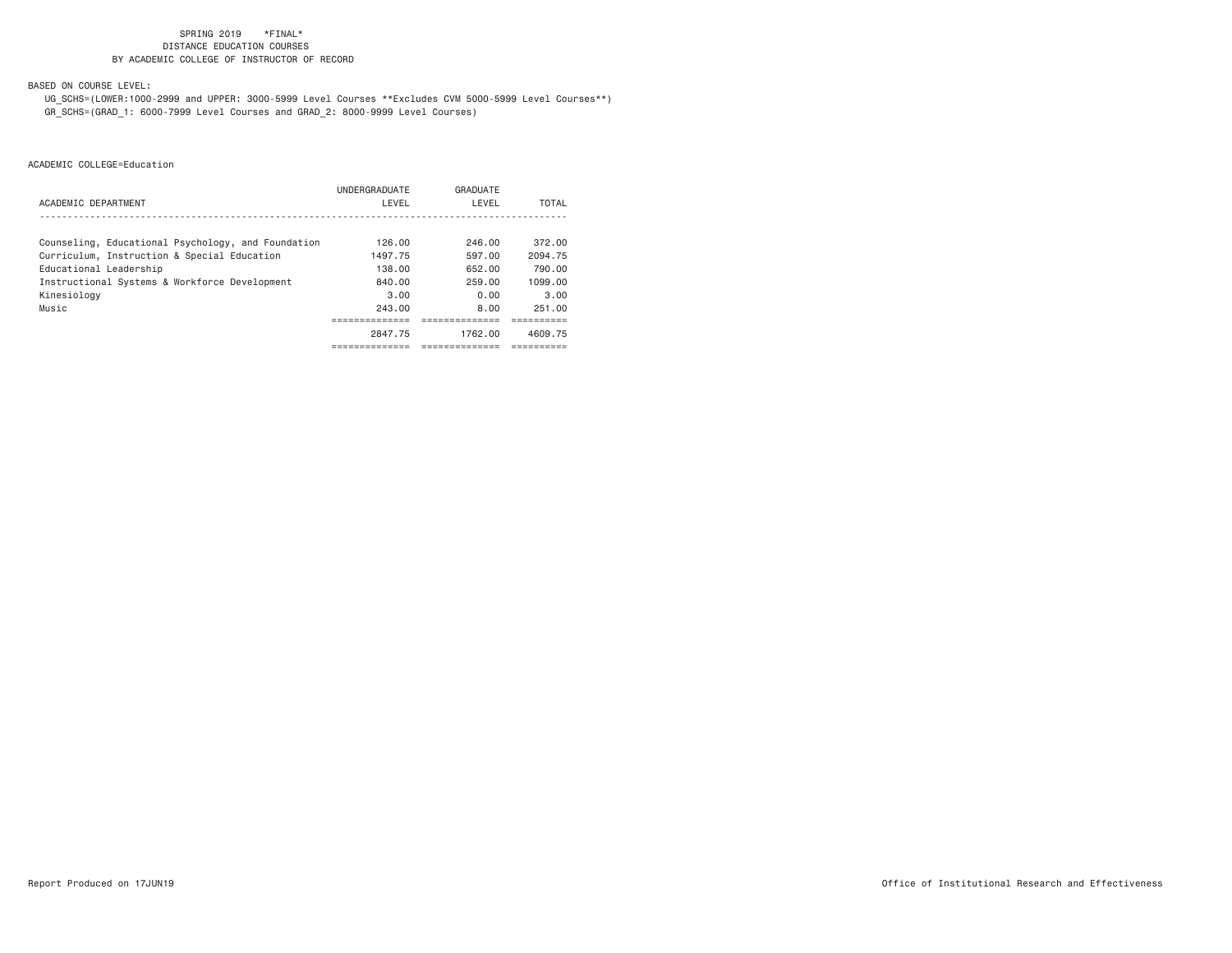BASED ON COURSE LEVEL:

 UG\_SCHS=(LOWER:1000-2999 and UPPER: 3000-5999 Level Courses \*\*Excludes CVM 5000-5999 Level Courses\*\*) GR\_SCHS=(GRAD\_1: 6000-7999 Level Courses and GRAD\_2: 8000-9999 Level Courses)

|                                   | UNDERGRADUATE | GRADUATE |         |
|-----------------------------------|---------------|----------|---------|
| ACADEMIC DEPARTMENT               | LEVEL         | LEVEL    | TOTAL   |
|                                   |               |          |         |
| Aerospace Engineering             | 0.00          | 60.00    | 60.00   |
| Civil & Environmental Engineering | 0.00          | 251.00   | 251.00  |
| Computer Science & Engineering    | 2.25          | 21.00    | 23.25   |
| Electrical & Computer Engineering | 0.00          | 188.00   | 188.00  |
| Industrial & Systems Engineering  | 27.00         | 365.00   | 392.00  |
| Mechanical Engineering            | 0.00          | 121.00   | 121.00  |
| School of Chemical Engineering    | 0.00          | 3.00     | 3.00    |
|                                   |               |          |         |
|                                   | 29.25         | 1009.00  | 1038.25 |
|                                   |               |          |         |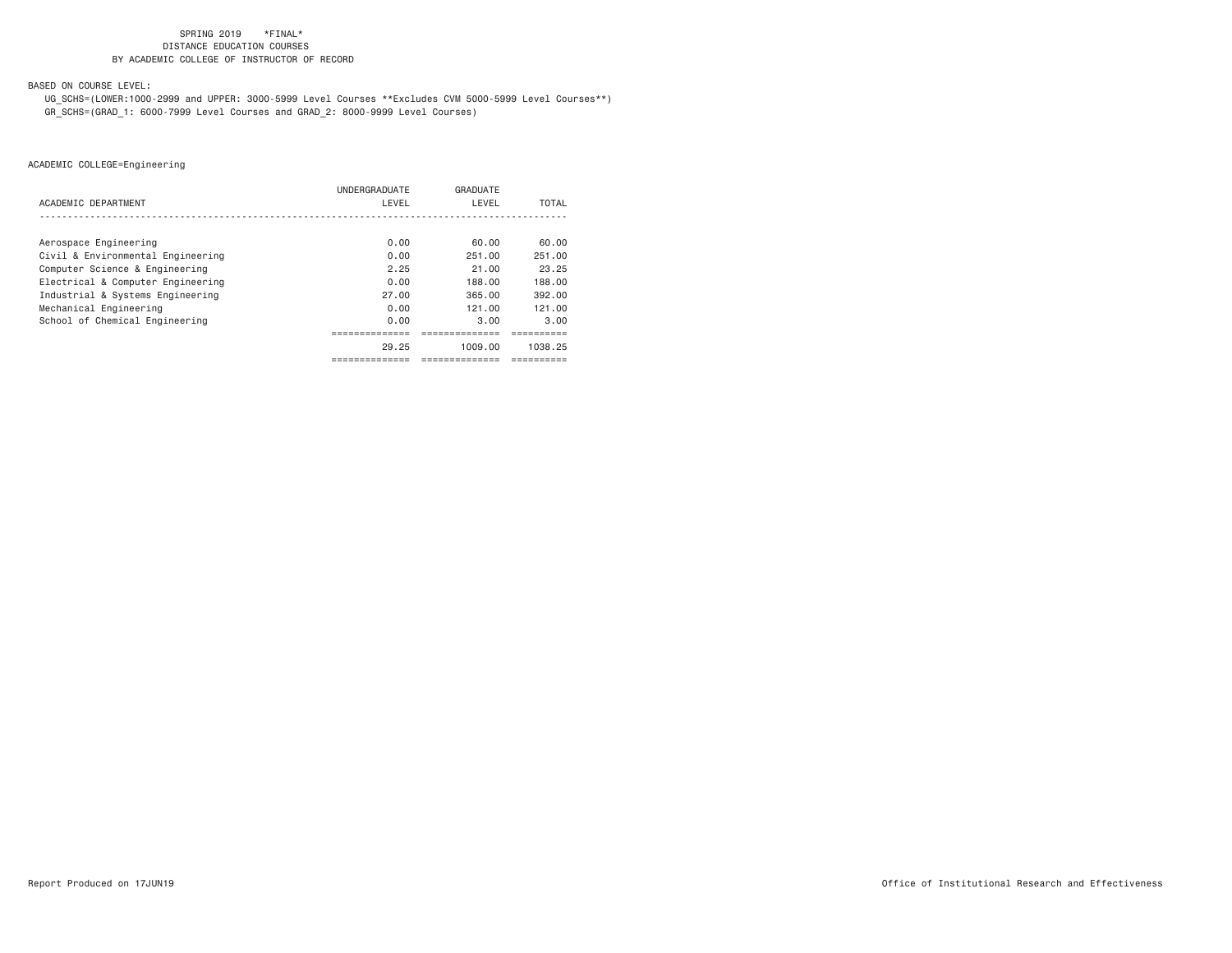# BASED ON COURSE LEVEL:

 UG\_SCHS=(LOWER:1000-2999 and UPPER: 3000-5999 Level Courses \*\*Excludes CVM 5000-5999 Level Courses\*\*) GR\_SCHS=(GRAD\_1: 6000-7999 Level Courses and GRAD\_2: 8000-9999 Level Courses)

ACADEMIC COLLEGE=Forest Resources

| ACADEMIC DEPARTMENT                           | UNDERGRADUATE<br>LEVEL | GRADUATE<br>LEVEL | TOTAL          |
|-----------------------------------------------|------------------------|-------------------|----------------|
| Forestry<br>Wildlife, Fisheries & Aquaculture | 9.00<br>0.00           | 24.00<br>24.00    | 33.00<br>24.00 |
|                                               |                        |                   |                |
|                                               | 9.00                   | 48.00             | 57.00          |
|                                               |                        |                   |                |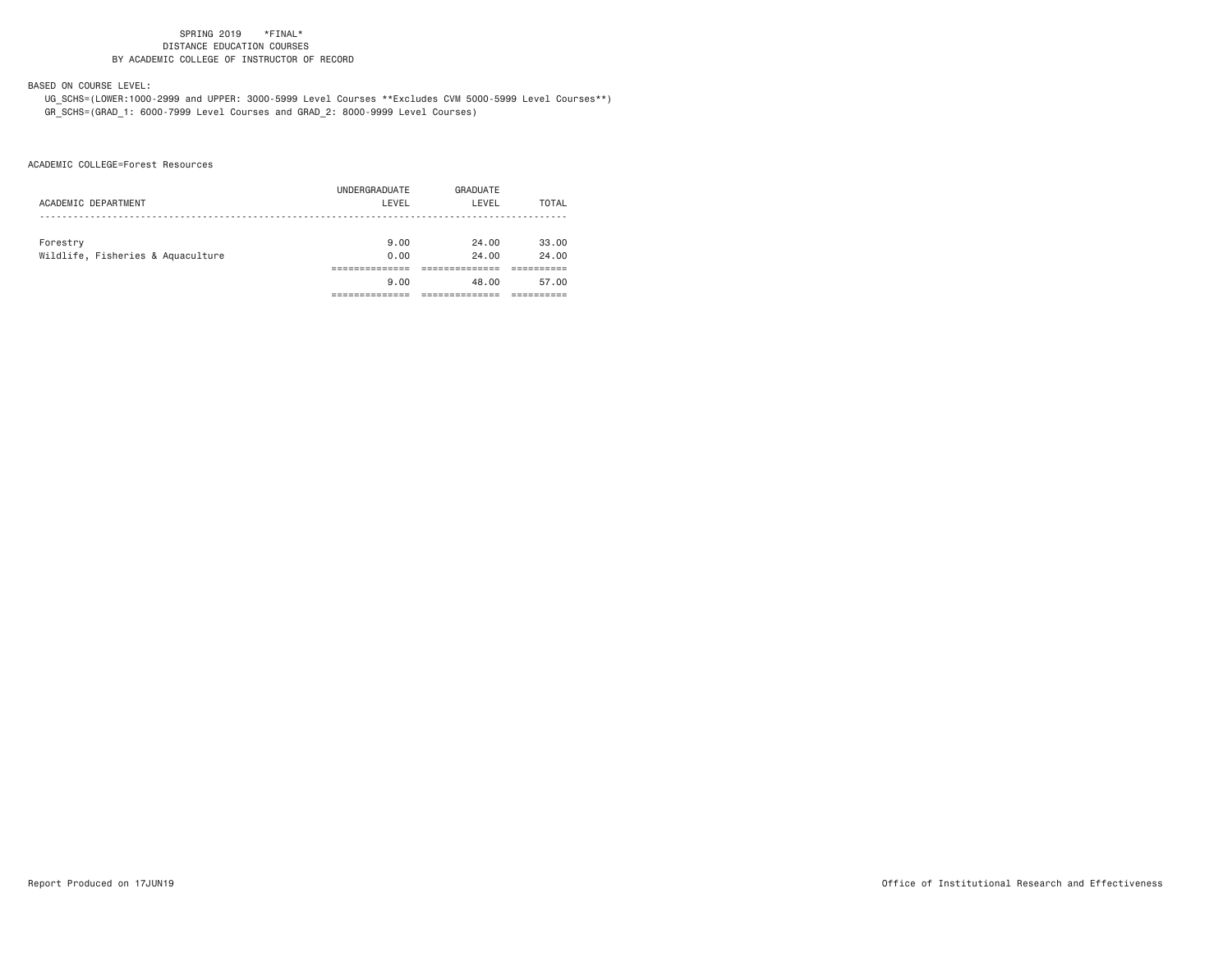| ACADEMIC DEPARTMENT    | Instructor Name | Rank       | Tenure<br>Status | Course<br>Cip # | CRN | Course #                    | Crs | Sec Type Title   | Delvy    | Inst<br>Per | UG<br><b>SCHS</b>         | GR<br><b>SCHS</b>            | Total<br>SCHS       |
|------------------------|-----------------|------------|------------------|-----------------|-----|-----------------------------|-----|------------------|----------|-------------|---------------------------|------------------------------|---------------------|
| Agricultural Economics | Janzen, Matthew | Instructor | Non-Ten Track    |                 |     | 010103 14510 AEC 6113 501 C |     | Agribus Firm Mgt | $\Omega$ | 1.00        | 0.00<br>---------<br>0.00 | 6.00<br>6,00                 | 6.00<br>.<br>6.00   |
| Agricultural Economics |                 |            |                  |                 |     |                             |     |                  |          |             | ========<br>0.00          | ========<br>6.00<br>======== | -----------<br>6.00 |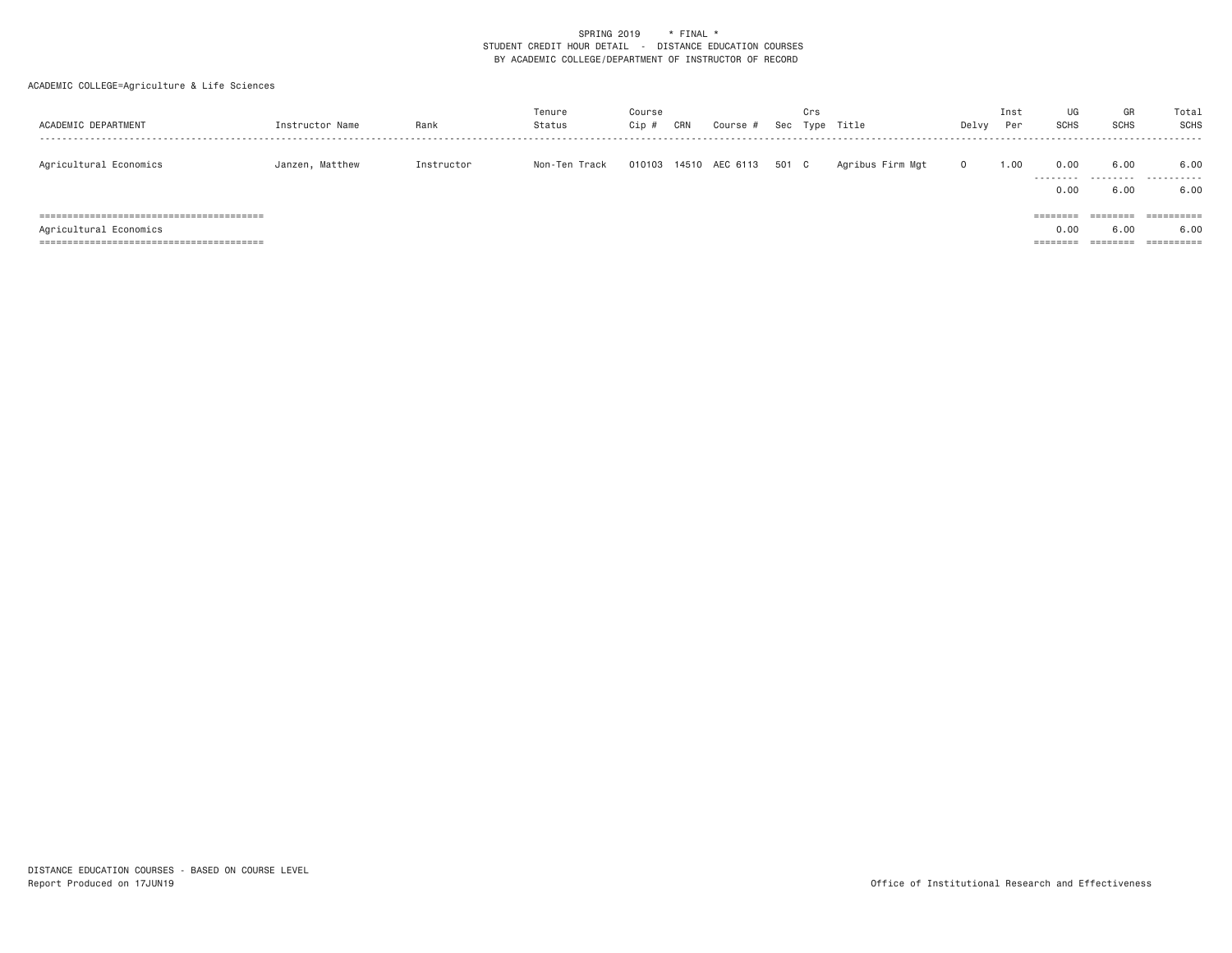| ACADEMIC DEPARTMENT  | Instructor Name | Rank                          | Tenure<br>Status | Course<br>Cip # | CRN | Course #                         |                | Crs | Sec Type Title                                   | Delvy | Inst<br>Per  | UG<br>SCHS                          | GR<br>SCHS                | Total<br>SCHS               |
|----------------------|-----------------|-------------------------------|------------------|-----------------|-----|----------------------------------|----------------|-----|--------------------------------------------------|-------|--------------|-------------------------------------|---------------------------|-----------------------------|
| Animal Dairy Science | Stone, Amanda   | Assistant Professor Ten Track |                  | 010903          |     | 15969 ADS 4633<br>15970 ADS 6633 | 501 C<br>501 C |     | Livestock Immun, and O<br>Livestock Immun, and O |       | 1.00<br>1.00 | 18,00<br>0.00<br>---------<br>18,00 | 0.00<br>3.00<br>.<br>3.00 | 18,00<br>3,00<br>.<br>21.00 |
|                      |                 |                               |                  |                 |     |                                  |                |     |                                                  |       |              | ========                            | ========                  | ==========                  |
| Animal Dairy Science |                 |                               |                  |                 |     |                                  |                |     |                                                  |       |              | 18,00                               | 3.00                      | 21.00                       |
|                      |                 |                               |                  |                 |     |                                  |                |     |                                                  |       |              | ========                            | ========                  | ==========                  |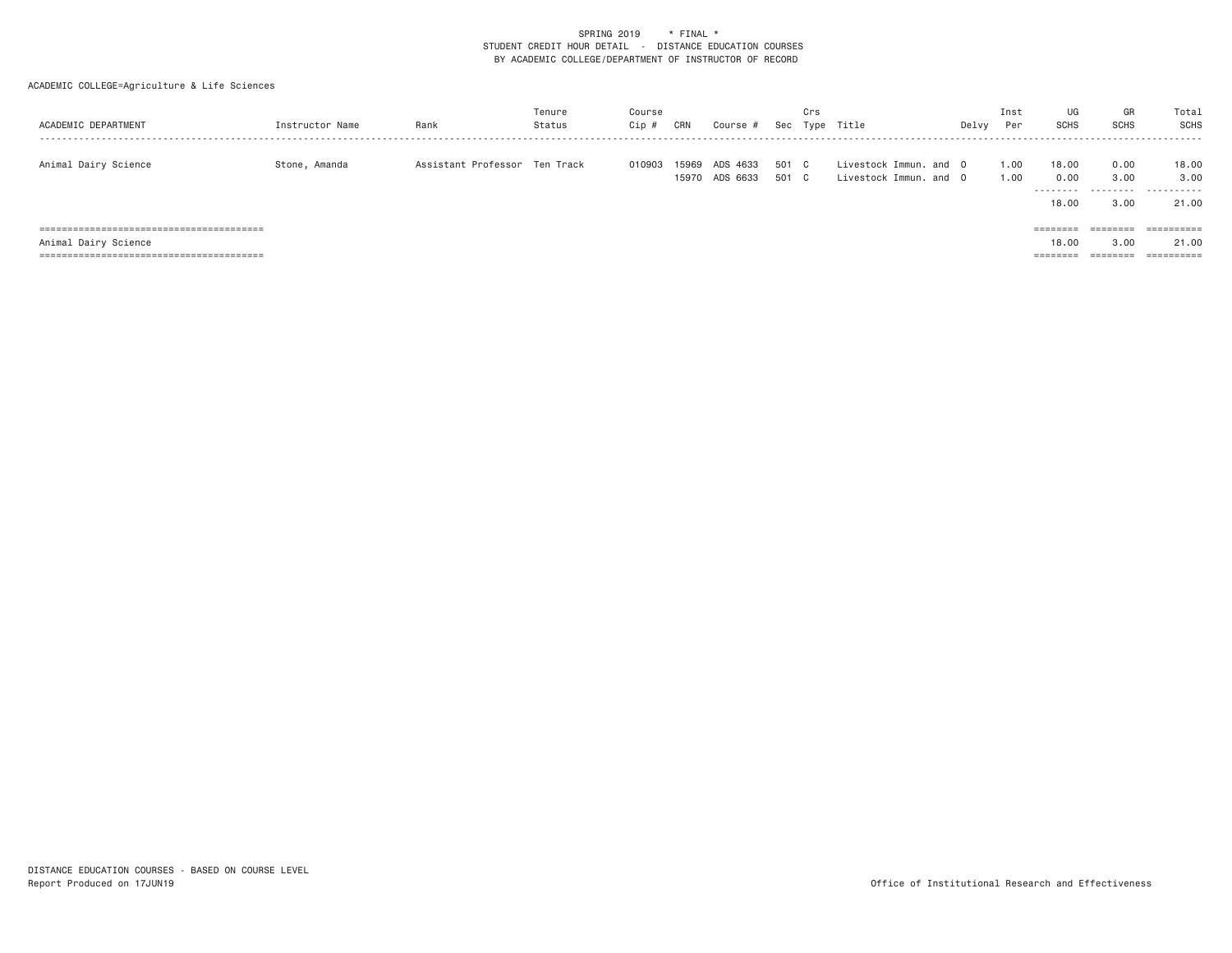| ACADEMIC DEPARTMENT                                     | Instructor Name  | Rank                              | Tenure<br>Status | Course<br>Cip # | CRN | Course #                               |                | Crs | Sec Type Title                                   | Delvy        | Inst<br>Per  | UG<br><b>SCHS</b>         | GR<br><b>SCHS</b>                                                                                                                                             | Total<br><b>SCHS</b>        |
|---------------------------------------------------------|------------------|-----------------------------------|------------------|-----------------|-----|----------------------------------------|----------------|-----|--------------------------------------------------|--------------|--------------|---------------------------|---------------------------------------------------------------------------------------------------------------------------------------------------------------|-----------------------------|
| Food Science, Nutrition & Health Promoti Conrad, Amanda |                  | Instructor                        | Non-Ten Track    |                 |     | 190504 14241 FNH 2283<br>14317 HS 2283 | 501 C<br>501 C |     | Child Health & Nutri 0<br>Child Health & Nutri 0 |              | 1.00<br>1.00 | 51.00<br>33.00            | 0.00<br>0.00                                                                                                                                                  | 51.00<br>33.00              |
|                                                         |                  |                                   |                  |                 |     |                                        |                |     |                                                  |              |              | --------<br>84.00         | .<br>0.00                                                                                                                                                     | .<br>84.00                  |
|                                                         | Fountain, Brent  | Extension Assoc Pro Non-Ten Track |                  |                 |     | 190599 16738 FNH 7000                  | 501 I          |     | Directed Indiv Study F                           |              | 1.00         | 0.00<br>.                 | 3.00<br>.                                                                                                                                                     | 3.00                        |
|                                                         |                  |                                   |                  |                 |     |                                        |                |     |                                                  |              |              | 0.00                      | 3.00                                                                                                                                                          | 3.00                        |
|                                                         | Gardner, Antonio | Assistant Professor Ten Track     |                  | 190501          |     | 14247 FNH 4783                         | 501 C          |     | Sch Comm Drug Use Pr 0                           |              | 1.00         | 75.00                     | 0.00                                                                                                                                                          | 75.00                       |
|                                                         |                  |                                   |                  |                 |     | 512207 14255 FNH 8563                  | 501 C          |     | Prin Epic & Hlth Sci 0                           |              | 1.00         | 0.00<br>.                 | 24.00<br>$\frac{1}{2} \left( \frac{1}{2} \right) \left( \frac{1}{2} \right) \left( \frac{1}{2} \right) \left( \frac{1}{2} \right) \left( \frac{1}{2} \right)$ | 24.00                       |
|                                                         |                  |                                   |                  |                 |     |                                        |                |     |                                                  |              |              | 75.00                     | 24.00                                                                                                                                                         | 99.00                       |
|                                                         | Hunt, Barry      | Professor                         | Tenured          |                 |     | 512207 14254 FNH 8553                  | 501 C          |     | Behavioral Epidemiol 0                           |              | 1.00         | 0.00<br>.                 | 54.00                                                                                                                                                         | 54.00                       |
|                                                         |                  |                                   |                  |                 |     |                                        |                |     |                                                  |              |              | 0.00                      | 54.00                                                                                                                                                         | 54.00                       |
|                                                         | Khan, Fauzia     | Non-Employee                      | Not Applicable   | 190501          |     | 14244 FNH 4193                         | 501 C          |     | Soc-Cult Aspect Food 0                           |              | 1.00         | 18.00                     | 0.00                                                                                                                                                          | 18.00                       |
|                                                         |                  |                                   |                  |                 |     | 14248 FNH 6193                         | 501 C          |     | Soc-Cult Aspect Food 0                           |              | 1.00         | 0.00<br>--------          | 9.00<br>.                                                                                                                                                     | 9.00                        |
|                                                         |                  |                                   |                  |                 |     |                                        |                |     |                                                  |              |              | 18.00                     | 9.00                                                                                                                                                          | 27.00                       |
|                                                         | Oliver, Brittney | Assistant Professor Ten Track     |                  | 190504 14251    |     | FNH 6393                               | 501 C          |     | Prevention of Diseas 0                           |              | 1.00         | 0.00                      | 42.00                                                                                                                                                         | 42.00                       |
|                                                         |                  |                                   |                  |                 |     | 512207 14256 FNH 8613                  | 501 C          |     | Dsgn Admin Hp Prog                               | $\circ$      | 1.00         | 0.00                      | 42.00<br>.                                                                                                                                                    | 42.00<br>.                  |
|                                                         |                  |                                   |                  |                 |     |                                        |                |     |                                                  |              |              | 0.00                      | 84.00                                                                                                                                                         | 84.00                       |
|                                                         | Pylate, Leah     | Non-Faculty                       | Not Applicable   |                 |     | 512207 14243 FNH 3163                  | 501 C          |     | Basic Principle Heal 0                           |              | 1.00         | 81,00                     | 0.00                                                                                                                                                          | 81.00                       |
|                                                         |                  |                                   |                  |                 |     |                                        |                |     |                                                  |              |              | .<br>81.00                | -----<br>0.00                                                                                                                                                 | .<br>81.00                  |
|                                                         | Weiskopf, Amy    | Non-Employee                      | Not Applicable   |                 |     | 190504 14242 FNH 2293                  | 501 C          |     | Indiv & Family Nutri 0                           |              | 1.00         | 108.00                    | 0.00                                                                                                                                                          | 108.00                      |
|                                                         |                  |                                   |                  |                 |     | 14318 HS 2293                          | 501 C          |     | Indiv & Family Nutri 0                           |              | 1.00         | 36.00                     | 0.00                                                                                                                                                          | 36.00                       |
|                                                         |                  |                                   |                  |                 |     |                                        |                |     |                                                  |              |              | .<br>144.00               | 0.00                                                                                                                                                          | 144.00                      |
|                                                         | White, Kelly     | Non-Faculty                       | Not Applicable   | 190501          |     | 14249 FNH 6223                         | 501 C          |     | Sports Nutrition                                 | 0            | 1.00         | 0.00                      | 21.00                                                                                                                                                         | 21.00                       |
|                                                         |                  |                                   |                  |                 |     | 14519 FNH 8473                         | 501 C          |     | Advanced Sports Nutr 0                           |              | 1.00         | 0.00                      | 18.00                                                                                                                                                         | 18.00                       |
|                                                         |                  |                                   |                  |                 |     | 190504 14245 FNH 4223                  | 501 C          |     | Sports Nutrition                                 | $\mathbf{O}$ | 1.00         | 48.00<br>.                | 0.00<br>.                                                                                                                                                     | 48.00<br>.                  |
|                                                         |                  |                                   |                  |                 |     |                                        |                |     |                                                  |              |              | 48.00                     | 39.00                                                                                                                                                         | 87.00                       |
| Food Science, Nutrition & Health Promoti                |                  |                                   |                  |                 |     |                                        |                |     |                                                  |              |              | <b>EDESSERS</b><br>450.00 | ========<br>213.00                                                                                                                                            | ==========<br>663.00        |
|                                                         |                  |                                   |                  |                 |     |                                        |                |     |                                                  |              |              |                           |                                                                                                                                                               | ======== ======== ========= |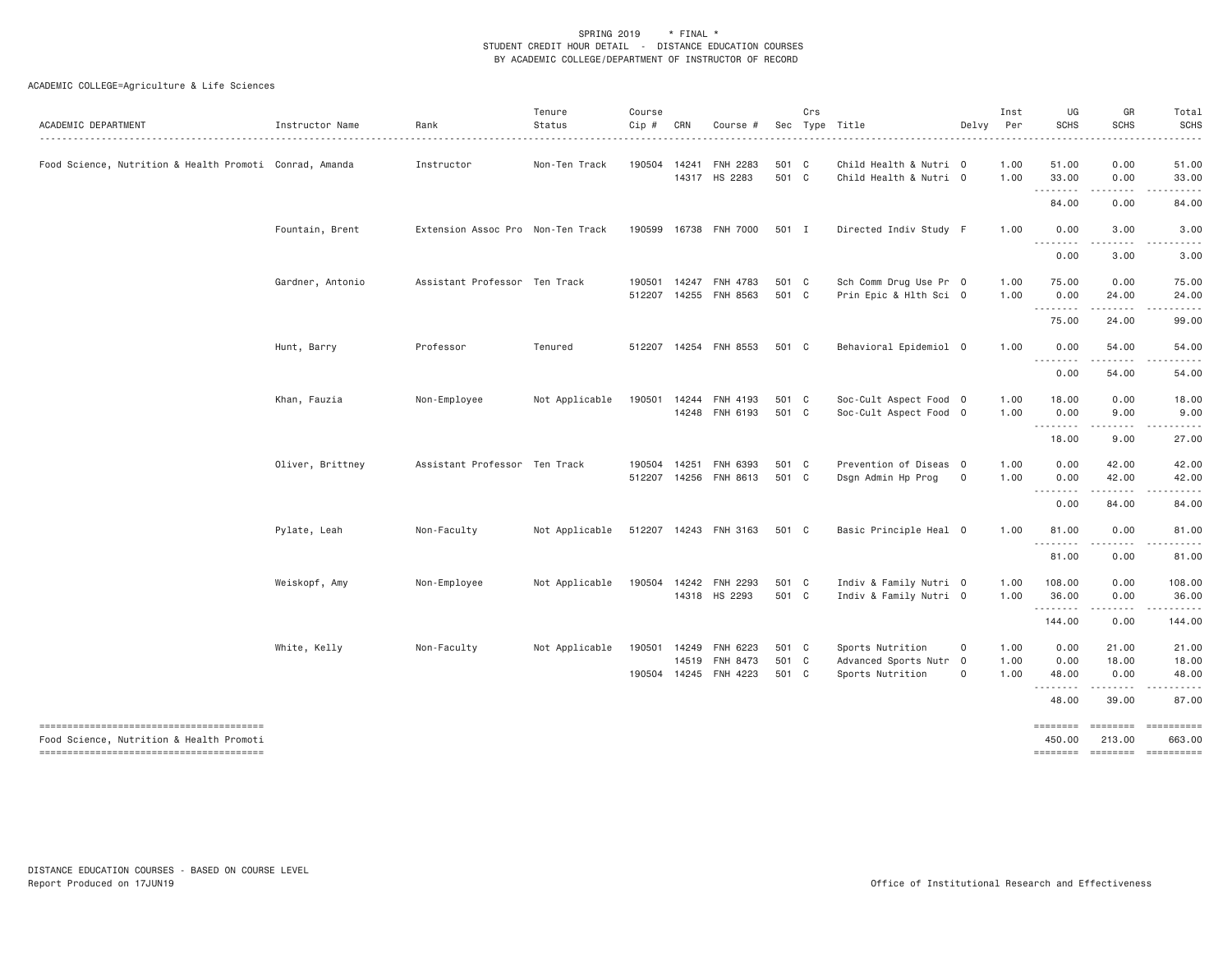| ACADEMIC DEPARTMENT    | Instructor Name | Rank     | Tenure<br>Status | Course<br>Cip # | CRN | Course #      |       | Crs | Sec Type Title  | Delvy    | Inst<br>Per | UG<br><b>SCHS</b>                                | GR<br><b>SCHS</b>            | Total<br>SCHS         |
|------------------------|-----------------|----------|------------------|-----------------|-----|---------------|-------|-----|-----------------|----------|-------------|--------------------------------------------------|------------------------------|-----------------------|
| Landscape Architecture | Rood, Cynthia   | Lecturer | Non-Ten Track    | 040601          |     | 14361 LA 1803 | 501 C |     | Land Arch Appre | $\Omega$ | 1.00        | 156,00<br>---------<br>156.00                    | 0.00<br>.<br>0.00            | 156.00<br>.<br>156.00 |
| Landscape Architecture |                 |          |                  |                 |     |               |       |     |                 |          |             | $=$ = = = = = = =<br>156,00<br>$=$ = = = = = = = | ========<br>0.00<br>======== | 156.00                |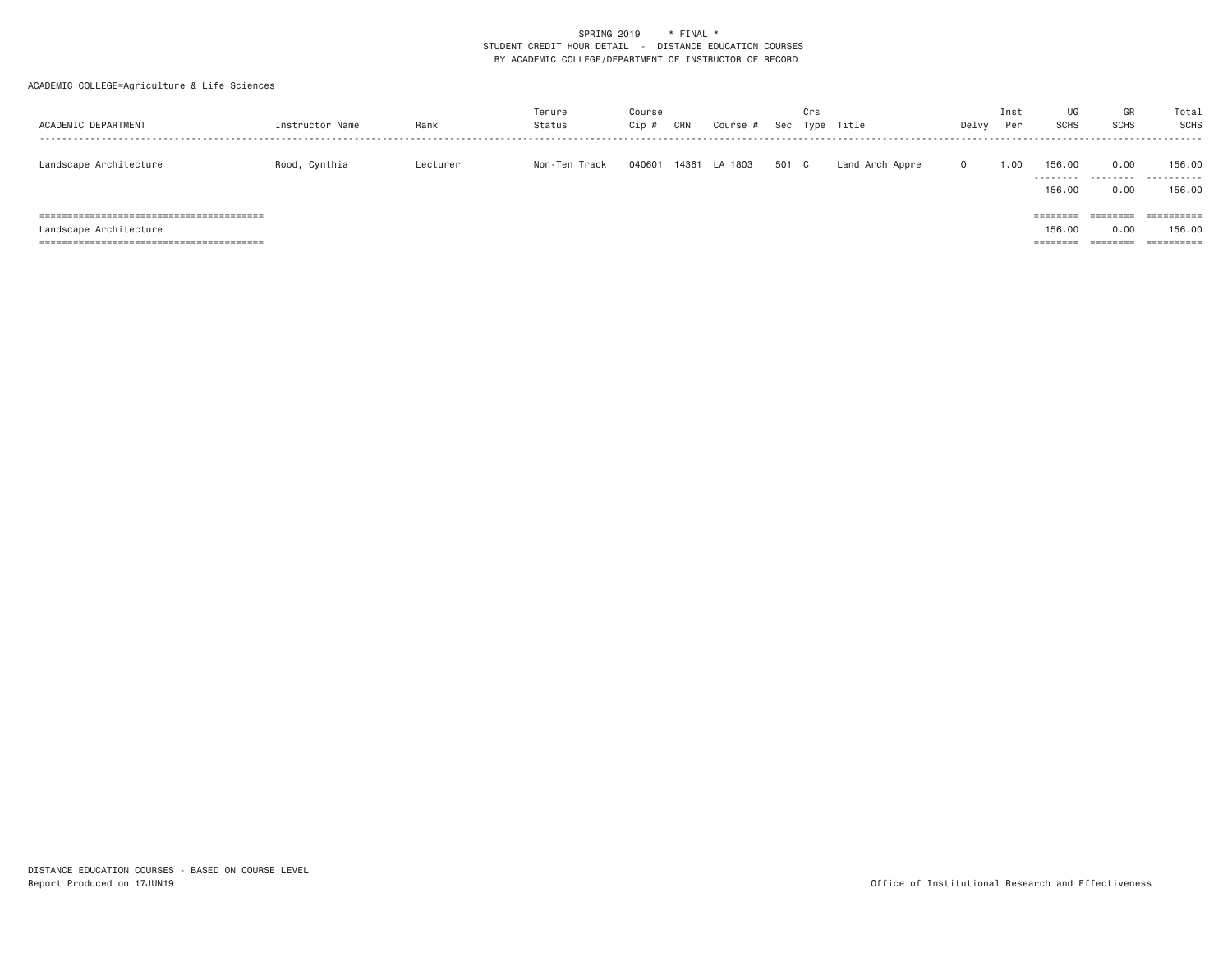| ACADEMIC DEPARTMENT      | Instructor Name  | Rank                          | Tenure<br>Status | Course<br>Cip # | CRN   | Course ∤                     | Sec   | Crs<br>Type | Title               | Delvy    | Inst<br>Per | UG<br><b>SCHS</b>  | GR<br><b>SCHS</b>  | Total<br>SCHS    |
|--------------------------|------------------|-------------------------------|------------------|-----------------|-------|------------------------------|-------|-------------|---------------------|----------|-------------|--------------------|--------------------|------------------|
| School of Human Sciences | Boutwell, Angela | Lecturer                      | Non-Ten Track    |                 |       | 190706 14307 HDFS 2813 501 B |       |             | Child Development   | $\Omega$ | 1.00        | 15.00<br>--------- | 0.00<br>.          | 15,00<br>.       |
|                          |                  |                               |                  |                 |       |                              |       |             |                     |          |             | 15.00              | 0.00               | 15,00            |
|                          | Parker, Julie    | Associate Professor Ten Track |                  | 190710          | 15061 | HDFS 8513 501 C              |       |             | Inclusion and FC EI | $\Omega$ | 1.00        | 0.00               | 15.00              | 15,00            |
|                          |                  |                               |                  |                 |       |                              |       |             |                     |          |             | ---------<br>0.00  | ---------<br>15.00 | .<br>15.00       |
|                          | Swann, Tamra     | Non-Faculty                   | Not Applicable   | 140101          |       | 15536 GE 8003                | 501 C |             | MENG Capstone       | $\Omega$ | 0.50        | 0.00               | 3,00               | 3,00             |
|                          |                  |                               |                  |                 |       |                              |       |             |                     |          |             | ---------<br>0.00  | .<br>3.00          | .<br>3.00        |
|                          |                  |                               |                  |                 |       |                              |       |             |                     |          |             | $=$ = = = = = = =  | ========           |                  |
| School of Human Sciences |                  |                               |                  |                 |       |                              |       |             |                     |          |             | 15.00              | 18,00              | 33,00<br>======= |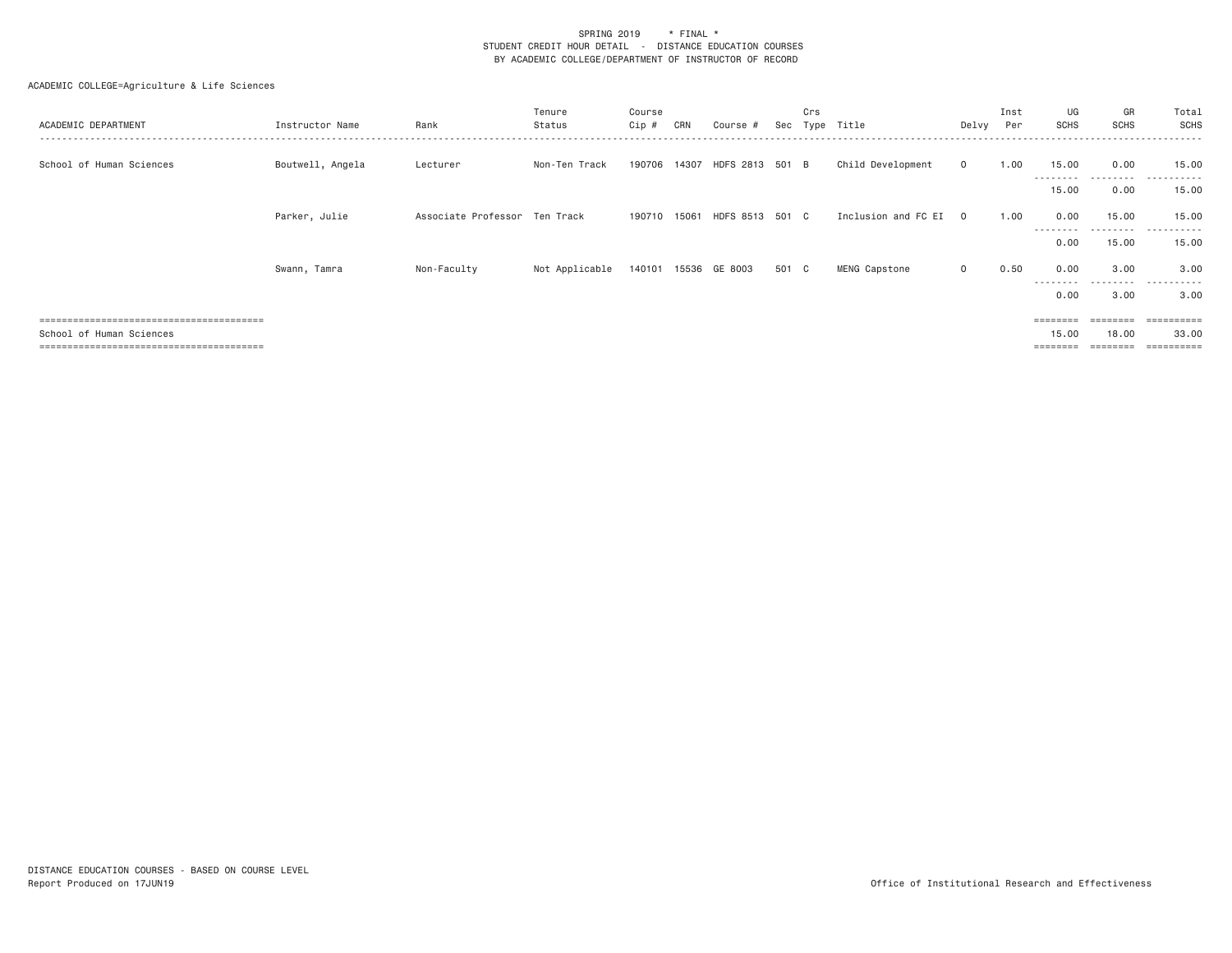| ACADEMIC DEPARTMENT | Instructor Name   | Rank        | Tenure<br>Status | Course<br>Cip # | CRN            | Course #                   | Sec            | Crs | Type Title                                       | Delvy                        | Inst<br>Per  | UG<br><b>SCHS</b>         | GR<br><b>SCHS</b> | Total<br>SCHS      |
|---------------------|-------------------|-------------|------------------|-----------------|----------------|----------------------------|----------------|-----|--------------------------------------------------|------------------------------|--------------|---------------------------|-------------------|--------------------|
| Art AAD             | Baham, Tracey     | Non-Faculty | Not Applicable   | 300000          | 14447<br>14451 | TKT 4433<br>TKT 6433       | 501 C<br>501 C |     | Dev of Veterans' Ben 0<br>Dev of Veterans' Ben 0 |                              | 1.00<br>1.00 | 12.00<br>0.00<br>-------- | 0.00<br>6.00<br>. | 12.00<br>6.00<br>. |
|                     |                   |             |                  |                 |                |                            |                |     |                                                  |                              |              | 12.00                     | 6.00              | 18.00              |
|                     | Gordon, Jeffery   | Lecturer    | Non-Ten Track    | 500703          | 15291          | ART 1113<br>16436 ART 1113 | 502 C<br>503 C |     | Art Appreciation<br>Art Appreciation             | $\mathbf{0}$<br>$\mathbf{0}$ | 1.00<br>1.00 | 60.00<br>57.00            | 0.00<br>0.00      | 60.00<br>57.00     |
|                     |                   |             |                  |                 |                |                            |                |     |                                                  |                              |              | --------<br>117.00        | .<br>0.00         | -------<br>117.00  |
|                     | Kornreich, Jordan | Lecturer    | Non-Ten Track    |                 |                | 500703 14030 ART 1113      | 501 C          |     | Art Appreciation                                 | $\circ$                      | 1.00         | 60.00                     | 0.00              | 60.00              |
|                     |                   |             |                  |                 |                |                            |                |     |                                                  |                              |              | --------<br>60.00         | .<br>0.00         | .<br>60.00         |
|                     |                   |             |                  |                 |                |                            |                |     |                                                  |                              |              | ========                  | ========          | -----------        |
| Art AAD             |                   |             |                  |                 |                |                            |                |     |                                                  |                              |              | 189,00                    | 6.00              | 195,00             |
|                     |                   |             |                  |                 |                |                            |                |     |                                                  |                              |              | ========                  |                   | ==========         |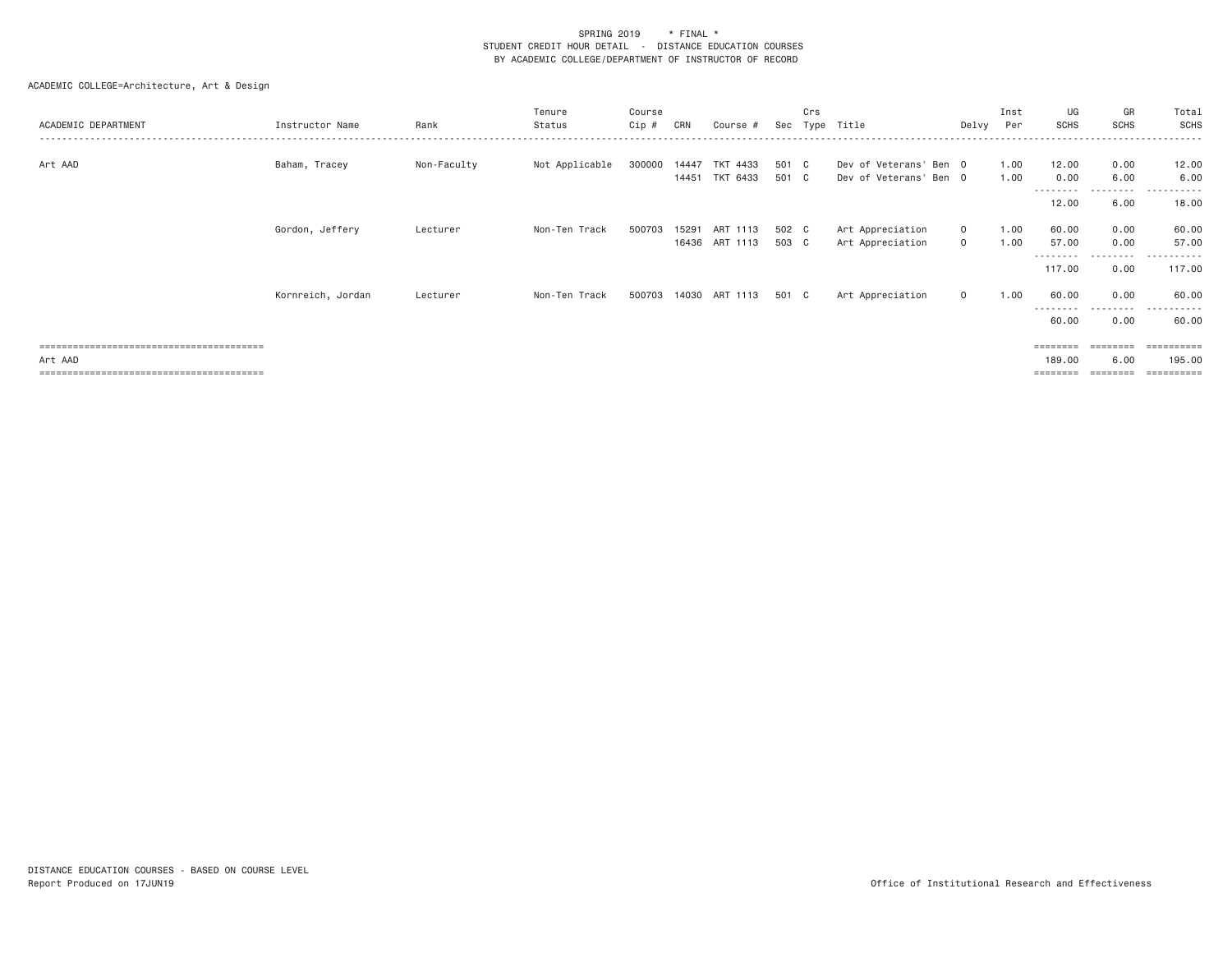| ACADEMIC DEPARTMENT | Instructor Name | Rank       | Tenure<br>Status | Course<br>Cip ; | CRN | Course # |       | Crs | Sec Type Title         | Delvy | Inst<br>Per | UG<br><b>SCHS</b>             | GR<br><b>SCHS</b>            | Total<br><b>SCHS</b> |
|---------------------|-----------------|------------|------------------|-----------------|-----|----------|-------|-----|------------------------|-------|-------------|-------------------------------|------------------------------|----------------------|
| Interior Design     | Carroll, Robin  | Instructor | Non-Ten Track    | 190601 14319    |     | ID 2603  | 501 C |     | Interior Design Fund 0 |       | 1.00        | 27.00<br>.<br>27.00           | 0.00<br>0.00                 | 27.00<br>.<br>27.00  |
| Interior Design     |                 |            |                  |                 |     |          |       |     |                        |       |             | ========<br>27.00<br>======== | ========<br>0.00<br>======== | ==========<br>27.00  |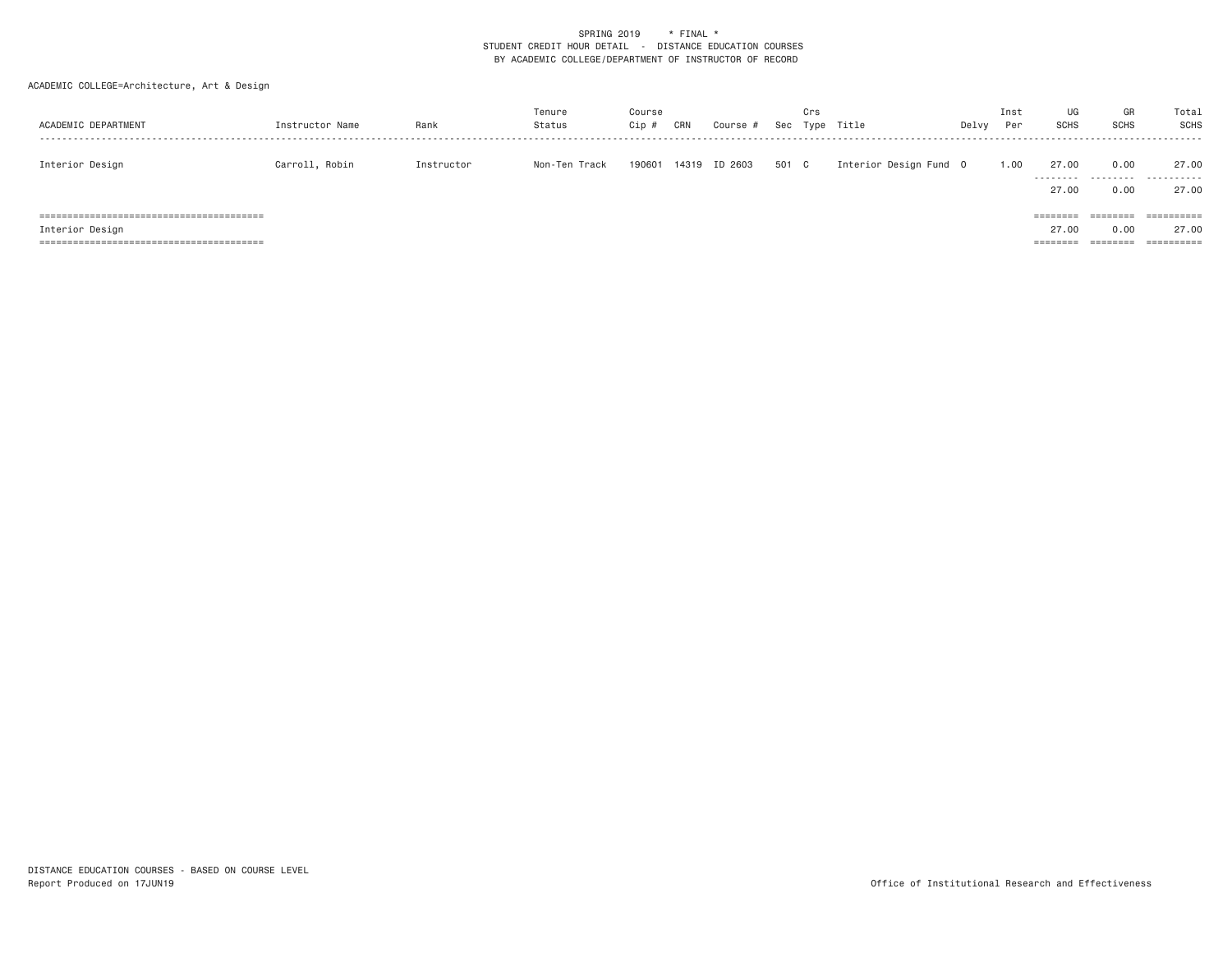| ACADEMIC DEPARTMENT    | Instructor Name | Rank        | Tenure<br>Status | Course<br>Cip # | CRN | Course #             | Crs | Sec Type Title    | Delvy    | Inst<br>Per | UG<br><b>SCHS</b> | GR<br><b>SCHS</b>            | Total<br>SCHS        |
|------------------------|-----------------|-------------|------------------|-----------------|-----|----------------------|-----|-------------------|----------|-------------|-------------------|------------------------------|----------------------|
| School of Architecture | Kemp, Leah      | Non-Faculty | Not Applicable   | 040201          |     | 14029 ARC 1013 501 C |     | Arch Appreciation | $\Omega$ | 1.00        | 33,00<br>33,00    | 0.00<br>0.00                 | 33,00<br><br>33,00   |
| School of Architecture |                 |             |                  |                 |     |                      |     |                   |          |             | ========<br>33,00 | ========<br>0.00<br>======== | -----------<br>33,00 |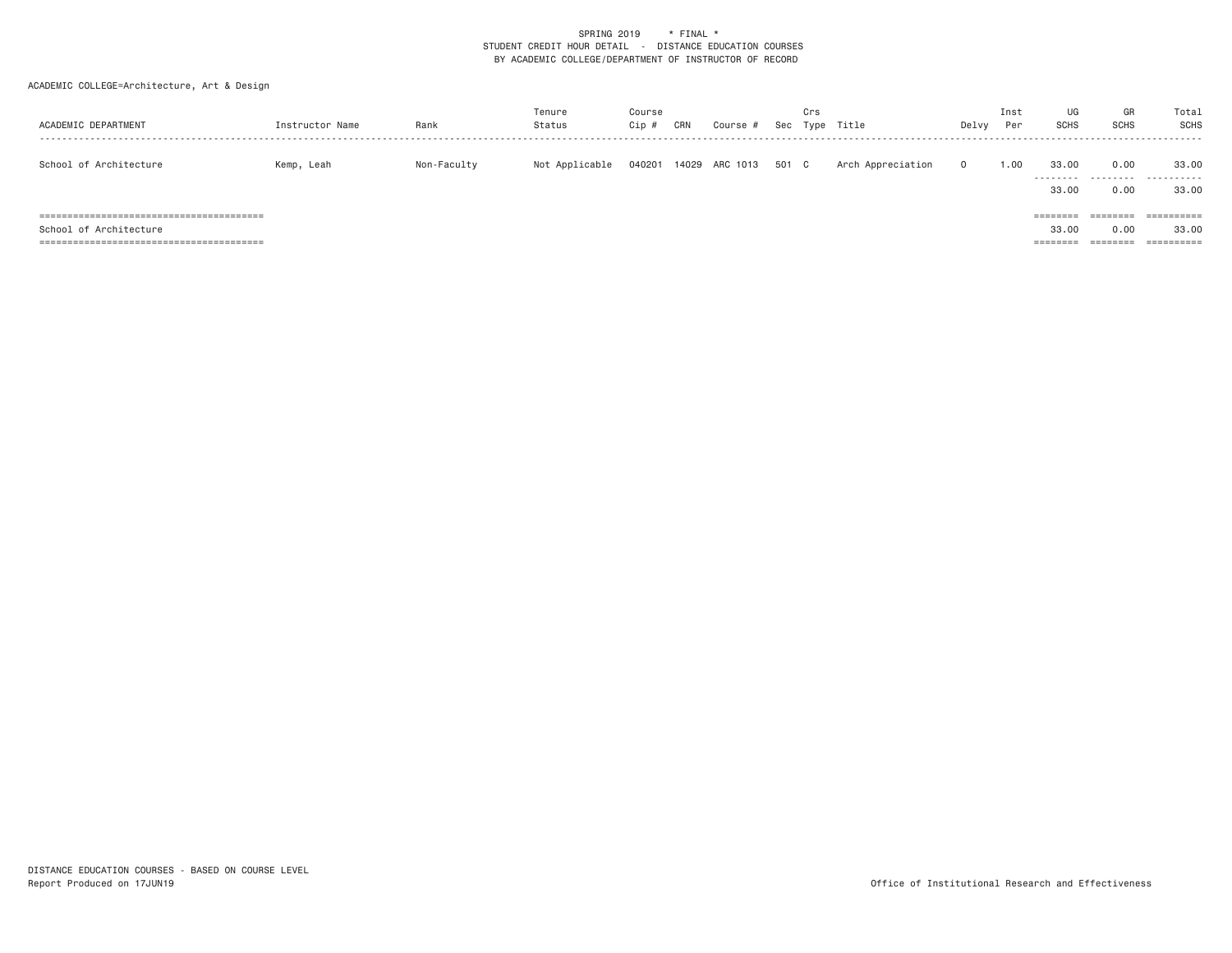| ACADEMIC DEPARTMENT        | Instructor Name   | Rank                        | Tenure<br>Status | Course<br>Cip # | CRN   | Course #              | Sec   | Crs | Type Title             | Delvy       | Inst<br>Per | UG<br>SCHS                    | GR<br><b>SCHS</b>                                                                                                                                                                              | Total<br><b>SCHS</b>              |
|----------------------------|-------------------|-----------------------------|------------------|-----------------|-------|-----------------------|-------|-----|------------------------|-------------|-------------|-------------------------------|------------------------------------------------------------------------------------------------------------------------------------------------------------------------------------------------|-----------------------------------|
| Biological Sciences        | Gordon, Donna     | Associate Professor Tenured |                  | 260401          | 14037 | BIO 8033              | 501 C |     | Adv. Cell Biology      | $\mathbf 0$ | 1.00        | 0.00<br>--------              | 36.00<br>. <b>.</b>                                                                                                                                                                            | 36,00<br>.                        |
|                            |                   |                             |                  |                 |       |                       |       |     |                        |             |             | 0.00                          | 36.00                                                                                                                                                                                          | 36.00                             |
|                            | Jolley, Rachel    | Non-Employee                | Not Applicable   | 261102 14039    |       | BIO 8093              | 501 C |     | Experm Bio & Biostat 0 |             | 1.00        | 0.00                          | 33,00<br>$\frac{1}{2}$                                                                                                                                                                         | 33,00                             |
|                            |                   |                             |                  |                 |       |                       |       |     |                        |             |             | 0.00                          | 33.00                                                                                                                                                                                          | 33.00                             |
|                            | Shoemaker, Cory   | Lecturer                    | Non-Ten Track    | 260301          | 14038 | BIO 8063              | 501 C |     | Comp Study of Plants 0 |             | 1.00        | 0.00                          | 39.00<br>$\frac{1}{2} \left( \frac{1}{2} \right) \left( \frac{1}{2} \right) \left( \frac{1}{2} \right) \left( \frac{1}{2} \right) \left( \frac{1}{2} \right) \left( \frac{1}{2} \right)$       | 39,00<br>. <u>.</u> .             |
|                            |                   |                             |                  |                 |       |                       |       |     |                        |             |             | --------<br>0.00              | 39.00                                                                                                                                                                                          | 39.00                             |
|                            | Welch, Mark       | Associate Professor Tenured |                  |                 |       | 261310 14036 BIO 6023 | 501 C |     | Prin Evolutionary Bi 0 |             | 1.00        | 0.00                          | 24,00<br>---------                                                                                                                                                                             | 24,00<br>.<br>$  -$               |
|                            |                   |                             |                  |                 |       |                       |       |     |                        |             |             | 0.00                          | 24,00                                                                                                                                                                                          | 24.00                             |
|                            | Williamson, Emily | Instructor                  | Non-Ten Track    | 260701          | 16521 | BIO 1123              | 501 B |     | Animal Biology         | $\mathbf 0$ | 1.00        | 39,00<br>---------            | 0.00<br>$\frac{1}{2} \left( \frac{1}{2} \right) \left( \frac{1}{2} \right) \left( \frac{1}{2} \right) \left( \frac{1}{2} \right) \left( \frac{1}{2} \right) \left( \frac{1}{2} \right)$<br>--- | 39,00<br>.                        |
|                            |                   |                             |                  |                 |       |                       |       |     |                        |             |             | 39.00                         | 0.00                                                                                                                                                                                           | 39,00                             |
| <b>Biological Sciences</b> |                   |                             |                  |                 |       |                       |       |     |                        |             |             | ========<br>39,00<br>======== | $=$ = = = = = = =<br>132,00<br>========                                                                                                                                                        | ESSESSESS<br>171.00<br>========== |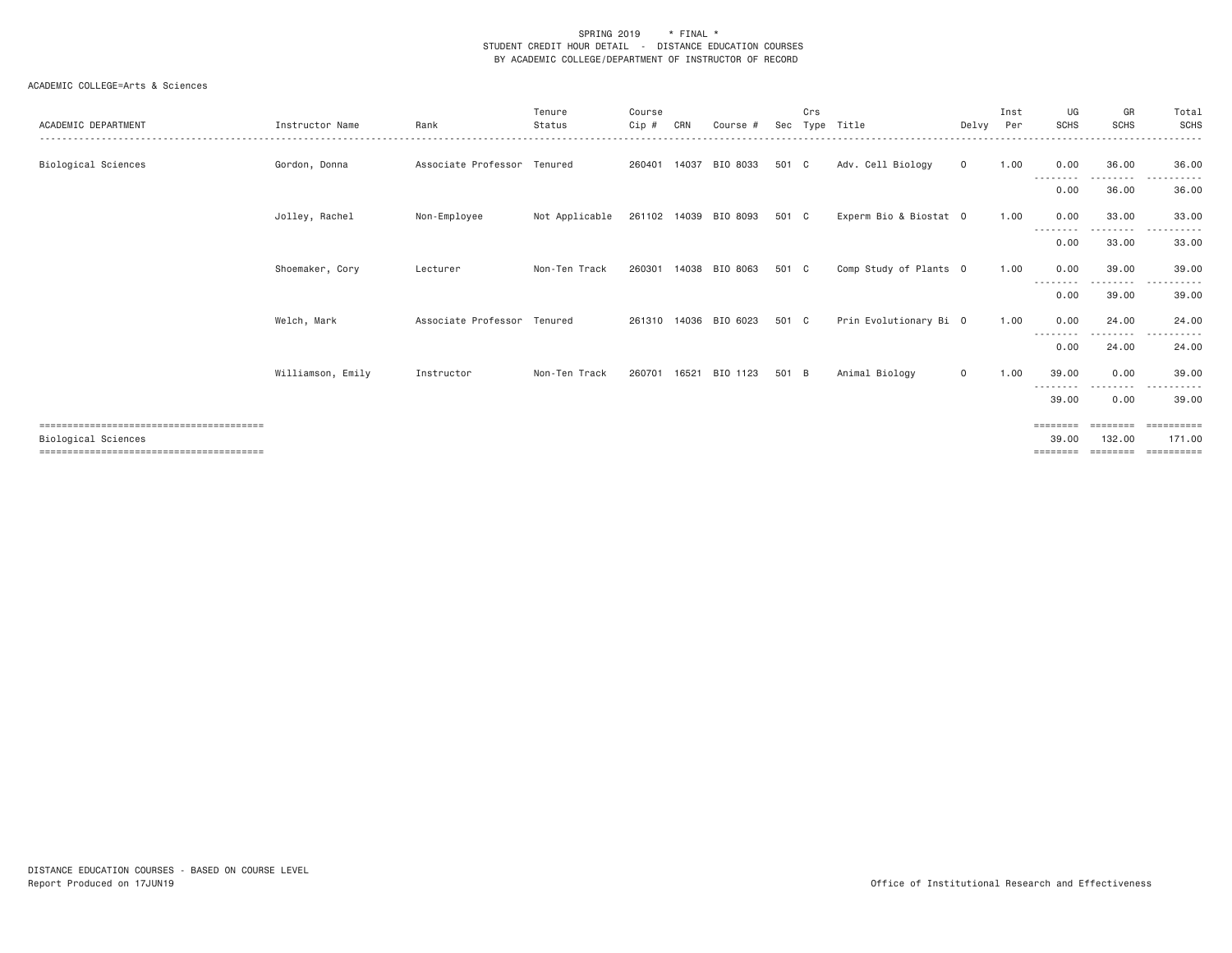| ACADEMIC DEPARTMENT | Instructor Name | Rank       | Tenure<br>Status | Course<br>Cip # | CRN   | Course #      | Sec   | Crs | Type Title          | Delvy    | Inst<br>Per | UG<br><b>SCHS</b> | GR<br><b>SCHS</b> | Total<br>SCHS |
|---------------------|-----------------|------------|------------------|-----------------|-------|---------------|-------|-----|---------------------|----------|-------------|-------------------|-------------------|---------------|
|                     |                 |            |                  |                 |       |               |       |     |                     |          |             |                   |                   |               |
| Chemistry           | Smith, Laura    | Instructor | Non-Ten Track    | 400501          | 14093 | CH 1043       | 501   | C.  | Survey of Chemistry | $\Omega$ | 1.00        | 66.00             | 0.00              | 66.00         |
|                     |                 |            |                  |                 | 14094 | CH 1051       | 501   |     | Experimental Chem   | $\Omega$ | 1.00        | 13,00             | 0.00              | 13.00         |
|                     |                 |            |                  |                 |       | 14095 CH 1053 | 501 C |     | Survey of Chemistry | $\Omega$ | 1.00        | 12.00             | 0.00              | 12.00         |
|                     |                 |            |                  |                 |       |               |       |     |                     |          |             | .                 | ---------         | .             |
|                     |                 |            |                  |                 |       |               |       |     |                     |          |             | 91.00             | 0.00              | 91.00         |
|                     |                 |            |                  |                 |       |               |       |     |                     |          |             |                   |                   |               |
|                     |                 |            |                  |                 |       |               |       |     |                     |          |             | ========          | ========          | ==========    |
| Chemistry           |                 |            |                  |                 |       |               |       |     |                     |          |             | 91.00             | 0.00              | 91.00         |
|                     |                 |            |                  |                 |       |               |       |     |                     |          |             | ========          | ========          |               |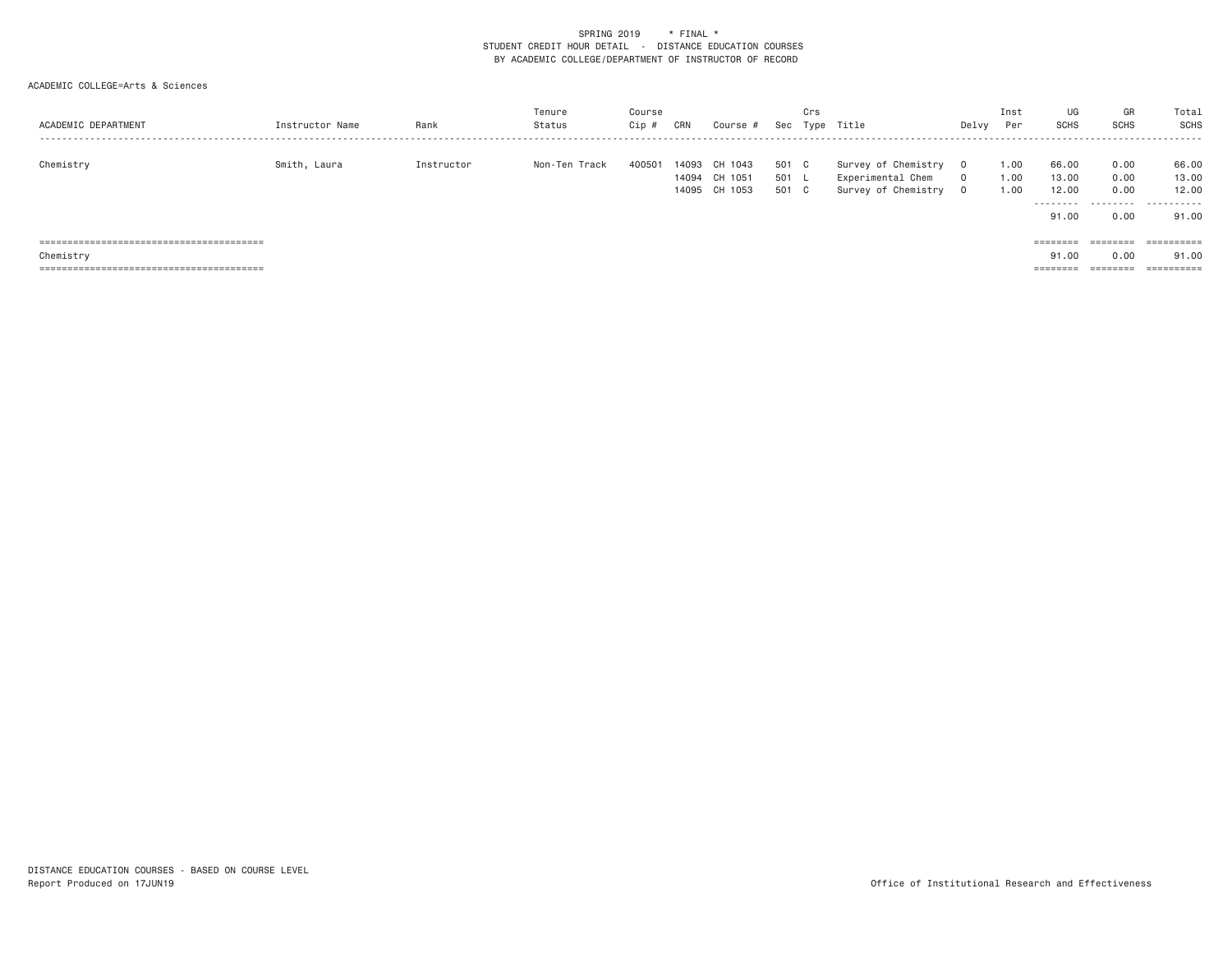| ACADEMIC DEPARTMENT                                       | Instructor Name     | Rank     | Tenure<br>Status | Course<br>Cip # | CRN | Course #                         | Sec            | Crs | Type Title               | Delvy                        | Inst<br>Per  | UG<br><b>SCHS</b>  | GR<br><b>SCHS</b><br>. <b>.</b> . | Total<br><b>SCHS</b><br>. <b>.</b> . |
|-----------------------------------------------------------|---------------------|----------|------------------|-----------------|-----|----------------------------------|----------------|-----|--------------------------|------------------------------|--------------|--------------------|-----------------------------------|--------------------------------------|
| Classical & Modern Languages & Literatur Hainsey, Arianne |                     | Lecturer | Non-Ten Track    |                 |     | 160501 14233 FLG 1113            | 501 C          |     | German I                 | $\mathbf 0$                  | 1.00         | 9.00               | 0.00                              | 9.00                                 |
|                                                           |                     |          |                  |                 |     |                                  |                |     |                          |                              |              | .<br>9.00          | --------<br>0.00                  | .<br>9.00                            |
|                                                           | Hernandez, Magda    | Lecturer | Non-Ten Track    |                 |     | 160905 14240 FLS 2133            | 501 C          |     | Spanish III              | 0                            | 1.00         | 48.00<br>--------- | 0.00<br>-----                     | 48.00                                |
|                                                           |                     |          |                  |                 |     |                                  |                |     |                          |                              |              | 48.00              | 0.00                              | 48.00                                |
|                                                           | Kraker, Julia       | Lecturer | Non-Ten Track    | 160905          |     | 14237 FLS 1123                   | 501 C          |     | Spanish II               | $\circ$                      | 1.00         | 60.00              | 0.00                              | 60.00                                |
|                                                           |                     |          |                  |                 |     | 14238 FLS 1123<br>14239 FLS 1123 | 503 C<br>504 C |     | Spanish II<br>Spanish II | $\circ$<br>$\mathbf 0$       | 1.00<br>1.00 | 54,00<br>54.00     | 0.00<br>0.00                      | 54.00<br>54.00                       |
|                                                           |                     |          |                  |                 |     |                                  |                |     |                          |                              |              | .<br>168.00        | $- - - - -$<br>0.00               | 168.00                               |
|                                                           | Little, Christopher | Lecturer | Non-Ten Track    | 160905          |     | 14234 FLS 1113                   | 501 C          |     | Spanish I                | $\mathbf{O}$                 | 1.00         | 51.00              | 0.00                              | 51.00                                |
|                                                           |                     |          |                  |                 |     | 14235 FLS 1113<br>14236 FLS 1113 | 502 C<br>503 C |     | Spanish I<br>Spanish I   | $\mathbf{O}$<br>$\mathsf{O}$ | 1.00<br>1.00 | 51.00<br>45.00     | 0.00<br>0.00                      | 51.00<br>45.00                       |
|                                                           |                     |          |                  |                 |     |                                  |                |     |                          |                              |              | .<br>147.00        | --------<br>0.00                  | .<br>147.00                          |
|                                                           | Massey, Brittany    | Lecturer | Non-Ten Track    | 160901          |     | 14231 FLF 1113<br>14232 FLF 1123 | 501 C<br>501 C |     | French I<br>French II    | $\mathbf{0}$<br>$\mathbf 0$  | 1.00<br>1.00 | 21.00<br>30.00     | 0.00<br>0.00                      | 21.00<br>30.00                       |
|                                                           |                     |          |                  |                 |     |                                  |                |     |                          |                              |              | .<br>51.00         | 0.00                              | 51.00                                |
|                                                           |                     |          |                  |                 |     |                                  |                |     |                          |                              |              | ========           | $=$ = = = = = = =                 | ==========                           |
| Classical & Modern Languages & Literatur                  |                     |          |                  |                 |     |                                  |                |     |                          |                              |              | 423.00<br>======== | 0.00<br>========                  | 423.00<br>==========                 |
|                                                           |                     |          |                  |                 |     |                                  |                |     |                          |                              |              |                    |                                   |                                      |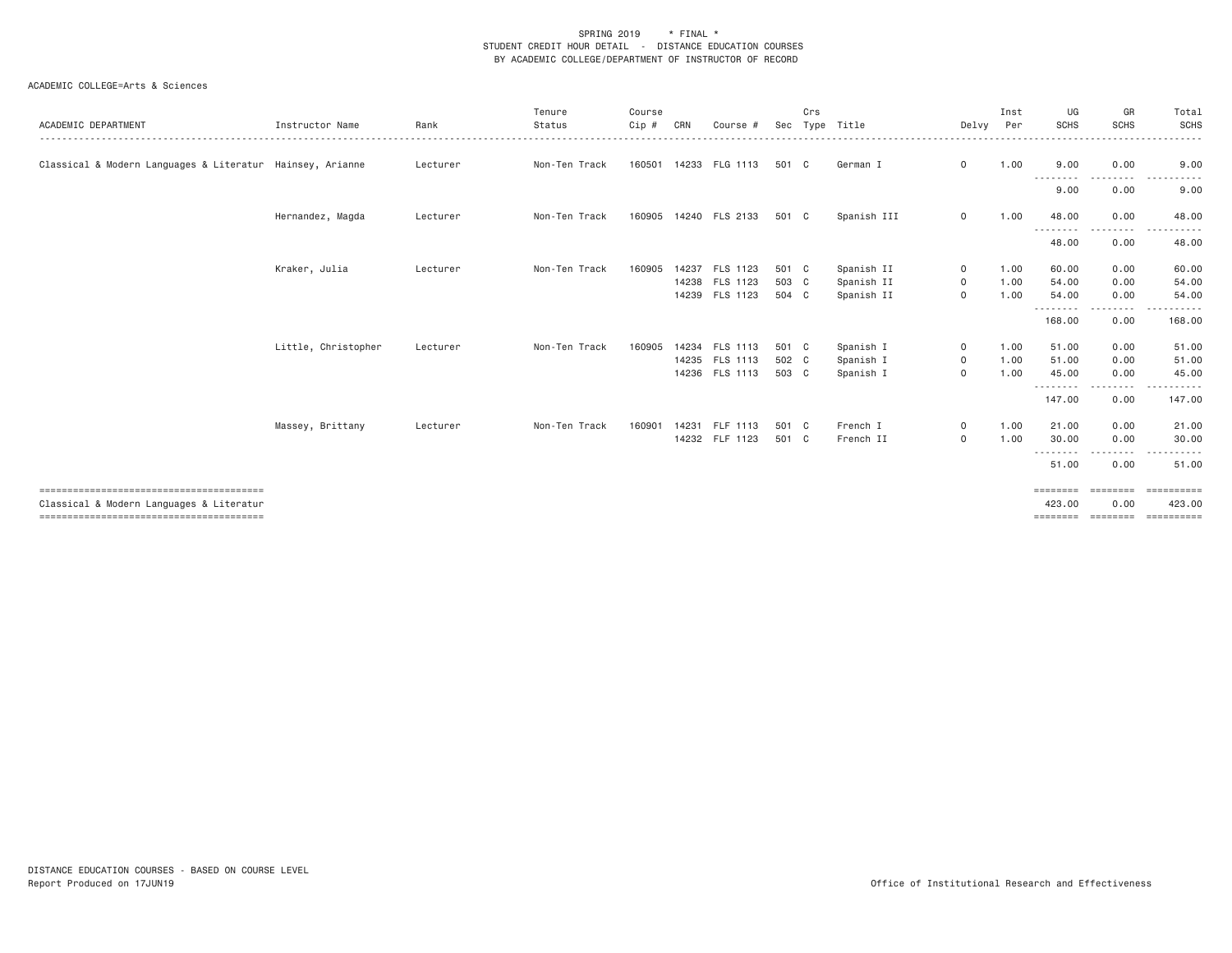| ACADEMIC DEPARTMENT                    | Instructor Name   | Rank                          | Tenure<br>Status | Course<br>Cip # | CRN | Course #                              |                | Crs | Sec Type Title                   | Delvy            | Inst<br>Per  | UG<br><b>SCHS</b>  | GR<br><b>SCHS</b>              | Total<br><b>SCHS</b>                                                                                                                                                                     |
|----------------------------------------|-------------------|-------------------------------|------------------|-----------------|-----|---------------------------------------|----------------|-----|----------------------------------|------------------|--------------|--------------------|--------------------------------|------------------------------------------------------------------------------------------------------------------------------------------------------------------------------------------|
|                                        |                   |                               |                  |                 |     |                                       |                |     |                                  |                  |              |                    |                                | ------                                                                                                                                                                                   |
| Communication                          | Anthony, Kelli    | Instructor                    | Non-Ten Track    |                 |     | 090101 14101 CO 1223                  | 501 C          |     | Intro Comm Theory                | 0<br>$\mathbf 0$ | 1.00         | 93.00              | 0.00                           | 93.00                                                                                                                                                                                    |
|                                        |                   |                               |                  |                 |     | 14105 CO 3833<br>090401 14102 CO 1403 | 501 C<br>501 C |     | Interviewing<br>Intro Mass Media | 0                | 1.00<br>1.00 | 54.00<br>147.00    | 0.00<br>0.00                   | 54.00<br>147.00                                                                                                                                                                          |
|                                        |                   |                               |                  |                 |     | 090900 14104 CO 3813                  | 501 C          |     | PR Case Problems                 | $\mathbf 0$      | 1.00         | 30.00              | 0.00                           | 30.00                                                                                                                                                                                    |
|                                        |                   |                               |                  |                 |     |                                       |                |     |                                  |                  |              | .                  | $\cdots \cdots \cdots$         | ------                                                                                                                                                                                   |
|                                        |                   |                               |                  |                 |     |                                       |                |     |                                  |                  |              | 324.00             | 0.00                           | 324.00                                                                                                                                                                                   |
|                                        | Bogue, Patty      | Instructor                    | Non-Ten Track    |                 |     | 520201 14387 MGT 3213                 | 506 C          |     | Org Communications               | $\mathbf 0$      | 1.00         | 141.00             | 0.00                           | 141.00                                                                                                                                                                                   |
|                                        |                   |                               |                  |                 |     |                                       |                |     |                                  |                  |              | .<br>141.00        | 0.00                           | 141.00                                                                                                                                                                                   |
|                                        | Chambers, Cheryl  | Instructor                    | Non-Ten Track    |                 |     | 090701 14108 CO 4433                  | 501 C          |     | Television Criticism 0           |                  | 1.00         | 42.00              | 0.00                           | 42.00                                                                                                                                                                                    |
|                                        |                   |                               |                  |                 |     |                                       |                |     |                                  |                  |              | .<br>42.00         | .<br>0.00                      | 42.00                                                                                                                                                                                    |
|                                        | Forde, John       | Professor                     | Tenured          |                 |     | 090900 14103 CO 3803                  | 501 C          |     | Prin Public Relation 0           |                  | 1.00         | 39.00              | 0.00                           | 39.00                                                                                                                                                                                    |
|                                        |                   |                               |                  |                 |     |                                       |                |     |                                  |                  |              | --------           |                                |                                                                                                                                                                                          |
|                                        |                   |                               |                  |                 |     |                                       |                |     |                                  |                  |              | 39.00              | 0.00                           | 39.00                                                                                                                                                                                    |
|                                        | Fountain, Amy     | Instructor                    | Non-Ten Track    |                 |     | 090101 14099 CO 1013                  | 501 C          |     | Intro to Communicati 0           |                  | 1.00         | 96.00<br>--------  | 0.00                           | 96.00                                                                                                                                                                                    |
|                                        |                   |                               |                  |                 |     |                                       |                |     |                                  |                  |              | 96.00              | 0.00                           | 96.00                                                                                                                                                                                    |
|                                        | Knight, Amy       | Instructor                    | Non-Ten Track    |                 |     | 090101 14100 CO 1013                  | 502 C          |     | Intro to Communicati 0           |                  | 1.00         | 90.00              | 0.00                           | 90.00                                                                                                                                                                                    |
|                                        |                   |                               |                  |                 |     |                                       |                |     |                                  |                  |              | ---------<br>90.00 | .<br>0.00                      | 90.00                                                                                                                                                                                    |
|                                        | Loehwing, Melanie | Assistant Professor Ten Track |                  |                 |     | 231304 14106 CO 4253                  | 501 C          |     | Elements Of Persuasn 0           |                  | 1.00         | 48.00              | 0.00                           | 48.00                                                                                                                                                                                    |
|                                        |                   |                               |                  |                 |     | 14109 CO 6253                         | 501 C          |     | Elements Of Persuasn 0           |                  | 1.00         | 0.00               | 9.00                           | 9.00                                                                                                                                                                                     |
|                                        |                   |                               |                  |                 |     |                                       |                |     |                                  |                  |              | ---------<br>48.00 | $\cdots \cdots \cdots$<br>9.00 | $\frac{1}{2} \left( \frac{1}{2} \right) \left( \frac{1}{2} \right) \left( \frac{1}{2} \right) \left( \frac{1}{2} \right) \left( \frac{1}{2} \right) \left( \frac{1}{2} \right)$<br>57.00 |
|                                        | Williams, Kevin   | Associate Professor Tenured   |                  |                 |     | 090102 14107 CO 4323                  | 501 C          |     | Mass Media-Society               | $\mathbf{O}$     | 1.00         | 66.00              | 0.00                           | 66.00                                                                                                                                                                                    |
|                                        |                   |                               |                  |                 |     | 090401 14110 CO 6323                  | 501 C          |     | Mass Media-Society               | 0                | 1.00         | 0.00               | 15.00                          | 15.00                                                                                                                                                                                    |
|                                        |                   |                               |                  |                 |     |                                       |                |     |                                  |                  |              | .<br>66.00         | .<br>15.00                     | 81.00                                                                                                                                                                                    |
|                                        |                   |                               |                  |                 |     |                                       |                |     |                                  |                  |              | $=$ = = = = = = =  | ========                       | ==========                                                                                                                                                                               |
| Communication                          |                   |                               |                  |                 |     |                                       |                |     |                                  |                  |              | 846.00             | 24.00                          | 870.00                                                                                                                                                                                   |
| -------------------------------------- |                   |                               |                  |                 |     |                                       |                |     |                                  |                  |              |                    |                                | ======== ======== =========                                                                                                                                                              |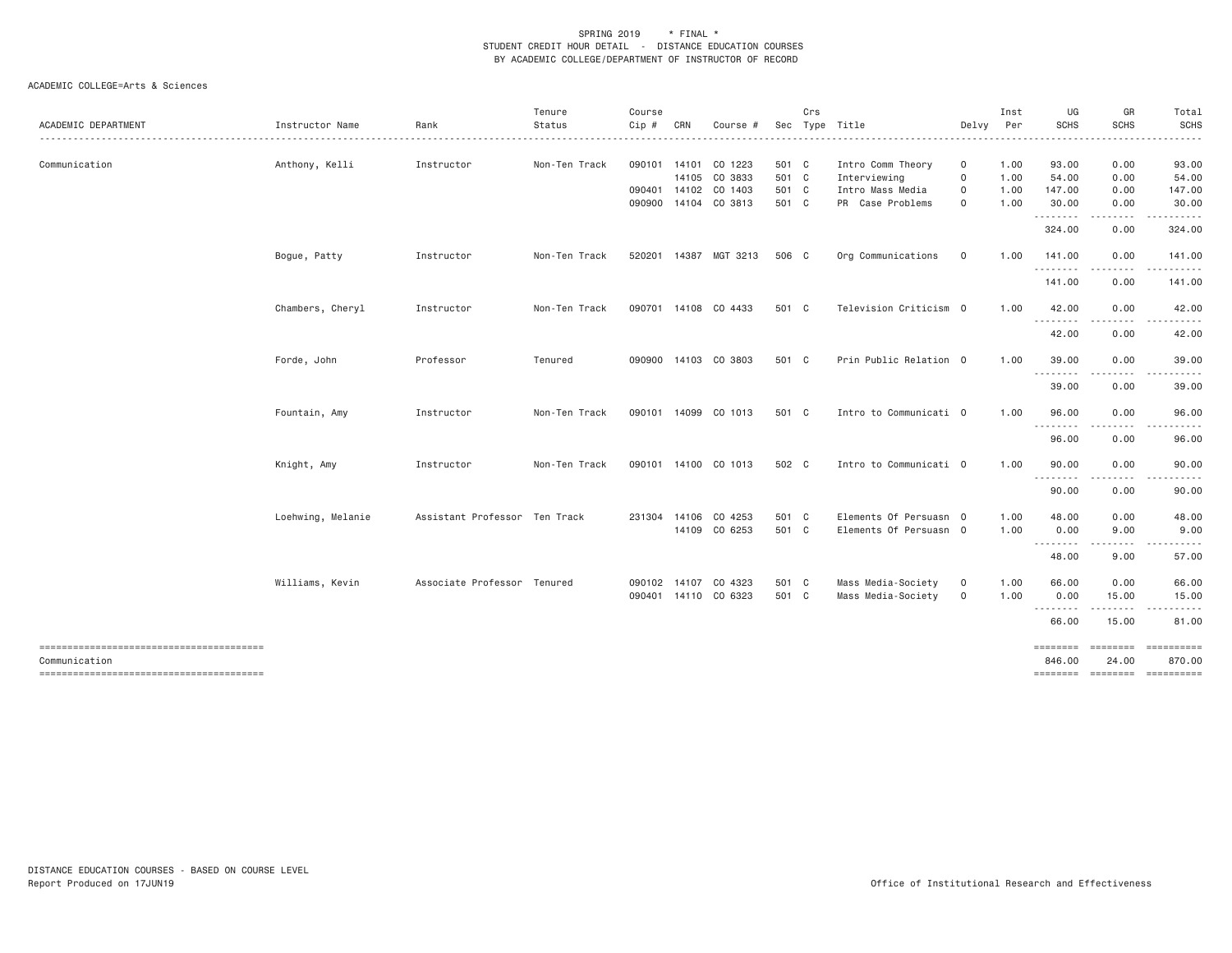| ACADEMIC DEPARTMENT | Instructor Name   | Rank       | Tenure<br>Status | Course<br>Cip# | CRN   | Course #                       | Sec            | Crs<br>Tvpe | Title                                       | Delvy          | Inst<br>Per  | UG<br><b>SCHS</b>   | GR<br><b>SCHS</b> | Total<br>SCHS<br>.                                                                                                                 |
|---------------------|-------------------|------------|------------------|----------------|-------|--------------------------------|----------------|-------------|---------------------------------------------|----------------|--------------|---------------------|-------------------|------------------------------------------------------------------------------------------------------------------------------------|
| English             | Olson, Peter      | Lecturer   | Non-Ten Track    | 231301         |       | 14217 EN 1113                  | 501 C          |             | En Composition II                           | $\mathbf{0}$   | 1.00         | 54.00               | 0.00              | 54.00                                                                                                                              |
|                     |                   |            |                  | 231303         |       | 14218 EN 1113<br>14222 EN 3313 | 502 C<br>501 C |             | En Composition II<br>Writing for the Work 0 | $\circ$        | 1.00<br>1.00 | 24.00<br>27.00      | 0.00<br>0.00      | 24.00<br>27.00                                                                                                                     |
|                     |                   |            |                  | 231401         |       | 16598 EN 2203                  | 505 C          |             | Intro To Literature 0                       |                | 1.00         | 18.00               | 0.00              | 18.00                                                                                                                              |
|                     |                   |            |                  |                |       |                                |                |             |                                             |                |              | ---------<br>123.00 | .<br>0.00         | .<br>123.00                                                                                                                        |
|                     | Raymond, Richard  | Lecturer   | Non-Ten Track    |                |       | 231404 14219 EN 2223           | 501 C          |             | English Lit After 18 0                      |                | 1.00         | 45.00<br>--------   | 0.00<br>--------  | 45.00<br>$\begin{array}{cccccccccccccc} \bullet & \bullet & \bullet & \bullet & \bullet & \bullet & \bullet & \bullet \end{array}$ |
|                     |                   |            |                  |                |       |                                |                |             |                                             |                |              | 45.00               | 0.00              | 45.00                                                                                                                              |
|                     | Redd, James       | Lecturer   | Non-Ten Track    | 231401         | 15339 | EN 2203                        | 502 C          |             | Intro To Literature                         | $\overline{0}$ | 1.00         | 39.00               | 0.00              | 39.00                                                                                                                              |
|                     |                   |            |                  |                |       | 15340 EN 2203                  | 501 C          |             | Intro To Literature                         | $\overline{0}$ | 1.00         | 42.00               | 0.00              | 42.00                                                                                                                              |
|                     |                   |            |                  |                |       |                                |                |             |                                             |                |              | --------<br>81.00   | 0.00              | 81.00                                                                                                                              |
|                     | Thompson, Jessica | Instructor | Non-Ten Track    |                |       | 231401 15341 EN 2203           | 503 C          |             | Intro To Literature                         | $\Omega$       | 1.00         | 36,00               | 0.00              | 36.00                                                                                                                              |
|                     |                   |            |                  |                |       |                                |                |             |                                             |                |              | 36.00               | 0.00              | 36.00                                                                                                                              |
|                     |                   |            |                  |                |       |                                |                |             |                                             |                |              | ========            | ========          | ==========                                                                                                                         |
| English             |                   |            |                  |                |       |                                |                |             |                                             |                |              | 285,00              | 0.00              | 285,00                                                                                                                             |
|                     |                   |            |                  |                |       |                                |                |             |                                             |                |              | ========            |                   | EEEEEEEEE                                                                                                                          |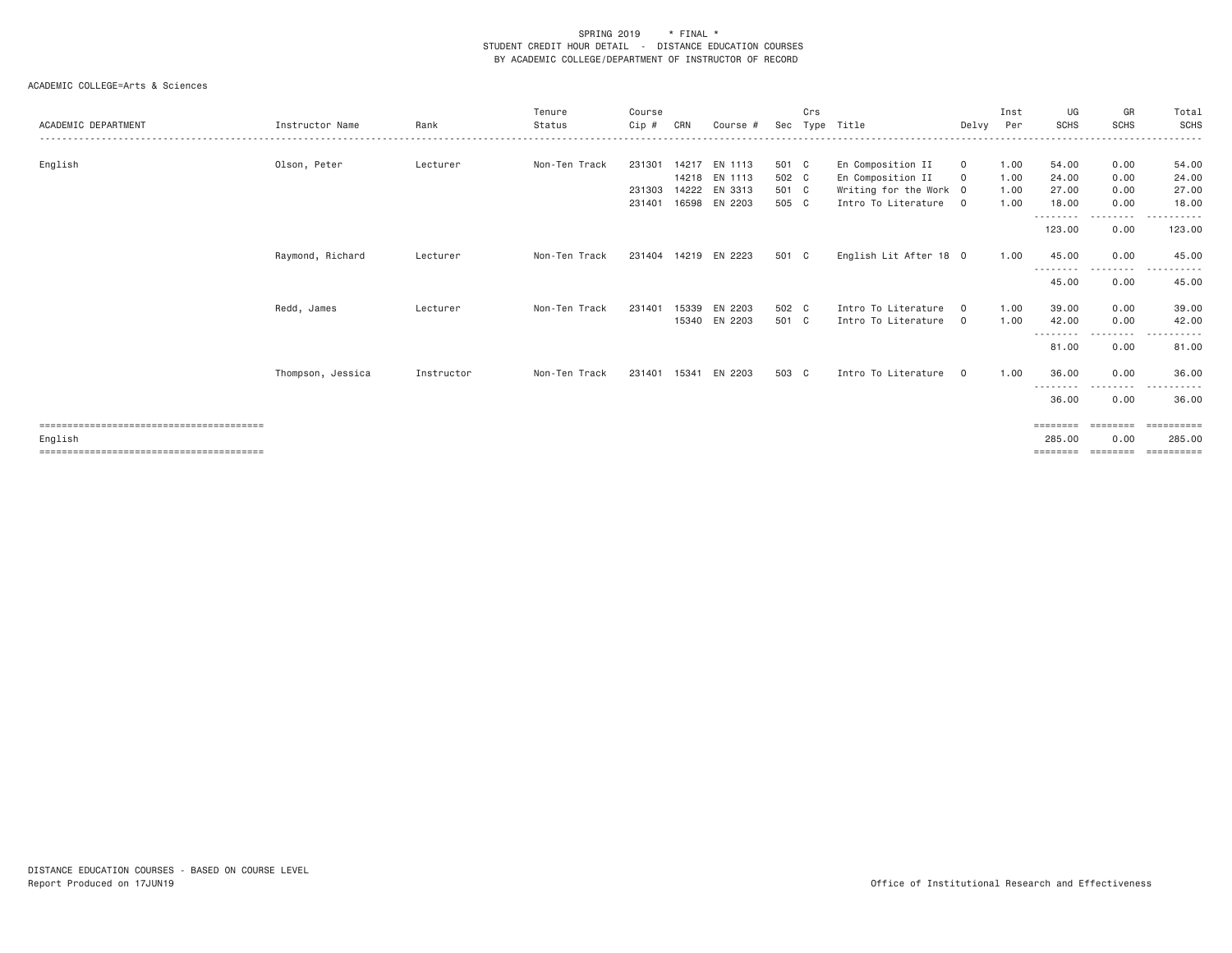| ACADEMIC DEPARTMENT | Instructor Name   | Rank                              | Tenure<br>Status | Course<br>Cip # | CRN   | Course #             |       | Crs            | Sec Type Title         | Delvy               | Inst<br>Per | UG<br><b>SCHS</b> | GR<br><b>SCHS</b>            | Total<br><b>SCHS</b><br>$\frac{1}{2}$                                       |
|---------------------|-------------------|-----------------------------------|------------------|-----------------|-------|----------------------|-------|----------------|------------------------|---------------------|-------------|-------------------|------------------------------|-----------------------------------------------------------------------------|
| Geosciences         | Clary, Renee      | Professor                         | Tenured          | 400601          | 14274 | GG 8000              | 501   | D              | Research / Thesis      | 0                   | 1.00        | 0.00              | 3.00                         | 3.00                                                                        |
|                     |                   |                                   |                  |                 | 14791 | GG 8733              | 501   | $\mathbf C$    | Geology of North Ame   | $\overline{0}$      | 1.00        | 0.00              | 54.00                        | 54.00                                                                       |
|                     |                   |                                   |                  |                 |       | 400604 14792 GG 8343 | 501 C |                | Paleo of Dinosaurs     | $\mathbf 0$         | 1.00        | 0.00              | 33.00                        | 33.00                                                                       |
|                     |                   |                                   |                  |                 |       |                      |       |                |                        |                     |             | .<br>0.00         | 90.00                        | .<br>90.00                                                                  |
|                     | Cooke, William    | Professor                         | Tenured          | 450701          | 14294 | GR 6313              | 501   | $\overline{B}$ | Advanced GIS           | $\circ$             | 0.10        | 0.00              | 5.40                         | 5.40                                                                        |
|                     |                   |                                   |                  | 450702          | 14281 | GR 4313              | 501 B |                | Advanced GIS           | 0                   | 0.10        | 0.90              | 0.00                         | 0.90                                                                        |
|                     |                   |                                   |                  |                 |       |                      |       |                |                        |                     |             | -----<br>0.90     | $\sim$ $\sim$ $\sim$<br>5.40 | .<br>6.30                                                                   |
|                     | Ezell, John       | Non-Employee                      | Not Applicable   | 400601          |       | 15276 GG 8613        | 501 C |                | Hydrology              | $\mathbf 0$         | 1.00        | 0.00              | 81.00                        | 81.00                                                                       |
|                     |                   |                                   |                  |                 |       |                      |       |                |                        |                     |             | .<br>0.00         | ------<br>81.00              | .<br>81.00                                                                  |
|                     | Fraza, Erik       | Clinical Assist Pro Non-Ten Track |                  | 400404          | 14286 | GR 4753              | 501 C |                | Satellite & Radar Me 0 |                     | 1.00        | 111.00            | 0.00                         | 111.00                                                                      |
|                     |                   |                                   |                  |                 | 14287 | GR 4753              | 502 C |                | Satellite & Radar Me 0 |                     | 1.00        | 75.00             | 0.00                         | 75.00                                                                       |
|                     |                   |                                   |                  |                 | 14291 | GR 4823              | 501 C |                | Dynamic Meteorology    | $\overline{0}$      | 1.00        | 18.00             | 0.00                         | 18.00                                                                       |
|                     |                   |                                   |                  | 450701          | 14296 | GR 6753              | 501 C |                | Satellite & Radar Me 0 |                     | 1.00        | 0.00              | 90.00                        | 90.00                                                                       |
|                     |                   |                                   |                  |                 | 14297 | GR 6823              | 501   | $\mathbf{C}$   | Dynamic Meteorolgy I 0 |                     | 1.00        | 0.00              | 45.00                        | 45.00                                                                       |
|                     |                   |                                   |                  |                 |       | 17130 GR 8000        | 501 D |                | Research / Thesis      | $\mathbf 0$         | 1.00        | 0.00              | 3.00                         | 3.00                                                                        |
|                     |                   |                                   |                  |                 |       |                      |       |                |                        |                     |             | .<br>204.00       | .<br>138.00                  | <u>.</u><br>342.00                                                          |
|                     | Grala, Katarzyna  | Non-Faculty                       | Not Applicable   | 450701          | 14294 | GR 6313              | 501 B |                | Advanced GIS           | $\mathsf{O}\xspace$ | 0.90        | 0.00              | 48.60                        | 48.60                                                                       |
|                     |                   |                                   |                  |                 | 14295 | GR 6353              | 501   | $\mathbf C$    | Geodatabase Design     | $\mathsf{O}\xspace$ | 0.90        | 0.00              | 24.30                        | 24.30                                                                       |
|                     |                   |                                   |                  | 450702 14281    |       | GR 4313              | 501 B |                | Advanced GIS           | $\Omega$            | 0.90        | 8.10              | 0.00                         | 8.10                                                                        |
|                     |                   |                                   |                  |                 |       |                      |       |                |                        |                     |             | .<br>8.10         | .<br>72.90                   | .<br>81.00                                                                  |
|                     |                   |                                   |                  |                 |       |                      |       |                |                        |                     |             |                   |                              |                                                                             |
|                     | Gutter, Barrett   | Clinical Assist Pro Non-Ten Track |                  | 400404          | 14292 | GR 4923              | 501 C |                | Severe Weather         | $\mathbf 0$         | 1.00        | 87.00             | 0.00                         | 87.00                                                                       |
|                     |                   |                                   |                  |                 | 14293 | GR 4923              | 502 C |                | Severe Weather         | $\circ$             | 1.00        | 78.00             | 0.00                         | 78.00                                                                       |
|                     |                   |                                   |                  |                 | 14298 | GR 8123              | 501   | $\mathbf{C}$   | Met II: Fore and St 0  |                     | 1.00        | 0.00              | 63.00                        | 63.00                                                                       |
|                     |                   |                                   |                  |                 | 14299 | GR 8133              | 501 C |                | Foundations Forecast 0 |                     | 1.00        | 0.00<br>.         | 99.00<br>.                   | 99.00<br>.                                                                  |
|                     |                   |                                   |                  |                 |       |                      |       |                |                        |                     |             | 165.00            | 162.00                       | 327.00                                                                      |
|                     | Haney, Christa    | Instructor                        | Non-Ten Track    | 400601          |       | 14271 GG 3613        | 501 C |                | Water Resources        | $\circ$             | 1.00        | 117.00            | 0.00                         | 117.00                                                                      |
|                     |                   |                                   |                  |                 | 14272 | GG 3613              | 502 C |                | Water Resources        | $\mathbf 0$         | 1.00        | 93.00             | 0.00                         | 93.00                                                                       |
|                     |                   |                                   |                  | 450701          | 14301 | GR 8553              | 501 S |                | Research Methods in    | $\mathbf{O}$        | 1.00        | 0.00              | 75.00                        | 75.00                                                                       |
|                     |                   |                                   |                  |                 |       | 14302 GR 8553        | 502 S |                | Research Methods in    | $\mathbf 0$         | 1.00        | 0.00              | 72.00                        | 72.00                                                                       |
|                     |                   |                                   |                  |                 |       |                      |       |                |                        |                     |             | .<br>210.00       | .<br>147.00                  | .<br>357.00                                                                 |
|                     | Lalk, Sarah       | Instructor                        | Non-Ten Track    | 450701          |       | 14277 GR 1123        | 501 C |                | Intro World Geog       | $\mathsf{O}\xspace$ | 1.00        | 102.00            | 0.00                         | 102.00                                                                      |
|                     |                   |                                   |                  |                 |       | 14278 GR 1123        | 502 C |                | Intro World Geog       | $\mathsf{O}$        | 1.00        | 114.00            | 0.00<br>.                    | 114.00                                                                      |
|                     |                   |                                   |                  |                 |       |                      |       |                |                        |                     |             | .<br>216.00       | 0.00                         | $\omega_{\alpha}=\omega_{\alpha}=\omega_{\alpha}=\omega_{\alpha}$<br>216.00 |
|                     | Maguigan, Michael | Non-Employee                      | Not Applicable   | 400601          |       | 14273 GG 6103        | 501 C |                | GeologyI Processes & 0 |                     | 1.00        | 0.00              | 81.00                        | 81.00                                                                       |
|                     |                   |                                   |                  |                 |       |                      |       |                |                        |                     |             | 0.00              | 81.00                        | 81.00                                                                       |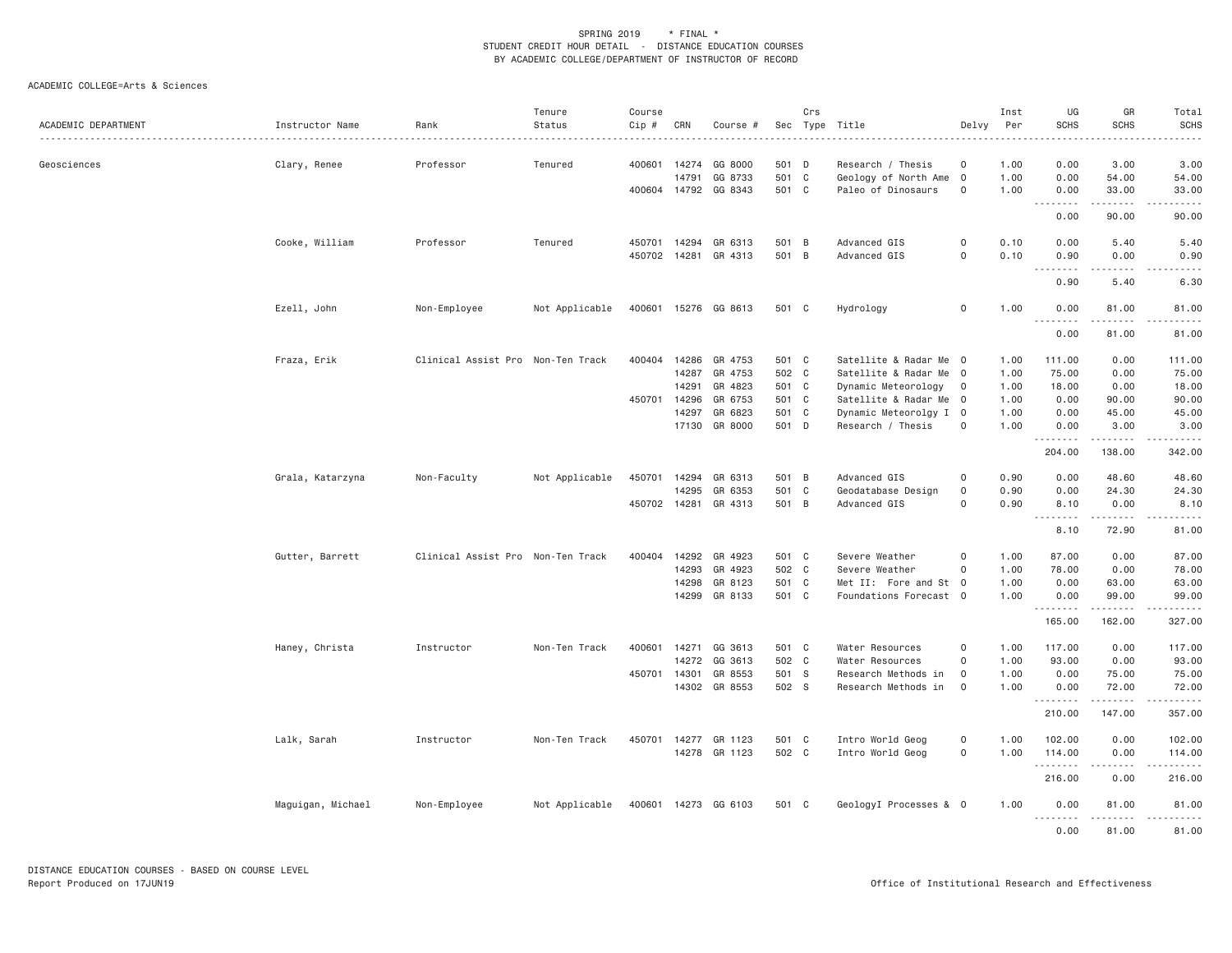| <b>ACADEMIC DEPARTMENT</b> | Instructor Name                                     | Rank                              | Tenure<br>Status | Course<br>Cip # | CRN          | Course #             |       | Crs | Sec Type Title         | Delvy          | Inst<br>Per | UG<br><b>SCHS</b> | GR<br><b>SCHS</b>                                                                                                               | Total<br><b>SCHS</b>                  |
|----------------------------|-----------------------------------------------------|-----------------------------------|------------------|-----------------|--------------|----------------------|-------|-----|------------------------|----------------|-------------|-------------------|---------------------------------------------------------------------------------------------------------------------------------|---------------------------------------|
| Geosciences                | Meng, Qingmin                                       | Associate Professor Ten Track     |                  |                 |              | 450701 14295 GR 6353 | 501 C |     | Geodatabase Design     | $\mathbf{0}$   | 0.10        | 0.00<br>.         | 2.70                                                                                                                            | 2.70                                  |
|                            |                                                     |                                   |                  |                 |              |                      |       |     |                        |                |             | 0.00              | .<br>2.70                                                                                                                       | 2.70                                  |
|                            | Moe Hoffman, Amy                                    | Instructor                        | Non-Ten Track    | 400601          |              | 14268 GG 1111        | 501 L |     | Earth Science I Lab    | $\mathbf 0$    | 1.00        | 23.00             | 0.00                                                                                                                            | 23.00                                 |
|                            |                                                     |                                   |                  |                 |              | 14269 GG 1113        | 501 C |     | Survey Earth Sci I     | $\mathbf 0$    | 1.00        | 84.00             | 0.00                                                                                                                            | 84.00                                 |
|                            |                                                     |                                   |                  |                 |              | 14270 GG 1113        | 502 C |     | Survey Earth Sci I     | $\mathbf 0$    | 1.00        | 72.00             | 0.00                                                                                                                            | 72.00                                 |
|                            |                                                     |                                   |                  |                 |              |                      |       |     |                        |                |             | .<br>179.00       | $\begin{array}{cccccccccccccc} \bullet & \bullet & \bullet & \bullet & \bullet & \bullet & \bullet \end{array}$<br>0.00         | 179.00                                |
|                            | Nagel, Athena                                       | Clinical Assist Pro Non-Ten Track |                  | 450701          |              | 14288 GR 4813        | 501 C |     | Natural Hazards        | 0              | 1.00        | 90.00             | 0.00                                                                                                                            | 90.00                                 |
|                            |                                                     |                                   |                  |                 |              | 14289 GR 4813        | 502 C |     | Natural Hazards        | 0              | 1.00        | 84.00             | 0.00                                                                                                                            | 84.00                                 |
|                            |                                                     |                                   |                  |                 |              | 14290 GR 4813        | 503 C |     | Natural Hazards        | 0              | 1.00        | 81.00             | 0.00                                                                                                                            | 81.00                                 |
|                            |                                                     |                                   |                  |                 |              |                      |       |     |                        |                |             | .<br>255.00       | -----<br>0.00                                                                                                                   | .<br>255.00                           |
|                            | Nordstrom, Gregory                                  | Instructor                        | Non-Ten Track    | 400404          |              | 14283 GR 4443        | 501 C |     | Weather Prediction I 0 |                | 1.00        | 111.00            | 0.00                                                                                                                            | 111.00                                |
|                            |                                                     |                                   |                  |                 |              | 14284 GR 4443        | 502 C |     | Weather Prediction I 0 |                | 1.00        | 90.00             | 0.00                                                                                                                            | 90.00                                 |
|                            |                                                     |                                   |                  |                 | 15286        | GR 1604              | 502 B |     | Weather and Climate    | $\Omega$       | 1.00        | 100.00            | 0.00                                                                                                                            | 100.00                                |
|                            |                                                     |                                   |                  |                 |              | 15632 GR 1604        | 501 B |     | Weather and Climate    | $\overline{0}$ | 1.00        | 128.00            | 0.00                                                                                                                            | 128.00                                |
|                            |                                                     |                                   |                  |                 |              |                      |       |     |                        |                |             | .<br>429.00       | 0.00                                                                                                                            | 429.00                                |
|                            | Nunley, Christopher                                 | Grad Teach Assist                 | Non-Ten Track    |                 |              | 400404 14793 GR 1604 | 503 B |     | Weather and Climate    | $\circ$        | 1.00        | 116.00            | 0.00                                                                                                                            | 116.00                                |
|                            |                                                     |                                   |                  |                 |              |                      |       |     |                        |                |             | .<br>116.00       | $\begin{array}{cccccccccccccc} \bullet & \bullet & \bullet & \bullet & \bullet & \bullet & \bullet \end{array}$<br>$ -$<br>0.00 | 116.00                                |
|                            | Sherman-Morris, Kathlee Associate Professor Tenured |                                   |                  | 400401          |              | 14304 GR 8833        | 501 C |     | Weather & Society      | 0              | 1.00        | 0.00              | 90.00                                                                                                                           | 90.00                                 |
|                            |                                                     |                                   |                  |                 |              | 14305 GR 8833        | 502 C |     | Weather & Society      | 0              | 1.00        | 0.00              | 81.00                                                                                                                           | 81.00                                 |
|                            |                                                     |                                   |                  |                 | 400404 14285 | GR 4640              | 501 E |     | Met Internship         | 0              | 1.00        | 3.00              | 0.00                                                                                                                            | 3.00                                  |
|                            |                                                     |                                   |                  | 400601          | 14300        | GR 8191              | 501 S |     | Geoscience Review      | 0              | 1.00        | 0.00              | 1.00                                                                                                                            | 1.00                                  |
|                            |                                                     |                                   |                  | 450701          |              | 16763 GR 4000        | 501 I |     | Directed Indiv Study 0 |                | 1.00        | 1.00              | 0.00                                                                                                                            | 1.00                                  |
|                            |                                                     |                                   |                  |                 |              |                      |       |     |                        |                |             | --------<br>4.00  | --------<br>172.00                                                                                                              | 176.00                                |
|                            |                                                     |                                   |                  |                 |              |                      |       |     |                        |                |             | ========          | ========                                                                                                                        | ==========                            |
| Geosciences                |                                                     |                                   |                  |                 |              |                      |       |     |                        |                |             | 1787.00           | 952.00                                                                                                                          | 2739.00<br>-------- ------- --------- |
|                            |                                                     |                                   |                  |                 |              |                      |       |     |                        |                |             |                   |                                                                                                                                 |                                       |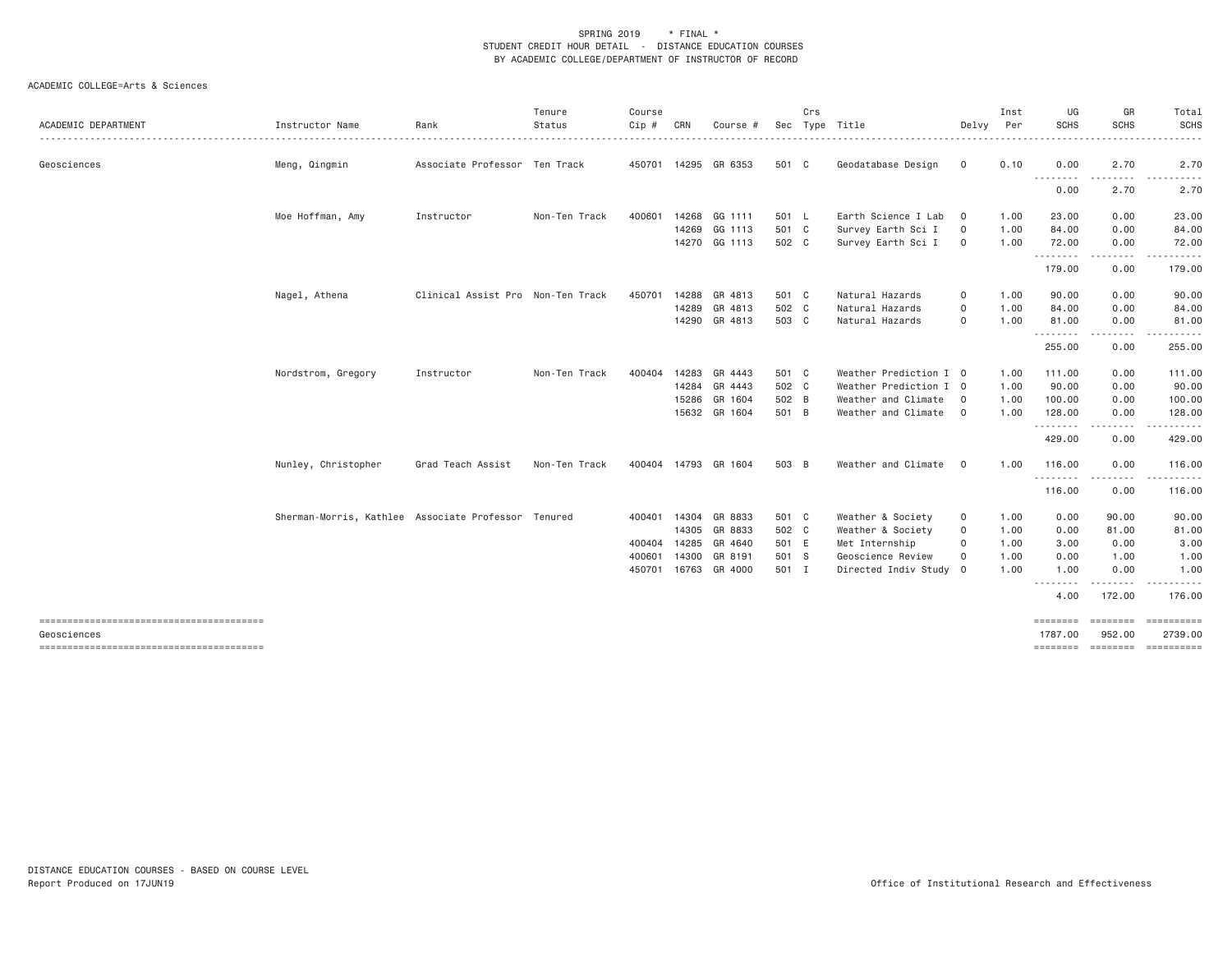|                     |                      |                             | Tenure        | Course |     |                      |       | Crs |                        |             | Inst | UG                  | GR                  | Total               |
|---------------------|----------------------|-----------------------------|---------------|--------|-----|----------------------|-------|-----|------------------------|-------------|------|---------------------|---------------------|---------------------|
| ACADEMIC DEPARTMENT | Instructor Name      | Rank                        | Status<br>.   | Cip#   | CRN | Course #             | Sec   |     | Type Title             | Delvy       | Per  | <b>SCHS</b>         | <b>SCHS</b>         | SCHS<br>.           |
| History             | Green, Samuel        | Grad Teach Assist           | Non-Ten Track |        |     | 050114 14311 HI 1213 | 501 C |     | Early Western World 0  |             | 0.75 | 11.25               | 0.00                | 11.25               |
|                     |                      |                             |               |        |     | 540102 14310 HI 1073 | 501 C |     | Modern U S History     | $\circ$     | 0.75 | 42.75<br>.          | 0.00<br>---------   | 42.75               |
|                     |                      |                             |               |        |     |                      |       |     |                        |             |      | 54.00               | 0.00                | 54.00               |
|                     | Marshall, Anne       | Associate Professor Tenured |               |        |     | 050114 14311 HI 1213 | 501 C |     | Early Western World 0  |             | 0.25 | 3.75                | 0.00                | 3.75                |
|                     |                      |                             |               |        |     | 14312 HI 1223        | 501 C |     | Modern Western World 0 |             | 0.25 | 6.00                | 0.00                | 6.00                |
|                     |                      |                             |               | 050207 |     | 14314 HI 4273        | 501 C |     | Women In Am History 0  |             | 0.25 | 15.75               | 0.00                | 15.75               |
|                     |                      |                             |               | 540101 |     | 14316 HI 8773        | 501 C |     | Issues in Women's Hi 0 |             | 0.75 | 0.00                | 13.50               | 13.50               |
|                     |                      |                             |               | 540102 |     | 14309 HI 1063        | 501 C |     | Early U S History      | $\mathbf 0$ | 0.25 | 21.75               | 0.00                | 21.75               |
|                     |                      |                             |               |        |     | 14310 HI 1073        | 501 C |     | Modern U S History     | 0           | 0.25 | 14.25               | 0.00                | 14.25               |
|                     |                      |                             |               |        |     | 14313 HI 4193        | 501 C |     | US Environmental His 0 |             | 0.25 | 11.25               | 0.00                | 11.25               |
|                     |                      |                             |               |        |     | 14315 HI 4303        | 501 C |     | The Old South          | $\mathbf 0$ | 0.25 | 18.00               | 0.00                | 18.00               |
|                     |                      |                             |               |        |     |                      |       |     |                        |             |      | .<br>90.75          | -----<br>13.50      | .<br>104.25         |
|                     | Murphy, Michael      | Lecturer                    | Non-Ten Track | 540101 |     | 14316 HI 8773        | 501 C |     | Issues in Women's Hi 0 |             | 0.25 | 0.00                | 4.50                | 4.50                |
|                     |                      |                             |               |        |     | 540102 14313 HI 4193 | 501 C |     | US Environmental His 0 |             | 0.75 | 33.75               | 0.00                | 33.75               |
|                     |                      |                             |               |        |     |                      |       |     |                        |             |      | ---------<br>33.75  | $- - - - -$<br>4.50 | 38.25               |
|                     | Sniezek, Christopher | Grad Teach Assist           | Non-Ten Track |        |     | 050114 14312 HI 1223 | 501 C |     | Modern Western World 0 |             | 0.75 | 18.00               | 0.00                | 18.00               |
|                     |                      |                             |               |        |     | 540102 14309 HI 1063 | 501 C |     | Early U S History      | $\circ$     | 0.75 | 65.25               | 0.00                | 65.25               |
|                     |                      |                             |               |        |     |                      |       |     |                        |             |      | ---------<br>83.25  | ---------<br>0.00   | .<br>$  -$<br>83.25 |
|                     | Trzaskowski, Niklas  | Grad Teach Assist           | Non-Ten Track | 050207 |     | 14314 HI 4273        | 501 C |     | Women In Am History    | 0           | 0.75 | 47.25               | 0.00                | 47.25               |
|                     |                      |                             |               |        |     | 540102 14315 HI 4303 | 501 C |     | The Old South          | $\mathbf 0$ | 0.75 | 54.00               | 0.00                | 54.00               |
|                     |                      |                             |               |        |     |                      |       |     |                        |             |      | ---------<br>101.25 | .<br>0.00           | .<br>101.25         |
|                     |                      |                             |               |        |     |                      |       |     |                        |             |      | ========            | <b>EEEEEEE</b>      | ==========          |
| History             |                      |                             |               |        |     |                      |       |     |                        |             |      | 363,00              | 18,00               | 381,00              |
|                     |                      |                             |               |        |     |                      |       |     |                        |             |      |                     |                     |                     |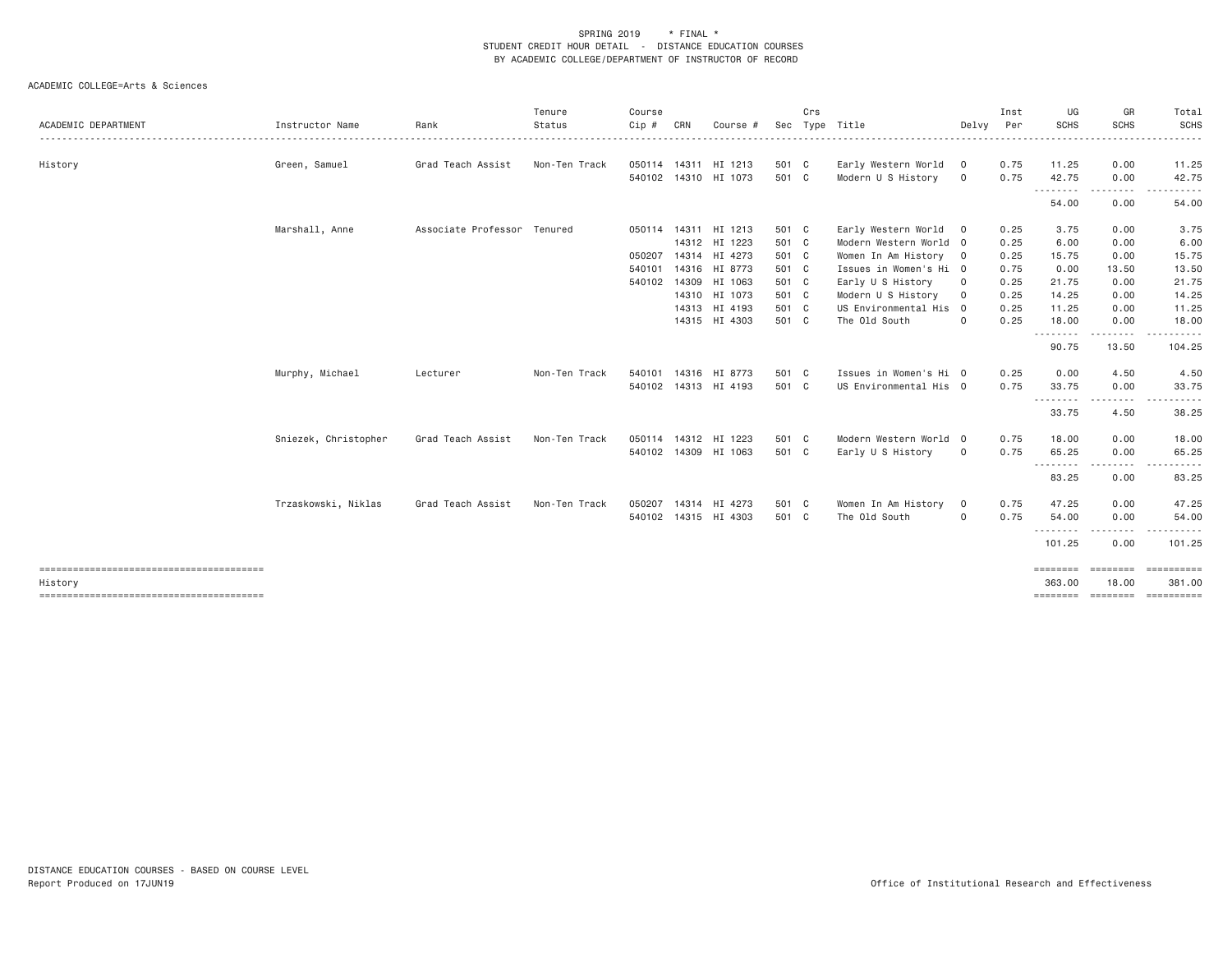| Instructor Name      | Rank              | Tenure<br>Status | Course<br>Cip #                              | CRN                        | Course #        | Sec                                                                                                                                                                                  | Crs | Type Title                                                                                               | Delvy                                     | Inst<br>Per                                                                                                               | UG<br><b>SCHS</b>    | GR<br><b>SCHS</b>                               | Total<br><b>SCHS</b>                        |
|----------------------|-------------------|------------------|----------------------------------------------|----------------------------|-----------------|--------------------------------------------------------------------------------------------------------------------------------------------------------------------------------------|-----|----------------------------------------------------------------------------------------------------------|-------------------------------------------|---------------------------------------------------------------------------------------------------------------------------|----------------------|-------------------------------------------------|---------------------------------------------|
|                      |                   |                  |                                              |                            |                 |                                                                                                                                                                                      |     |                                                                                                          |                                           |                                                                                                                           |                      |                                                 |                                             |
|                      |                   |                  |                                              |                            |                 |                                                                                                                                                                                      |     |                                                                                                          |                                           |                                                                                                                           |                      |                                                 | 36.00<br>33.00                              |
|                      |                   |                  |                                              |                            |                 |                                                                                                                                                                                      |     |                                                                                                          |                                           |                                                                                                                           | <u>.</u>             |                                                 |                                             |
|                      |                   |                  |                                              |                            |                 |                                                                                                                                                                                      |     |                                                                                                          |                                           |                                                                                                                           | 69.00                | 0.00                                            | 69.00                                       |
| Eaton, Jonathan      | Instructor        | Non-Ten Track    | 270501                                       |                            |                 |                                                                                                                                                                                      |     | Intro to Stats                                                                                           | 0                                         | 1.00                                                                                                                      | 54.00                | 0.00                                            | 54.00                                       |
|                      |                   |                  |                                              |                            |                 |                                                                                                                                                                                      |     | Intro to Stats                                                                                           | 0                                         |                                                                                                                           |                      |                                                 | 12.00                                       |
|                      |                   |                  |                                              |                            |                 |                                                                                                                                                                                      |     |                                                                                                          |                                           |                                                                                                                           | 66.00                | 0.00                                            | 66.00                                       |
| Kilpatrick, Matthew  | Lecturer          | Non-Ten Track    |                                              | 15657                      | MA 1613         |                                                                                                                                                                                      |     | Cal Bus & Life Sc I                                                                                      | $\mathbf{0}$                              | 1.00                                                                                                                      | 60.00                | 0.00                                            | 60.00                                       |
|                      |                   |                  |                                              |                            |                 |                                                                                                                                                                                      |     |                                                                                                          |                                           |                                                                                                                           | ---------<br>60.00   | 0.00                                            | 60.00                                       |
| Nation, Julie        | Instructor        | Non-Ten Track    |                                              |                            |                 |                                                                                                                                                                                      |     | College Algebra                                                                                          | 0                                         | 1.00                                                                                                                      | 99.00                | 0.00                                            | 99.00                                       |
|                      |                   |                  |                                              |                            |                 |                                                                                                                                                                                      |     |                                                                                                          |                                           |                                                                                                                           | ---------            |                                                 | 99.00                                       |
|                      |                   |                  |                                              |                            |                 |                                                                                                                                                                                      |     |                                                                                                          |                                           |                                                                                                                           |                      |                                                 |                                             |
| Woodard, Kelly       | Lecturer          | Non-Ten Track    | 270101                                       |                            |                 |                                                                                                                                                                                      |     |                                                                                                          |                                           | 1.00                                                                                                                      | 51.00                | 0.00                                            | 51.00                                       |
|                      |                   |                  |                                              |                            |                 |                                                                                                                                                                                      |     | Trigonometry                                                                                             | $\mathbf{0}$                              | 1.00                                                                                                                      | 57.00                | 0.00                                            | 57.00                                       |
|                      |                   |                  |                                              |                            |                 |                                                                                                                                                                                      |     |                                                                                                          |                                           | 1.00                                                                                                                      | 63.00                | 0.00                                            | 63.00                                       |
|                      |                   |                  |                                              |                            |                 |                                                                                                                                                                                      |     |                                                                                                          |                                           | 1.00                                                                                                                      | 78.00                | 0.00                                            | 78.00                                       |
|                      |                   |                  |                                              |                            |                 |                                                                                                                                                                                      |     |                                                                                                          |                                           | 1.00                                                                                                                      | 27.00                | 0.00                                            | 27.00                                       |
|                      |                   |                  |                                              |                            |                 |                                                                                                                                                                                      |     |                                                                                                          |                                           |                                                                                                                           | 276.00               | 0.00                                            | 276.00                                      |
| Yarahmadian, Shantia |                   |                  |                                              |                            |                 |                                                                                                                                                                                      |     | Appl Math II                                                                                             | 0                                         | 1.00                                                                                                                      | 0.00                 | 21.00                                           | 21.00                                       |
|                      |                   |                  |                                              |                            |                 |                                                                                                                                                                                      |     |                                                                                                          |                                           |                                                                                                                           | 0.00                 | <u>.</u><br>21.00                               | 21.00                                       |
|                      |                   |                  |                                              |                            |                 |                                                                                                                                                                                      |     |                                                                                                          |                                           |                                                                                                                           | ========             | <b>EEEEEEE</b>                                  | $=$ = = = = = = = = = =                     |
|                      |                   |                  |                                              |                            |                 |                                                                                                                                                                                      |     |                                                                                                          |                                           |                                                                                                                           | 570.00               | 21.00                                           | 591.00                                      |
|                      | Beckman, Jennifer | Instructor       | Non-Ten Track<br>Associate Professor Tenured | 270501<br>270101<br>270301 | 270102<br>14368 | 14371 MA 3123<br>14432 ST 3123<br>MA 2113<br>14370<br>14431 ST 2113<br>14365 MA 1313<br>14364 MA 0103<br>14366 MA 1323<br>14367 MA 1413<br>MA 1423<br>14369 MA 1433<br>14372 MA 8213 |     | 501 B<br>501 B<br>501 C<br>501 C<br>501 C<br>501 C<br>501 C<br>501 C<br>501 C<br>501 C<br>501 C<br>501 C | Intro to Stat. Inf<br>Intro to Stat. Inf. | 0<br>$\mathbf{0}$<br>Intermediate Algebra 0<br>Structure Real Numbe 0<br>Problem Solving Real 0<br>Informal Geom & Meas 0 | 1.00<br>1.00<br>1.00 | 36.00<br>33.00<br>12.00<br>.<br>99.00<br>.<br>. | 0.00<br>0.00<br>0.00<br>0.00<br>$- - - - -$ |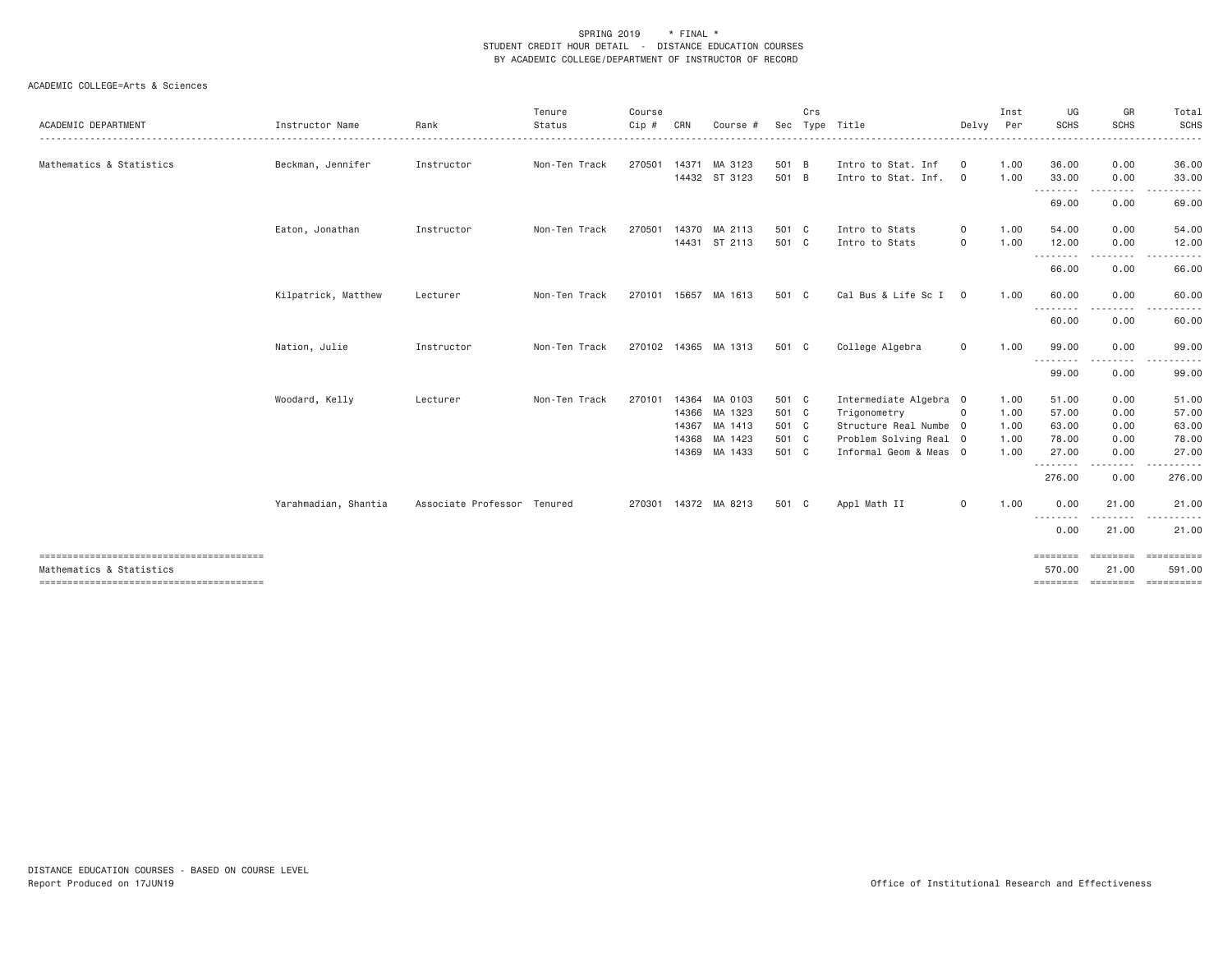| ACADEMIC DEPARTMENT   | Instructor Name      | Rank       | Tenure<br>Status | Course<br>Cip #  | CRN   | Course #                   | Sec            | Crs | Type Title                        |                    | Inst<br>Delvy Per | UG<br><b>SCHS</b>              | GR<br><b>SCHS</b> | Total<br><b>SCHS</b>                            |
|-----------------------|----------------------|------------|------------------|------------------|-------|----------------------------|----------------|-----|-----------------------------------|--------------------|-------------------|--------------------------------|-------------------|-------------------------------------------------|
| Philosophy & Religion | Clifford, Michael    | Professor  | Tenured          |                  |       | 380103 14405 PHI 3013      | 501 C          |     | Business Ethics                   | $\mathbf{0}$       | 1.00              | 66.00                          | 0.00              | 66.00                                           |
|                       |                      |            |                  |                  |       |                            |                |     |                                   |                    |                   | - - - - - - - - -<br>66.00     | 0.00              | 66.00                                           |
|                       | Derby, Timothy       | Lecturer   | Non-Ten Track    | 380201           | 14426 | REL 1103                   | 501 C          |     | Intro To Religion                 | $\circ$            | 1.00              | 99.00                          | 0.00              | 99.00                                           |
|                       |                      |            |                  |                  |       |                            |                |     |                                   |                    |                   | ---------<br>99.00             | --------<br>0.00  | ----------<br>99.00                             |
|                       | Hammons, Christopher | Lecturer   | Non-Ten Track    | 380102<br>380103 | 14403 | PHI 1113<br>14404 PHI 1123 | 501 C<br>501 C |     | Intro To Logic<br>Intro To Ethics | $\circ$<br>$\circ$ | 1.00<br>1.00      | 24.00<br>39.00<br>.            | 0.00<br>0.00      | 24.00<br>39.00                                  |
|                       |                      |            |                  |                  |       |                            |                |     |                                   |                    |                   | 63.00                          | 0.00              | 63.00                                           |
|                       | Johnson, Gregory     | Instructor | Non-Ten Track    |                  |       | 380101 14547 PHI 1103      | 501 C          |     | Intro To Philosophy 0             |                    | 1.00              | 48.00<br>- - - - - - - - -     | 0.00              | 48.00                                           |
|                       |                      |            |                  |                  |       |                            |                |     |                                   |                    |                   | 48.00                          | 0.00              | 48.00                                           |
| Philosophy & Religion |                      |            |                  |                  |       |                            |                |     |                                   |                    |                   | ========<br>276.00<br>======== | ========<br>0.00  | $=$ = = = = = = = = $=$<br>276.00<br>========== |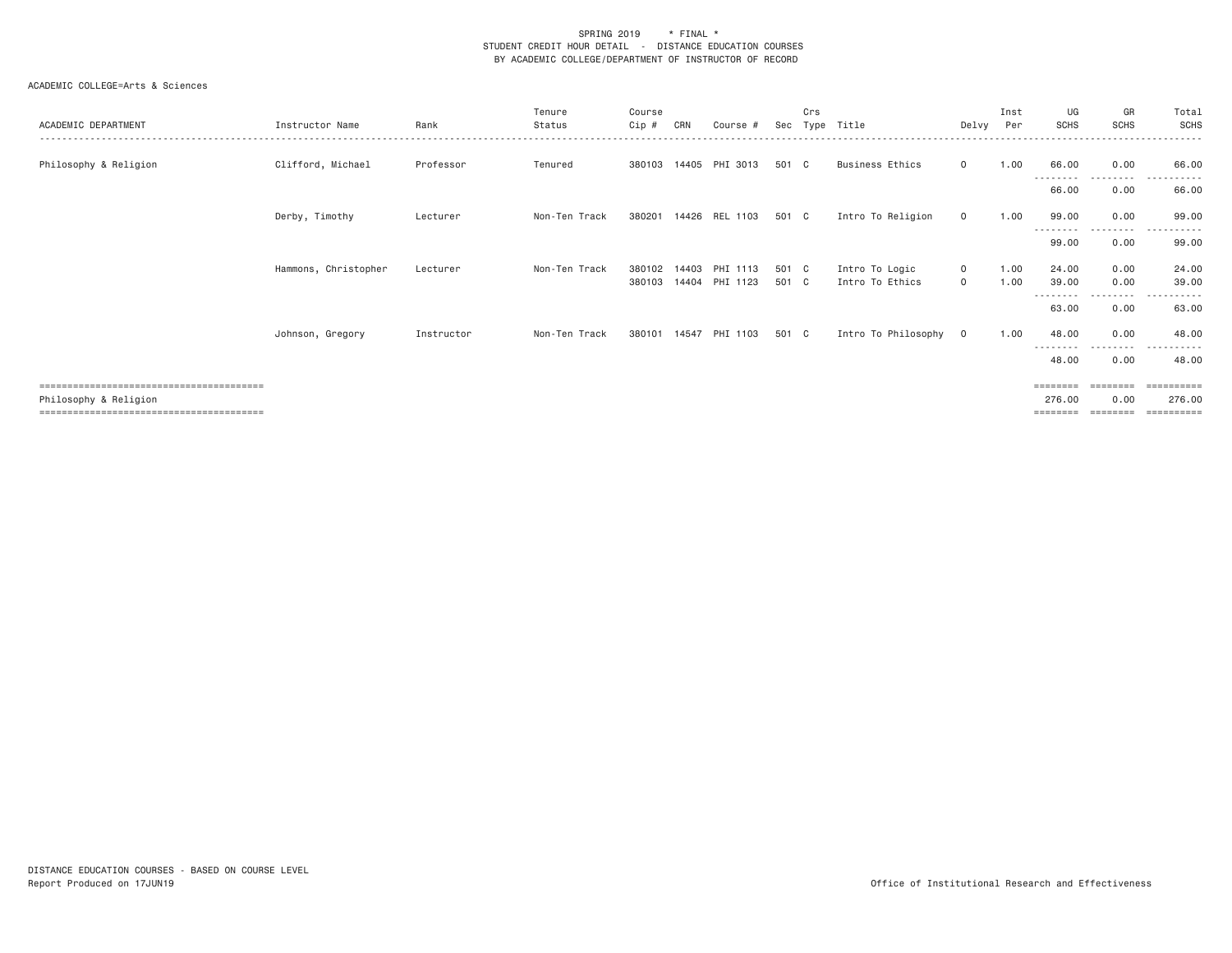| ACADEMIC DEPARTMENT | Instructor Name | Rank                              | Tenure<br>Status | Course<br>$Cip \#$ | CRN   | Course #      | Sec   | Crs<br>Tvpe | Title                  | Delvy | Inst<br>Per | UG<br>SCHS         | GR<br><b>SCHS</b> | Total<br>SCHS       |
|---------------------|-----------------|-----------------------------------|------------------|--------------------|-------|---------------|-------|-------------|------------------------|-------|-------------|--------------------|-------------------|---------------------|
| Physics & Astronomy | Dickel, Doyl    | Research Assist Pro Non-Ten Track |                  | 141901             |       | 14920 ME 8373 | 501 C |             | Integrate Comp Mat?1 0 |       | 1.00        | 0.00<br>---------  | 21.00<br>.        | 21.00<br>.          |
|                     |                 |                                   |                  |                    |       |               |       |             |                        |       |             | 0.00               | 21.00             | 21.00               |
|                     | Moody, Judith   | Lecturer                          | Non-Ten Track    | 400801             |       | 14402 PH 1023 | 501 C |             | Physical Sci Survey 0  |       | 1.00        | 69.00<br>--------- | 0.00<br>.         | 69,00<br>.          |
|                     |                 |                                   |                  |                    |       |               |       |             |                        |       |             | 69.00              | 0.00              | 69.00               |
|                     | Silwal, Umesh   | Grad Teach Assist                 | Non-Ten Track    | 400801             | 14401 | PH 1021       | 501 L |             | Physical Science Lab 0 |       | 1.00        | 19.00<br>--------- | 0.00<br>.         | 19,00<br>---------- |
|                     |                 |                                   |                  |                    |       |               |       |             |                        |       |             | 19.00              | 0.00              | 19,00               |
|                     |                 |                                   |                  |                    |       |               |       |             |                        |       |             | =======            |                   | =========           |
| Physics & Astronomy |                 |                                   |                  |                    |       |               |       |             |                        |       |             | 88.00              | 21.00             | 109,00              |
|                     |                 |                                   |                  |                    |       |               |       |             |                        |       |             | ------             |                   | =========           |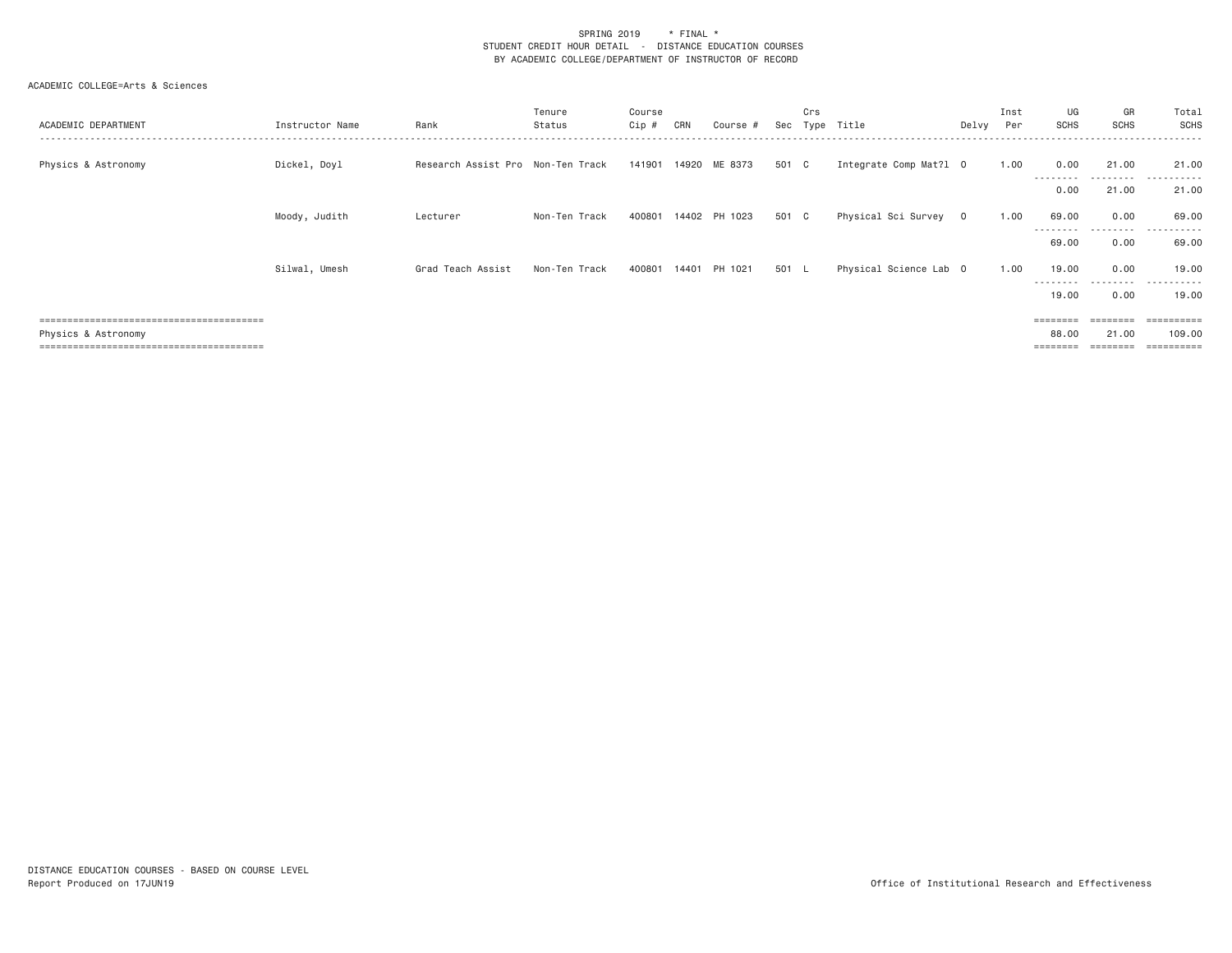| ACADEMIC DEPARTMENT                                       | Instructor Name | Rank                          | Tenure<br>Status | Course<br>Cip # | CRN   | Course               | Sec   | Crs<br>Tvne | Title               | Delvy    | Inst<br>Per | UG<br><b>SCHS</b>  | GR<br><b>SCHS</b>  | Total<br>SCHS           |
|-----------------------------------------------------------|-----------------|-------------------------------|------------------|-----------------|-------|----------------------|-------|-------------|---------------------|----------|-------------|--------------------|--------------------|-------------------------|
| Political Science & Public Administratio Nukpezah, Julius |                 | Assistant Professor Ten Track |                  | 440401          |       | 15290 PPA 8703       | 501 S |             | Gov Org&Adm Theory  | F.       | 1.00        | 0.00<br>---------  | 36.00<br>--------- | 36,00<br>----------     |
|                                                           |                 |                               |                  |                 |       |                      |       |             |                     |          |             | 0.00               | 36.00              | 36,00                   |
|                                                           | Vowell, Krista  | Lecturer                      | Non-Ten Track    |                 |       | 451002 14407 PS 1113 | 502 C |             | American Government | 0        | 1,00        | 84.00              | 0.00               | 84.00                   |
|                                                           |                 |                               |                  |                 |       |                      |       |             |                     |          |             | ---------<br>84.00 | ---------<br>0.00  | ----------<br>84.00     |
|                                                           | Wall, Diane     | Lecturer                      | Non-Ten Track    | 451002          | 14406 | PS 1113              | 501 C |             | American Government | $\Omega$ | 1,00        | 48.00              | 0.00               | 48,00                   |
|                                                           |                 |                               |                  |                 |       |                      |       |             |                     |          |             | .<br>48.00         | .<br>0.00          | .<br>48.00              |
|                                                           |                 |                               |                  |                 |       |                      |       |             |                     |          |             |                    | ======             | $=$ = = = = = = = = $=$ |
| Political Science & Public Administratio                  |                 |                               |                  |                 |       |                      |       |             |                     |          |             | 132.00             | 36,00              | 168,00                  |
|                                                           |                 |                               |                  |                 |       |                      |       |             |                     |          |             |                    |                    | .=======                |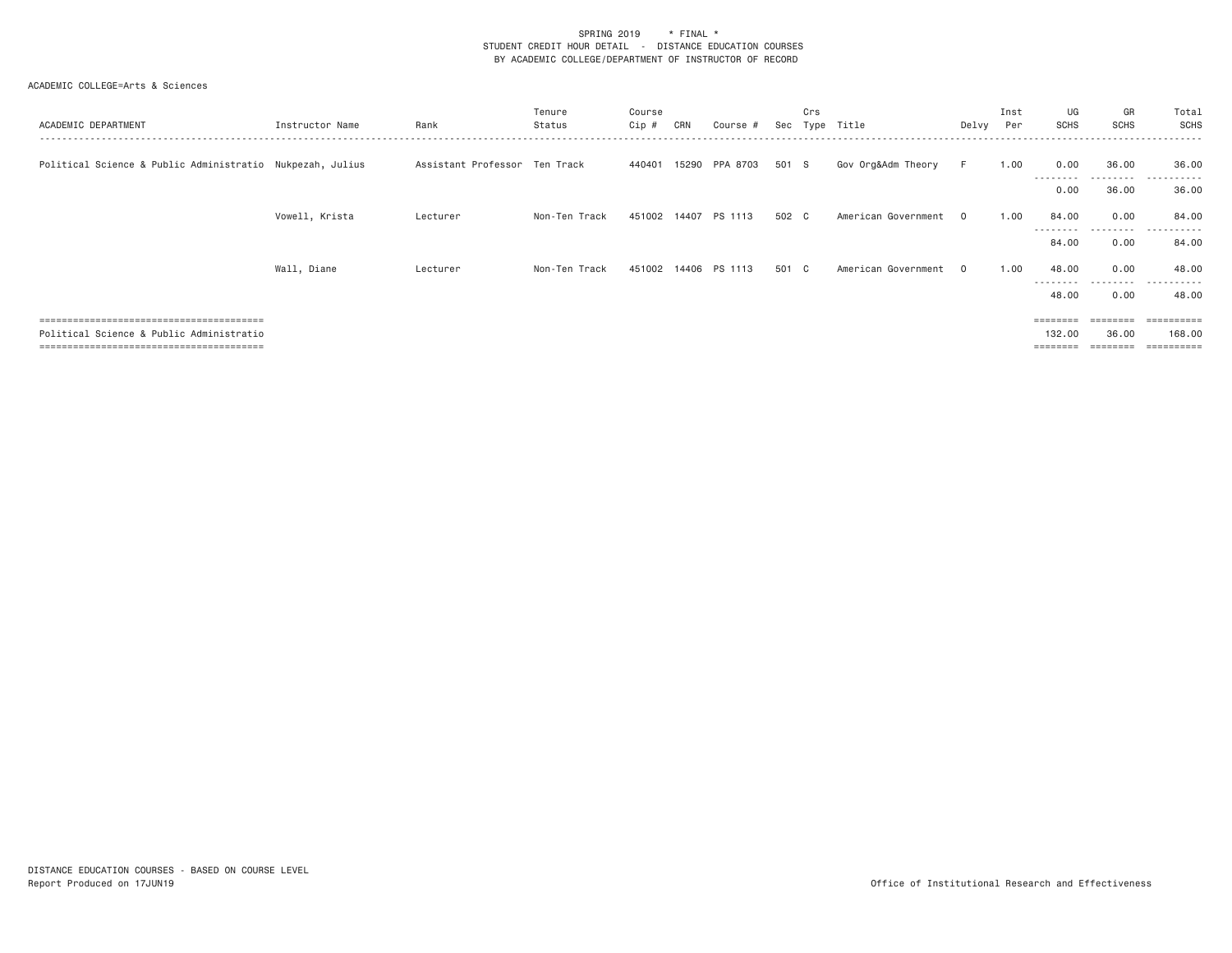| <b>ACADEMIC DEPARTMENT</b> | Instructor Name    | Rank                          | Tenure<br>Status | Course<br>Cip # | CRN   | Course #              | Sec   | Crs | Type Title             | Delvy        | Inst<br>Per | UG<br><b>SCHS</b>        | GR<br><b>SCHS</b>    | Total<br><b>SCHS</b> |
|----------------------------|--------------------|-------------------------------|------------------|-----------------|-------|-----------------------|-------|-----|------------------------|--------------|-------------|--------------------------|----------------------|----------------------|
|                            |                    |                               |                  |                 |       |                       |       |     |                        |              |             |                          |                      | <u>.</u>             |
| Psychology                 | Brandon, Russell   | Lecturer                      | Non-Ten Track    |                 |       | 422706 15283 PSY 4403 | 501 C |     | Biological Psycholog 0 |              | 1.00        | 54.00<br>.               | 0.00<br>.            | 54.00<br>.           |
|                            |                    |                               |                  |                 |       |                       |       |     |                        |              |             | 54.00                    | 0.00                 | 54.00                |
|                            | Campbell, Kristen  | Lecturer                      | Non-Ten Track    |                 |       | 420101 14408 PSY 3213 | 501 C |     | Psych Of Ab Behavior 0 |              | 1.00        | 81.00                    | 0.00                 | 81.00                |
|                            |                    |                               |                  |                 |       |                       |       |     |                        |              |             | .<br>81.00               | .<br>0.00            | 81.00                |
|                            | Hubbard, Marlena   | Lecturer                      | Non-Ten Track    | 420101          | 15280 | PSY 1013              | 501 C |     | Gen Psychology         | 0            | 1.00        | 81.00                    | 0.00                 | 81.00                |
|                            |                    |                               |                  | 422813          |       | 14409 PSY 3343        | 501 C |     | Psych Of Learning      | $\mathbf 0$  | 1.00        | 87.00<br>.               | 0.00<br>.            | 87.00<br>.           |
|                            |                    |                               |                  |                 |       |                       |       |     |                        |              |             | 168.00                   | 0.00                 | 168.00               |
|                            | Johnson, Mallory   | Lecturer                      | Non-Ten Track    | 420101          | 15635 | PSY 3413              | 501 C |     | Human Sexual Behavio 0 |              | 1.00        | 114.00                   | 0.00                 | 114.00               |
|                            |                    |                               |                  | 422707          |       | 14411 PSY 3363        | 501 C |     | Behav Modification     | $\circ$      | 1.00        | 129.00<br>.              | 0.00<br>. <i>. .</i> | 129.00               |
|                            |                    |                               |                  |                 |       |                       |       |     |                        |              |             | 243.00                   | 0.00                 | 243.00               |
|                            | Nadorff, Danielle  | Assistant Professor Ten Track |                  | 420101          | 15272 | PSY 1021              | 501 C |     | Career in Psychology 0 |              | 1.00        | 19.00                    | 0.00                 | 19.00                |
|                            |                    |                               |                  |                 | 15284 | PSY 1021              | 502 C |     | Career in Psychology 0 |              | 1.00        | 16.00                    | 0.00                 | 16.00                |
|                            |                    |                               |                  |                 |       | 15285 PSY 1021        | 503 C |     | Career in Psychology 0 |              | 1.00        | 9.00<br>.                | 0.00<br>.            | 9.00<br>$\cdots$     |
|                            |                    |                               |                  |                 |       |                       |       |     |                        |              |             | 44.00                    | 0.00                 | 44.00                |
|                            | Tan, Elaine        | Lecturer                      | Non-Ten Track    |                 |       | 422701 14412 PSY 3713 | 501 C |     | Cognitive Psychology 0 |              | 1.00        | 66.00                    | 0.00                 | 66.00                |
|                            |                    |                               |                  |                 |       |                       |       |     |                        |              |             | - - - - - - - -<br>66.00 | . <u>.</u> .<br>0.00 | 66.00                |
|                            | Valentine, Michael | Instructor                    | Non-Ten Track    | 422707          |       | 15282 PSY 3623        | 501 C |     | Social Psychology      | $\mathsf{O}$ | 1.00        | 117.00                   | 0.00                 | 117.00               |
|                            |                    |                               |                  |                 |       |                       |       |     |                        |              |             | .<br>117.00              | .<br>0.00            | .<br>117.00          |
|                            |                    |                               |                  |                 |       |                       |       |     |                        |              |             | ========                 | <b>EEEEEEE</b>       |                      |
| Psychology                 |                    |                               |                  |                 |       |                       |       |     |                        |              |             | 773.00                   | 0.00                 | 773.00               |
|                            |                    |                               |                  |                 |       |                       |       |     |                        |              |             |                          |                      |                      |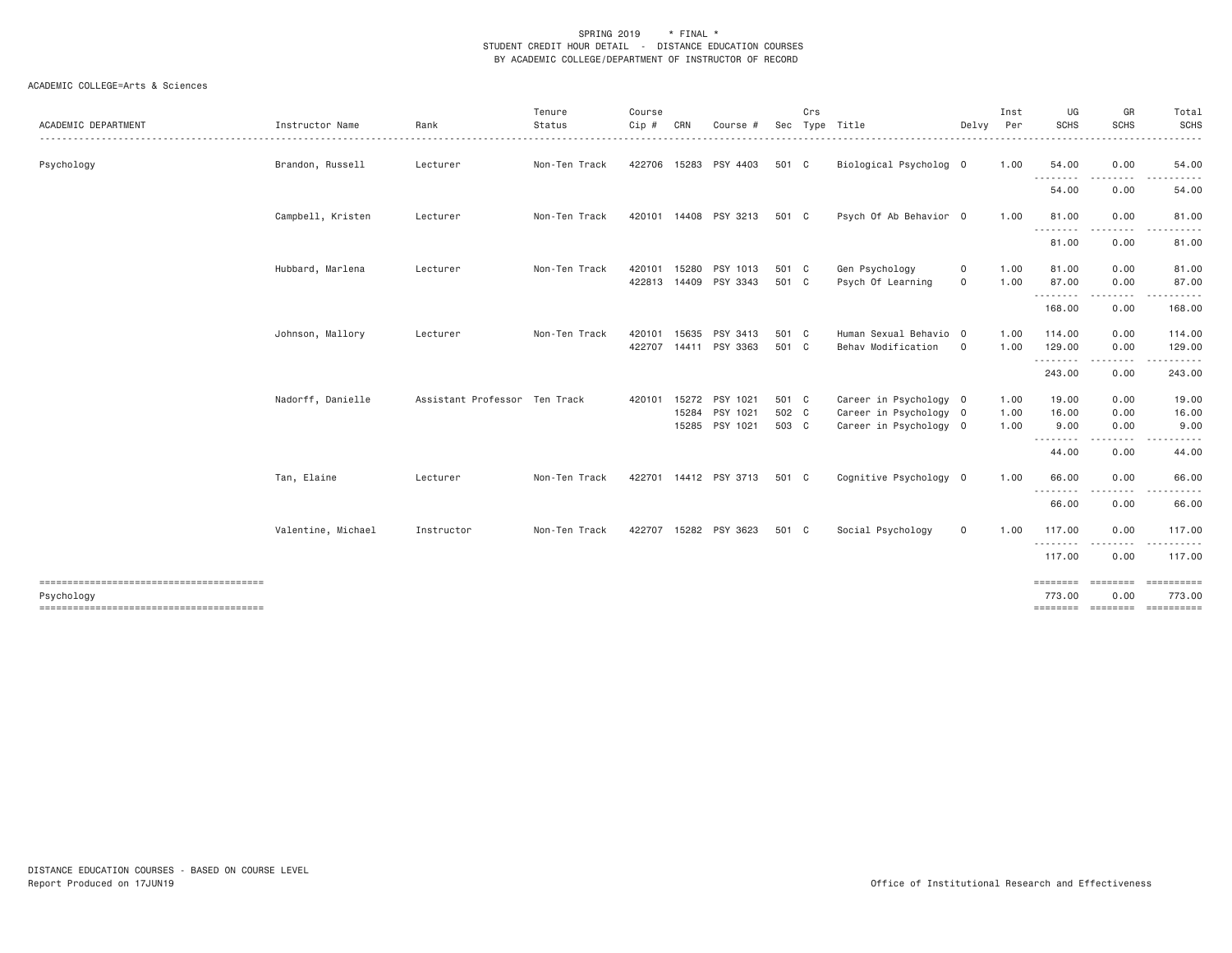## ACADEMIC COLLEGE=Arts & Sciences

| ACADEMIC DEPARTMENT                                 | Instructor Name    | Rank<br>.                   | Tenure<br>Status<br>. <u>.</u> | Course<br>Cip# | CRN   | Course #                              |                | Crs | Sec Type Title<br>.                          | Delvy                   | Inst<br>Per  | UG<br><b>SCHS</b>                 | GR<br><b>SCHS</b>           | Total<br><b>SCHS</b>                                                                                                                                                                                                                                                                                                                                                                                                                          |
|-----------------------------------------------------|--------------------|-----------------------------|--------------------------------|----------------|-------|---------------------------------------|----------------|-----|----------------------------------------------|-------------------------|--------------|-----------------------------------|-----------------------------|-----------------------------------------------------------------------------------------------------------------------------------------------------------------------------------------------------------------------------------------------------------------------------------------------------------------------------------------------------------------------------------------------------------------------------------------------|
| Sociology                                           | Bryant, Natalie    | Lecturer                    | Non-Ten Track                  |                |       | 440701 14435 SW 3013                  | 501 C          |     | Hum Beh Soc Envir I                          | $\overline{\mathbf{0}}$ | 0.95         | 65.55<br>.<br>---                 | 0.00                        | 65.55                                                                                                                                                                                                                                                                                                                                                                                                                                         |
|                                                     |                    |                             |                                |                |       |                                       |                |     |                                              |                         |              | 65.55                             | 0.00                        | 65.55                                                                                                                                                                                                                                                                                                                                                                                                                                         |
|                                                     | Carruth, Jennifer  | Non-Faculty                 | Not Applicable                 |                |       | 450201 14429 SO 4173                  | 501 C          |     | Environment-Society                          | $\overline{0}$          | 1.00         | 42.00                             | 0.00                        | 42.00                                                                                                                                                                                                                                                                                                                                                                                                                                         |
|                                                     |                    |                             |                                |                |       |                                       |                |     |                                              |                         |              | 42.00                             | 0.00                        | 42.00                                                                                                                                                                                                                                                                                                                                                                                                                                         |
|                                                     | Cheek, Jennifer    | Lecturer                    | Non-Ten Track                  |                |       | 451101 14427 SO 1003<br>14516 SO 4233 | 501 C<br>501 C |     | Intro To Sociology<br>Juvenile Delinquency 0 | $\mathsf{o}$            | 1.00<br>1.00 | 93.00<br>27.00                    | 0.00<br>0.00                | 93.00<br>27.00                                                                                                                                                                                                                                                                                                                                                                                                                                |
|                                                     |                    |                             |                                |                |       |                                       |                |     |                                              |                         |              | .<br>120.00                       | .<br>0.00                   | 120.00                                                                                                                                                                                                                                                                                                                                                                                                                                        |
|                                                     | Cooper, Melissa    | Non-Employee                | Not Applicable                 |                |       | 440701 14514 SW 4643                  | 501 C          |     | S W Services in Scho 0                       |                         | 1.00         | 72.00<br>.                        | 0.00<br>$- - - - -$         | 72.00<br>.                                                                                                                                                                                                                                                                                                                                                                                                                                    |
|                                                     |                    |                             |                                |                |       |                                       |                |     |                                              |                         |              | 72.00                             | 0.00                        | 72.00                                                                                                                                                                                                                                                                                                                                                                                                                                         |
|                                                     | Holt, Debora       | Lecturer                    | Non-Ten Track                  |                |       | 440701 14436 SW 3033                  | 501 S          |     | Seminar in Resilienc 0                       |                         | 1.00         | 30.00<br>.                        | 0.00<br>.                   | 30.00                                                                                                                                                                                                                                                                                                                                                                                                                                         |
|                                                     |                    |                             |                                |                |       |                                       |                |     |                                              |                         |              | 30.00                             | 0.00                        | 30.00                                                                                                                                                                                                                                                                                                                                                                                                                                         |
|                                                     | Moyen, Melissa     | Lecturer                    | Non-Ten Track                  |                |       | 131315 14362 LSK 1023                 | 501 C          |     | Col Read/Study Skill 0                       |                         | 1.00         | 87.00<br>.                        | 0.00                        | 87.00                                                                                                                                                                                                                                                                                                                                                                                                                                         |
|                                                     |                    |                             |                                |                |       |                                       |                |     |                                              |                         |              | 87.00                             | 0.00                        | 87.00                                                                                                                                                                                                                                                                                                                                                                                                                                         |
|                                                     | Nolen, Amelia      | Lecturer                    | Non-Ten Track                  | 440701         |       | 14434 SW 3003                         | 501 C          |     | Populations at-risk 0                        |                         | 1.00         | 30.00<br>.                        | 0.00                        | 30.00                                                                                                                                                                                                                                                                                                                                                                                                                                         |
|                                                     |                    |                             |                                |                |       |                                       |                |     |                                              |                         |              | 30.00                             | 0.00                        | 30.00                                                                                                                                                                                                                                                                                                                                                                                                                                         |
|                                                     | Perry, Ashley      | Instructor                  | Non-Ten Track                  |                |       | 450401 14114 CRM 1003                 | 501 C          |     | Crime & Justice in A 0                       |                         | 0.10         | 9.00<br>$\sim$ $\sim$ $\sim$<br>. | 0.00                        | 9.00                                                                                                                                                                                                                                                                                                                                                                                                                                          |
|                                                     |                    |                             |                                |                |       |                                       |                |     |                                              |                         |              | 9.00                              | 0.00                        | 9.00                                                                                                                                                                                                                                                                                                                                                                                                                                          |
|                                                     | Pilkinton, Melinda | Associate Professor Tenured |                                | 440701         |       | 14435 SW 3013                         | 501 C          |     | Hum Beh Soc Envir I                          | $\overline{0}$          | 0.05         | 3.45<br>$\sim$ $\sim$ $\sim$      | 0.00                        | 3.45                                                                                                                                                                                                                                                                                                                                                                                                                                          |
|                                                     |                    |                             |                                |                |       |                                       |                |     |                                              |                         |              | 3.45                              | 0.00                        | 3.45                                                                                                                                                                                                                                                                                                                                                                                                                                          |
|                                                     | Swan, Courtney     | Lecturer                    | Non-Ten Track                  |                |       | 440701 14433 SW 2303                  | 501 C          |     | Welfare Policy I                             | $\mathsf{O}\xspace$     | 1.00         | 18.00<br>.                        | 0.00                        | 18.00                                                                                                                                                                                                                                                                                                                                                                                                                                         |
|                                                     |                    |                             |                                |                |       |                                       |                |     |                                              |                         |              | 18.00                             | 0.00                        | 18.00                                                                                                                                                                                                                                                                                                                                                                                                                                         |
|                                                     | Vasquez, Lauren    | Non-Employee                | Not Applicable                 | 450401         | 14515 | CRM 4513<br>14517 CRM 3503            | 501<br>501 C   | C   | Correctional Systems 0<br>Violence in the US | $\overline{0}$          | 1.00<br>1.00 | 48.00<br>66.00                    | 0.00<br>0.00                | 48.00<br>66.00                                                                                                                                                                                                                                                                                                                                                                                                                                |
|                                                     |                    |                             |                                |                |       |                                       |                |     |                                              |                         |              | .<br>114.00                       | .<br>0.00                   | 114.00                                                                                                                                                                                                                                                                                                                                                                                                                                        |
|                                                     | Xue, Yuanjiaozi    | Grad Teach Assist           | Non-Ten Track                  |                |       | 450401 14114 CRM 1003                 | 501 C          |     | Crime & Justice in A 0                       |                         | 0.90         | 81.00<br>. <b>.</b>               | 0.00<br>-----               | 81.00<br>.                                                                                                                                                                                                                                                                                                                                                                                                                                    |
|                                                     |                    |                             |                                |                |       |                                       |                |     |                                              |                         |              | 81.00                             | 0.00                        | 81.00                                                                                                                                                                                                                                                                                                                                                                                                                                         |
| --------------------------------------<br>Sociology |                    |                             |                                |                |       |                                       |                |     |                                              |                         |              | ========<br>672.00                | $= = = = = = = = =$<br>0.00 | $\begin{minipage}{0.9\linewidth} \hspace*{-0.2cm} \textbf{1} & \textbf{2} & \textbf{3} & \textbf{5} & \textbf{6} & \textbf{7} & \textbf{8} \\ \textbf{5} & \textbf{6} & \textbf{7} & \textbf{8} & \textbf{8} & \textbf{8} & \textbf{8} & \textbf{8} \\ \textbf{6} & \textbf{8} & \textbf{8} & \textbf{8} & \textbf{8} & \textbf{8} & \textbf{8} & \textbf{8} & \textbf{8} \\ \textbf{7} & \textbf{8} & \textbf{8} & \textbf{8} & \$<br>672.00 |

DISTANCE EDUCATION COURSES - BASED ON COURSE LEVEL Report Produced on 17JUN19 Office of Institutional Research and Effectiveness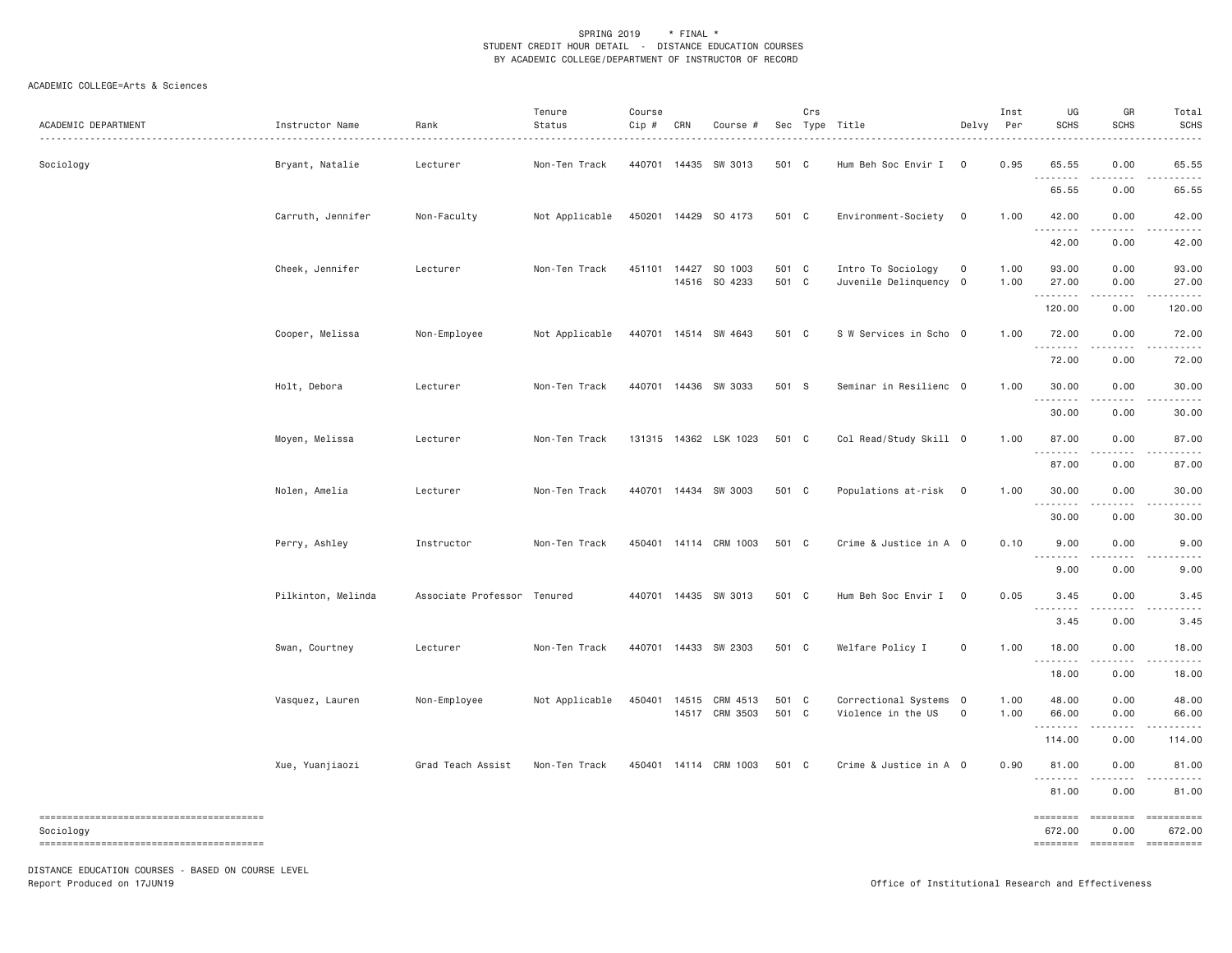| ACADEMIC DEPARTMENT | Instructor Name    | Rank                        | Tenure<br>Status | Course<br>Cip #  | CRN   | Course #                          | Sec            | Crs | Type Title                                   | Delvy                      | Inst<br>Per  | UG<br><b>SCHS</b>               | GR<br><b>SCHS</b>        | Total<br>SCHS                                |
|---------------------|--------------------|-----------------------------|------------------|------------------|-------|-----------------------------------|----------------|-----|----------------------------------------------|----------------------------|--------------|---------------------------------|--------------------------|----------------------------------------------|
| Finance & Economics | Anderson, Stephen  | Lecturer                    | Non-Ten Track    | 520801<br>520804 |       | 14227 FIN 2003<br>14358 INS 2003  | 506 C<br>506 C |     | Personal Money Mgt<br>Personal Money Manag 0 | $\mathbf 0$                | 1.00<br>1.00 | 81.00<br>24.00                  | 0.00<br>0.00             | 81.00<br>24.00                               |
|                     |                    |                             |                  |                  |       |                                   |                |     |                                              |                            |              | --------<br>105.00              | .<br>0.00                | .<br>105.00                                  |
|                     | Gao, Wenqing       | Grad Teach Assist           | Non-Ten Track    |                  |       | 520801 14229 FIN 3123             | 506 C          |     | Financial Management 0                       |                            | 1.00         | 168.00<br>.                     | 0.00<br>.                | 168.00<br>.                                  |
|                     |                    |                             |                  |                  |       |                                   |                |     |                                              |                            |              | 168.00                          | 0.00                     | 168.00                                       |
|                     | Henry, Thomas      | Lecturer                    | Non-Ten Track    | 450601           |       | 14118 EC 2113<br>14119 EC 2123    | 506 C<br>506 C |     | Prin Of Macroecon<br>Prin Of Microecon       | 0<br>0                     | 1.00<br>1.00 | 96.00<br>123.00<br>.            | 0.00<br>0.00<br><u>.</u> | 96.00<br>123.00<br>.                         |
|                     |                    |                             |                  |                  |       |                                   |                |     |                                              |                            |              | 219.00                          | 0.00                     | 219.00                                       |
|                     | Metz, Tammi        | Instructor                  | Non-Ten Track    | 520804           | 14360 | INS 3503<br>521701 14359 INS 3103 | 506 C<br>506 C |     | Employee Benefits<br>Prin Of Insurance       | $\mathbf 0$<br>$\mathbf 0$ | 1.00<br>1.00 | 201.00<br>183.00<br>.           | 0.00<br>0.00             | 201.00<br>183.00<br>.                        |
|                     |                    |                             |                  |                  |       |                                   |                |     |                                              |                            |              | 384.00                          | 0.00                     | 384.00                                       |
|                     | Robbins, William   | Lecturer                    | Non-Ten Track    |                  |       | 520801 14228 FIN 3113             | 506 C          |     | Financial Systems                            | $\mathbf 0$                | 1.00         | 129.00<br><u>.</u> .            | 0.00<br><u>.</u>         | 129.00<br>.                                  |
|                     |                    |                             |                  |                  |       |                                   |                |     |                                              |                            |              | 129.00                          | 0.00                     | 129.00                                       |
|                     | Roskelley, Kenneth | Associate Professor Tenured |                  |                  |       | 520801 14230 FIN 8113             | 501 C          |     | Corporate Finance                            | $\mathbf 0$                | 1.00         | 0.00<br>.                       | 114.00<br>.              | 114.00<br>.                                  |
|                     |                    |                             |                  |                  |       |                                   |                |     |                                              |                            |              | 0.00                            | 114.00                   | 114.00                                       |
|                     | Spurlin, William   | Associate Professor Tenured |                  |                  |       | 520601 14120 EC 8103              | 501 C          |     | Econ for Managers                            | $\mathbf 0$                | 1.00         | 0.00<br><u> - - - - - - - -</u> | 105.00<br>--------       | 105.00<br>. <u>.</u> .                       |
|                     |                    |                             |                  |                  |       |                                   |                |     |                                              |                            |              | 0.00                            | 105.00                   | 105.00                                       |
| Finance & Economics |                    |                             |                  |                  |       |                                   |                |     |                                              |                            |              | ========<br>1005,00<br>======== | ========<br>219,00       | ==========<br>1224,00<br>--------- --------- |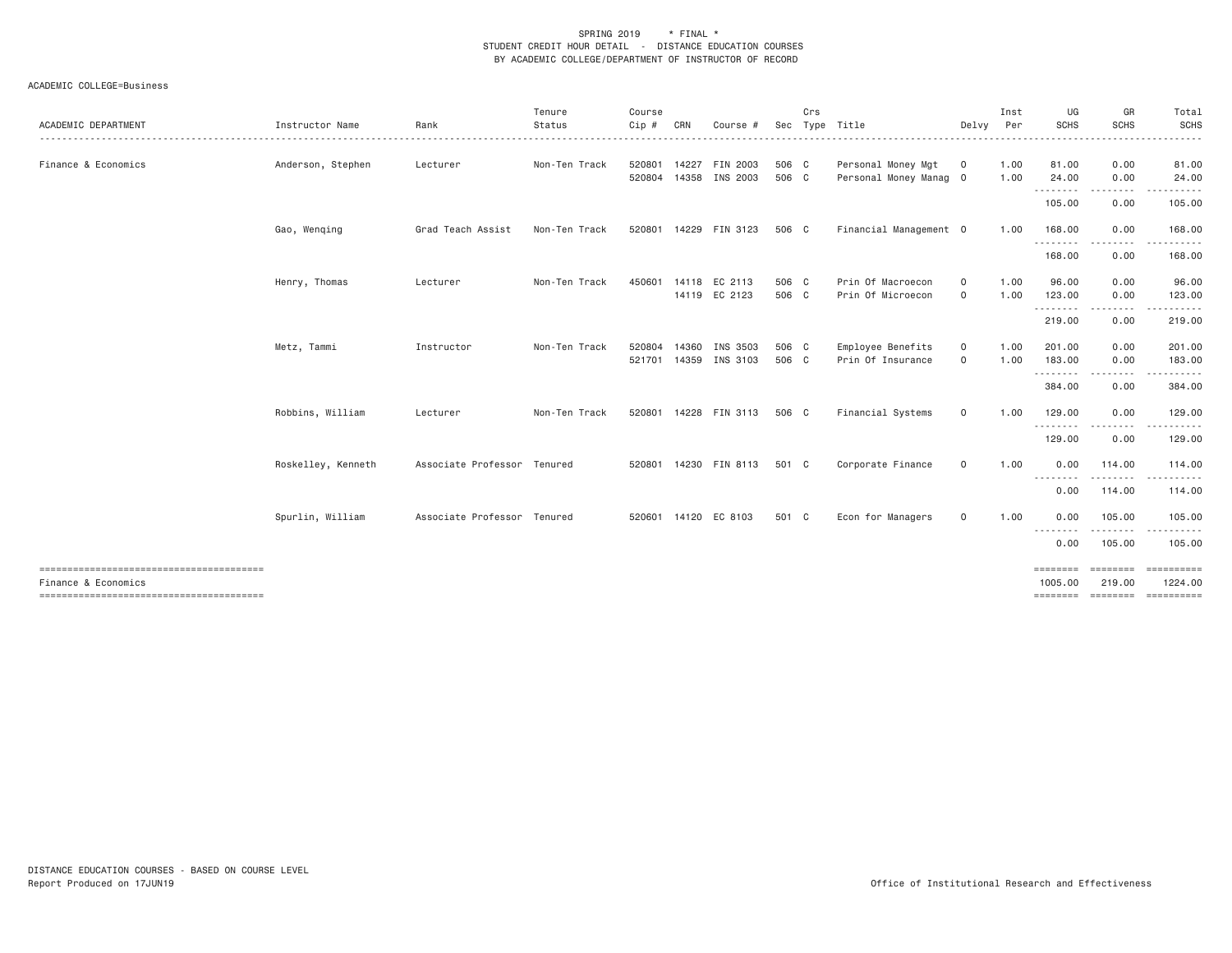| ACADEMIC DEPARTMENT                    | Instructor Name    | Rank                              | Tenure<br>Status | Course<br>Cip #  | CRN            | Course #                    |                | Crs | Sec Type Title<br>.                             | Delvy          | Inst<br>Per  | UG<br><b>SCHS</b>                                               | GR<br><b>SCHS</b>                                                                                                                                                                        | Total<br><b>SCHS</b> |
|----------------------------------------|--------------------|-----------------------------------|------------------|------------------|----------------|-----------------------------|----------------|-----|-------------------------------------------------|----------------|--------------|-----------------------------------------------------------------|------------------------------------------------------------------------------------------------------------------------------------------------------------------------------------------|----------------------|
| Management & Information Systems       | Barnett, Timothy   | Lecturer                          | Non-Ten Track    | 520201<br>521001 | 16426<br>15186 | MGT 3823<br>MGT 3513        | 506 C<br>506 C |     | Responsible Leadersh 0<br>Intro Human Res Mgt 0 |                | 1.00<br>1.00 | 108.00<br>123.00                                                | 0.00<br>0.00                                                                                                                                                                             | 108.00<br>123.00     |
|                                        |                    |                                   |                  |                  |                |                             |                |     |                                                 |                |              | ---------<br>231.00                                             | $\frac{1}{2} \left( \frac{1}{2} \right) \left( \frac{1}{2} \right) \left( \frac{1}{2} \right) \left( \frac{1}{2} \right) \left( \frac{1}{2} \right)$<br>0.00                             | 231.00               |
|                                        | Jones, Gabrielle   | Non-Faculty                       | Not Applicable   |                  |                | 521201 15416 BIS 3233       | 506 C          |     | Management Informati 0                          |                | 1.00         | 129.00                                                          | 0.00                                                                                                                                                                                     | 129.00               |
|                                        |                    |                                   |                  |                  |                |                             |                |     |                                                 |                |              | 129.00                                                          | 0.00                                                                                                                                                                                     | 129.00               |
|                                        | Marett, Emily      | Instructor                        | Non-Ten Track    |                  |                | 520201 15187 MGT 3213       | 536 C          |     | Org Communications                              | $\overline{0}$ | 1.00         | 129.00<br>.                                                     | 0.00<br>.                                                                                                                                                                                | 129.00               |
|                                        |                    |                                   |                  |                  |                |                             |                |     |                                                 |                |              | 129.00                                                          | 0.00                                                                                                                                                                                     | 129.00               |
|                                        | Marett, Lawrence   | Associate Professor Tenured       |                  |                  |                | 521201 14041 BIS 6113 501 C |                |     | BIS Security Managem 0                          |                | 1.00         | 0.00<br>.                                                       | 21.00<br>$\frac{1}{2} \left( \frac{1}{2} \right) \left( \frac{1}{2} \right) \left( \frac{1}{2} \right) \left( \frac{1}{2} \right) \left( \frac{1}{2} \right) \left( \frac{1}{2} \right)$ | 21.00<br>.           |
|                                        |                    |                                   |                  |                  |                |                             |                |     |                                                 |                |              | 0.00                                                            | 21.00                                                                                                                                                                                    | 21.00                |
|                                        | McNeil, Stacey     | Clinical Assist Pro Non-Ten Track |                  |                  |                | 520101 15415 BUS 4853       | 506 C          |     | <b>Business Policy</b>                          | 0              | 1.00         | 90.00<br>$\frac{1}{2} \left( \frac{1}{2} + \frac{1}{2} \right)$ | 0.00                                                                                                                                                                                     | 90.00                |
|                                        |                    |                                   |                  |                  |                |                             |                |     |                                                 |                |              | 90.00                                                           | 0.00                                                                                                                                                                                     | 90.00                |
|                                        | Otondo, Robert     | Associate Professor Tenured       |                  |                  |                | 521201 14044 BIS 8413       | 501 C          |     | Data Analytics                                  | $\mathbf 0$    | 1.00         | 0.00                                                            | 18.00                                                                                                                                                                                    | 18.00                |
|                                        |                    |                                   |                  |                  |                |                             |                |     |                                                 |                |              | 0.00                                                            | 18.00                                                                                                                                                                                    | 18.00                |
|                                        | Sikolia, David     | Clinical Assist Pro Non-Ten Track |                  |                  |                | 521201 14043 BIS 8313       | 501 C          |     | Adv Database Des Adm 0                          |                | 1.00         | 0.00<br>--------                                                | 6.00                                                                                                                                                                                     | 6.00                 |
|                                        |                    |                                   |                  |                  |                |                             |                |     |                                                 |                |              | 0.00                                                            | 6.00                                                                                                                                                                                     | 6.00                 |
|                                        | Spencer, Barbara   | Lecturer                          | Non-Ten Track    |                  |                | 520201 14389 MGT 8123 501 C |                |     | Strategic Bus Consul 0                          |                | 1.00         | 0.00<br>.                                                       | 75.00<br>.                                                                                                                                                                               | 75.00                |
|                                        |                    |                                   |                  |                  |                |                             |                |     |                                                 |                |              | 0.00                                                            | 75.00                                                                                                                                                                                    | 75.00                |
|                                        | Templeton, Gary    | Associate Professor Tenured       |                  |                  |                | 521201 14042 BIS 8113       | 501 C          |     | Mgt Info Tech & Sys 0                           |                | 1.00         | 0.00<br>.                                                       | 90.00<br>.                                                                                                                                                                               | 90.00                |
|                                        | Vardaman, James    | Associate Professor Tenured       |                  | 520201           | 14388          | MGT 8113                    | 501 C          |     | Leadership Skills                               | 0              | 1.00         | 0.00<br>0.00                                                    | 90.00<br>120.00                                                                                                                                                                          | 90.00<br>120.00      |
|                                        |                    |                                   |                  |                  |                |                             |                |     |                                                 |                |              | 0.00                                                            | .<br>120.00                                                                                                                                                                              | 120.00               |
|                                        | Warkentin, Merrill | Professor                         | Tenured          |                  |                | 521201 14045 BIS 8753       | 501 C          |     | Inf Sys Collabrtve P 0                          |                | 1.00         | 0.00                                                            | 3.00                                                                                                                                                                                     | 3.00                 |
|                                        |                    |                                   |                  |                  |                |                             |                |     |                                                 |                |              | $\sim$ $\sim$ $\sim$<br>0.00                                    | 3.00                                                                                                                                                                                     | 3.00                 |
| -------------------------------------- |                    |                                   |                  |                  |                |                             |                |     |                                                 |                |              | <b>EDESSERS</b>                                                 | ========                                                                                                                                                                                 | ==========           |
| Management & Information Systems       |                    |                                   |                  |                  |                |                             |                |     |                                                 |                |              | 579.00                                                          | 333.00<br>======== ======== =========                                                                                                                                                    | 912.00               |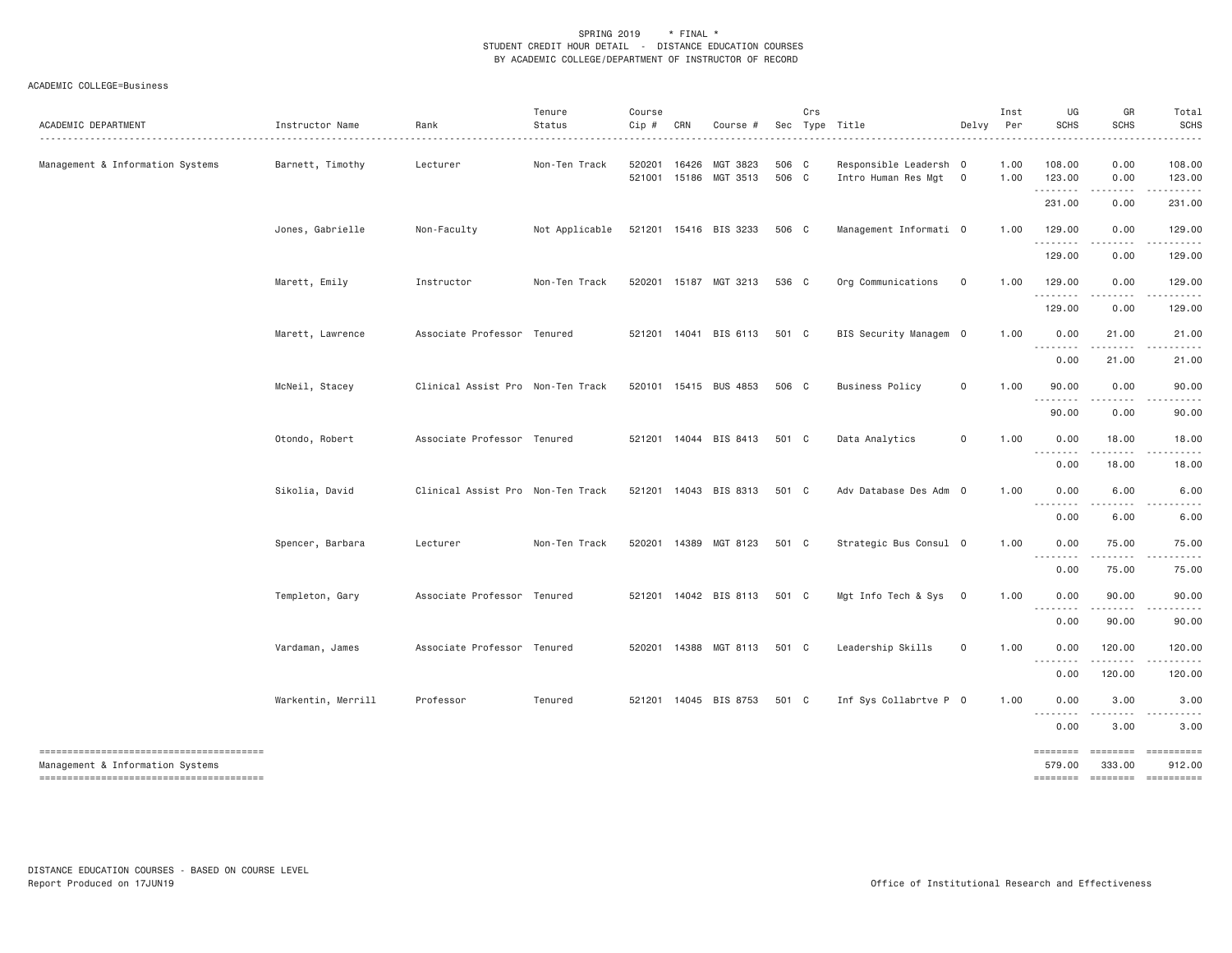| Instructor Name   | Rank                                                                                                   |                                      |                                                                                                                   |                            |                |                                                                                                                                                                                                                                                      |                                                                                                          |                                                                                                 |                                                                                                                                                      |                                      |                                                                                                         |                                                                                      |
|-------------------|--------------------------------------------------------------------------------------------------------|--------------------------------------|-------------------------------------------------------------------------------------------------------------------|----------------------------|----------------|------------------------------------------------------------------------------------------------------------------------------------------------------------------------------------------------------------------------------------------------------|----------------------------------------------------------------------------------------------------------|-------------------------------------------------------------------------------------------------|------------------------------------------------------------------------------------------------------------------------------------------------------|--------------------------------------|---------------------------------------------------------------------------------------------------------|--------------------------------------------------------------------------------------|
|                   | .                                                                                                      | Status                               | $Cip$ #                                                                                                           | CRN                        | Course #       |                                                                                                                                                                                                                                                      | Sec Type Title                                                                                           | Delvy                                                                                           | Per<br>.                                                                                                                                             | <b>SCHS</b>                          | <b>SCHS</b>                                                                                             | <b>SCHS</b>                                                                          |
|                   |                                                                                                        |                                      |                                                                                                                   |                            |                |                                                                                                                                                                                                                                                      |                                                                                                          |                                                                                                 |                                                                                                                                                      |                                      |                                                                                                         | 54.00                                                                                |
|                   |                                                                                                        |                                      |                                                                                                                   |                            |                |                                                                                                                                                                                                                                                      |                                                                                                          | $\mathbf 0$                                                                                     |                                                                                                                                                      |                                      |                                                                                                         | 72.00                                                                                |
|                   |                                                                                                        |                                      |                                                                                                                   |                            |                |                                                                                                                                                                                                                                                      |                                                                                                          |                                                                                                 |                                                                                                                                                      |                                      | .                                                                                                       |                                                                                      |
|                   |                                                                                                        |                                      |                                                                                                                   |                            |                |                                                                                                                                                                                                                                                      |                                                                                                          |                                                                                                 |                                                                                                                                                      | 72.00                                | 54.00                                                                                                   | 126.00                                                                               |
| Collier, Joel     | Professor                                                                                              | Tenured                              |                                                                                                                   |                            |                |                                                                                                                                                                                                                                                      | Strategic Marketing                                                                                      | $\mathbf 0$                                                                                     | 1.00                                                                                                                                                 | 0.00                                 | 90.00                                                                                                   | 90.00                                                                                |
|                   |                                                                                                        |                                      |                                                                                                                   |                            |                |                                                                                                                                                                                                                                                      |                                                                                                          |                                                                                                 |                                                                                                                                                      | 0.00                                 | 90.00                                                                                                   | 90.00                                                                                |
| Dunlap, Kali      | Non-Faculty                                                                                            | Not Applicable                       |                                                                                                                   |                            |                |                                                                                                                                                                                                                                                      |                                                                                                          |                                                                                                 | 1.00                                                                                                                                                 | 17.00                                | 0.00                                                                                                    | 17.00                                                                                |
|                   |                                                                                                        |                                      |                                                                                                                   |                            |                |                                                                                                                                                                                                                                                      |                                                                                                          |                                                                                                 |                                                                                                                                                      | 17.00                                | 0.00                                                                                                    | 17.00                                                                                |
|                   |                                                                                                        |                                      |                                                                                                                   |                            |                |                                                                                                                                                                                                                                                      |                                                                                                          |                                                                                                 |                                                                                                                                                      |                                      |                                                                                                         | 183.00                                                                               |
|                   |                                                                                                        |                                      |                                                                                                                   |                            |                |                                                                                                                                                                                                                                                      | Sales Management                                                                                         | $\mathbf 0$                                                                                     | 1.00                                                                                                                                                 | 0.00                                 | 24.00                                                                                                   | 24.00                                                                                |
|                   |                                                                                                        |                                      |                                                                                                                   |                            |                |                                                                                                                                                                                                                                                      |                                                                                                          |                                                                                                 |                                                                                                                                                      | 183.00                               | 24.00                                                                                                   | 207.00                                                                               |
| Hawkins, Jonathan | Non-Faculty                                                                                            | Not Applicable                       |                                                                                                                   |                            |                |                                                                                                                                                                                                                                                      |                                                                                                          |                                                                                                 | 1.00                                                                                                                                                 | 13.00                                | 0.00                                                                                                    | 13.00                                                                                |
|                   |                                                                                                        |                                      |                                                                                                                   |                            |                |                                                                                                                                                                                                                                                      |                                                                                                          |                                                                                                 |                                                                                                                                                      | 13.00                                | 0.00                                                                                                    | 13.00                                                                                |
| Jones, Carol      |                                                                                                        |                                      |                                                                                                                   |                            |                |                                                                                                                                                                                                                                                      |                                                                                                          |                                                                                                 | 1.00                                                                                                                                                 | 0.00                                 | 72.00                                                                                                   | 72.00                                                                                |
|                   |                                                                                                        |                                      |                                                                                                                   |                            |                |                                                                                                                                                                                                                                                      |                                                                                                          |                                                                                                 |                                                                                                                                                      | 0.00                                 | 72.00                                                                                                   | 72.00                                                                                |
|                   |                                                                                                        |                                      |                                                                                                                   |                            |                |                                                                                                                                                                                                                                                      |                                                                                                          |                                                                                                 |                                                                                                                                                      |                                      |                                                                                                         |                                                                                      |
|                   |                                                                                                        |                                      |                                                                                                                   |                            |                |                                                                                                                                                                                                                                                      |                                                                                                          |                                                                                                 |                                                                                                                                                      |                                      |                                                                                                         | 21.00<br>6.00                                                                        |
|                   |                                                                                                        |                                      |                                                                                                                   |                            |                |                                                                                                                                                                                                                                                      | Law Ethics Disp Res                                                                                      | $\circ$                                                                                         | 1.00                                                                                                                                                 | 0.00                                 | 96.00                                                                                                   | 96.00                                                                                |
|                   |                                                                                                        |                                      |                                                                                                                   |                            |                |                                                                                                                                                                                                                                                      |                                                                                                          |                                                                                                 |                                                                                                                                                      | 21.00                                | . <b>.</b> .<br>102.00                                                                                  | 123.00                                                                               |
| Qu, Yingge        |                                                                                                        |                                      |                                                                                                                   |                            |                |                                                                                                                                                                                                                                                      |                                                                                                          |                                                                                                 | 1.00                                                                                                                                                 | 45.00                                | 0.00                                                                                                    | 45.00                                                                                |
|                   |                                                                                                        |                                      |                                                                                                                   |                            |                |                                                                                                                                                                                                                                                      |                                                                                                          |                                                                                                 |                                                                                                                                                      | 45.00                                | 0.00                                                                                                    | 45.00                                                                                |
|                   |                                                                                                        |                                      |                                                                                                                   |                            |                |                                                                                                                                                                                                                                                      |                                                                                                          |                                                                                                 |                                                                                                                                                      |                                      |                                                                                                         | ==========                                                                           |
|                   |                                                                                                        |                                      |                                                                                                                   |                            |                |                                                                                                                                                                                                                                                      |                                                                                                          |                                                                                                 |                                                                                                                                                      | 351.00                               | 342.00                                                                                                  | 693.00                                                                               |
|                   | Marketing, Quantitative Analysis & Busin Brown, Haley-Lavell<br>Graham, Kenneth<br>Mallette, Stephanie | Instructor<br>Lecturer<br>Instructor | Non-Ten Track<br>Non-Ten Track<br>Assistant Professor Ten Track<br>Non-Ten Track<br>Assistant Professor Ten Track | 521501<br>521401<br>220205 | 14390<br>16491 | 14046 BL 6333<br>14518 BL 4333<br>521401 14392 MKT 8153<br>240102 14320 IDS 4111<br><b>MKT 3013</b><br>14391 MKT 6143<br>240102 14322 IDS 4111<br>521302 14048 BQA 8233<br>BL 4243<br>16492 BL 6243<br>229999 14047 BL 8113<br>521401 15414 MKT 4423 | 501 C<br>506 C<br>511 C<br>501 C<br>506 C<br>501 C<br>503 C<br>501 C<br>506 C<br>501 C<br>521 C<br>506 C | Real Estate Law<br>Real Estate Law<br>Principles Of Mkt<br>Entrepreneur Law<br>Entrepreneur Law | 0<br>Professional Seminar 0<br>0<br>Professional Seminar 0<br>Quant Analysis & Bus 0<br>$\mathbf 0$<br>$\mathsf{O}\xspace$<br>Strategic Brand Mana 0 | 1.00<br>1.00<br>1.00<br>1.00<br>1.00 | 0.00<br>72.00<br>--------<br>.<br>183,00<br>.<br>21.00<br>0.00<br>.<br>--------<br>========<br>======== | 54.00<br>0.00<br><u>.</u><br>0.00<br>0.00<br>6.00<br>========<br>--------- --------- |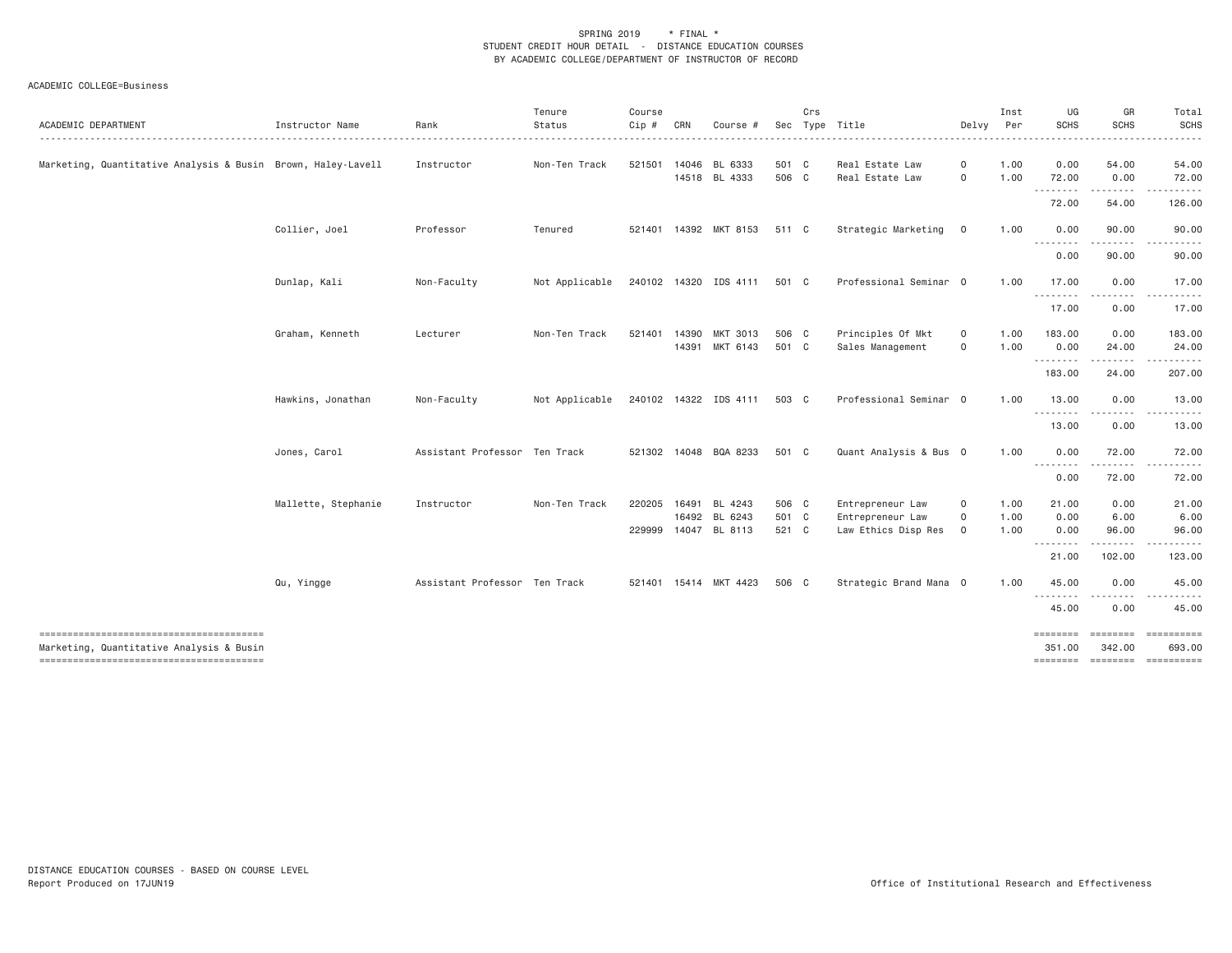| ACADEMIC DEPARTMENT   | Instructor Name   | Rank                        | Tenure<br>Status | Course<br>Cip # | CRN   | Course #       | Sec   | Crs<br>Tvpe | Title                  | Delvv    | Inst<br>Per | UG<br>SCHS                              | GR<br><b>SCHS</b>             | Total<br><b>SCHS</b>                          |
|-----------------------|-------------------|-----------------------------|------------------|-----------------|-------|----------------|-------|-------------|------------------------|----------|-------------|-----------------------------------------|-------------------------------|-----------------------------------------------|
| School of Accountancy | Addy, Noel        | Associate Professor Tenured |                  | 520301          | 14027 | ACC 8213       | 511 C |             | Fin & Acc Report Ana 0 |          | 1.00        | 0.00                                    | 81.00                         | 81.00                                         |
|                       |                   |                             |                  |                 |       |                |       |             |                        |          |             | 0.00                                    | 81.00                         | 81.00                                         |
|                       | Gardner, Virginia | Non-Faculty                 | Not Applicable   | 520301          |       | 14026 ACC 2203 | 501 C |             | Survey of Accounting 0 |          | 1.00        | 63.00                                   | 0.00                          | 63.00                                         |
|                       |                   |                             |                  |                 |       |                |       |             |                        |          |             | 63.00                                   | 0.00                          | 63.00                                         |
|                       | Pannell, Angela   | Instructor                  | Non-Ten Track    | 520301          | 14025 | ACC 2023       | 506 C |             | Prin Managerial Acct 0 |          | 1.00        | 144.00                                  | 0.00                          | 144.00                                        |
|                       |                   |                             |                  |                 |       |                |       |             |                        |          |             | ---------<br>144.00                     | .<br>0.00                     | .<br>144.00                                   |
|                       | Phillips, June    | Lecturer                    | Non-Ten Track    | 520301          | 14024 | ACC 2013       | 506 C |             | Prin Financial Acct    | $\Omega$ | 1.00        | 141.00                                  | 0.00                          | 141.00                                        |
|                       |                   |                             |                  |                 |       |                |       |             |                        |          |             | ---------<br>141.00                     | .<br>0.00                     | ----------<br>141.00                          |
| School of Accountancy |                   |                             |                  |                 |       |                |       |             |                        |          |             | $=$ = = = = = = =<br>348.00<br>======== | ========<br>81.00<br>======== | $=$ = = = = = = = = =<br>429,00<br>========== |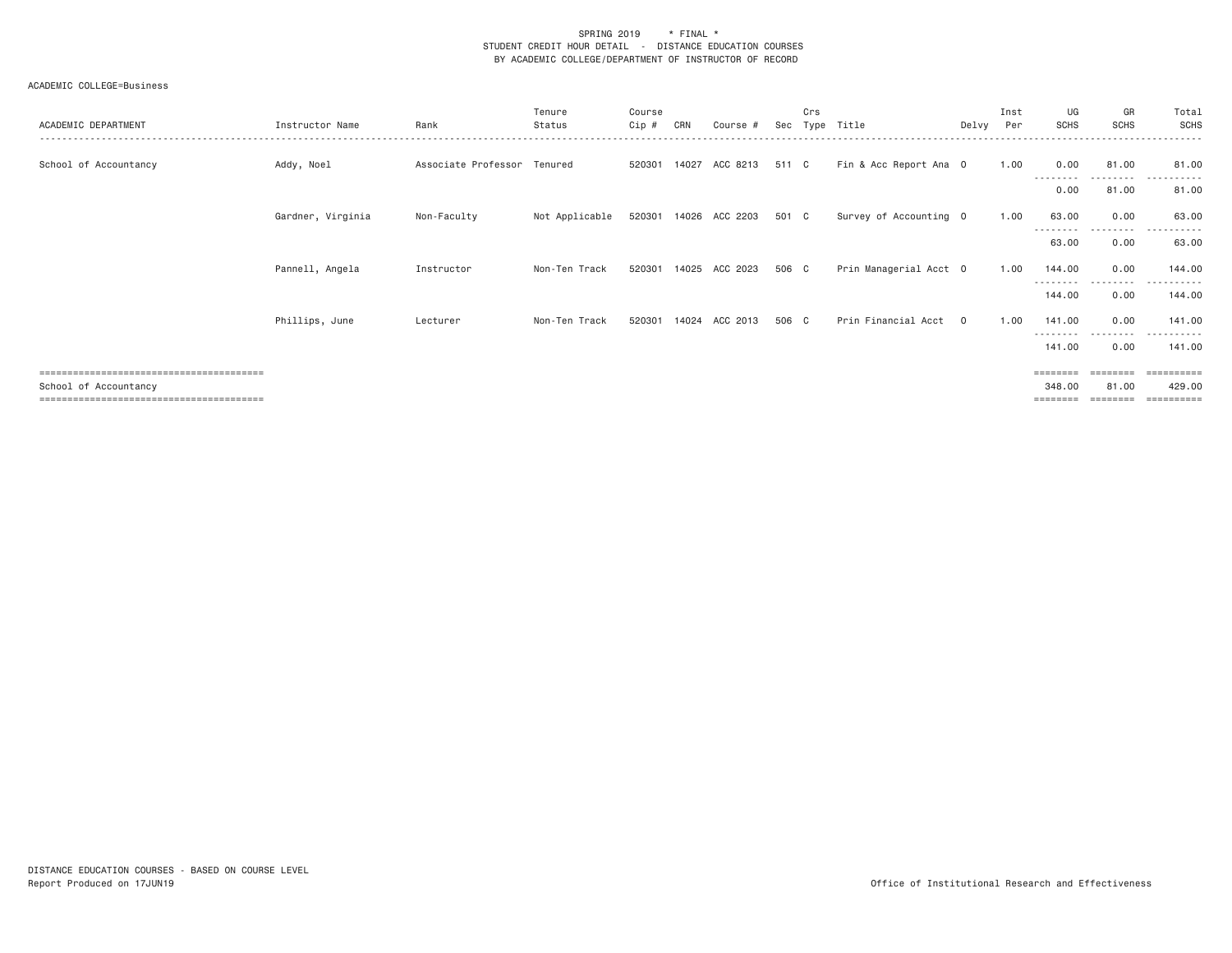| ACADEMIC DEPARTMENT                     | Instructor Name  | Rank                          | Tenure<br>Status | Course<br>Cip # | CRN   | Course #                                | Sec            | Crs | Type Title                                       | Delvv          | Inst<br>Per  | UG<br><b>SCHS</b>       | GR<br><b>SCHS</b>        | Total<br><b>SCHS</b>         |
|-----------------------------------------|------------------|-------------------------------|------------------|-----------------|-------|-----------------------------------------|----------------|-----|--------------------------------------------------|----------------|--------------|-------------------------|--------------------------|------------------------------|
| Counseling, Educational Psychology, and | Ball, Kimberly   | Lecturer                      | Non-Ten Track    | 130901          | 14181 | EDF 3333                                | 501 C          |     | Social Foundation Ed 0                           |                | 1.00         | 84.00                   | 0.00                     | 84.00                        |
|                                         |                  |                               |                  |                 |       |                                         |                |     |                                                  |                |              | ---------               | .                        |                              |
|                                         |                  |                               |                  |                 |       |                                         |                |     |                                                  |                |              | 84.00                   | 0.00                     | 84.00                        |
|                                         | LeJeune, Bonnie  | Non-Faculty                   | Not Applicable   |                 |       | 131009 14112 COE 6303<br>14113 COE 6323 | 501 C<br>501 C |     | Re Hab Visual Impair 0<br>Sensory Aid Technlgy 0 |                | 1.00<br>1.00 | 0.00<br>0.00            | 30.00<br>30.00           | 30.00<br>30.00               |
|                                         |                  |                               |                  |                 |       |                                         |                |     |                                                  |                |              | --------                | <u>.</u>                 |                              |
|                                         |                  |                               |                  |                 |       |                                         |                |     |                                                  |                |              | 0.00                    | 60.00                    | 60.00                        |
|                                         | Leach, Nicole    | Assistant Professor Ten Track |                  | 130603          |       | 14185 EDF 9373                          | 503 C          |     | Ed Res Design                                    | $\mathbf 0$    | 1.00         | 0.00<br>--------        | 33.00<br>- - - - - - - - | 33.00<br><u>.</u><br>$- - -$ |
|                                         |                  |                               |                  |                 |       |                                         |                |     |                                                  |                |              | 0.00                    | 33.00                    | 33.00                        |
|                                         | Owens, Hannah    | Non-Faculty                   | Not Applicable   | 131309          |       | 14448 TKT 4763                          | 501 C          |     | Digital Tools/Learni 0                           |                | 1.00         | 42.00                   | 0.00                     | 42.00                        |
|                                         |                  |                               |                  |                 |       | 14452 TKT 6763                          | 501 C          |     | Digital Tools/Learni 0                           |                | 1.00         | 0.00<br><u>--------</u> | 3.00                     | 3.00                         |
|                                         |                  |                               |                  |                 |       |                                         |                |     |                                                  |                |              | 42.00                   | 3.00                     | 45.00                        |
|                                         | Seymour, Dana    | Lecturer                      | Non-Ten Track    | 130604          | 14225 | EPY 8473                                | 501 C          |     | Mid Level Assessment 0                           |                | 1.00         | 0.00                    | 30.00                    | 30.00                        |
|                                         |                  |                               |                  |                 |       |                                         |                |     |                                                  |                |              | ---------<br>0.00       | .<br>30.00               | 30.00                        |
|                                         | Wang, Chih-Hsuan | Lecturer                      | Non-Ten Track    | 130603          | 14223 | EPY 6214                                | 501 C          |     | Ed & Psy Statistics                              | $\overline{0}$ | 1.00         | 0.00                    | 84.00                    | 84.00                        |
|                                         |                  |                               |                  |                 |       | 14224 EPY 8214                          | 501 B          |     | Adv Ed & Psy Stat                                | 0              | 1.00         | 0.00<br>$- - -$         | 36.00                    | 36.00                        |
|                                         |                  |                               |                  |                 |       |                                         |                |     |                                                  |                |              | 0.00                    | 120.00                   | 120,00                       |
|                                         |                  |                               |                  |                 |       |                                         |                |     |                                                  |                |              | ========                | ========                 | ==========                   |
| Counseling, Educational Psychology, and |                  |                               |                  |                 |       |                                         |                |     |                                                  |                |              | 126,00<br>========      | 246,00<br>========       | 372.00<br><b>CONSESSED</b>   |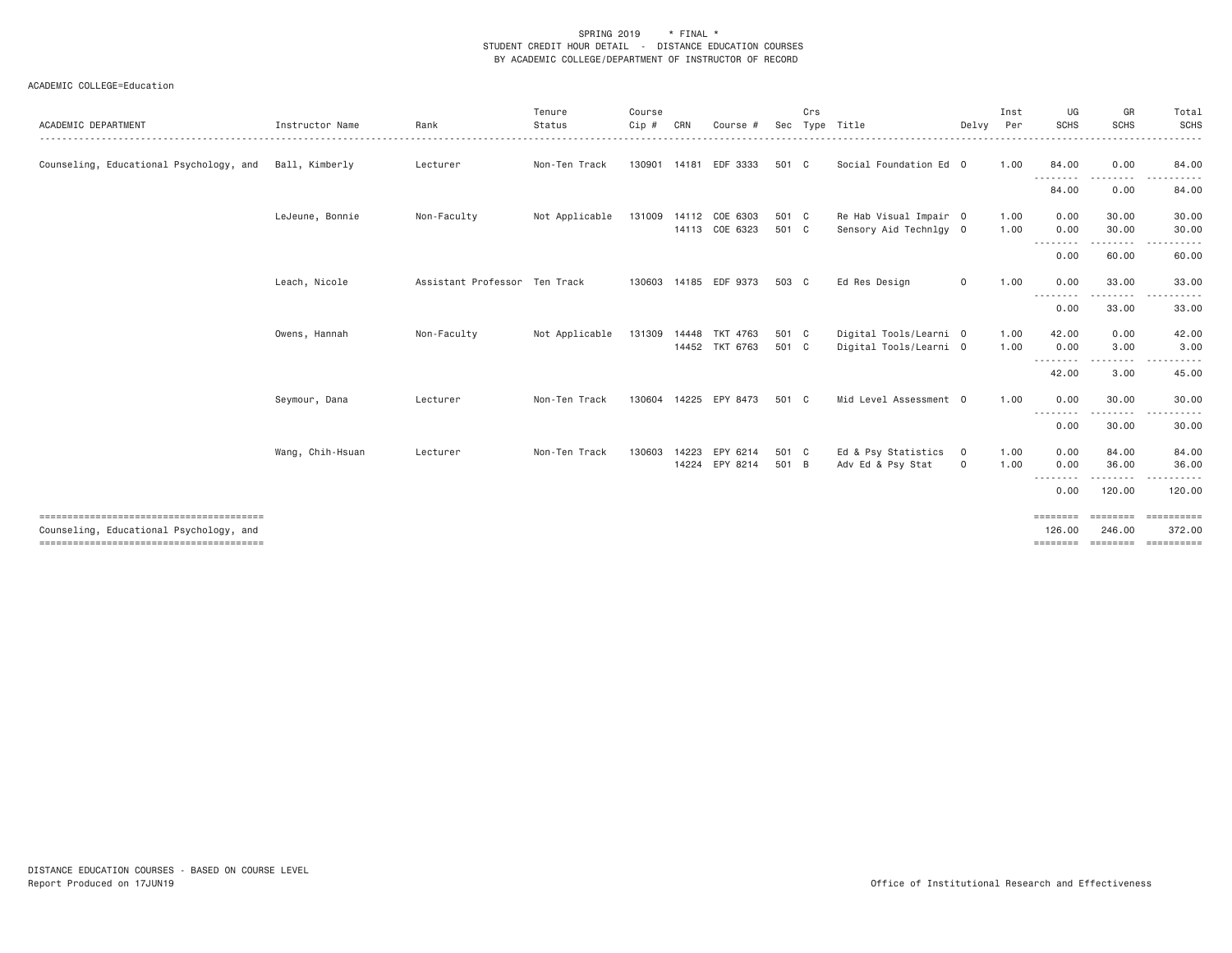| ACADEMIC DEPARTMENT                                      | Instructor Name   | Rank                          | Tenure<br>Status | Course<br>Cip # | CRN                   | Course #                                                  |                         | Crs | Sec Type Title                                                             | Delvy               | Inst<br>Per          | UG<br><b>SCHS</b>    | GR<br><b>SCHS</b>       | Total<br><b>SCHS</b>                                                                                                                                                                      |
|----------------------------------------------------------|-------------------|-------------------------------|------------------|-----------------|-----------------------|-----------------------------------------------------------|-------------------------|-----|----------------------------------------------------------------------------|---------------------|----------------------|----------------------|-------------------------|-------------------------------------------------------------------------------------------------------------------------------------------------------------------------------------------|
| Curriculum, Instruction & Special Educat Andrews, Hunter |                   | Non-Employee                  | Not Applicable   |                 |                       | 422814 14206 EDX 3213                                     | 502 C                   |     | Indiv Inst Except Ch 0                                                     |                     | 1.00                 | 60.00<br>.           | 0.00<br>.               | 60.00<br>.                                                                                                                                                                                |
|                                                          |                   |                               |                  |                 |                       |                                                           |                         |     |                                                                            |                     |                      | 60.00                | 0.00                    | 60.00                                                                                                                                                                                     |
|                                                          | Binford, Paul     | Assistant Professor Ten Track |                  |                 |                       | 131318 14193 EDS 6643                                     | 501 C                   |     | Soc Studies Educ Ped 0                                                     |                     | 1.00                 | 0.00<br>.            | 21.00<br>.              | 21.00<br>.                                                                                                                                                                                |
|                                                          |                   |                               |                  |                 |                       |                                                           |                         |     |                                                                            |                     |                      | 0.00                 | 21.00                   | 21.00                                                                                                                                                                                     |
|                                                          | Devlin, Sandy     | Professor                     | Tenured          |                 |                       | 131001 14211 EDX 8053                                     | 501 C                   |     | Fundamentals of Teac 0                                                     |                     | 1.00                 | 0.00                 | 42.00                   | 42.00                                                                                                                                                                                     |
|                                                          |                   |                               |                  |                 |                       |                                                           |                         |     |                                                                            |                     |                      | 0.00                 | 42.00                   | 42.00                                                                                                                                                                                     |
|                                                          | Diffey, Stephanie | Non-Employee                  | Not Applicable   |                 |                       | 130101 14196 EDS 8103                                     | 501 C                   |     | Adv Meth in Mid/Sec 0                                                      |                     | 1.00                 | 0.00<br>.            | 39.00<br>.              | 39.00<br>.                                                                                                                                                                                |
|                                                          |                   |                               |                  |                 |                       |                                                           |                         |     |                                                                            |                     |                      | 0.00                 | 39.00                   | 39.00                                                                                                                                                                                     |
|                                                          | Dozier, Nicole    | Lecturer                      | Non-Ten Track    |                 |                       | 131202 14169 EDE 3343<br>131315 14168 EDE 3233            | 501 C<br>501 C          |     | Teach Adoles Lit<br>Teach Lit at Elem/Mi 0                                 | $\mathsf{O}\xspace$ | 1.00<br>1.00         | 60.00<br>45.00       | 0.00<br>0.00            | 60.00<br>45.00                                                                                                                                                                            |
|                                                          |                   |                               |                  |                 |                       |                                                           |                         |     |                                                                            |                     |                      | .<br>105.00          | .<br>0.00               | $\frac{1}{2} \left( \frac{1}{2} \right) \left( \frac{1}{2} \right) \left( \frac{1}{2} \right) \left( \frac{1}{2} \right) \left( \frac{1}{2} \right) \left( \frac{1}{2} \right)$<br>105.00 |
|                                                          | Durst, Hope       | Non-Employee                  | Not Applicable   |                 |                       | 131203 14166 EDE 3223                                     | 501 C                   |     | Middle Level Educati 0                                                     |                     | 1.00                 | 75.00<br>.           | 0.00<br>-----           | 75.00<br>.                                                                                                                                                                                |
|                                                          |                   |                               |                  |                 |                       |                                                           |                         |     |                                                                            |                     |                      | 75.00                | 0.00                    | 75.00                                                                                                                                                                                     |
|                                                          | Fondren, Patricia | Instructor                    | Non-Ten Track    |                 |                       | 422814 14205 EDX 3213                                     | 501 C                   |     | Indiv Inst Except Ch 0                                                     |                     | 1.00                 | 63.00                | 0.00                    | 63.00                                                                                                                                                                                     |
|                                                          |                   |                               |                  |                 |                       |                                                           |                         |     |                                                                            |                     |                      | 63.00                | 0.00                    | 63.00                                                                                                                                                                                     |
|                                                          | Franz, Dana       | Professor                     | Tenured          |                 |                       | 110101 16067 CSE 4990                                     | 501 C                   |     | Special Topic in CS 0                                                      |                     | 0.25                 | 0.75                 | 0.00                    | 0.75                                                                                                                                                                                      |
|                                                          |                   |                               |                  |                 |                       |                                                           |                         |     |                                                                            |                     |                      | .<br>0.75            | 0.00                    | $\frac{1}{2} \left( \frac{1}{2} \right) \left( \frac{1}{2} \right) \left( \frac{1}{2} \right) \left( \frac{1}{2} \right)$<br>0.75                                                         |
|                                                          | Hollis, Anitra    | Lecturer                      | Non-Ten Track    |                 |                       | 131318 14174 EDE 4143                                     | 501 B                   |     | Teach Elem/Mid Lvl S 0                                                     |                     | 1.00                 | 51.00                | 0.00                    | 51.00                                                                                                                                                                                     |
|                                                          |                   |                               |                  |                 |                       |                                                           |                         |     |                                                                            |                     |                      | <u>.</u><br>51.00    | <u>.</u><br>0.00        | .<br>51.00                                                                                                                                                                                |
|                                                          | Hopper, Peggy     | Professor                     | Tenured          |                 | 131205 16785<br>17109 | EDS 7000<br>EDS 7000                                      | 501 I<br>502 I          |     | Directed Indiv Study 0<br>Directed Indiv Study 0                           |                     | 1.00<br>1.00         | 0.00<br>0.00         | 1.00<br>1.00            | 1.00<br>1.00                                                                                                                                                                              |
|                                                          |                   |                               |                  |                 |                       | 131315 14425 RDG 8653                                     | 501 C                   |     | Teach Read Sec Sch                                                         | $\circ$             | 1.00                 | 0.00<br>.            | 24.00<br>.              | 24.00<br>.                                                                                                                                                                                |
|                                                          |                   |                               |                  |                 |                       |                                                           |                         |     |                                                                            |                     |                      | 0.00                 | 26.00                   | 26.00                                                                                                                                                                                     |
|                                                          | Lowery, David     | Non-Employee                  | Not Applicable   |                 |                       | 131305 14195 EDS 6673                                     | 501 C                   |     | Language Arts Educ P 0                                                     |                     | 1.00                 | 0.00                 | 21.00                   | 21.00                                                                                                                                                                                     |
|                                                          |                   |                               |                  |                 |                       |                                                           |                         |     |                                                                            |                     |                      | 0.00                 | 21.00                   | 21.00                                                                                                                                                                                     |
|                                                          | McGinnis, Brecken | Instructor                    | Non-Ten Track    |                 |                       | 131001 14210 EDX 8013<br>14212 EDX 8173<br>14213 EDX 8173 | 501 C<br>501 C<br>502 C |     | Fundamentals of Teac 0<br>Sp Ed In Reg Classrm 0<br>Sp Ed In Reg Classrm 0 |                     | 1.00<br>1.00<br>1.00 | 0.00<br>0.00<br>0.00 | 48.00<br>42.00<br>27.00 | 48.00<br>42.00<br>27.00                                                                                                                                                                   |
|                                                          |                   |                               |                  |                 |                       |                                                           |                         |     |                                                                            |                     |                      | .<br>0.00            | . <b>.</b><br>117.00    | .<br>117.00                                                                                                                                                                               |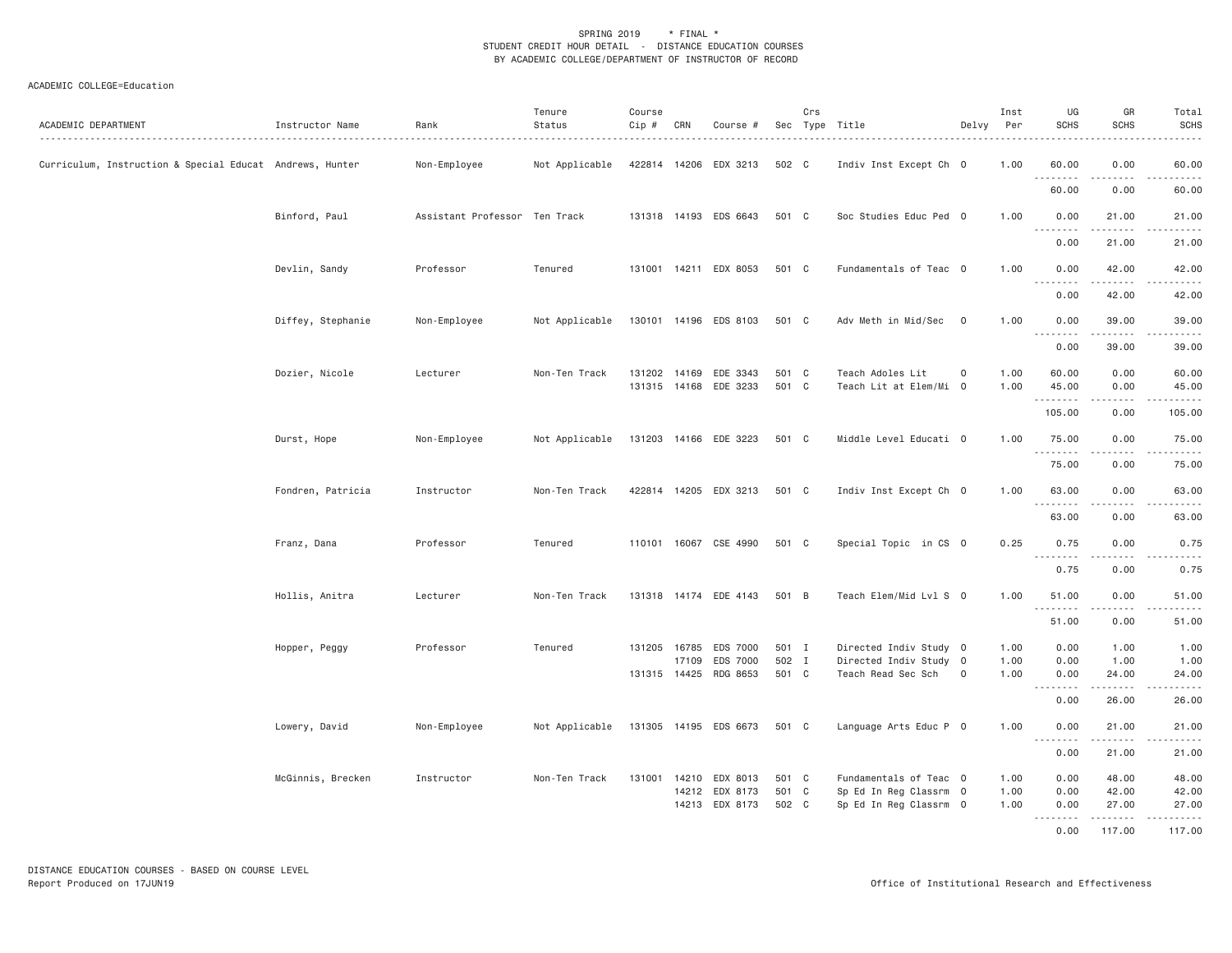| ACADEMIC DEPARTMENT                                         | Instructor Name        | Rank                              | Tenure<br>Status<br>. | Course<br>Cip # | CRN            | Course #              |                | Crs | Sec Type Title                                   | Delvy                    | Inst<br>Per  | UG<br>SCHS         | GR<br><b>SCHS</b> | Total<br><b>SCHS</b><br>.                                                                                                                                                            |
|-------------------------------------------------------------|------------------------|-----------------------------------|-----------------------|-----------------|----------------|-----------------------|----------------|-----|--------------------------------------------------|--------------------------|--------------|--------------------|-------------------|--------------------------------------------------------------------------------------------------------------------------------------------------------------------------------------|
| Curriculum, Instruction & Special Educat McKinney, Kimberly |                        | Non-Employee                      | Not Applicable        |                 |                | 131205 14202 EDS 8623 | 502 C          |     | Effective Instructio 0                           |                          | 1.00         | 0.00<br>. <b>.</b> | 39.00             | 39.00                                                                                                                                                                                |
|                                                             |                        |                                   |                       |                 |                |                       |                |     |                                                  |                          |              | 0.00               | .<br>39.00        | $\frac{1}{2} \left( \frac{1}{2} \right) \left( \frac{1}{2} \right) \left( \frac{1}{2} \right) \left( \frac{1}{2} \right)$<br>39.00                                                   |
|                                                             | Miller, Nicole         | Assistant Professor Ten Track     |                       |                 |                | 131202 16587 EDE 7000 | 501 I          |     | Directed Indiv Study 0                           |                          | 1.00         | 0.00<br>.          | 1.00<br>.         | 1.00<br>$\sim$ $\sim$ $\sim$ $\sim$                                                                                                                                                  |
|                                                             |                        |                                   |                       |                 |                |                       |                |     |                                                  |                          |              | 0.00               | 1.00              | 1.00                                                                                                                                                                                 |
|                                                             | Mulkana, Angela        | Lecturer                          | Non-Ten Track         | 131203          | 14418          | RDG 3413              | 501 C          |     | Middle Lvl Lit I                                 | 0                        | 1.00         | 78.00              | 0.00              | 78.00                                                                                                                                                                                |
|                                                             |                        |                                   |                       |                 | 14420          | RDG 3423              | 501 C          |     | Middle Lvl Lit II                                | $\circ$                  | 1.00         | 78.00              | 0.00              | 78.00                                                                                                                                                                                |
|                                                             |                        |                                   |                       |                 | 14521          | RDG 8123              | 501 C          |     | Sup MidSch Lit Learn 0                           |                          | 1.00         | 0.00               | 36.00<br>.        | 36.00<br>.                                                                                                                                                                           |
|                                                             |                        |                                   |                       |                 |                |                       |                |     |                                                  |                          |              | 156.00             | 36.00             | 192.00                                                                                                                                                                               |
|                                                             | Nguyen, Ha Thi Viet    | Grad Research Assis Non-Ten Track |                       | 131315 14414    |                | RDG 3113              | 501 C          |     | Early Literacy Instr 0                           |                          | 1.00         | 72.00              | 0.00              | 72.00                                                                                                                                                                                |
|                                                             |                        |                                   |                       |                 |                | 14416 RDG 3123        | 501 C          |     | Early Lit Instruct I 0                           |                          | 1.00         | 72.00              | 0.00<br>.         | 72.00<br>.                                                                                                                                                                           |
|                                                             |                        |                                   |                       |                 |                |                       |                |     |                                                  |                          |              | 144.00             | 0.00              | 144.00                                                                                                                                                                               |
|                                                             | Parker, Sarah          | Instructor                        | Non-Ten Track         |                 |                | 131311 14173 EDE 4123 | 501 B          |     | Teach Elem/Mid Level 0                           |                          | 1.00         | 60.00<br>.         | 0.00              | 60.00                                                                                                                                                                                |
|                                                             |                        |                                   |                       |                 |                |                       |                |     |                                                  |                          |              | 60.00              | 0.00              | 60.00                                                                                                                                                                                |
|                                                             | Sanders, Jennifer      | Lecturer                          | Non-Ten Track         | 131305          |                | 14422 RDG 4133        | 501 B          |     | Integrat Literacy In 0                           |                          | 1.00         | 51.00              | 0.00              | 51.00                                                                                                                                                                                |
|                                                             |                        |                                   |                       | 131316          |                | 14172 EDE 4113        | 501 B          |     | Teach Elem/Mid Level 0                           |                          | 1.00         | 57.00              | 0.00<br>2.2.2.2.2 | 57.00<br>.                                                                                                                                                                           |
|                                                             |                        |                                   |                       |                 |                |                       |                |     |                                                  |                          |              | 108.00             | 0.00              | 108.00                                                                                                                                                                               |
|                                                             | Shea, Donna            | Non-Faculty                       | Not Applicable        | 131001          | 14203          | EDS 8886              | 501 H          |     | Dimensions of Learni F                           |                          | 1.00         | 0.00               | 42.00             | 42.00                                                                                                                                                                                |
|                                                             |                        |                                   |                       |                 | 14204          | EDS 8896              | 501 H          |     | Dimensions of Learni F                           |                          | 1.00         | 0.00               | 96.00             | 96.00                                                                                                                                                                                |
|                                                             |                        |                                   |                       |                 | 14214          | EDX 8243              | 501 H          |     | MATX Internship II                               | $\overline{0}$           | 1.00         | 0.00               | 36.00             | 36.00                                                                                                                                                                                |
|                                                             |                        |                                   |                       | 131202          | 14176<br>14177 | EDE 4886<br>EDE 4896  | 501 E<br>501 E |     | Elem.Mid Lvl Interns 0                           |                          | 1.00         | 186.00<br>186.00   | 0.00<br>0.00      | 186.00                                                                                                                                                                               |
|                                                             |                        |                                   |                       | 131203 14179    |                | EDE 8143              | 501 H          |     | Elem/Mid Levl Intern 0<br>Middle Level Intersh 0 |                          | 1.00<br>1.00 | 0.00               | 6.00              | 186.00<br>6.00                                                                                                                                                                       |
|                                                             |                        |                                   |                       |                 | 14197          | EDS 8243              | 501 C          |     | Adv. Plan Manage Lea 0                           |                          | 1.00         | 0.00               | 30.00             | 30.00                                                                                                                                                                                |
|                                                             |                        |                                   |                       | 131205 14190    |                | EDS 4886              | 501 F          |     | Teach Intern in Sec                              | $\overline{\phantom{0}}$ | 1.00         | 24.00              | 0.00              | 24.00                                                                                                                                                                                |
|                                                             |                        |                                   |                       |                 | 14191          | EDS 4896              | 501 F          |     | Teach Intern in Sec                              | $\circ$                  | 1.00         | 24.00              | 0.00              | 24.00                                                                                                                                                                                |
|                                                             |                        |                                   |                       |                 | 131314 14399   | PE 4886               | 501 F          |     | Teach Intern in PE                               | F                        | 1.00         | 6.00               | 0.00              | 6.00                                                                                                                                                                                 |
|                                                             |                        |                                   |                       |                 |                | 14400 PE 4896         | 501 F          |     | Teach Intern in PE                               | F                        | 1.00         | 6.00               | 0.00<br>.         | 6.00<br>$\mathcal{L}^{\mathcal{L}}\left( \mathcal{L}^{\mathcal{L}}\left( \mathcal{L}^{\mathcal{L}}\right) \right) =\mathcal{L}^{\mathcal{L}}\left( \mathcal{L}^{\mathcal{L}}\right)$ |
|                                                             |                        |                                   |                       |                 |                |                       |                |     |                                                  |                          |              | 432.00             | 210.00            | 642.00                                                                                                                                                                               |
|                                                             | Smith, Kimberly        | Instructor                        | Non-Ten Track         |                 |                | 131311 14171 EDE 3523 | 501 C          |     | Found EL/ML Math Edu 0                           |                          | 1.00         | 78.00              | 0.00              | 78.00                                                                                                                                                                                |
|                                                             |                        |                                   |                       |                 |                |                       |                |     |                                                  |                          |              | 78.00              | 0.00              | 78.00                                                                                                                                                                                |
|                                                             | Stevenson, Charles     | Non-Employee                      | Not Applicable        |                 |                | 131205 14200 EDS 8613 | 501 C          |     | Mdle & Sec Sch Curr 0                            |                          | 1.00         | 0.00<br>.          | 36.00<br>.        | 36.00                                                                                                                                                                                |
|                                                             |                        |                                   |                       |                 |                |                       |                |     |                                                  |                          |              | 0.00               | 36.00             | 36.00                                                                                                                                                                                |
|                                                             | Vollenweider, Jennifer | Instructor                        | Non-Ten Track         |                 |                | 150612 14800 TKI 1203 | 501 C          |     | Industrial Communica 0                           |                          | 1.00         | 63.00              | 0.00              | 63.00                                                                                                                                                                                |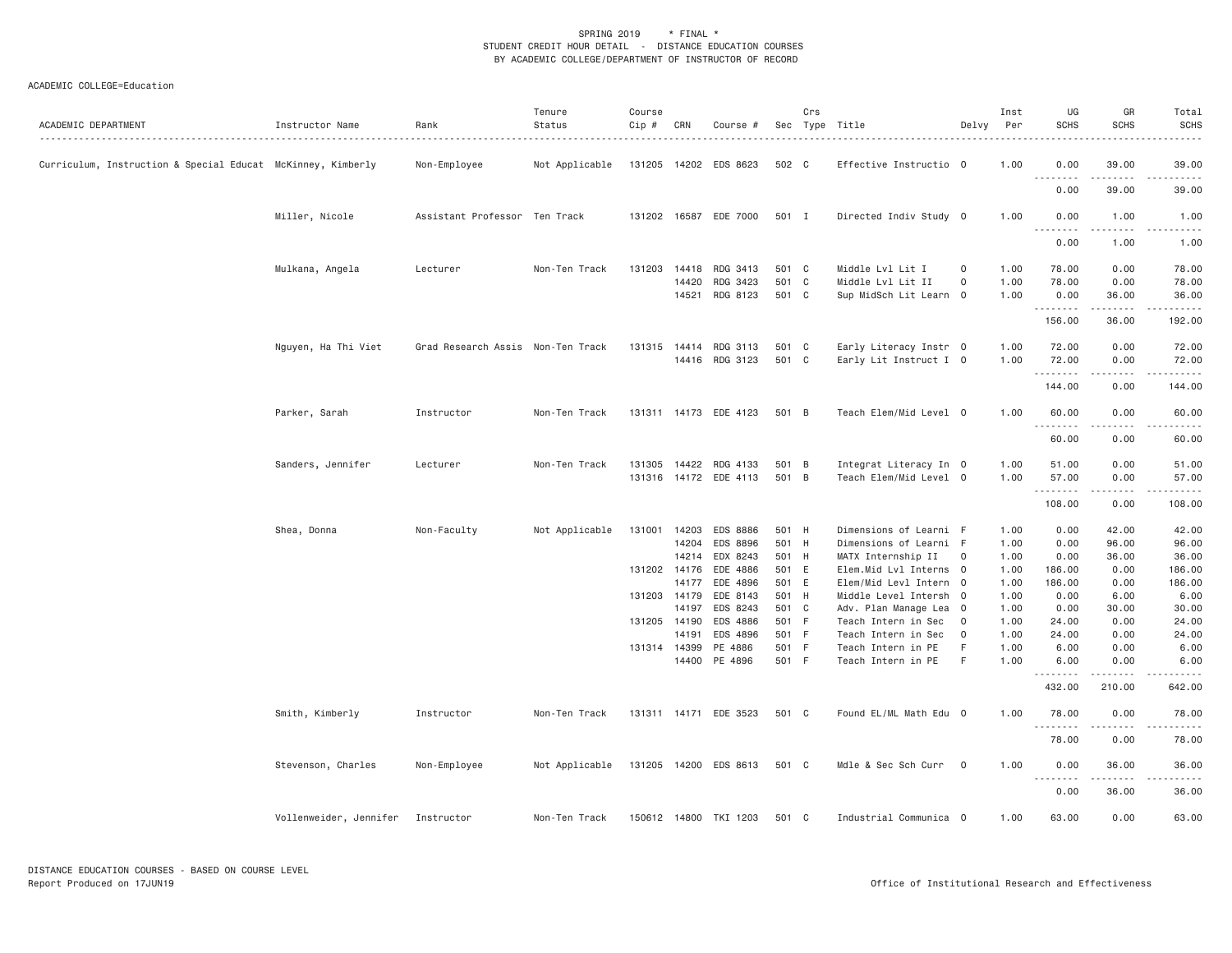| ACADEMIC DEPARTMENT                                   | Instructor Name | Rank                          | Tenure<br>Status | Course<br>Cip # | CRN   | Course #              | Sec   | Crs | Type Title             |              | Inst<br>Delvy Per | UG<br><b>SCHS</b>  | GR<br><b>SCHS</b> | Total<br>SCHS    |
|-------------------------------------------------------|-----------------|-------------------------------|------------------|-----------------|-------|-----------------------|-------|-----|------------------------|--------------|-------------------|--------------------|-------------------|------------------|
|                                                       |                 |                               |                  |                 |       |                       |       |     |                        |              |                   |                    |                   |                  |
|                                                       |                 |                               |                  |                 |       |                       |       |     |                        |              |                   | 63.00              | 0.00              | 63.00            |
| Curriculum, Instruction & Special Educat Walker, Ryan |                 | Associate Professor Ten Track |                  | 131205          | 17110 | EDS 7000              | 503 I |     | Directed Indiv Study 0 |              | 1.00              | 0.00               | 3.00              | 3.00             |
|                                                       |                 |                               |                  |                 | 17111 | EDS 7000              | 504 I |     | Directed Indiv Study 0 |              | 1.00              | 0.00               | 3.00              | 3.00             |
|                                                       |                 |                               |                  |                 |       | 17199 EDS 7000        | 505 I |     | Directed Indiv Study 0 |              | 1.00              | 0.00<br>--------   | 3.00<br>------    | 3.00<br>.        |
|                                                       |                 |                               |                  |                 |       |                       |       |     |                        |              |                   | 0.00               | 9.00              | 9.00             |
|                                                       | Yuan, Ruiping   | Instructor                    | Non-Ten Track    |                 |       | 131202 14165 EDE 3123 | 501 C |     | Early Childhood Ed     | $\mathbf{O}$ | 1.00              | 75.00              | 0.00              | 75.00            |
|                                                       |                 |                               |                  |                 |       | 15379 EDE 2521        | 501 C |     | Intro to Elem Ed       | $\circ$      | 1.00              | 27.00<br>--------- | 0.00<br>.         | 27.00<br>.       |
|                                                       |                 |                               |                  |                 |       |                       |       |     |                        |              |                   | 102.00             | 0.00              | 102.00           |
|                                                       |                 |                               |                  |                 |       |                       |       |     |                        |              |                   | ========           | --------          | <b>ESSESSEES</b> |
| Curriculum, Instruction & Special Educat              |                 |                               |                  |                 |       |                       |       |     |                        |              |                   | 1497.75            | 597.00            | 2094.75          |
|                                                       |                 |                               |                  |                 |       |                       |       |     |                        |              |                   | ========           |                   | ==========       |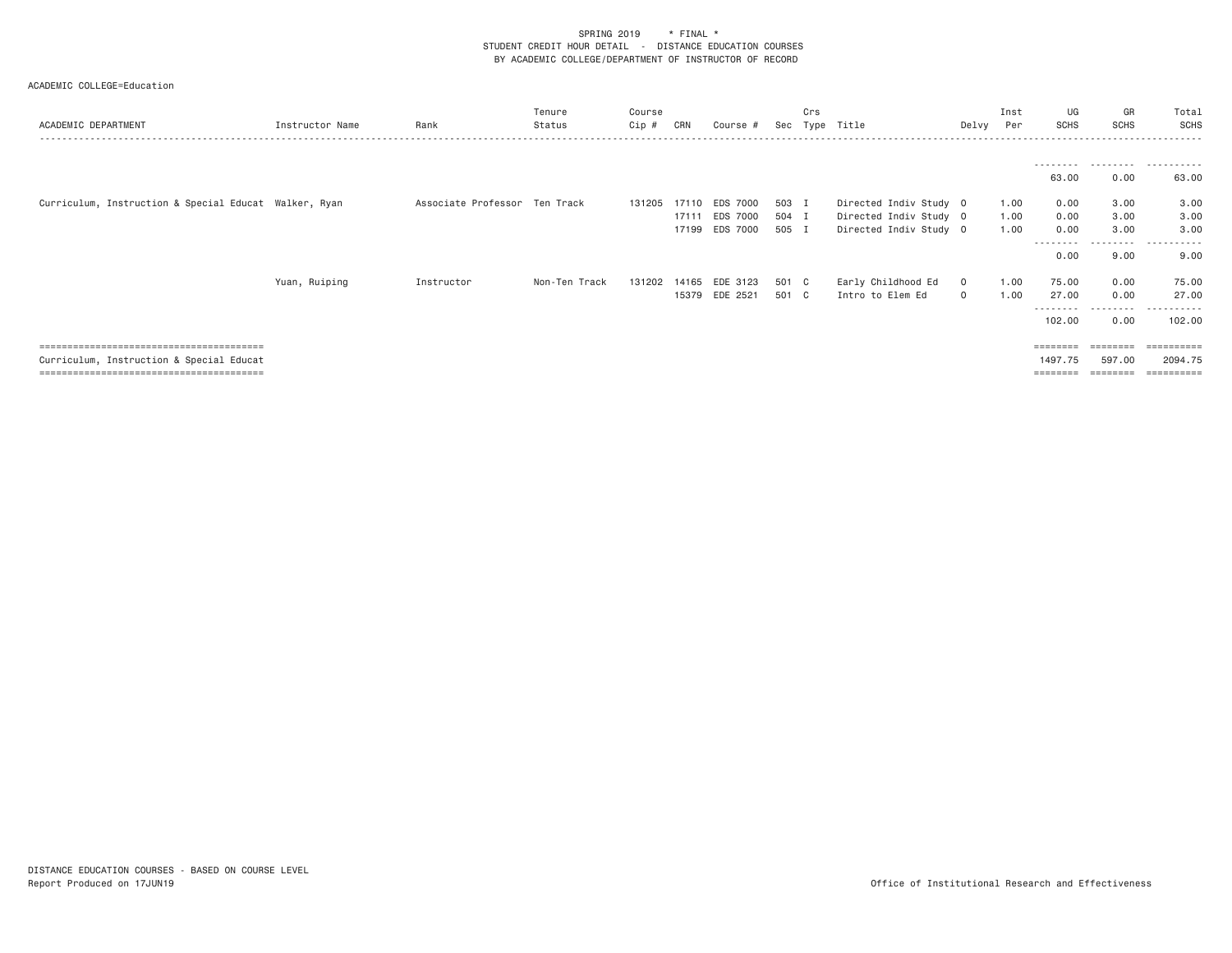| ACADEMIC DEPARTMENT    | Instructor Name        | Rank<br>.                         | Tenure<br>Status | Course<br>Cip # | CRN          | Course #                 |       | Crs | Sec Type Title         | Delvy       | Inst<br>Per | UG<br><b>SCHS</b> | GR<br><b>SCHS</b>                                                                                                                                             | Total<br><b>SCHS</b>                                                                                                                                         |
|------------------------|------------------------|-----------------------------------|------------------|-----------------|--------------|--------------------------|-------|-----|------------------------|-------------|-------------|-------------------|---------------------------------------------------------------------------------------------------------------------------------------------------------------|--------------------------------------------------------------------------------------------------------------------------------------------------------------|
| Educational Leadership | Armstrong, Christopher | Non-Faculty                       | Not Applicable   |                 |              | 130407 14054 CCL 8143    | 502 C |     | Program Planning and 0 |             | 1.00        | 0.00<br>.         | 18.00<br>$\frac{1}{2} \left( \frac{1}{2} \right) \left( \frac{1}{2} \right) \left( \frac{1}{2} \right) \left( \frac{1}{2} \right) \left( \frac{1}{2} \right)$ | 18.00<br>.                                                                                                                                                   |
|                        |                        |                                   |                  |                 |              |                          |       |     |                        |             |             | 0.00              | 18.00                                                                                                                                                         | 18.00                                                                                                                                                        |
|                        | Baham, Jeremy          | Non-Faculty                       | Not Applicable   |                 |              | 300000 14446 TKT 4423    | 501 C |     | History of Veterans' 0 |             | 1.00        | 15.00             | 0.00                                                                                                                                                          | 15.00                                                                                                                                                        |
|                        |                        |                                   |                  |                 |              | 14450 TKT 6423           | 501 C |     | History of Veterans' 0 |             | 1.00        | 0.00              | 12.00<br>.                                                                                                                                                    | 12.00<br>.                                                                                                                                                   |
|                        |                        |                                   |                  |                 |              |                          |       |     |                        |             |             | 15.00             | 12.00                                                                                                                                                         | 27.00                                                                                                                                                        |
|                        | Campbell, David        | Non-Employee                      | Not Applicable   |                 |              | 130407 15809 CCL 8193    | 501 S |     | Sem Comm Coll Lead     | $\mathbf 0$ | 1.00        | 0.00<br>.         | 9.00<br>$\frac{1}{2} \left( \frac{1}{2} \right) \left( \frac{1}{2} \right) \left( \frac{1}{2} \right) \left( \frac{1}{2} \right) \left( \frac{1}{2} \right)$  | 9.00<br>.                                                                                                                                                    |
|                        |                        |                                   |                  |                 |              |                          |       |     |                        |             |             | 0.00              | 9.00                                                                                                                                                          | 9.00                                                                                                                                                         |
|                        | Coats, Linda           | Professor                         | Tenured          |                 |              | 130407 14050 CCL 8113    | 501 C |     | Comm Col Hist/Philos 0 |             | 1.00        | 0.00              | 51.00                                                                                                                                                         | 51.00                                                                                                                                                        |
|                        |                        |                                   |                  |                 | 14051        | CCL 8133                 | 501 C |     | Lead Theory Pract in 0 |             | 1.00        | 0.00              | 57.00                                                                                                                                                         | 57.00                                                                                                                                                        |
|                        |                        |                                   |                  |                 | 14052        | CCL 8133                 | 502 C |     | Lead Theory Pract in 0 |             | 1.00        | 0.00              | 48.00                                                                                                                                                         | 48.00                                                                                                                                                        |
|                        |                        |                                   |                  |                 |              | 14058 CCL 9000           | 502 D |     | Diss./Dissertation R 0 |             | 1.00        | 0.00<br>.         | 6.00<br><u>.</u>                                                                                                                                              | 6.00<br>$\frac{1}{2} \left( \frac{1}{2} \right) \left( \frac{1}{2} \right) \left( \frac{1}{2} \right) \left( \frac{1}{2} \right) \left( \frac{1}{2} \right)$ |
|                        |                        |                                   |                  |                 |              |                          |       |     |                        |             |             | 0.00              | 162.00                                                                                                                                                        | 162.00                                                                                                                                                       |
|                        | Cutts, Qiana           | Assistant Professor Ten Track     |                  | 130601          |              | 14183 EDF 8553           | 501 C |     | Research in the Clas 0 |             | 1.00        | 0.00              | 30.00                                                                                                                                                         | 30.00                                                                                                                                                        |
|                        |                        |                                   |                  |                 |              |                          |       |     |                        |             |             | ---------<br>0.00 | .<br>30.00                                                                                                                                                    | .<br>30.00                                                                                                                                                   |
|                        | Fincher, Mark          | Associate Professor Ten Track     |                  |                 |              | 130407 14059 CCL 9000    | 503 D |     | Diss./Dissertation R 0 |             | 1.00        | 0.00              | 11.00                                                                                                                                                         | 11.00                                                                                                                                                        |
|                        |                        |                                   |                  |                 |              |                          |       |     |                        |             |             | 0.00              | .<br>11.00                                                                                                                                                    | .<br>11.00                                                                                                                                                   |
|                        |                        |                                   |                  |                 |              |                          |       |     |                        |             |             |                   |                                                                                                                                                               |                                                                                                                                                              |
|                        | Hanson, Bruce          | Non-Employee                      | Not Applicable   |                 |              | 130407 14056 CCL 8343    | 502 C |     | Community Dev Resour 0 |             | 1.00        | 0.00<br>.         | 48.00<br>$\frac{1}{2} \left( \frac{1}{2} \right) \left( \frac{1}{2} \right) \left( \frac{1}{2} \right) \left( \frac{1}{2} \right) \left( \frac{1}{2} \right)$ | 48.00<br>.                                                                                                                                                   |
|                        |                        |                                   |                  |                 |              |                          |       |     |                        |             |             | 0.00              | 48.00                                                                                                                                                         | 48.00                                                                                                                                                        |
|                        | Hickmon, Fredrick      | Lecturer                          | Non-Ten Track    |                 |              | 130401  14188  EDL  8623 | 501 C |     | Curric Leadership      | $\mathbf 0$ | 1.00        | 0.00<br>.         | 33.00                                                                                                                                                         | 33.00                                                                                                                                                        |
|                        |                        |                                   |                  |                 |              |                          |       |     |                        |             |             | 0.00              | 33.00                                                                                                                                                         | 33.00                                                                                                                                                        |
|                        | King, Stephanie        | Associate Professor Tenured       |                  |                 | 130407 14057 | CCL 9000                 | 501 D |     | Diss./Dissertation R 0 |             | 1.00        | 0.00              | 47.00                                                                                                                                                         | 47.00                                                                                                                                                        |
|                        |                        |                                   |                  |                 | 14060        | CCL 9913                 | 501 S |     | Dissertation Seminar 0 |             | 1.00        | 0.00              | 24.00                                                                                                                                                         | 24.00                                                                                                                                                        |
|                        |                        |                                   |                  |                 |              | 15808 CCL 8173           | 501 C |     | Comm College Teachin 0 |             | 1.00        | 0.00<br>.         | 54.00                                                                                                                                                         | 54.00                                                                                                                                                        |
|                        |                        |                                   |                  |                 |              |                          |       |     |                        |             |             | 0.00              | 125.00                                                                                                                                                        | 125.00                                                                                                                                                       |
|                        | McGregor, Shane        | Grad Teach Assist                 | Non-Ten Track    |                 |              | 131202 14175 EDE 4883    | 501 C |     | Manag Elem/Mid Lvl C 0 |             | 1.00        | 93.00             | 0.00                                                                                                                                                          | 93.00                                                                                                                                                        |
|                        |                        |                                   |                  |                 |              |                          |       |     |                        |             |             | 93.00             | .<br>0.00                                                                                                                                                     | 93.00                                                                                                                                                        |
|                        | McKellar, Lucy         | Lecturer                          | Non-Ten Track    | 130301          |              | 14363 LSK 2010           | 501 C |     | Praxis: Acad Core En 0 |             | 1.00        | 30.00             | 0.00                                                                                                                                                          | 30.00                                                                                                                                                        |
|                        |                        |                                   |                  |                 |              |                          |       |     |                        |             |             | 30.00             | $\frac{1}{2} \left( \frac{1}{2} \right) \left( \frac{1}{2} \right) \left( \frac{1}{2} \right) \left( \frac{1}{2} \right) \left( \frac{1}{2} \right)$<br>0.00  | .<br>30.00                                                                                                                                                   |
|                        | McMullan, Leigh        | Clinical Assist Pro Non-Ten Track |                  | 130401          |              | 14164 EDA 8190           | 501 S |     | Wkshp Ed Adm & Super 0 |             | 1.00        | 0.00              | 15.00                                                                                                                                                         | 15.00                                                                                                                                                        |
|                        |                        |                                   |                  |                 |              | 14186 EDL 8613           | 501 H |     | Leadership Intern II 0 |             | 1.00        | 0.00              | 27.00                                                                                                                                                         | 27.00                                                                                                                                                        |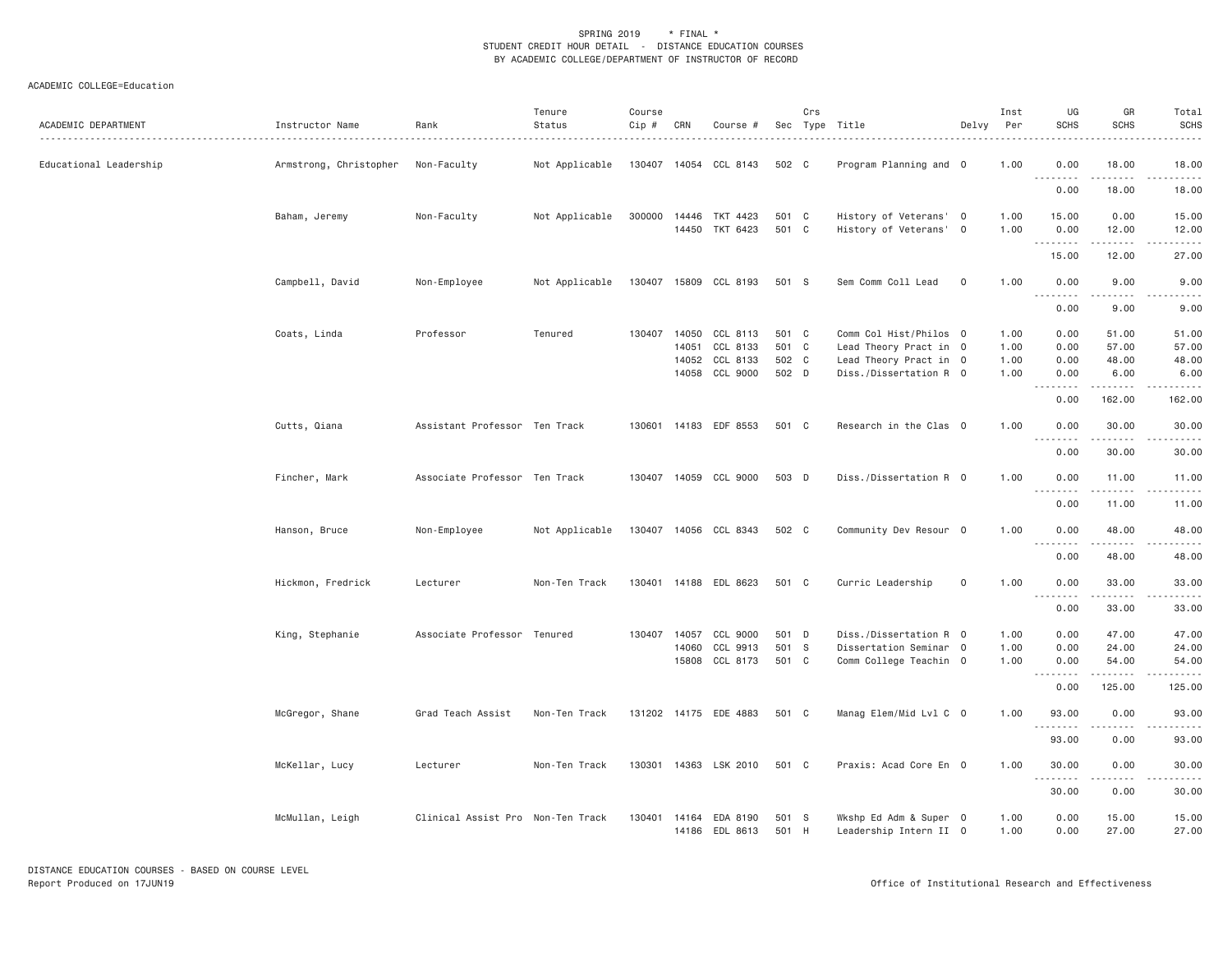| ACADEMIC DEPARTMENT    | Instructor Name   | Rank                              | Tenure<br>Status | Course<br>Cip # | CRN   | Course #       | Sec   | Crs | Type Title             | Delvy Per | Inst | UG<br><b>SCHS</b> | GR<br><b>SCHS</b>     | Total<br>SCHS |
|------------------------|-------------------|-----------------------------------|------------------|-----------------|-------|----------------|-------|-----|------------------------|-----------|------|-------------------|-----------------------|---------------|
|                        |                   |                                   |                  |                 |       |                |       |     |                        |           |      |                   |                       |               |
|                        |                   |                                   |                  |                 |       |                |       |     |                        |           |      |                   | ---------             |               |
|                        |                   |                                   |                  |                 |       |                |       |     |                        |           |      | 0.00              | 42.00                 | 42.00         |
| Educational Leadership | Molina, Danielle  | Assistant Professor Ten Track     |                  | 130401          | 12406 | HED 8283       | 501 C |     | Educational Leadersh F |           | 1.00 | 0.00              | 24.00                 | 24.00         |
|                        |                   |                                   |                  |                 |       | 15626 EDA 8283 | 501 C |     | Educ Leadership        | $\circ$   | 1.00 | 0.00<br>--------- | 15.00<br>. <u>.</u> . | 15.00<br>.    |
|                        |                   |                                   |                  |                 |       |                |       |     |                        |           |      | 0.00              | 39.00                 | 39.00         |
|                        | Prince, Debra     | Associate Professor Tenured       |                  | 130601          |       | 14182 EDF 8363 | 501 C |     | Func & Met Res In Ed 0 |           | 1.00 | 0.00<br>--------  | 30.00<br>.            | 30.00         |
|                        |                   |                                   |                  |                 |       |                |       |     |                        |           |      | 0.00              | 30.00                 | 30.00         |
|                        | White, Carol      | Assistant Professor Ten Track     |                  | 130407          |       | 14053 CCL 8143 | 501 C |     | Program Planning and 0 |           | 1.00 | 0.00              | 60.00                 | 60.00         |
|                        |                   |                                   |                  |                 |       | 14055 CCL 8343 | 501 C |     | Community Dev Resour 0 |           | 1.00 | 0.00<br>--------  | 27.00<br>--------     | 27.00<br>.    |
|                        |                   |                                   |                  |                 |       |                |       |     |                        |           |      | 0.00              | 87.00                 | 87.00         |
|                        | Williams, Frankie | Visit Clinical Prof Non-Ten Track |                  | 130407          | 16783 | EDA 9913       | 501 S |     | Dissertation Seminar 0 |           | 1.00 | 0.00              | 6.00                  | 6.00          |
|                        |                   |                                   |                  |                 |       |                |       |     |                        |           |      | - - - -<br>0.00   | 6.00                  | 6.00          |
|                        |                   |                                   |                  |                 |       |                |       |     |                        |           |      | ========          | ========              | ==========    |
| Educational Leadership |                   |                                   |                  |                 |       |                |       |     |                        |           |      | 138.00            | 652.00                | 790,00        |
|                        |                   |                                   |                  |                 |       |                |       |     |                        |           |      | $=$ = = = = = = = | ========              | ==========    |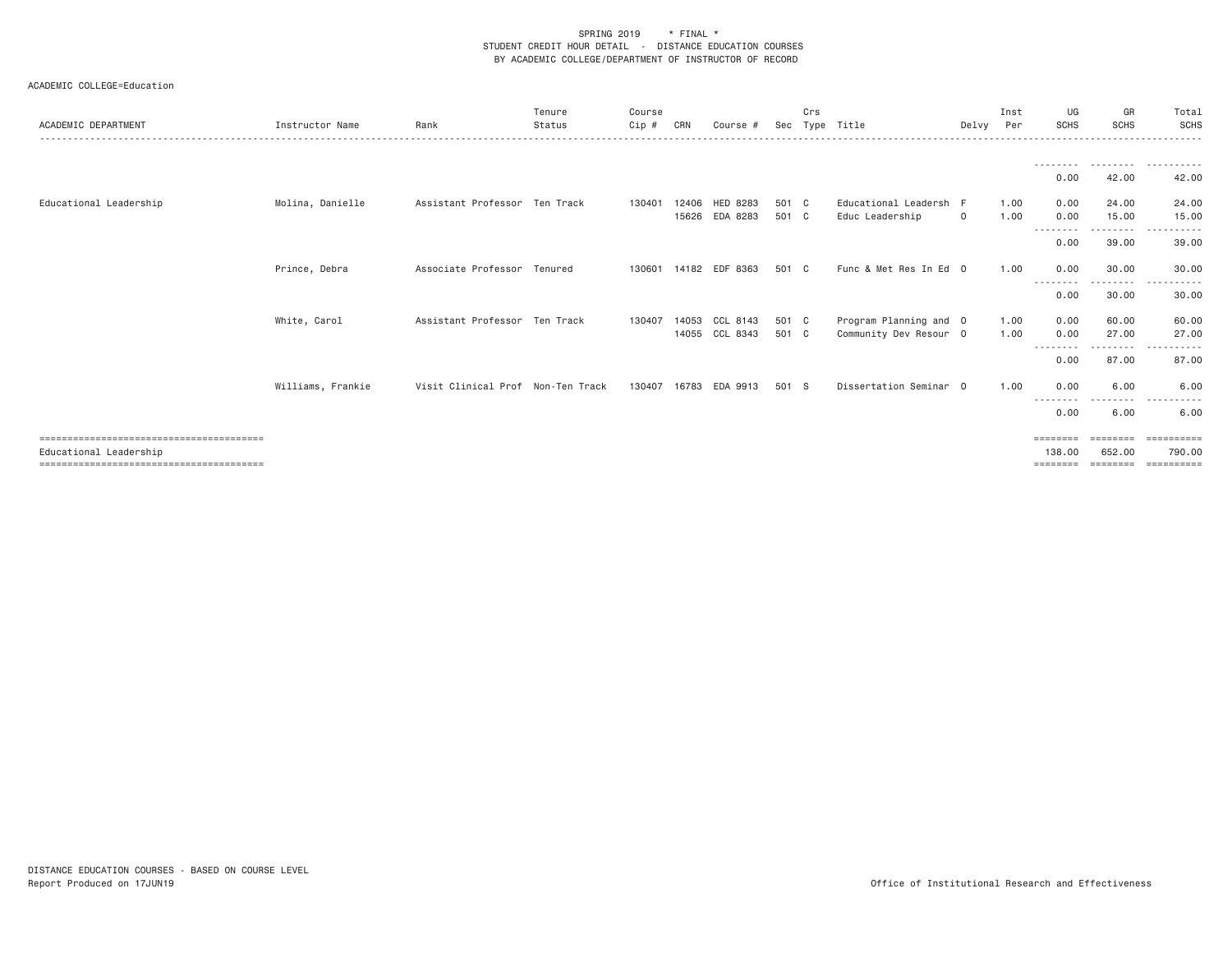# ACADEMIC COLLEGE=Education

| 13.00<br>Instructional Systems & Workforce Develo Bailey, Melinda<br>Non-Faculty<br>Not Applicable<br>240102 14321<br>IDS 4111<br>502 C<br>Professional Seminar 0<br>1.00<br>13.00<br>0.00<br>.<br>13.00<br>0.00<br>13.00<br>1.00<br>0.00<br>Ballard, Iva<br>Instructor<br>Non-Ten Track<br>521302 14049<br>BQA 8443<br>501 C<br>Stat Analy Bus Dec<br>0<br>51.00<br>51.00<br>14522 BQA 3123<br>506 C<br>Bus Stat Methods II<br>$\mathbf 0$<br>1.00<br>153.00<br>0.00<br>153.00<br>.<br>.<br>2.2.2.2.2.<br>153.00<br>51.00<br>204.00<br>Dale, Jonathan<br>150612 14802 TKI 2123<br>501 B<br>Intro to CNC Prog<br>0<br>1.00<br>51.00<br>0.00<br>51.00<br>Instructor<br>Non-Ten Track<br>.<br>51.00<br>0.00<br>51.00 | ACADEMIC DEPARTMENT | Instructor Name | Rank<br>. | Tenure<br>Status | Course<br>Cip # | CRN | Course # | Crs | Sec Type Title | Delvy | Inst<br>Per | UG<br><b>SCHS</b> | GR<br><b>SCHS</b> | Total<br><b>SCHS</b> |
|--------------------------------------------------------------------------------------------------------------------------------------------------------------------------------------------------------------------------------------------------------------------------------------------------------------------------------------------------------------------------------------------------------------------------------------------------------------------------------------------------------------------------------------------------------------------------------------------------------------------------------------------------------------------------------------------------------------------|---------------------|-----------------|-----------|------------------|-----------------|-----|----------|-----|----------------|-------|-------------|-------------------|-------------------|----------------------|
|                                                                                                                                                                                                                                                                                                                                                                                                                                                                                                                                                                                                                                                                                                                    |                     |                 |           |                  |                 |     |          |     |                |       |             |                   |                   |                      |
|                                                                                                                                                                                                                                                                                                                                                                                                                                                                                                                                                                                                                                                                                                                    |                     |                 |           |                  |                 |     |          |     |                |       |             |                   |                   |                      |
|                                                                                                                                                                                                                                                                                                                                                                                                                                                                                                                                                                                                                                                                                                                    |                     |                 |           |                  |                 |     |          |     |                |       |             |                   |                   |                      |
|                                                                                                                                                                                                                                                                                                                                                                                                                                                                                                                                                                                                                                                                                                                    |                     |                 |           |                  |                 |     |          |     |                |       |             |                   |                   |                      |
|                                                                                                                                                                                                                                                                                                                                                                                                                                                                                                                                                                                                                                                                                                                    |                     |                 |           |                  |                 |     |          |     |                |       |             |                   |                   |                      |
|                                                                                                                                                                                                                                                                                                                                                                                                                                                                                                                                                                                                                                                                                                                    |                     |                 |           |                  |                 |     |          |     |                |       |             |                   |                   |                      |
|                                                                                                                                                                                                                                                                                                                                                                                                                                                                                                                                                                                                                                                                                                                    |                     |                 |           |                  |                 |     |          |     |                |       |             |                   |                   |                      |
| 0.05<br>Giordano, Mickey<br>Non-Ten Track<br>150303  14801  TKI  1814<br>501 B<br>Basic Indust Elec &<br>$\overline{0}$<br>2.20<br>0.00<br>2.20<br>Instructor                                                                                                                                                                                                                                                                                                                                                                                                                                                                                                                                                      |                     |                 |           |                  |                 |     |          |     |                |       |             |                   |                   |                      |
| <u>.</u><br>2.20<br>0.00<br>2.20                                                                                                                                                                                                                                                                                                                                                                                                                                                                                                                                                                                                                                                                                   |                     |                 |           |                  |                 |     |          |     |                |       |             |                   |                   |                      |
| Keel, Vicki<br>Instructor<br>Non-Ten Track<br>14438<br>TKB 2123<br>501 B<br>Database Mgt<br>$\mathbf 0$<br>1.00<br>42.00<br>0.00<br>42.00<br>110401                                                                                                                                                                                                                                                                                                                                                                                                                                                                                                                                                                |                     |                 |           |                  |                 |     |          |     |                |       |             |                   |                   |                      |
| 501 B<br>1.00<br>60.00<br>131303<br>14439<br>TKB 2133<br>Sprdsht Design & Ana 0<br>0.00<br>60.00                                                                                                                                                                                                                                                                                                                                                                                                                                                                                                                                                                                                                   |                     |                 |           |                  |                 |     |          |     |                |       |             |                   |                   |                      |
| 14440 TKB 3133<br>501 C<br>Admin Management & P 0<br>1.00<br>96.00<br>0.00<br>96.00                                                                                                                                                                                                                                                                                                                                                                                                                                                                                                                                                                                                                                |                     |                 |           |                  |                 |     |          |     |                |       |             |                   |                   |                      |
| .                                                                                                                                                                                                                                                                                                                                                                                                                                                                                                                                                                                                                                                                                                                  |                     |                 |           |                  |                 |     |          |     |                |       |             |                   |                   |                      |
| 198.00<br>0.00<br>198.00                                                                                                                                                                                                                                                                                                                                                                                                                                                                                                                                                                                                                                                                                           |                     |                 |           |                  |                 |     |          |     |                |       |             |                   |                   |                      |
| King, Thomas<br>501 B<br>Advanced Office Syst 0<br>1.00<br>63.00<br>0.00<br>63.00<br>Non-Faculty<br>Not Applicable<br>110301<br>14798<br>TKB 4283                                                                                                                                                                                                                                                                                                                                                                                                                                                                                                                                                                  |                     |                 |           |                  |                 |     |          |     |                |       |             |                   |                   |                      |
| 14799 TKB 6283<br>501 B<br>Advanced Office Syst 0<br>1.00<br>0.00<br>3.00<br>3.00                                                                                                                                                                                                                                                                                                                                                                                                                                                                                                                                                                                                                                  |                     |                 |           |                  |                 |     |          |     |                |       |             |                   |                   |                      |
| .<br>.<br>.                                                                                                                                                                                                                                                                                                                                                                                                                                                                                                                                                                                                                                                                                                        |                     |                 |           |                  |                 |     |          |     |                |       |             |                   |                   |                      |
| 63.00<br>3.00<br>66.00                                                                                                                                                                                                                                                                                                                                                                                                                                                                                                                                                                                                                                                                                             |                     |                 |           |                  |                 |     |          |     |                |       |             |                   |                   |                      |
| Assistant Professor Ten Track<br>501 C<br>Learning Tech in Dis 0<br>1.00<br>0.00<br>18.00<br>18.00<br>Lee, Sang Joon<br>130501<br>14461<br>TKT 8853                                                                                                                                                                                                                                                                                                                                                                                                                                                                                                                                                                |                     |                 |           |                  |                 |     |          |     |                |       |             |                   |                   |                      |
| 16741 TKT 7000<br>501 I<br>Directed Indiv Study 0<br>1.00<br>131319<br>0.00<br>1.00<br>1.00                                                                                                                                                                                                                                                                                                                                                                                                                                                                                                                                                                                                                        |                     |                 |           |                  |                 |     |          |     |                |       |             |                   |                   |                      |
| .                                                                                                                                                                                                                                                                                                                                                                                                                                                                                                                                                                                                                                                                                                                  |                     |                 |           |                  |                 |     |          |     |                |       |             |                   |                   |                      |
| 0.00<br>19.00<br>19.00                                                                                                                                                                                                                                                                                                                                                                                                                                                                                                                                                                                                                                                                                             |                     |                 |           |                  |                 |     |          |     |                |       |             |                   |                   |                      |
|                                                                                                                                                                                                                                                                                                                                                                                                                                                                                                                                                                                                                                                                                                                    |                     |                 |           |                  |                 |     |          |     |                |       |             |                   |                   |                      |
| Directed Pro & Portf 0<br>0.00<br>27.00<br>Okojie, Mabel<br>Professor<br>Tenured<br>110301<br>14459<br>TKT 8793<br>501 I<br>1.00<br>27.00                                                                                                                                                                                                                                                                                                                                                                                                                                                                                                                                                                          |                     |                 |           |                  |                 |     |          |     |                |       |             |                   |                   |                      |
| 501 C<br>130501<br>14456<br>TKT 8533<br>Eval & Assess Instr<br>$\overline{0}$<br>1.00<br>0.00<br>21.00<br>21.00                                                                                                                                                                                                                                                                                                                                                                                                                                                                                                                                                                                                    |                     |                 |           |                  |                 |     |          |     |                |       |             |                   |                   |                      |
| 14460<br>TKT 8843<br>501 C<br>Found Instr Sys Tech 0<br>1.00<br>0.00<br>30.00<br>30.00<br>.<br><b></b><br>.                                                                                                                                                                                                                                                                                                                                                                                                                                                                                                                                                                                                        |                     |                 |           |                  |                 |     |          |     |                |       |             |                   |                   |                      |
| 0.00<br>78.00<br>78.00                                                                                                                                                                                                                                                                                                                                                                                                                                                                                                                                                                                                                                                                                             |                     |                 |           |                  |                 |     |          |     |                |       |             |                   |                   |                      |
|                                                                                                                                                                                                                                                                                                                                                                                                                                                                                                                                                                                                                                                                                                                    |                     |                 |           |                  |                 |     |          |     |                |       |             |                   |                   |                      |
| Peterson, Whitney<br>Instructor<br>Non-Ten Track<br>130501 14457 TKT 8643<br>501 C<br>Multimedia Design II 0<br>1.00<br>0.00<br>15.00<br>15.00                                                                                                                                                                                                                                                                                                                                                                                                                                                                                                                                                                     |                     |                 |           |                  |                 |     |          |     |                |       |             |                   |                   |                      |
| --------<br>0.00<br>15.00<br>15.00                                                                                                                                                                                                                                                                                                                                                                                                                                                                                                                                                                                                                                                                                 |                     |                 |           |                  |                 |     |          |     |                |       |             |                   |                   |                      |
|                                                                                                                                                                                                                                                                                                                                                                                                                                                                                                                                                                                                                                                                                                                    |                     |                 |           |                  |                 |     |          |     |                |       |             |                   |                   |                      |
| Satcher, Craig<br>Lecturer<br>Non-Ten Track<br>150303  14801  TKI  1814<br>501 B<br>Basic Indust Elec &<br>$\overline{0}$<br>0.95<br>41.80<br>0.00<br>41.80<br>.<br>المتمامين                                                                                                                                                                                                                                                                                                                                                                                                                                                                                                                                      |                     |                 |           |                  |                 |     |          |     |                |       |             |                   |                   |                      |
| 41.80<br>0.00<br>41.80                                                                                                                                                                                                                                                                                                                                                                                                                                                                                                                                                                                                                                                                                             |                     |                 |           |                  |                 |     |          |     |                |       |             |                   |                   |                      |
| Grant Writing Essent 0<br>Scott-Bracey, Pamela<br>Assistant Professor Ten Track<br>131309 14462 TKT 8863<br>501 C<br>1.00<br>0.00<br>30.00<br>30.00                                                                                                                                                                                                                                                                                                                                                                                                                                                                                                                                                                |                     |                 |           |                  |                 |     |          |     |                |       |             |                   |                   |                      |
|                                                                                                                                                                                                                                                                                                                                                                                                                                                                                                                                                                                                                                                                                                                    |                     |                 |           |                  |                 |     |          |     |                |       |             |                   |                   |                      |
| 0.00<br>30.00<br>30.00                                                                                                                                                                                                                                                                                                                                                                                                                                                                                                                                                                                                                                                                                             |                     |                 |           |                  |                 |     |          |     |                |       |             |                   |                   |                      |
| Assistant Professor Ten Track<br>501 C<br>1.00<br>45.00<br>0.00<br>45.00<br>Sun, Yan<br>131321 14449 TKT 4803<br>Integ Tech for Learn 0                                                                                                                                                                                                                                                                                                                                                                                                                                                                                                                                                                            |                     |                 |           |                  |                 |     |          |     |                |       |             |                   |                   |                      |
| TKT 6803<br>501 C<br>0.00<br>14453<br>Integ Tech for Learn 0<br>1.00<br>24.00<br>24.00                                                                                                                                                                                                                                                                                                                                                                                                                                                                                                                                                                                                                             |                     |                 |           |                  |                 |     |          |     |                |       |             |                   |                   |                      |

DISTANCE EDUCATION COURSES - BASED ON COURSE LEVELReport Produced on 17JUN19 Office of Institutional Research and Effectiveness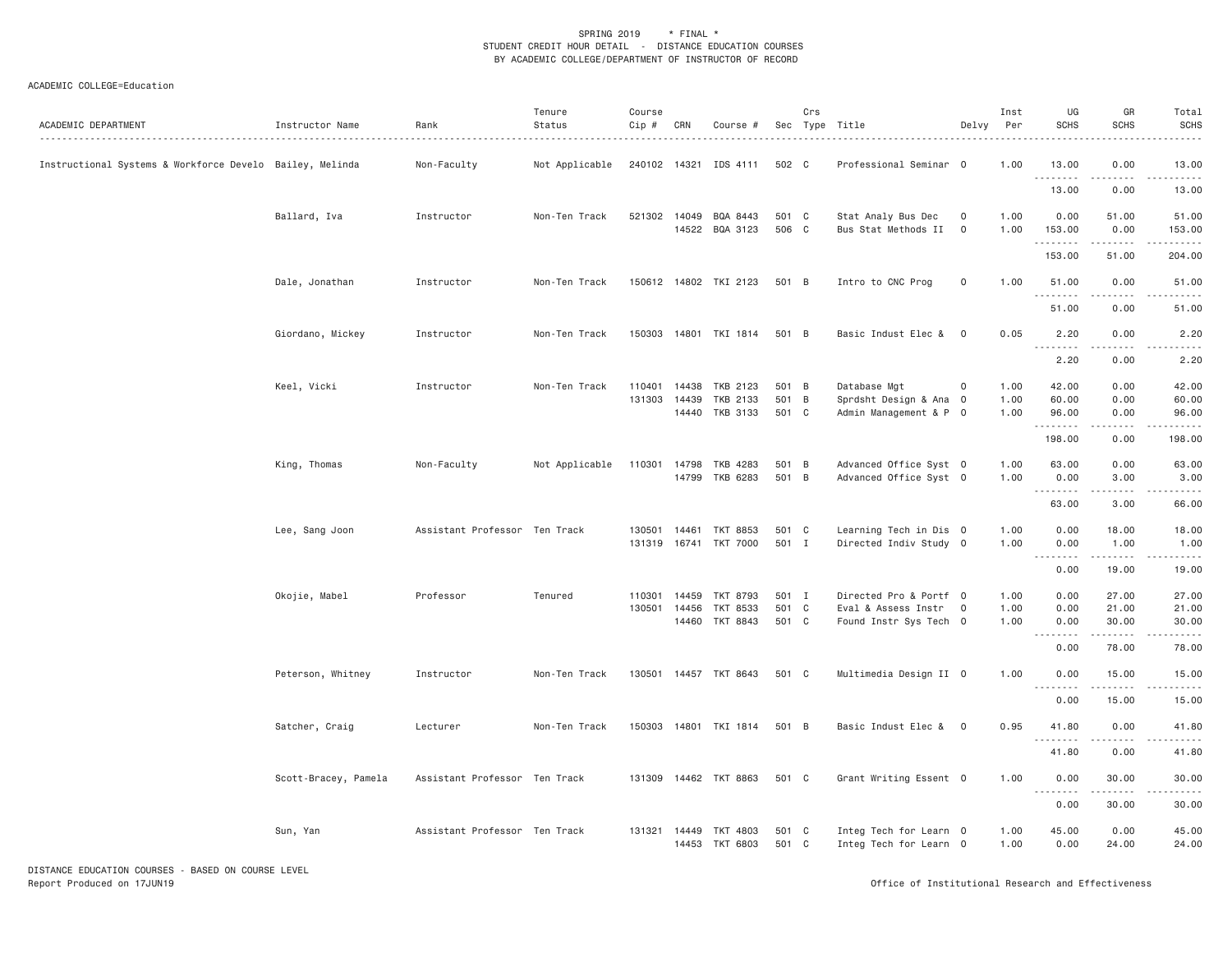| ACADEMIC DEPARTMENT                                  | Instructor Name | Rank                        | Tenure<br>Status | Course<br>Cip # | CRN   | Course #                          |                | Crs | Sec Type Title                            | Delvy Per   | Inst         | UG<br><b>SCHS</b> | GR<br><b>SCHS</b>         | Total<br><b>SCHS</b> |
|------------------------------------------------------|-----------------|-----------------------------|------------------|-----------------|-------|-----------------------------------|----------------|-----|-------------------------------------------|-------------|--------------|-------------------|---------------------------|----------------------|
|                                                      |                 |                             |                  |                 |       |                                   |                |     |                                           |             |              |                   |                           |                      |
|                                                      |                 |                             |                  |                 |       |                                   |                |     |                                           |             |              | 45.00             | 24.00                     | 69.00                |
| Instructional Systems & Workforce Develo Wyatt, John |                 | Associate Professor Tenured |                  | 150612          | 14803 | TKI 3373<br>150613 14442 TKI 4263 | 501 C<br>501 C |     | Forecast and Cost Mo 0<br>Mfg Tech & Proc | $\mathbf 0$ | 1.00<br>1.00 | 54.00<br>57.00    | 0.00<br>0.00              | 54.00<br>57.00       |
|                                                      |                 |                             |                  |                 |       |                                   |                |     |                                           |             |              | 111.00            | - - - - - - - - -<br>0.00 | ----------<br>111.00 |
|                                                      |                 |                             |                  |                 |       |                                   |                |     |                                           |             |              |                   |                           | 96.00                |
|                                                      |                 |                             |                  |                 |       | 14444 TKT 1273                    | 503 C          |     | Computer Application 0                    |             | 1.00         | 66.00             | 0.00<br>- - - - - - - - - | 66.00                |
|                                                      |                 |                             |                  |                 |       |                                   |                |     |                                           |             |              | 162.00            | 0.00                      | 162.00               |
|                                                      | Yu, Chien       | Professor                   | Tenured          | 130501          | 14455 | TKT 8443                          | 501 C          |     | Theory of Multimedia 0                    |             | 1.00         | 0.00              | 27.00                     | 27.00                |
|                                                      |                 |                             |                  |                 |       | 150613 14458 TKT 8723             | 501 C          |     | Instructional Design 0                    |             | 1.00         | 0.00<br>--------- | 12.00<br>. <u>.</u> .     | 12.00<br>.           |
|                                                      |                 |                             |                  |                 |       |                                   |                |     |                                           |             |              | 0.00              | 39.00                     | 39.00                |
| .====================================                |                 |                             |                  |                 |       |                                   |                |     |                                           |             |              |                   |                           |                      |
| Instructional Systems & Workforce Develo             |                 |                             |                  |                 |       |                                   |                |     |                                           |             |              | 840,00            | 259.00                    | 1099.00              |
|                                                      | Young, Tina     | Non-Employee                | Not Applicable   | 110301          |       | 14443 TKT 1273                    | 501 C          |     | Computer Application 0                    |             | 1.00         | 96.00             | 0.00                      |                      |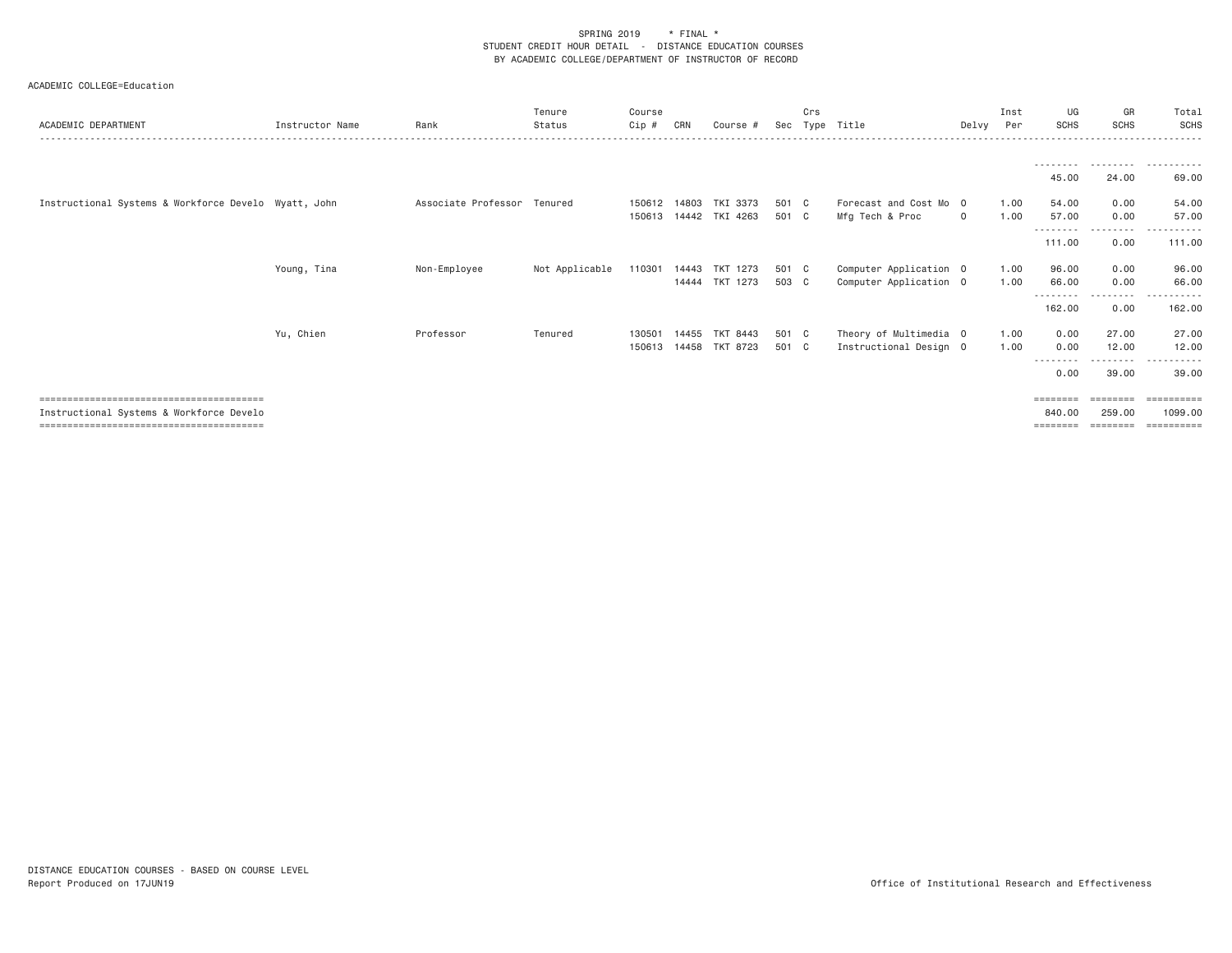| ACADEMIC DEPARTMENT | Instructor Name | Rank       | Tenure<br>Status | Course<br>Cip # | CRN | Course #      |       | Crs | Sec Type Title        | Delvy | Inst<br>Per | UG<br>SCHS                   | GR<br><b>SCHS</b>            | Total<br><b>SCHS</b>             |
|---------------------|-----------------|------------|------------------|-----------------|-----|---------------|-------|-----|-----------------------|-------|-------------|------------------------------|------------------------------|----------------------------------|
| Kinesiology         | Rye, David      | Instructor | Non-Ten Track    | 131314          |     | 14398 PE 4873 | 501 C |     | Prof Sem In Physica O |       | 1.00        | 3.00<br>---------<br>3,00    | 0.00<br>.<br>0.00            | 3.00<br>.<br>3,00                |
| Kinesiology         |                 |            |                  |                 |     |               |       |     |                       |       |             | ========<br>3,00<br>======== | ========<br>0.00<br>======== | ==========<br>3.00<br>========== |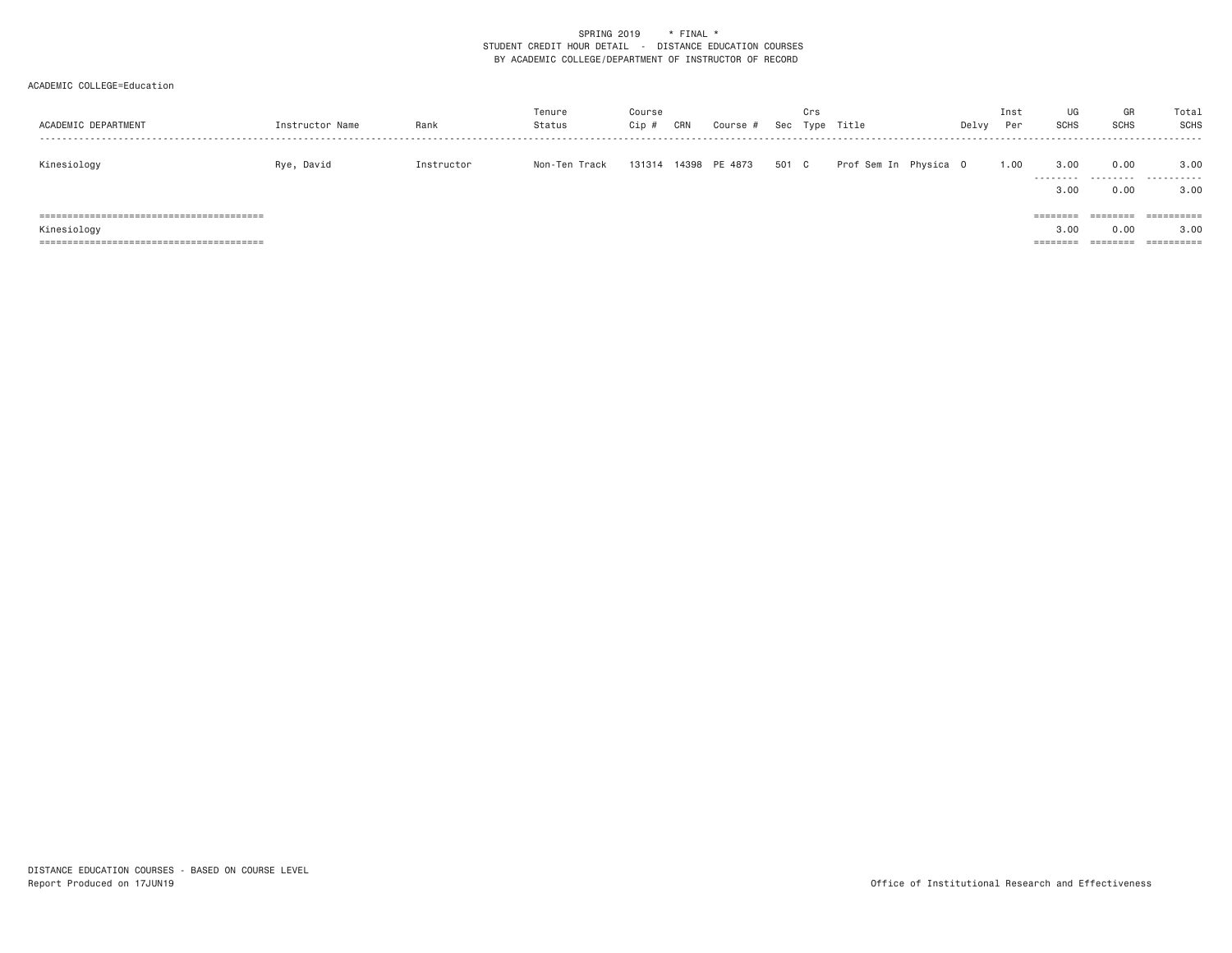| ACADEMIC DEPARTMENT | Instructor Name  | Rank       | Tenure<br>Status | Course<br>Cip # | CRN | Course #      | Sec   | Crs | Type Title             | Delvy | Inst<br>Per | UG<br><b>SCHS</b>          | GR<br><b>SCHS</b> | Total<br>SCHS       |
|---------------------|------------------|------------|------------------|-----------------|-----|---------------|-------|-----|------------------------|-------|-------------|----------------------------|-------------------|---------------------|
| Music               | Haislip, Matthew | Instructor | Non-Ten Track    | 131312 14394    |     | MU 1123       | 501 C |     | American Music App. 0  |       | 1.00        | 48.00                      | 0.00              | 48.00               |
|                     |                  |            |                  | 500901          |     | 14393 MU 1113 | 501 C |     | His & Apprec Of Musi 0 |       | 1.00        | 51.00<br>---------         | 0.00<br>.         | 51.00<br>.          |
|                     |                  |            |                  |                 |     |               |       |     |                        |       |             | 99.00                      | 0.00              | 99.00               |
|                     | Hause, Barry     | Lecturer   | Non-Ten Track    | 500902          |     | 14395 MU 1133 | 501 C |     | The History of Rock 0  |       | 1.00        | 114.00                     | 0.00              | 114.00              |
|                     |                  |            |                  |                 |     | 14546 MU 1143 | 501 C |     | The History of Jazz 0  |       | 1.00        | 30.00<br>- - - - - - - - - | 0.00<br>--------- | 30.00<br>. <u>.</u> |
|                     |                  |            |                  |                 |     |               |       |     |                        |       |             | 144.00                     | 0.00              | 144.00              |
|                     | Kopetz, Barry    | Professor  | Tenured          | 500904          |     | 16425 MU 8402 | 501 C |     | Adv Instrumental Arr 0 |       | 1.00        | 0.00                       | 8,00              | 8.00                |
|                     |                  |            |                  |                 |     |               |       |     |                        |       |             | ---------<br>0.00          | .<br>8.00         | .<br>8.00           |
|                     |                  |            |                  |                 |     |               |       |     |                        |       |             | ========                   | $=$ = = = = = = = | ==========          |
| Music               |                  |            |                  |                 |     |               |       |     |                        |       |             | 243.00                     | 8,00              | 251.00              |
|                     |                  |            |                  |                 |     |               |       |     |                        |       |             | ========                   | ========          | ==========          |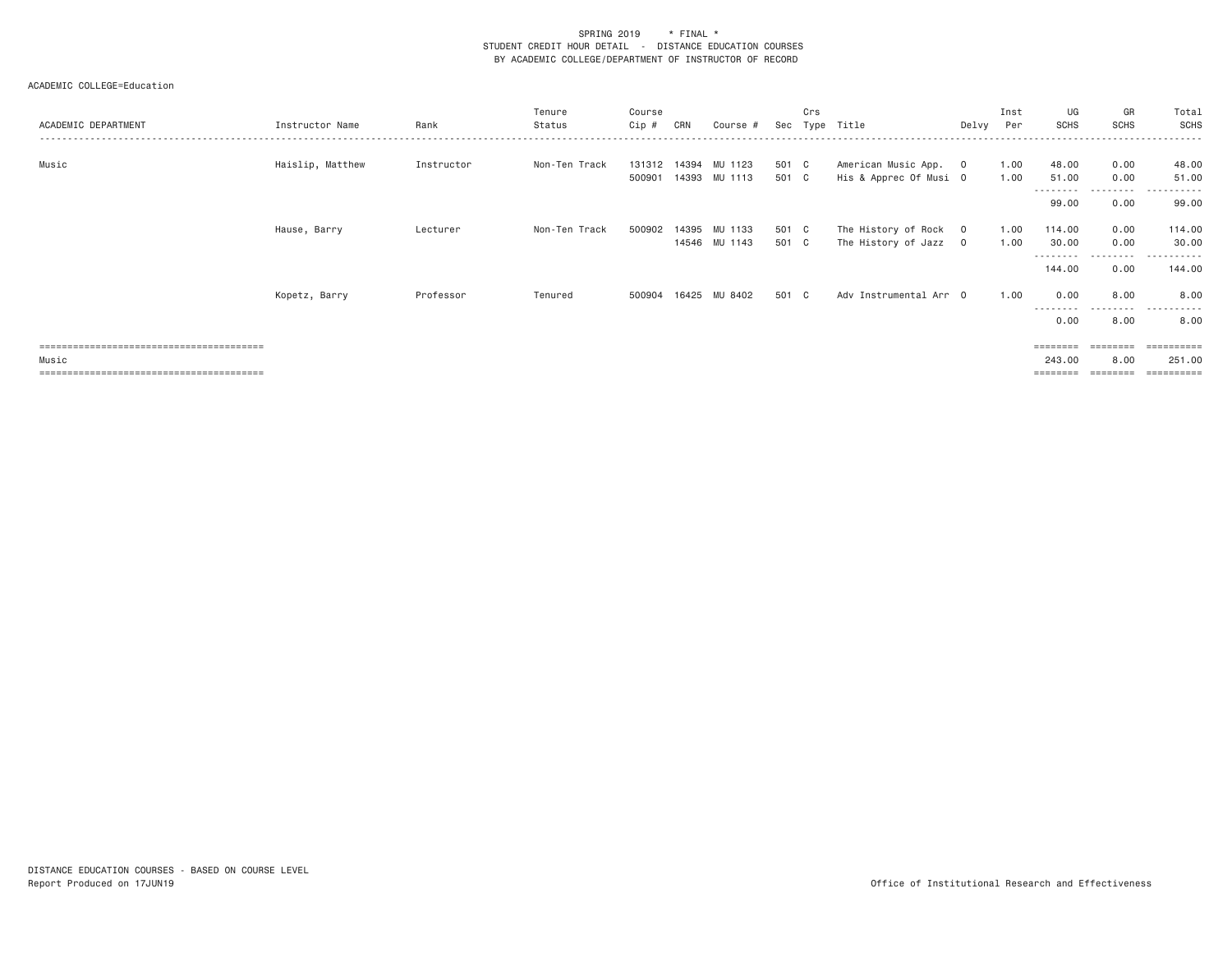|                       |                 |                               | Tenure        | Course       |              |                      |       | Crs |                        |             | Inst | UG                      | GR                        | Total                                                                                                                                                                                                                                                                                                                                                                                                                                                                                                                                                                                |
|-----------------------|-----------------|-------------------------------|---------------|--------------|--------------|----------------------|-------|-----|------------------------|-------------|------|-------------------------|---------------------------|--------------------------------------------------------------------------------------------------------------------------------------------------------------------------------------------------------------------------------------------------------------------------------------------------------------------------------------------------------------------------------------------------------------------------------------------------------------------------------------------------------------------------------------------------------------------------------------|
| ACADEMIC DEPARTMENT   | Instructor Name | Rank                          | Status        | $Cip$ #      | CRN          | Course               | Sec   |     | Type Title             | Delvy       | Per  | <b>SCHS</b><br><u>.</u> | <b>SCHS</b><br>. <u>.</u> | <b>SCHS</b><br>.                                                                                                                                                                                                                                                                                                                                                                                                                                                                                                                                                                     |
| Aerospace Engineering | Bhatia, Manav   | Assistant Professor Ten Track |               |              |              | 141101 14215 EM 6123 | 501 C |     | Intro Finite Element 0 |             | 1.00 | 0.00                    | 9.00                      | 9.00                                                                                                                                                                                                                                                                                                                                                                                                                                                                                                                                                                                 |
|                       |                 |                               |               |              | 309999 14098 | CME 9000             | 503 D |     | Research/Dis           | $\mathbf 0$ | 1.00 | 0.00<br>. <b>.</b>      | 1.00<br>--------          | 1.00<br>.<br>$\sim$ $\sim$ $\sim$                                                                                                                                                                                                                                                                                                                                                                                                                                                                                                                                                    |
|                       |                 |                               |               |              |              |                      |       |     |                        |             |      | 0.00                    | 10.00                     | 10.00                                                                                                                                                                                                                                                                                                                                                                                                                                                                                                                                                                                |
|                       | Cheng, Yang     | Associate Professor Tenured   |               | 140201       |              | 14880 ASE 6133       | 501 C |     | Automatic Control      | $\mathbf 0$ | 1.00 | 0.00                    | 6.00<br>.                 | 6.00                                                                                                                                                                                                                                                                                                                                                                                                                                                                                                                                                                                 |
|                       |                 |                               |               |              |              |                      |       |     |                        |             |      | <u>.</u><br>0.00        | 6.00                      | 6.00                                                                                                                                                                                                                                                                                                                                                                                                                                                                                                                                                                                 |
|                       | Janus, Jonathan | Associate Professor Tenured   |               | 140201       | 14034        | ASE 9000             | 502 D |     | Research/Diss          | $\circ$     | 1.00 | 0.00                    | 1.00                      | 1.00                                                                                                                                                                                                                                                                                                                                                                                                                                                                                                                                                                                 |
|                       |                 |                               |               |              |              | 14884 ASE 8413       | 501 C |     | Comput Fluid Dyn I     | 0           | 1.00 | 0.00                    | 6.00                      | 6.00                                                                                                                                                                                                                                                                                                                                                                                                                                                                                                                                                                                 |
|                       |                 |                               |               |              |              |                      |       |     |                        |             |      | ---------<br>0.00       | .<br>7.00                 | $\frac{1}{2} \left( \frac{1}{2} \right) \left( \frac{1}{2} \right) \left( \frac{1}{2} \right)$<br>$\frac{1}{2} \left( \frac{1}{2} \right) \left( \frac{1}{2} \right) \left( \frac{1}{2} \right) \left( \frac{1}{2} \right) \left( \frac{1}{2} \right) \left( \frac{1}{2} \right) \left( \frac{1}{2} \right) \left( \frac{1}{2} \right) \left( \frac{1}{2} \right) \left( \frac{1}{2} \right) \left( \frac{1}{2} \right) \left( \frac{1}{2} \right) \left( \frac{1}{2} \right) \left( \frac{1}{2} \right) \left( \frac{1}{2} \right) \left( \frac{1}{2} \right) \left( \frac$<br>7.00 |
|                       | Lv, Yu          | Assistant Professor Ten Track |               | 140201       | 16321        | ASE 6990             | 501 C |     | Special Topic In ASE 0 |             | 1.00 | 0.00                    | 3.00                      | 3.00                                                                                                                                                                                                                                                                                                                                                                                                                                                                                                                                                                                 |
|                       |                 |                               |               |              |              |                      |       |     |                        |             |      | ---------<br>0.00       | .<br>3.00                 | .<br>3.00                                                                                                                                                                                                                                                                                                                                                                                                                                                                                                                                                                            |
|                       | Thompson, David | Professor                     | Tenured       | 140201       | 14031        | ASE 6423             | 501 C |     | Int Comput Fluid Dyn 0 |             | 1.00 | 0.00                    | 12.00                     | 12.00                                                                                                                                                                                                                                                                                                                                                                                                                                                                                                                                                                                |
|                       |                 |                               |               |              |              | 14033 ASE 9000       | 501 D |     | Research/Diss          | $\mathbf 0$ | 1.00 | 0.00                    | 1.00<br>.                 | 1.00                                                                                                                                                                                                                                                                                                                                                                                                                                                                                                                                                                                 |
|                       |                 |                               |               |              |              |                      |       |     |                        |             |      | ---------<br>0.00       | 13.00                     | <u>.</u><br>13.00                                                                                                                                                                                                                                                                                                                                                                                                                                                                                                                                                                    |
|                       | Walker, Calvin  | Instructor                    | Non-Ten Track | 140201       | 14881        | ASE 6153             | 501 C |     | Advanced Performance 0 |             | 1.00 | 0.00                    | 9.00                      | 9.00                                                                                                                                                                                                                                                                                                                                                                                                                                                                                                                                                                                 |
|                       |                 |                               |               |              |              |                      |       |     |                        |             |      | . <b>.</b><br>0.00      | 9.00                      | 9.00                                                                                                                                                                                                                                                                                                                                                                                                                                                                                                                                                                                 |
|                       | Wang, Yeqing    | Assistant Professor Ten Track |               | 141101 14911 |              | EM 6133              | 501 C |     | Composite Materials    | $\circ$     | 1.00 | 0.00<br>.               | 12.00                     | 12.00                                                                                                                                                                                                                                                                                                                                                                                                                                                                                                                                                                                |
|                       |                 |                               |               |              |              |                      |       |     |                        |             |      | 0.00                    | 12.00                     | 12.00                                                                                                                                                                                                                                                                                                                                                                                                                                                                                                                                                                                |
| Aerospace Engineering |                 |                               |               |              |              |                      |       |     |                        |             |      | ========<br>0.00        | 60.00                     | ========= ==========<br>60.00                                                                                                                                                                                                                                                                                                                                                                                                                                                                                                                                                        |
|                       |                 |                               |               |              |              |                      |       |     |                        |             |      | ========                |                           | ========= ==========                                                                                                                                                                                                                                                                                                                                                                                                                                                                                                                                                                 |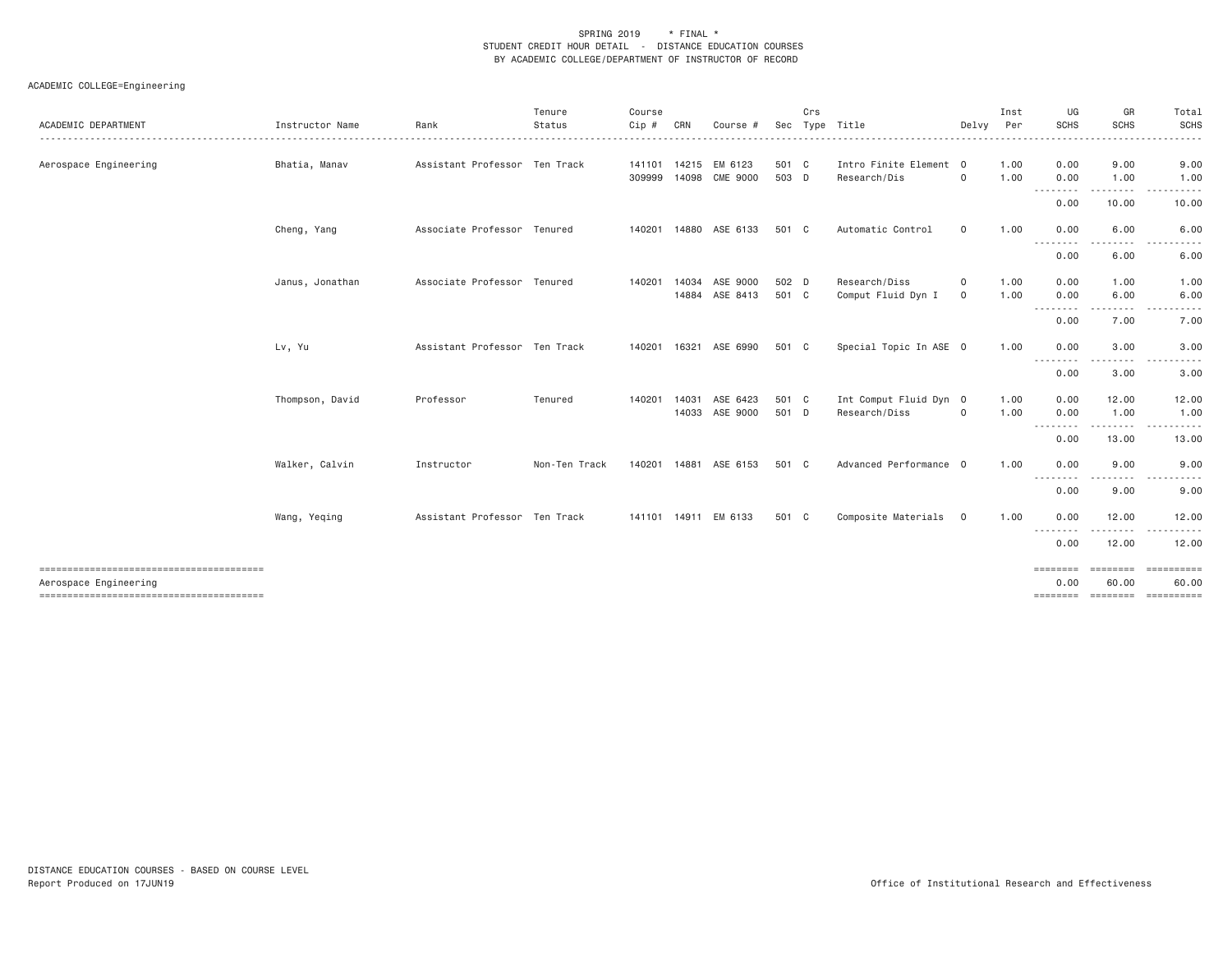# ACADEMIC COLLEGE=Engineering

| ACADEMIC DEPARTMENT                                       | Instructor Name       | Rank                              | Tenure<br>Status<br>. | Course<br>Cip # | CRN          | Course #             |       | Crs | Sec Type Title         | Delvy               | Inst<br>Per | UG<br><b>SCHS</b>                                                                                                                                                                    | GR<br><b>SCHS</b>                                                                                                                                             | Total<br><b>SCHS</b> |
|-----------------------------------------------------------|-----------------------|-----------------------------------|-----------------------|-----------------|--------------|----------------------|-------|-----|------------------------|---------------------|-------------|--------------------------------------------------------------------------------------------------------------------------------------------------------------------------------------|---------------------------------------------------------------------------------------------------------------------------------------------------------------|----------------------|
| Civil & Environmental Engineering                         | Aleithawe, Imad       | Non-Employee                      | Not Applicable        |                 |              | 140801 14888 CE 6743 | 501 C |     | Analysis Mitigat. Of 0 |                     | 1.00        | 0.00<br>.                                                                                                                                                                            | 12.00                                                                                                                                                         | 12.00                |
|                                                           |                       |                                   |                       |                 |              |                      |       |     |                        |                     |             | 0.00                                                                                                                                                                                 | 12.00                                                                                                                                                         | 12.00                |
|                                                           | Freyne, Seamus        | Associate Professor Tenured       |                       | 140801          | 14065        | CE 8000              | 501 D |     | Research / Thesis      | $\Omega$            | 1.00        | 0.00                                                                                                                                                                                 | 9.00                                                                                                                                                          | 9.00                 |
|                                                           |                       |                                   |                       |                 | 14082        | CE 9000              | 501 D |     | Research / Diss        | $\mathbf 0$         | 1.00        | 0.00                                                                                                                                                                                 | 2.00                                                                                                                                                          | 2.00                 |
|                                                           |                       |                                   |                       |                 | 14891        | CE 6973              | 501 C |     | Concrete Structures    | $\mathbf{0}$        | 1.00        | 0.00                                                                                                                                                                                 | 15.00                                                                                                                                                         | 15.00                |
|                                                           |                       |                                   |                       |                 |              | 14896 CE 8503        | 501 C |     | Data Analysis for CE 0 |                     | 1.00        | 0.00<br><u>.</u>                                                                                                                                                                     | 48.00                                                                                                                                                         | 48.00                |
|                                                           |                       |                                   |                       |                 |              |                      |       |     |                        |                     |             | 0.00                                                                                                                                                                                 | 74.00                                                                                                                                                         | 74.00                |
|                                                           | Gude, Veera           | Associate Professor Ten Track     |                       |                 |              | 140801 14083 CE 9000 | 502 D |     | Research / Diss        | $\mathbf 0$         | 1.00        | 0.00                                                                                                                                                                                 | 1.00                                                                                                                                                          | 1.00                 |
|                                                           |                       |                                   |                       |                 |              |                      |       |     |                        |                     |             | $  -$<br>0.00                                                                                                                                                                        | 1.00                                                                                                                                                          | 1.00                 |
|                                                           | Gullett, Philip       | Associate Professor Tenured       |                       |                 | 140801 14067 | CE 8000              | 503 D |     | Research / Thesis      | $\mathbf 0$         | 1.00        | 0.00                                                                                                                                                                                 | 1.00                                                                                                                                                          | 1.00                 |
|                                                           |                       |                                   |                       |                 | 14078        | CE 8603              | 501 C |     | Mat Struct Analysis    | $\mathbf 0$         | 1.00        | 0.00                                                                                                                                                                                 | 12.00                                                                                                                                                         | 12.00                |
|                                                           |                       |                                   |                       |                 | 14084        | CE 9000              | 503 D |     | Research / Diss        | 0                   | 1.00        | 0.00                                                                                                                                                                                 | 4.00<br>.                                                                                                                                                     | 4.00                 |
|                                                           |                       |                                   |                       |                 |              |                      |       |     |                        |                     |             | 0.00                                                                                                                                                                                 | 17.00                                                                                                                                                         | .<br>17.00           |
|                                                           | Howard, Isaac         | Professor                         | Tenured               | 140801          | 14068        | CE 8000              | 504 D |     | Research / Thesis      | $\mathsf{O}\xspace$ | 1.00        | 0.00                                                                                                                                                                                 | 1.00                                                                                                                                                          | 1.00                 |
|                                                           |                       |                                   |                       |                 | 14085        | CE 9000              | 504 D |     | Research / Diss        | $\mathbf 0$         | 1.00        | 0.00                                                                                                                                                                                 | 4.00                                                                                                                                                          | 4.00                 |
|                                                           |                       |                                   |                       |                 |              | 140803 14894 CE 8333 | 501 C |     | Pavement Rehabillita 0 |                     | 1.00        | 0.00<br>.<br>$\sim$ $\sim$ $\sim$                                                                                                                                                    | 15.00<br>$\frac{1}{2} \left( \frac{1}{2} \right) \left( \frac{1}{2} \right) \left( \frac{1}{2} \right) \left( \frac{1}{2} \right) \left( \frac{1}{2} \right)$ | 15.00                |
|                                                           |                       |                                   |                       |                 |              |                      |       |     |                        |                     |             | 0.00                                                                                                                                                                                 | 20.00                                                                                                                                                         | 20.00                |
|                                                           | Martin, James L.      | Professor                         | Tenured               | 140801          | 14088        | CE 9000              | 507 D |     | Research / Diss        | $\mathsf{O}\xspace$ | 1.00        | 0.00                                                                                                                                                                                 | 2.00                                                                                                                                                          | 2.00                 |
|                                                           |                       |                                   |                       | 140805          | 14897        | CE 8933              | 501 C |     | Water Quality Modeli 0 |                     | 1.00        | 0.00                                                                                                                                                                                 | 12.00                                                                                                                                                         | 12.00                |
|                                                           |                       |                                   |                       |                 |              |                      |       |     |                        |                     |             | $\frac{1}{2} \left( \frac{1}{2} \right) \left( \frac{1}{2} \right) \left( \frac{1}{2} \right) \left( \frac{1}{2} \right) \left( \frac{1}{2} \right)$<br>$\sim$ $\sim$ $\sim$<br>0.00 | .<br>14.00                                                                                                                                                    | 14.00                |
|                                                           | Peters, John          | Research Assoc Prof Non-Ten Track |                       | 140801          |              | 14895 CE 8473        | 501 C |     | Theoretical Soil Mec 0 |                     | 1.00        | 0.00                                                                                                                                                                                 | 21.00                                                                                                                                                         | 21.00                |
|                                                           |                       |                                   |                       |                 |              |                      |       |     |                        |                     |             | $\sim$ $\sim$ $\sim$<br>0.00                                                                                                                                                         | 21.00                                                                                                                                                         | 21.00                |
|                                                           | Ramirez Avila, John   | Assistant Professor Ten Track     |                       |                 |              | 140801 14072 CE 8000 | 508 D |     | Research / Thesis      | $\mathbf 0$         | 1.00        | 0.00                                                                                                                                                                                 | 12.00                                                                                                                                                         | 12.00                |
|                                                           |                       |                                   |                       |                 | 14089        | CE 9000              | 508 D |     | Research / Diss        | $\mathsf{O}\xspace$ | 1.00        | 0.00                                                                                                                                                                                 | 4.00                                                                                                                                                          | 4.00                 |
|                                                           |                       |                                   |                       |                 | 16752        | CE 7000              | 503 I |     | Directed Indiv Study 0 |                     | 1.00        | 0.00                                                                                                                                                                                 | 3.00                                                                                                                                                          | 3.00                 |
|                                                           |                       |                                   |                       | 140805          | 15455        | CE 8563              | 501 C |     | Groundwater Res Eval 0 |                     | 1.00        | 0.00<br>.<br>$  -$                                                                                                                                                                   | 18.00                                                                                                                                                         | 18.00                |
|                                                           |                       |                                   |                       |                 |              |                      |       |     |                        |                     |             | 0.00                                                                                                                                                                                 | 37.00                                                                                                                                                         | 37.00                |
|                                                           | Taylor, Oliver-Denzil | Non-Employee                      | Not Applicable        |                 |              | 140801 14886 CE 6433 | 501 C |     | Foundations            | 0                   | 1.00        | 0.00                                                                                                                                                                                 | 9.00                                                                                                                                                          | 9.00                 |
|                                                           |                       |                                   |                       |                 |              |                      |       |     |                        |                     |             | $\sim$ $\sim$ $\sim$<br>.<br>0.00                                                                                                                                                    | 9.00                                                                                                                                                          | 9.00                 |
|                                                           | Vahedifard, Farshid   | Associate Professor Ten Track     |                       |                 | 140801 14091 | CE 9000              | 510 D |     | Research / Diss        | $\mathsf{O}$        | 1.00        | 0.00                                                                                                                                                                                 | 6.00                                                                                                                                                          | 6.00                 |
|                                                           |                       |                                   |                       |                 |              | 16750 CE 7000        | 502 I |     | Directed Indiv Study 0 |                     | 1.00        | 0.00                                                                                                                                                                                 | 6.00                                                                                                                                                          | 6.00                 |
|                                                           |                       |                                   |                       |                 |              |                      |       |     |                        |                     |             | $\sim$ $\sim$ .<br>$  -$                                                                                                                                                             |                                                                                                                                                               |                      |
|                                                           |                       |                                   |                       |                 |              |                      |       |     |                        |                     |             | 0.00                                                                                                                                                                                 | 12.00                                                                                                                                                         | 12.00                |
|                                                           | Wang, Jun             | Assistant Professor Ten Track     |                       |                 |              | 140801 16331 CE 9000 | 513 D |     | Research / Diss        | $\mathbf 0$         | 1.00        | 0.00                                                                                                                                                                                 | 3.00                                                                                                                                                          | 3.00                 |
| $57071105 - 5010177011 00115050$<br>BLOCK OU COURSE LEVEL |                       |                                   |                       |                 |              |                      |       |     |                        |                     |             |                                                                                                                                                                                      |                                                                                                                                                               |                      |

DISTANCE EDUCATION COURSES - BASED ON COURSE LEVEL Report Produced on 17JUN19 Office of Institutional Research and Effectiveness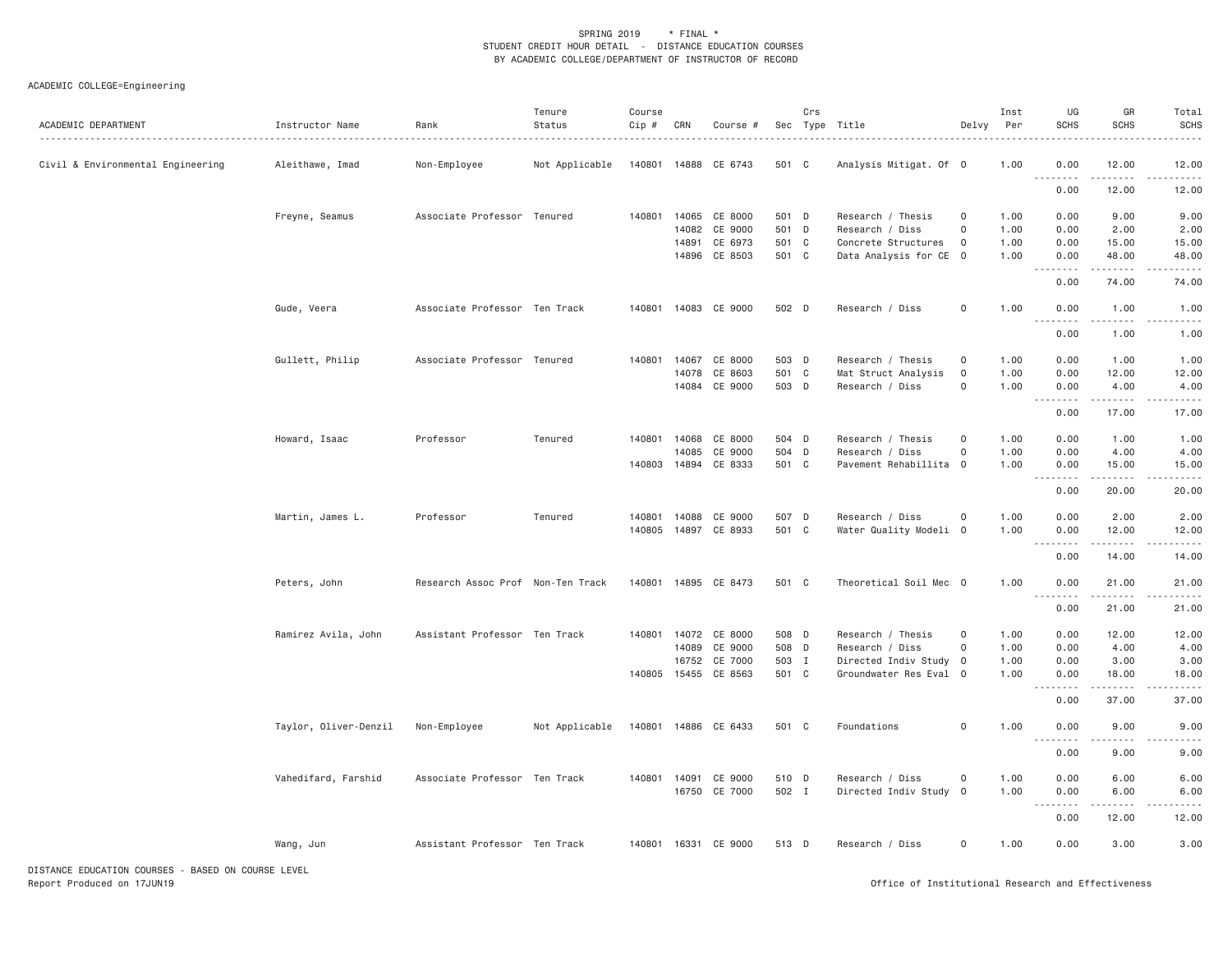| ACADEMIC DEPARTMENT               | Instructor Name | Rank                          | Tenure<br>Status | Course<br>Cip # | CRN | Course #                                        |                         | Crs | Sec Type Title                                                   | Delvy                | Inst<br>Per          | UG<br><b>SCHS</b>                    | GR<br><b>SCHS</b>             | Total<br>SCHS                            |
|-----------------------------------|-----------------|-------------------------------|------------------|-----------------|-----|-------------------------------------------------|-------------------------|-----|------------------------------------------------------------------|----------------------|----------------------|--------------------------------------|-------------------------------|------------------------------------------|
| Civil & Environmental Engineering | Wang, Jun       | Assistant Professor Ten Track |                  |                 |     | 141001 14887 CE 6733                            | 501 C                   |     | Const Eng Equipt & M 0                                           |                      | 1.00                 | 0.00<br>---------<br>0.00            | 18.00<br>---------<br>21.00   | 18.00<br>.<br>21.00                      |
|                                   | Zhang, Li       | Associate Professor Tenured   |                  | 140801          |     | 14092 CE 9000<br>14893 CE 8133<br>17126 CE 7000 | 511 D<br>501 C<br>505 I |     | Research / Diss<br>Traffic Flow Theory<br>Directed Indiv Study 0 | $\Omega$<br>$\Omega$ | 1.00<br>1.00<br>1.00 | 0.00<br>0.00<br>0.00<br>----<br>0.00 | 1,00<br>9.00<br>3.00<br>13.00 | 1.00<br>9.00<br>3,00<br>-------<br>13.00 |
| Civil & Environmental Engineering |                 |                               |                  |                 |     |                                                 |                         |     |                                                                  |                      |                      | 0.00<br>========                     | 251,00<br>========            | ==========<br>251,00<br>==========       |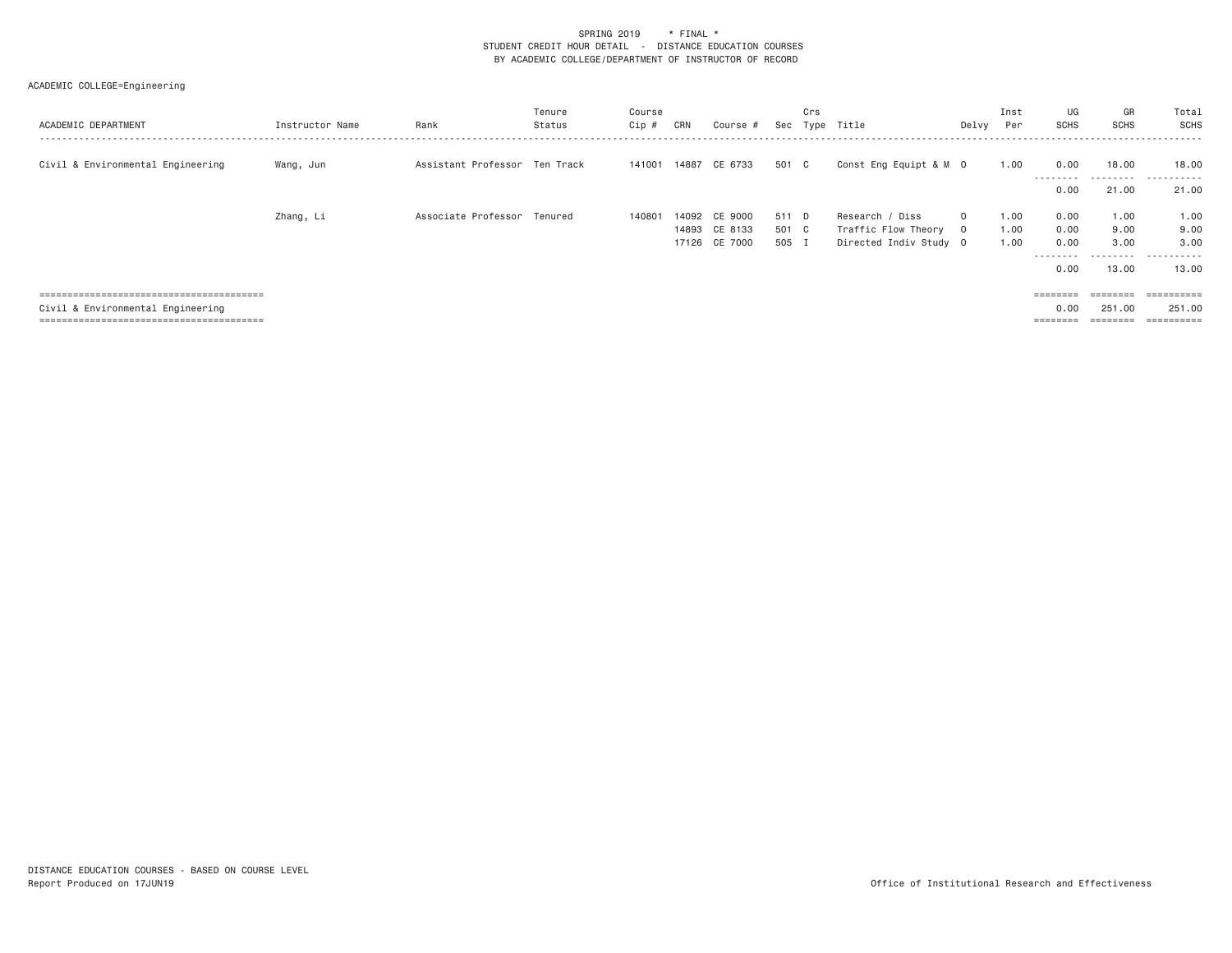| ACADEMIC DEPARTMENT            | Instructor Name        | Rank                              | Tenure<br>Status | Course<br>Cip # | CRN   | Course #              | Sec   | Crs | Type Title             | Delvy        | Inst<br>Per | UG<br><b>SCHS</b>         | GR<br><b>SCHS</b> | Total<br>SCHS        |
|--------------------------------|------------------------|-----------------------------------|------------------|-----------------|-------|-----------------------|-------|-----|------------------------|--------------|-------------|---------------------------|-------------------|----------------------|
| Computer Science & Engineering | Archibald, Christopher | Assistant Professor Ten Track     |                  |                 |       | 110101 16702 CSE 8000 | 501 D |     | Research / Thesis      | $\Omega$     | 1.00        | 0.00<br>- - - - - - - - - | 3.00              | 3.00                 |
|                                |                        |                                   |                  |                 |       |                       |       |     |                        |              |             | 0.00                      | 3.00              | 3.00                 |
|                                | Bethel, Cindy          | Associate Professor Tenured       |                  | 309999          | 16066 | CME 9000              | 504 D |     | Research/Dis           | $\Omega$     | 1.00        | 0.00<br>--------          | 6.00<br>-----     | 6.00<br>$- - -$<br>. |
|                                |                        |                                   |                  |                 |       |                       |       |     |                        |              |             | 0.00                      | 6.00              | 6.00                 |
|                                | Bhowmik, Tanmay        | Assistant Professor Ten Track     |                  |                 |       | 110101 17095 CSE 8000 | 502 D |     | Research / Thesis      | $\mathbf{0}$ | 1.00        | 0.00                      | 3.00              | 3.00                 |
|                                |                        |                                   |                  |                 |       |                       |       |     |                        |              |             | 0.00                      | 3.00              | 3.00                 |
|                                | Crumpton, Joseph       | Clinical Assist Pro Non-Ten Track |                  | 110101 16067    |       | CSE 4990              | 501 C |     | Special Topic in CS 0  |              | 0.75        | 2.25                      | 0.00<br>$\cdots$  | 2.25                 |
|                                |                        |                                   |                  |                 |       |                       |       |     |                        |              |             | 2.25                      | 0.00              | 2.25                 |
|                                | Hamilton, John         | Professor                         | Tenured          |                 |       | 521201 16941 BIS 7000 | 501 I |     | Directed Indiv Study 0 |              | 1.00        | 0.00                      | 9.00              | 9.00                 |
|                                |                        |                                   |                  |                 |       |                       |       |     |                        |              |             | 0.00                      | 9.00              | 9.00                 |
|                                |                        |                                   |                  |                 |       |                       |       |     |                        |              |             | ========                  | ========          | -----------          |
| Computer Science & Engineering |                        |                                   |                  |                 |       |                       |       |     |                        |              |             | 2.25<br>========          | 21.00<br>======== | 23.25<br>==========  |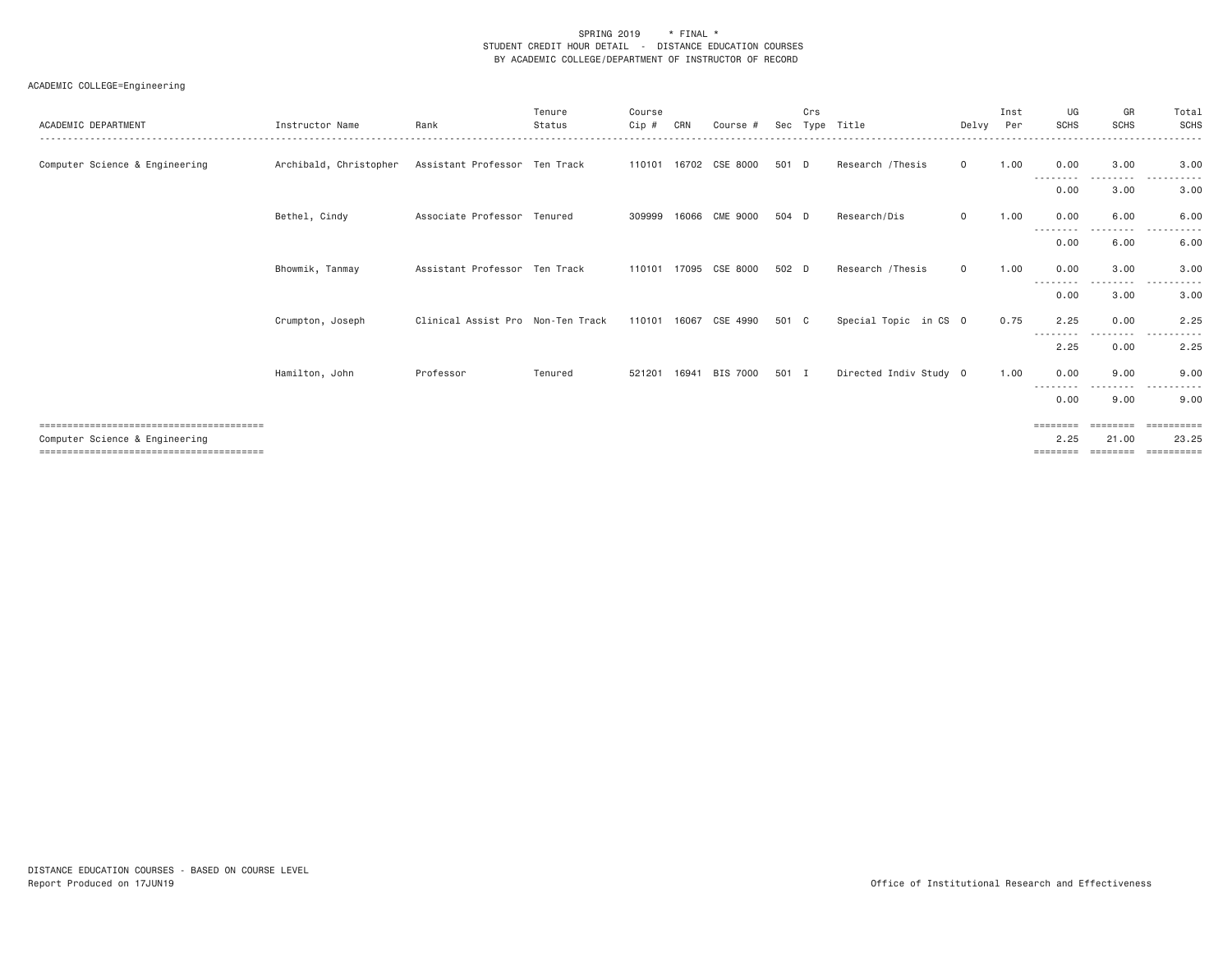| ACADEMIC DEPARTMENT               | Instructor Name                                       | Rank                          | Tenure<br>Status | Course<br>Cip # | CRN   | Course #                                            |                         | Crs | Sec Type Title<br>.                                               | Delvy                                      | Inst<br>Per          | UG<br><b>SCHS</b>               | GR<br><b>SCHS</b>                   | Total<br>SCHS                                                                                                                                                        |
|-----------------------------------|-------------------------------------------------------|-------------------------------|------------------|-----------------|-------|-----------------------------------------------------|-------------------------|-----|-------------------------------------------------------------------|--------------------------------------------|----------------------|---------------------------------|-------------------------------------|----------------------------------------------------------------------------------------------------------------------------------------------------------------------|
| Electrical & Computer Engineering | Ball, John                                            | Assistant Professor Ten Track |                  |                 | 14148 | 141001 14129 ECE 8000<br>ECE 9000<br>15305 ECE 8333 | 503 D<br>503 D<br>501 C |     | Research/Thesis<br>Research/Diss<br>Radar Signal Process 0        | $\circ$<br>$\circ$                         | 1.00<br>1.00<br>1.00 | 0.00<br>0.00<br>0.00            | 3.00<br>4.00<br>21.00               | 3.00<br>4.00<br>21.00                                                                                                                                                |
|                                   |                                                       |                               |                  |                 |       |                                                     |                         |     |                                                                   |                                            |                      | .<br>0.00                       | .<br>28.00                          | $\frac{1}{2} \left( \frac{1}{2} \right) \left( \frac{1}{2} \right) \left( \frac{1}{2} \right) \left( \frac{1}{2} \right) \left( \frac{1}{2} \right)$<br>28.00        |
|                                   | Choi, Seungdeog                                       | Associate Professor Tenured   |                  |                 |       | 141001 14147 ECE 9000<br>14898 ECE 6653             | 502 D<br>501 C          |     | Research/Diss<br>Intro to Power Elect 0                           | $\mathsf{O}\xspace$                        | 1.00<br>1.00         | 0.00<br>0.00                    | 3.00<br>9.00                        | 3.00<br>9.00                                                                                                                                                         |
|                                   |                                                       |                               |                  |                 |       |                                                     |                         |     |                                                                   |                                            |                      | .<br>0.00                       | .<br>12.00                          | .<br>12.00                                                                                                                                                           |
|                                   | Donohoe, John                                         | Professor                     | Tenured          | 141001          | 14150 | ECE 9000<br>16449 ECE 7000                          | 505 D<br>501 I          |     | Research/Diss<br>Directed Indiv Study 0                           | $\mathsf{O}\xspace$                        | 1.00<br>1.00         | 0.00<br>0.00<br>.               | 3.00<br>3.00<br>$\frac{1}{2}$       | 3.00<br>3.00<br>.                                                                                                                                                    |
|                                   |                                                       |                               |                  |                 |       |                                                     |                         |     |                                                                   |                                            |                      | 0.00                            | 6.00                                | 6.00                                                                                                                                                                 |
|                                   | Du, Qian                                              | Professor                     | Tenured          |                 |       | 141001 14151 ECE 9000<br>14903 ECE 8423             | 506 D<br>501 C          |     | Research/Diss<br>Adaptive Signal Proc 0                           | $\mathbf 0$                                | 1.00<br>1.00         | 0.00<br>0.00<br>.               | 3.00<br>12.00<br>.                  | 3.00<br>12.00<br>.                                                                                                                                                   |
|                                   |                                                       |                               |                  |                 |       |                                                     |                         |     |                                                                   |                                            |                      | 0.00                            | 15.00                               | 15.00                                                                                                                                                                |
|                                   | Fowler, James                                         | Professor                     | Tenured          |                 |       | 141001 14153 ECE 9000<br>14904 ECE 8813             | 508 D<br>501 C          |     | Research/Diss<br>Information Theory                               | $\mathsf{O}\xspace$<br>$\mathsf{O}\xspace$ | 1.00<br>1.00         | 0.00<br>0.00<br>.               | 1.00<br>9.00<br>.                   | 1.00<br>9.00<br>$\frac{1}{2} \left( \frac{1}{2} \right) \left( \frac{1}{2} \right) \left( \frac{1}{2} \right) \left( \frac{1}{2} \right) \left( \frac{1}{2} \right)$ |
|                                   |                                                       |                               |                  |                 |       |                                                     |                         |     |                                                                   |                                            |                      | 0.00                            | 10.00                               | 10.00                                                                                                                                                                |
|                                   | Fu, Yong                                              | Associate Professor Tenured   |                  | 141001 14125    |       | ECE 6633<br>14154 ECE 9000<br>14906 ECE 8683        | 501 C<br>509 D<br>501 C |     | Pwer Distrib Systems 0<br>Research/Diss<br>Power Sys Opt & Cont 0 | $\mathsf{O}\xspace$                        | 1.00<br>1.00<br>1.00 | 0.00<br>0.00<br>0.00            | 18.00<br>2.00<br>21.00              | 18.00<br>2.00<br>21.00                                                                                                                                               |
|                                   |                                                       |                               |                  |                 |       |                                                     |                         |     |                                                                   |                                            |                      | .<br>0.00                       | . <b>.</b><br>41.00                 | .<br>41.00                                                                                                                                                           |
|                                   | Kluss, Joni Viljami                                   | Assistant Professor Ten Track |                  |                 |       | 141001 14146 ECE 9000                               | 501 D                   |     | Research/Diss                                                     | $\mathbf 0$                                | 1.00                 | 0.00<br><u> - - - - - - - -</u> | 3,00                                | 3.00                                                                                                                                                                 |
|                                   |                                                       |                               |                  |                 |       |                                                     |                         |     |                                                                   |                                            |                      | 0.00                            | 3.00                                | 3.00                                                                                                                                                                 |
|                                   | Koshka, Yaroslav                                      | Professor                     | Tenured          |                 |       | 141001  14157  ECE  9000                            | 512 D                   |     | Research/Diss                                                     | $\mathbf 0$                                | 1.00                 | 0.00<br>.                       | 3.00<br>$\sim$ $\sim$ $\sim$ $\sim$ | 3.00<br>$\frac{1}{2} \left( \frac{1}{2} \right) \left( \frac{1}{2} \right) \left( \frac{1}{2} \right) \left( \frac{1}{2} \right) \left( \frac{1}{2} \right)$         |
|                                   |                                                       |                               |                  |                 |       |                                                     |                         |     |                                                                   |                                            |                      | 0.00                            | 3.00                                | 3.00                                                                                                                                                                 |
|                                   | Liu, Chun-Hung                                        | Assistant Professor Ten Track |                  |                 |       | 141001 14899 ECE 6813                               | 501 C                   |     | Communications Theor 0                                            |                                            | 1.00                 | 0.00<br>.                       | 30.00<br>.                          | 30.00<br>.                                                                                                                                                           |
|                                   |                                                       |                               |                  |                 |       |                                                     |                         |     |                                                                   |                                            |                      | 0.00                            | 30.00                               | 30.00                                                                                                                                                                |
|                                   | Mohammadi-Aragh, Mahnas Assistant Professor Ten Track |                               |                  |                 |       | 141001 15327 ECE 8990                               | 501 C                   |     | Special Topic in ECE 0                                            |                                            | 1.00                 | 0.00<br>.                       | 15.00                               | 15.00<br>.                                                                                                                                                           |
|                                   |                                                       |                               |                  |                 |       |                                                     |                         |     |                                                                   |                                            |                      | 0.00                            | 15.00                               | 15.00                                                                                                                                                                |
|                                   | Tang, Bo                                              | Assistant Professor Ten Track |                  | 141001          |       | 140901 14126 ECE 6743<br>14160 ECE 9000             | 501 B<br>516 D          |     | Digital Sys Design<br>Research/Diss                               | $\mathbf 0$<br>$\mathsf{O}\xspace$         | 1.00<br>1.00         | 0.00<br>0.00<br>.               | 12.00<br>13.00<br>$- - - - - - -$   | 12.00<br>13.00<br>.                                                                                                                                                  |
|                                   |                                                       |                               |                  |                 |       |                                                     |                         |     |                                                                   |                                            |                      | 0.00                            | 25,00                               | 25,00                                                                                                                                                                |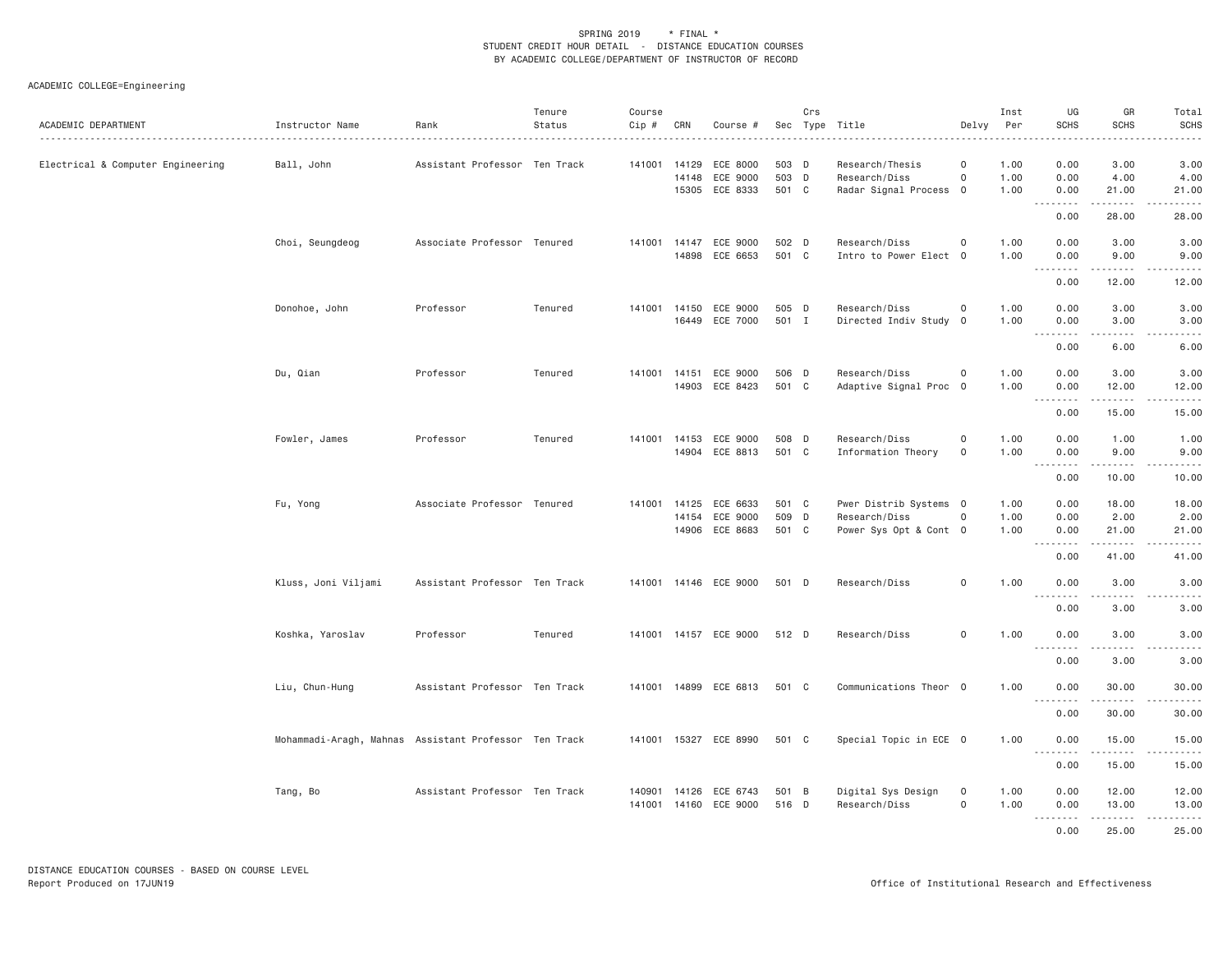### ACADEMIC COLLEGE=Engineering

|                       |      |        |            | $\cdot$ .                      |               |             | ™ota.       |
|-----------------------|------|--------|------------|--------------------------------|---------------|-------------|-------------|
| <b>ACADEM1</b><br>Nam | Rani | Status | CRN<br>ip: | Course<br><b>Tyne</b><br>- SOO | ſitle<br>Delv | <b>SCHS</b> | <b>SCHS</b> |

======================================== ======== ======== ==========

======================================== ======== ======== ==========

 $\begin{tabular}{lllllllllllll} \multicolumn{2}{l}{{\color{red}{{\color{red}\boldsymbol{z}}}}} & \multicolumn{2}{l}{{{\color{blue}\boldsymbol{z}}}} & \multicolumn{2}{l}{{{\color{blue}\boldsymbol{z}}}} & \multicolumn{2}{l}{{{\color{blue}\boldsymbol{z}}}} & \multicolumn{2}{l}{{{\color{blue}\boldsymbol{z}}}} & \multicolumn{2}{l}{{{\color{blue}\boldsymbol{z}}}} & \multicolumn{2}{l}{{{\color{blue}\boldsymbol{z}}}} & \multicolumn{2}{l}{{{\color{blue}\boldsymbol{z}}}} & \multicolumn{2}{l}{{{\color{blue}\boldsymbol{z}}}} & \mult$ Electrical & Computer Engineering 0.00 188.00 188.00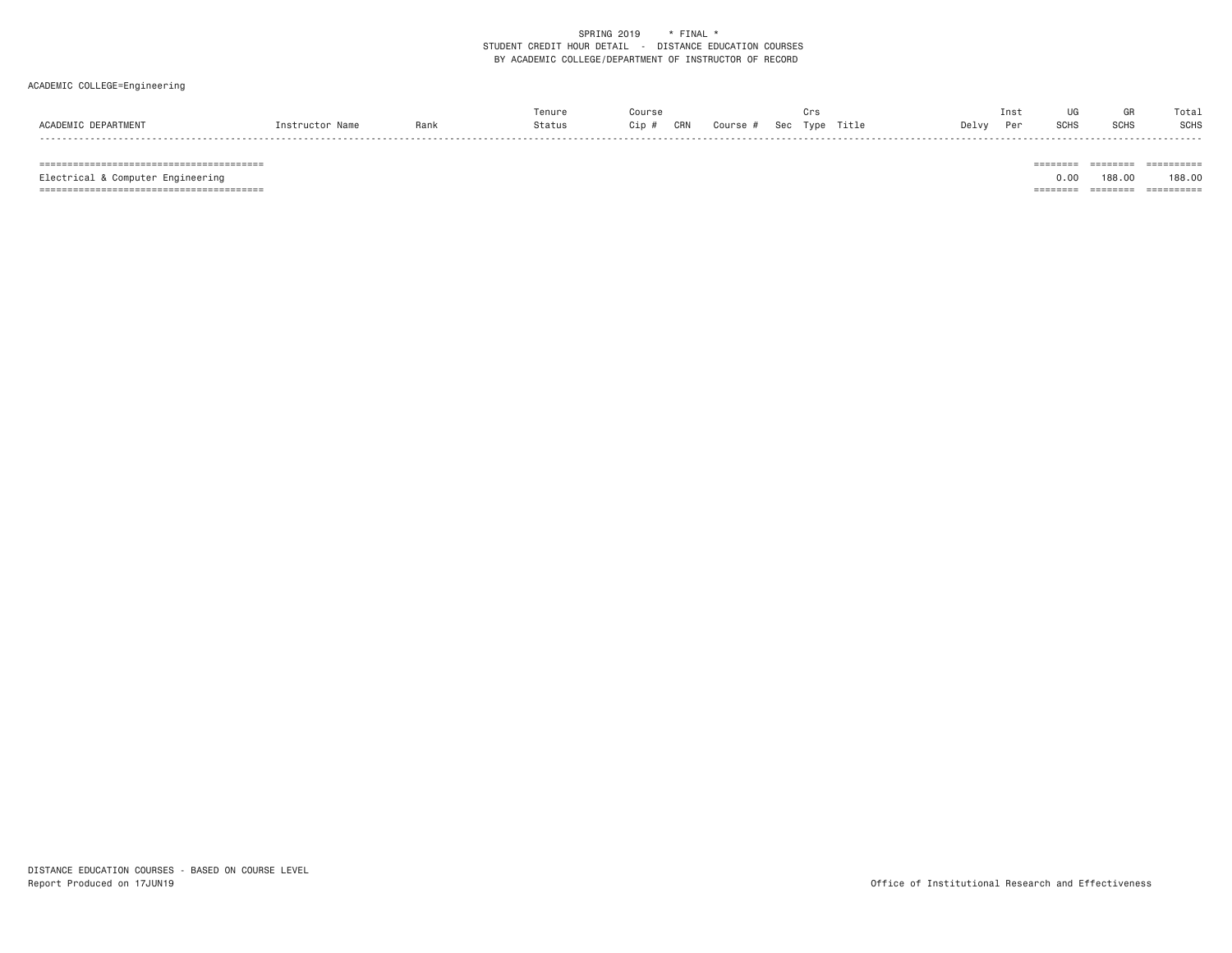| ACADEMIC DEPARTMENT                                | Instructor Name        | Rank                          | Tenure<br>Status | Course<br>Cip #  | CRN                     | Course #                                         |                                  | Crs | Sec Type Title<br>.                                                                          | Delvy                                                     | Inst<br>Per                  | UG<br><b>SCHS</b>                                    | GR<br><b>SCHS</b>             | Total<br><b>SCHS</b>          |
|----------------------------------------------------|------------------------|-------------------------------|------------------|------------------|-------------------------|--------------------------------------------------|----------------------------------|-----|----------------------------------------------------------------------------------------------|-----------------------------------------------------------|------------------------------|------------------------------------------------------|-------------------------------|-------------------------------|
| Industrial & Systems Engineering                   | Bian, Linkan           | Associate Professor Ten Track |                  | 143501<br>270301 | 14346<br>14328          | IE 9000<br>IE 6623<br>15937 IE 4623              | 501 D<br>501 C<br>501 C          |     | Research/DIss<br>Eng Statistics II<br>Eng Statistics II                                      | 0<br>$\mathsf{O}\xspace$<br>$\mathsf{O}\xspace$           | 1.00<br>1.00<br>1.00         | 0.00<br>0.00<br>15.00                                | 4.00<br>30.00<br>0.00         | 4.00<br>30.00<br>15.00        |
|                                                    |                        |                               |                  |                  |                         |                                                  |                                  |     |                                                                                              |                                                           |                              | 15.00                                                | 34.00                         | 49.00                         |
|                                                    | Bullington, Stanley    | Professor                     | Tenured          |                  | 14347                   | 143501 14332 IE 8000<br>IE 9000<br>14916 IE 8913 | 502 D<br>502 D<br>501 C          |     | Research / Thesis<br>Research/DIss<br>Engr Economy II                                        | $\mathbf 0$<br>$\mathsf{O}\xspace$<br>$\mathsf{O}\xspace$ | 1.00<br>1.00<br>1.00         | 0.00<br>0.00<br>0.00                                 | 3.00<br>1.00<br>18.00         | 3.00<br>1.00<br>18.00         |
|                                                    |                        |                               |                  |                  |                         |                                                  |                                  |     |                                                                                              |                                                           |                              | .<br>0.00                                            | 22.00                         | 22.00                         |
|                                                    | Burch, Reuben          | Assistant Professor Ten Track |                  | 143501           | 14348                   | IE 9000<br>14914 IE 8153                         | 503 D<br>501 C                   |     | Research/DIss<br>Cognitive Engr                                                              | $\mathsf{O}\xspace$<br>$\mathsf{O}\xspace$                | 1.00<br>1.00                 | 0.00<br>0.00                                         | 4.00<br>30.00                 | 4.00<br>30.00                 |
|                                                    |                        |                               |                  |                  |                         |                                                  |                                  |     |                                                                                              |                                                           |                              | .<br>0.00                                            | 34.00                         | 34.00                         |
|                                                    | Green, Robert          | Non-Faculty                   | Not Applicable   |                  |                         | 143501 14913 IE 6553                             | 501 C                            |     | Eng Law & Ethics                                                                             | $\mathbf 0$                                               | 1.00                         | 0.00<br>$\sim$ $\sim$ $\sim$                         | 36.00                         | 36.00                         |
|                                                    |                        |                               |                  |                  |                         |                                                  |                                  |     |                                                                                              |                                                           |                              | 0.00                                                 | 36.00                         | 36.00                         |
|                                                    | Jaradat, Raed          | Assistant Professor Ten Track |                  | 143501           | 14327<br>14334<br>15548 | IE 6543<br>IE 8000<br>IE 8990<br>15967 IE 4543   | 501 C<br>504 D<br>501 C<br>501 C |     | Logistics Engineerin 0<br>Research / Thesis<br>Special Topic In IE<br>Logistics Engineerin 0 | 0<br>$\overline{\mathbf{0}}$                              | 1.00<br>1.00<br>1.00<br>1.00 | 0.00<br>0.00<br>0.00<br>6.00                         | 9.00<br>1.00<br>48.00<br>0.00 | 9.00<br>1.00<br>48.00<br>6.00 |
|                                                    |                        |                               |                  |                  |                         |                                                  |                                  |     |                                                                                              |                                                           |                              | 1.1.1.1.1.1.1<br>6.00                                | $- - - - -$<br>58.00          | 64.00                         |
|                                                    | Ma, Junfeng            | Assistant Professor Ten Track |                  | 149999           | 143501 14326<br>14350   | IE 6533<br>IE 9000<br>17170 IE 4000              | 501 C<br>505 D<br>503 I          |     | Project Mgt<br>Research/DIss<br>Directed Indiv Study                                         | $\circ$<br>$\mathsf{O}\xspace$<br>$\mathbf 0$             | 1.00<br>1.00<br>1.00         | 0.00<br>0.00<br>3.00                                 | 66.00<br>3.00<br>0.00         | 66.00<br>3.00<br>3.00         |
|                                                    |                        |                               |                  |                  |                         |                                                  |                                  |     |                                                                                              |                                                           |                              | 3.00                                                 | 69.00                         | 72.00                         |
|                                                    | Marufuzzaman, Mohammad | Assistant Professor Ten Track |                  |                  |                         | 143501 14351 IE 9000                             | 506 D                            |     | Research/DIss                                                                                | $\mathsf{O}\xspace$                                       | 1.00                         | 0.00<br>$\sim$ $\sim$ $\sim$<br>$\sim$ $\sim$ $\sim$ | 5.00                          | 5.00                          |
|                                                    |                        |                               |                  |                  |                         |                                                  |                                  |     |                                                                                              |                                                           |                              | 0.00                                                 | 5.00                          | 5.00                          |
|                                                    | Purnell, Raymond       | Non-Employee                  | Not Applicable   | 142701           | 14330                   | IE 6773<br>16796 IE 4773                         | 501 C<br>501 C                   |     | Sys Simulation I<br>Sys Simulation I                                                         | $\mathsf{O}$<br>$\mathsf{O}$                              | 1.00<br>1.00                 | 0.00<br>3.00                                         | 36.00<br>0.00                 | 36.00<br>3.00                 |
|                                                    |                        |                               |                  |                  |                         |                                                  |                                  |     |                                                                                              |                                                           |                              | .<br>3.00                                            | $- - - - -$<br>36.00          | 39.00                         |
|                                                    | Reeves, Kari           | Professor                     | Tenured          |                  |                         | 140101 15536 GE 8003                             | 501 C                            |     | MENG Capstone                                                                                | $\mathsf{O}\xspace$                                       | 0.50                         | 0.00<br>$\sim$ $\sim$ .                              | 3.00                          | 3.00                          |
|                                                    |                        |                               |                  |                  |                         |                                                  |                                  |     |                                                                                              |                                                           |                              | 0.00                                                 | 3.00                          | 3.00                          |
|                                                    | Smith, Brian           | Assistant Professor Ten Track |                  | 143501           |                         | 142701 14344 IE 8583<br>14352 IE 9000            | 501 C<br>507 D                   |     | Enterprise Systems E 0<br>Research/DIss                                                      | $\mathsf{O}\xspace$                                       | 1.00<br>1.00                 | 0.00<br>0.00<br>.<br>$  -$                           | 60.00<br>4.00<br>.            | 60.00<br>4.00                 |
|                                                    |                        |                               |                  |                  |                         |                                                  |                                  |     |                                                                                              |                                                           |                              | 0.00                                                 | 64.00                         | 64.00                         |
|                                                    | Strawderman, Lesley    | Professor                     | Tenured          |                  |                         | 143501 14353 IE 9000                             | 508 D                            |     | Research/DIss                                                                                | $\mathbf 0$                                               | 1.00                         | 0.00                                                 | 2.00                          | 2.00                          |
| DISTANCE EDUCATION COURSES - BASED ON COURSE LEVEL |                        |                               |                  |                  |                         |                                                  |                                  |     |                                                                                              |                                                           |                              |                                                      |                               |                               |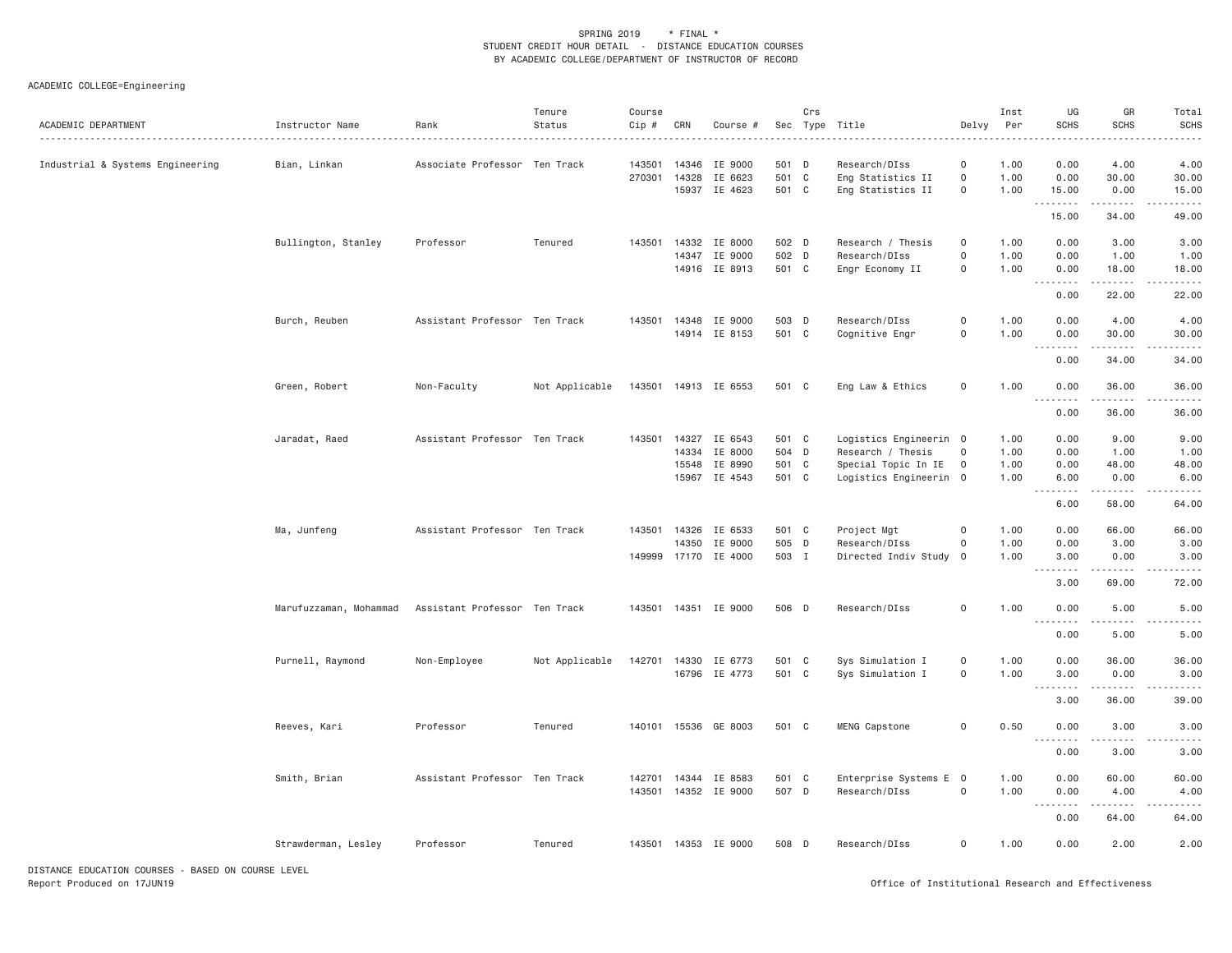| ACADEMIC DEPARTMENT              | Instructor Name | Rank                          | Tenure<br>Status | Course<br>Cip # | CRN | Course #      | Sec   | Crs<br>Type | Title         | Delvy        | Inst<br>Per | UG<br><b>SCHS</b>           | GR<br><b>SCHS</b>  | Total<br><b>SCHS</b><br>. |
|----------------------------------|-----------------|-------------------------------|------------------|-----------------|-----|---------------|-------|-------------|---------------|--------------|-------------|-----------------------------|--------------------|---------------------------|
|                                  |                 |                               |                  |                 |     |               |       |             |               |              |             | ---------                   |                    | .                         |
|                                  |                 |                               |                  |                 |     |               |       |             |               |              |             | 0.00                        | 2.00               | 2.00                      |
| Industrial & Systems Engineering | Tian, Wenmeng   | Assistant Professor Ten Track |                  | 143501          |     | 14354 IE 9000 | 509 D |             | Research/DIss | $\mathbf{0}$ | 1.00        | 0.00<br>---------           | 1,00               | 1.00<br>.                 |
|                                  |                 |                               |                  |                 |     |               |       |             |               |              |             | 0.00                        | 1,00               | 1.00                      |
|                                  | Usher, John     | Professor                     | Tenured          | 143501          |     | 14355 IE 9000 | 510 D |             | Research/DIss | $\mathbf{0}$ | 1.00        | 0.00                        | 1,00               | 1.00                      |
|                                  |                 |                               |                  |                 |     |               |       |             |               |              |             | ---------<br>0.00           | .<br>1,00          | .<br>1.00                 |
|                                  |                 |                               |                  |                 |     |               |       |             |               |              |             | $=$ $=$ $=$ $=$ $=$ $=$ $=$ | $=$ =======        | $=$ = = = = = = = = = =   |
| Industrial & Systems Engineering |                 |                               |                  |                 |     |               |       |             |               |              |             | 27,00<br>$=$ = = = = = = =  | 365,00<br>======== | 392.00<br>==========      |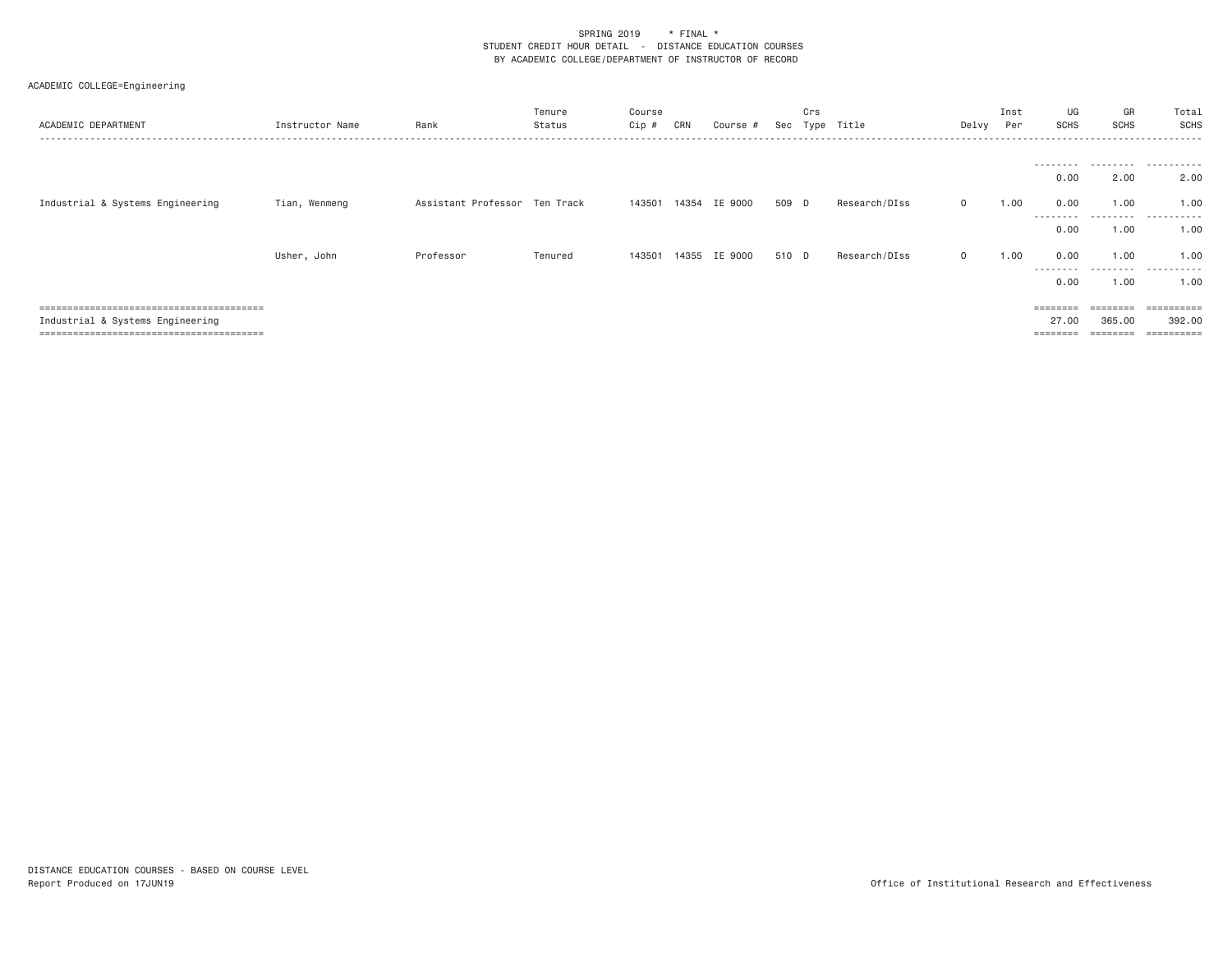| ACADEMIC DEPARTMENT                                              | Instructor Name      | Rank                          | Tenure<br>Status | Course<br>Cip # | CRN   | Course #                                         |                         | Crs | Sec Type Title                                                 | Delvy                              | Inst<br>Per          | UG<br><b>SCHS</b>                                                                                           | GR<br><b>SCHS</b>                                                                                                                                             | Total<br><b>SCHS</b>                                                                                                                                                                                                                                                                                                                                                                                                                                                                                                      |
|------------------------------------------------------------------|----------------------|-------------------------------|------------------|-----------------|-------|--------------------------------------------------|-------------------------|-----|----------------------------------------------------------------|------------------------------------|----------------------|-------------------------------------------------------------------------------------------------------------|---------------------------------------------------------------------------------------------------------------------------------------------------------------|---------------------------------------------------------------------------------------------------------------------------------------------------------------------------------------------------------------------------------------------------------------------------------------------------------------------------------------------------------------------------------------------------------------------------------------------------------------------------------------------------------------------------|
| Mechanical Engineering                                           | Askari, Omid         | Assistant Professor Ten Track |                  |                 |       | 141901 14919 ME 8333                             | 501 C                   |     | Convective Heat Tr                                             | $\mathbf 0$                        | 1.00                 | 0.00<br>$  -$<br>$   -$                                                                                     | 9.00                                                                                                                                                          | 9.00                                                                                                                                                                                                                                                                                                                                                                                                                                                                                                                      |
|                                                                  |                      |                               |                  |                 |       |                                                  |                         |     |                                                                |                                    |                      | 0.00                                                                                                        | 9.00                                                                                                                                                          | 9.00                                                                                                                                                                                                                                                                                                                                                                                                                                                                                                                      |
|                                                                  | Bammann, Douglas     | Professor                     | Tenured          |                 |       | 141101 14912 EM 8113                             | 501 C                   |     | Theory Of Cont Media 0                                         |                                    | 1.00                 | 0.00<br>$  -$                                                                                               | 27.00                                                                                                                                                         | 27.00                                                                                                                                                                                                                                                                                                                                                                                                                                                                                                                     |
|                                                                  |                      |                               |                  |                 |       |                                                  |                         |     |                                                                |                                    |                      | ----<br>0.00                                                                                                | 27.00                                                                                                                                                         | 27.00                                                                                                                                                                                                                                                                                                                                                                                                                                                                                                                     |
|                                                                  | Barrett, Christopher | Assistant Professor Ten Track |                  |                 |       | 141901 16591 ME 9000                             | 520 D                   |     | Research / Diss                                                | $\mathsf{O}\xspace$                | 1.00                 | 0.00<br>$\sim$ $\sim$ $\sim$                                                                                | 2.00                                                                                                                                                          | 2.00                                                                                                                                                                                                                                                                                                                                                                                                                                                                                                                      |
|                                                                  |                      |                               |                  |                 |       |                                                  |                         |     |                                                                |                                    |                      | .<br>0.00                                                                                                   | 2.00                                                                                                                                                          | 2.00                                                                                                                                                                                                                                                                                                                                                                                                                                                                                                                      |
|                                                                  | Bhushan, Shanti      | Assistant Professor Ten Track |                  |                 |       | 141901 14921 ME 8813                             | 501 C                   |     | Viscous Flow I                                                 | 0                                  | 1.00                 | 0.00                                                                                                        | 12.00                                                                                                                                                         | 12.00                                                                                                                                                                                                                                                                                                                                                                                                                                                                                                                     |
|                                                                  |                      |                               |                  |                 |       |                                                  |                         |     |                                                                |                                    |                      | --------<br>0.00                                                                                            | .<br>12.00                                                                                                                                                    | 12.00                                                                                                                                                                                                                                                                                                                                                                                                                                                                                                                     |
|                                                                  | Chen, Lei            | Assistant Professor Ten Track |                  |                 |       | 141901 17115 ME 7000                             | 501 I                   |     | Directed Indiv Study 0                                         |                                    | 1.00                 | 0.00                                                                                                        | 3.00                                                                                                                                                          | 3.00                                                                                                                                                                                                                                                                                                                                                                                                                                                                                                                      |
|                                                                  |                      |                               |                  |                 |       |                                                  |                         |     |                                                                |                                    |                      | $\frac{1}{2} \left( \frac{1}{2} \right) \left( \frac{1}{2} \right) \left( \frac{1}{2} \right)$<br>.<br>0.00 | .<br>3.00                                                                                                                                                     | .<br>3.00                                                                                                                                                                                                                                                                                                                                                                                                                                                                                                                 |
|                                                                  | Cho, HeeJin          | Associate Professor Ten Track |                  |                 | 14374 | 141901 14373 ME 6393<br>ME 8000<br>14381 ME 9000 | 501 C<br>507 D<br>507 D |     | Power Generation Sys 0<br>Research / Thesis<br>Research / Diss | $\mathsf{O}\xspace$<br>$\mathbf 0$ | 1.00<br>1.00<br>1.00 | 0.00<br>0.00<br>0.00                                                                                        | 9.00<br>1.00<br>3.00                                                                                                                                          | 9.00<br>1.00<br>3.00                                                                                                                                                                                                                                                                                                                                                                                                                                                                                                      |
|                                                                  |                      |                               |                  |                 |       |                                                  |                         |     |                                                                |                                    |                      | 0.00                                                                                                        | $\frac{1}{2} \left( \frac{1}{2} \right) \left( \frac{1}{2} \right) \left( \frac{1}{2} \right) \left( \frac{1}{2} \right) \left( \frac{1}{2} \right)$<br>13.00 | 13.00                                                                                                                                                                                                                                                                                                                                                                                                                                                                                                                     |
|                                                                  | Horstemeyer, Mark    | Professor                     | Tenured          |                 |       | 141901 14383 ME 9000                             | 510 D                   |     | Research / Diss                                                | $\mathsf{O}\xspace$                | 1.00                 | 0.00                                                                                                        | 4.00                                                                                                                                                          | 4.00                                                                                                                                                                                                                                                                                                                                                                                                                                                                                                                      |
|                                                                  |                      |                               |                  |                 |       |                                                  |                         |     |                                                                |                                    |                      | 0.00                                                                                                        | .<br>4.00                                                                                                                                                     | 4.00                                                                                                                                                                                                                                                                                                                                                                                                                                                                                                                      |
|                                                                  | Liu, Yucheng         | Associate Professor Ten Track |                  |                 |       | 141901 14384 ME 9000                             | 513 D                   |     | Research / Diss                                                | $\mathbf 0$                        | 1.00                 | 0.00                                                                                                        | 3.00                                                                                                                                                          | 3.00                                                                                                                                                                                                                                                                                                                                                                                                                                                                                                                      |
|                                                                  |                      |                               |                  |                 |       |                                                  |                         |     |                                                                |                                    |                      | .<br>0.00                                                                                                   | .<br>3.00                                                                                                                                                     | 3.00                                                                                                                                                                                                                                                                                                                                                                                                                                                                                                                      |
|                                                                  | Priddy, Matthew      | Assistant Professor Ten Track |                  |                 |       | 141901 15459 ME 6990                             | 501 C                   |     | Special Topic In ME                                            | $\overline{\mathbf{0}}$            | 1.00                 | 0.00                                                                                                        | 24.00                                                                                                                                                         | 24.00                                                                                                                                                                                                                                                                                                                                                                                                                                                                                                                     |
|                                                                  |                      |                               |                  |                 |       |                                                  |                         |     |                                                                |                                    |                      | --------<br>0.00                                                                                            | $- - - - -$<br>24.00                                                                                                                                          | 24.00                                                                                                                                                                                                                                                                                                                                                                                                                                                                                                                     |
|                                                                  | Yadollahi, Aref      | Non-Faculty                   | Not Applicable   |                 |       | 141901 14379 ME 8253                             | 501 C                   |     | Fatigue in Engin Des 0                                         |                                    | 1.00                 | 0.00                                                                                                        | 24.00                                                                                                                                                         | 24.00                                                                                                                                                                                                                                                                                                                                                                                                                                                                                                                     |
|                                                                  |                      |                               |                  |                 |       |                                                  |                         |     |                                                                |                                    |                      | $- - -$<br>0.00                                                                                             | 24.00                                                                                                                                                         | 24.00                                                                                                                                                                                                                                                                                                                                                                                                                                                                                                                     |
| --------------------------------------<br>Mechanical Engineering |                      |                               |                  |                 |       |                                                  |                         |     |                                                                |                                    |                      | $=$ $=$ $=$ $=$ $=$ $=$ $=$ $=$<br>0.00                                                                     | $= 222222222$<br>121.00                                                                                                                                       | - ==========<br>121.00                                                                                                                                                                                                                                                                                                                                                                                                                                                                                                    |
| --------------------------------------                           |                      |                               |                  |                 |       |                                                  |                         |     |                                                                |                                    |                      |                                                                                                             |                                                                                                                                                               | $\begin{array}{c} \multicolumn{3}{c} {\small \texttt{m}} = \multicolumn{3}{c} {\small \texttt{m}} = \multicolumn{3}{c} {\small \texttt{m}} = \multicolumn{3}{c} {\small \texttt{m}} = \multicolumn{3}{c} {\small \texttt{m}} = \multicolumn{3}{c} {\small \texttt{m}} = \multicolumn{3}{c} {\small \texttt{m}} = \multicolumn{3}{c} {\small \texttt{m}} = \multicolumn{3}{c} {\small \texttt{m}} = \multicolumn{3}{c} {\small \texttt{m}} = \multicolumn{3}{c} {\small \texttt{m}} = \multicolumn{3}{c} {\small \texttt{$ |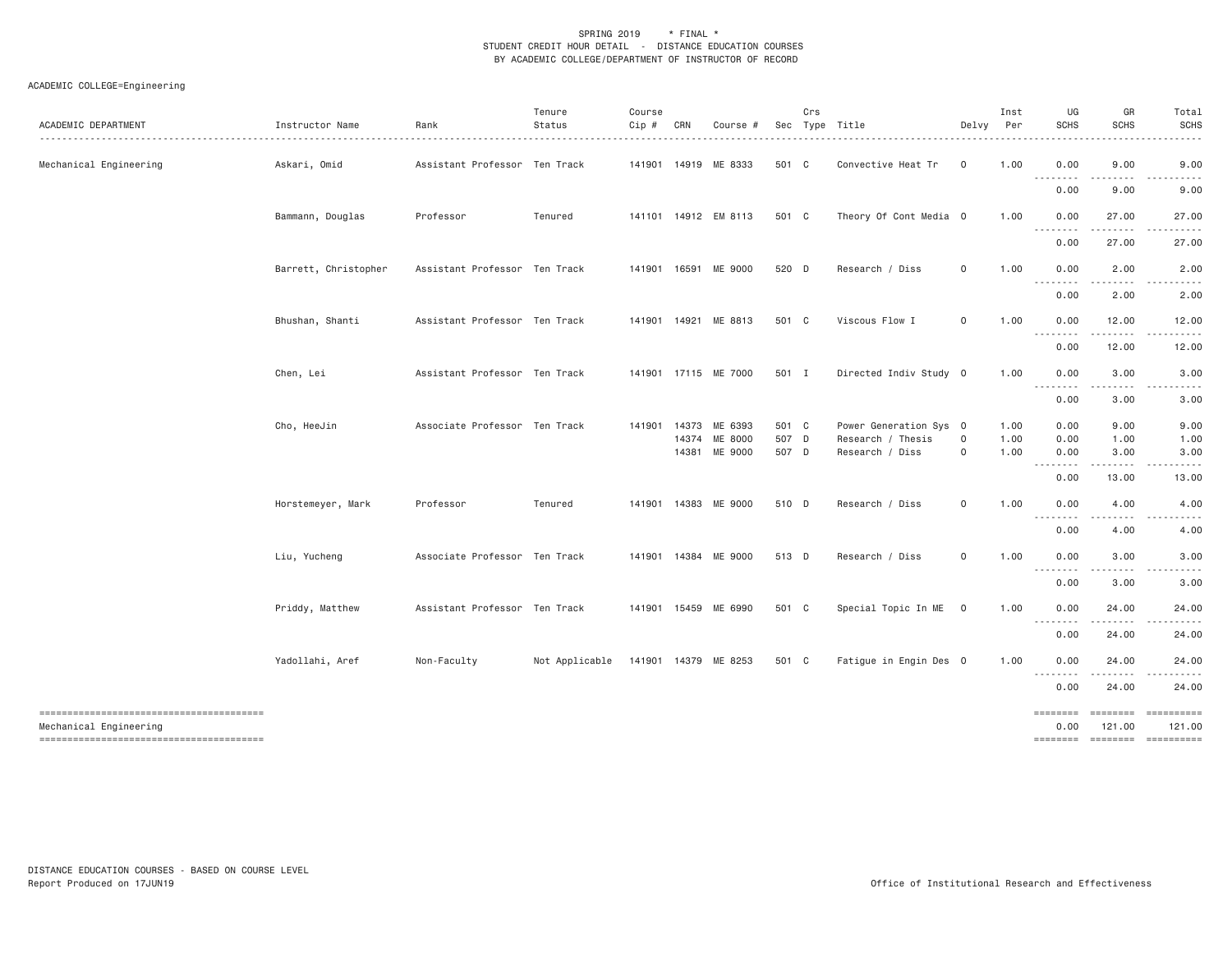| ACADEMIC DEPARTMENT            | Instructor Name | Rank                          | Tenure<br>Status | Course<br>Cip # | CRN   | Course # | Sec   | Crs<br>Type | Title                  | Delvy | Inst<br>Per | UG<br><b>SCHS</b>        | GR<br><b>SCHS</b>        | Total<br>SCHS                         |
|--------------------------------|-----------------|-------------------------------|------------------|-----------------|-------|----------|-------|-------------|------------------------|-------|-------------|--------------------------|--------------------------|---------------------------------------|
| School of Chemical Engineering | Rai, Neeraj     | Assistant Professor Ten Track |                  | 140701          | 16769 | CHE 6990 | 501 C |             | Special Topic In CHE 0 |       | 1.00        | 0.00<br>.                | 3.00<br>.                | 3.00<br>.                             |
|                                |                 |                               |                  |                 |       |          |       |             |                        |       |             | 0.00<br>========<br>0.00 | 3.00<br>========<br>3.00 | 3.00<br>$=$ = = = = = = = = =<br>3,00 |
| School of Chemical Engineering |                 |                               |                  |                 |       |          |       |             |                        |       |             | --------                 | ________<br>--------     | $=$ = = = = = = = = =                 |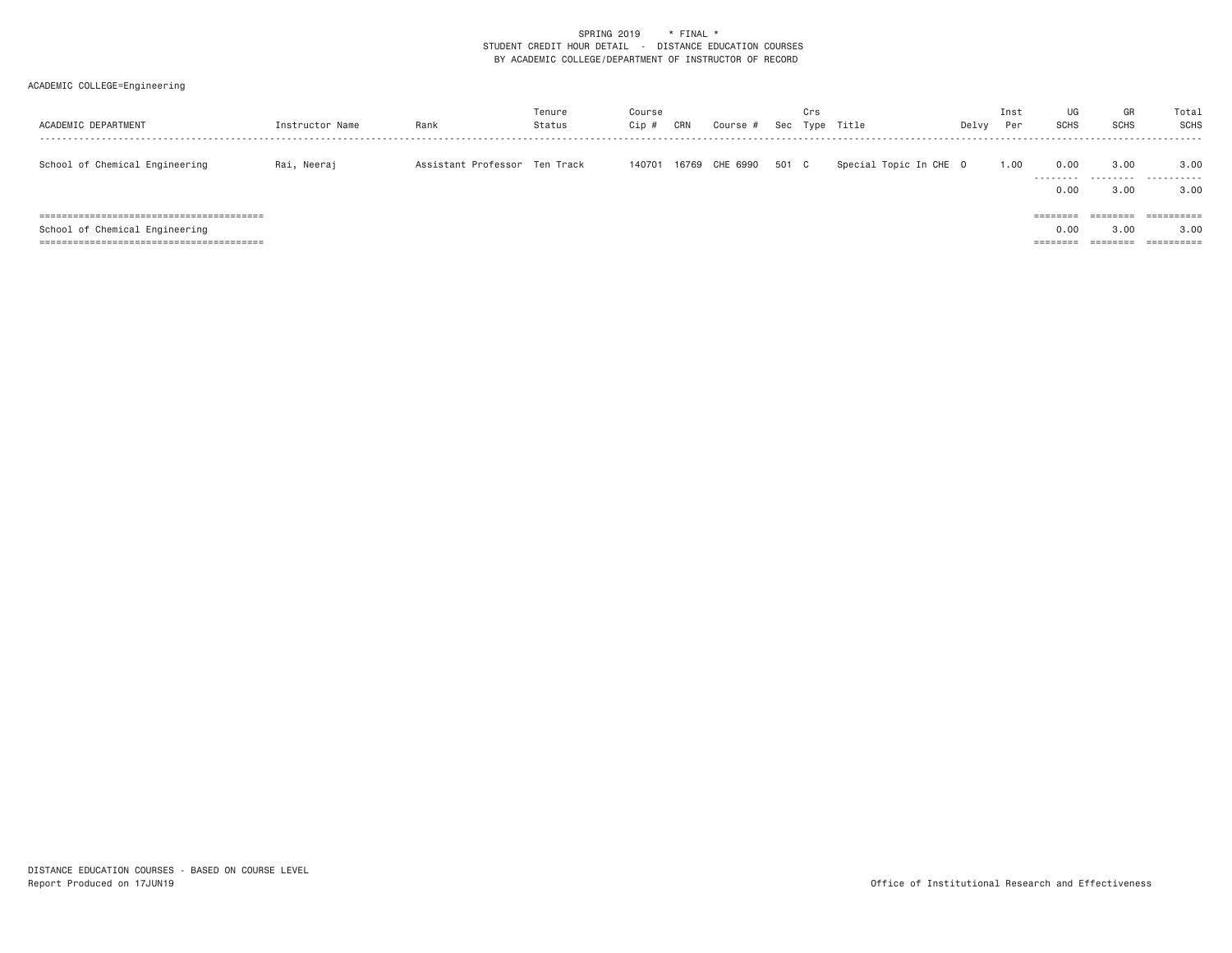#### ACADEMIC COLLEGE=Forest Resources

| ACADEMIC DEPARTMENT | Instructor Name                  | Rank                              | Tenure<br>Status   | Course<br>Cip #  | CRN   | Course                                                                                             | Sec                                                | Crs | Type Title                                                                                                                               | Delvy                       | Inst<br>Per                                  | UG<br><b>SCHS</b>                                                              | GR<br><b>SCHS</b>                                                                                                                                                                       | Total<br>SCHS<br>$- - - -$                                         |
|---------------------|----------------------------------|-----------------------------------|--------------------|------------------|-------|----------------------------------------------------------------------------------------------------|----------------------------------------------------|-----|------------------------------------------------------------------------------------------------------------------------------------------|-----------------------------|----------------------------------------------|--------------------------------------------------------------------------------|-----------------------------------------------------------------------------------------------------------------------------------------------------------------------------------------|--------------------------------------------------------------------|
| Forestry            | Frey, Brent                      | Assistant Professor Ten Track     |                    |                  |       | 030501 16938 FO 7000                                                                               | 503 I                                              |     | Directed Indiv Study 0                                                                                                                   |                             | 1.00                                         | 0.00<br>----                                                                   | 1.00                                                                                                                                                                                    | 1.00<br>$\cdots$                                                   |
|                     |                                  |                                   |                    |                  |       |                                                                                                    |                                                    |     |                                                                                                                                          |                             |                                              | 0.00                                                                           | 1.00                                                                                                                                                                                    | 1.00                                                               |
|                     | Gordon, Jason                    | Extension Assoc Pro Non-Ten Track |                    | 030501           | 14261 | FO 6683<br>16792 F0 8000                                                                           | 501 C<br>503 D                                     |     | Intro Urban Communit 0<br>Research / Thesis                                                                                              | $\mathbf 0$                 | 1.00<br>1.00                                 | 0.00<br>0.00                                                                   | 6.00<br>1.00                                                                                                                                                                            | 6.00<br>1.00                                                       |
|                     |                                  |                                   |                    |                  |       |                                                                                                    |                                                    |     |                                                                                                                                          |                             |                                              | .<br>0.00                                                                      | $\frac{1}{2} \left( \frac{1}{2} \right) \left( \frac{1}{2} \right) \left( \frac{1}{2} \right) \left( \frac{1}{2} \right) \left( \frac{1}{2} \right) \left( \frac{1}{2} \right)$<br>7.00 | $\sim$ $\sim$ $\sim$<br><u>.</u><br>7.00                           |
|                     | Grado, Stephen                   | Professor                         | Tenured            |                  |       | 030501 16743 FO 8000                                                                               | 502 D                                              |     | Research / Thesis                                                                                                                        | 0                           | 1.00                                         | 0.00                                                                           | 2.00                                                                                                                                                                                    | 2.00                                                               |
|                     |                                  |                                   |                    |                  |       |                                                                                                    |                                                    |     |                                                                                                                                          |                             |                                              | .<br>0.00                                                                      | 2.00                                                                                                                                                                                    | 2.00                                                               |
|                     | Grala, Robert<br>Grebner, Donald | Professor<br>Professor            | Tenured<br>Tenured | 030501<br>030501 |       | 14258 FO 4113<br>14259 FO 6113<br>14263 FO 8211<br>17134 FO 8000<br>14262 FO 8000<br>16775 FO 7000 | 501 C<br>501 C<br>501 S<br>506 D<br>501 D<br>501 I |     | Forest Resource Econ 0<br>Forest Resource Econ 0<br>Graduate Seminar<br>Research / Thesis<br>Research / Thesis<br>Directed Indiv Study 0 | $\mathbf 0$<br>0<br>$\circ$ | 1.00<br>1.00<br>1.00<br>1.00<br>1.00<br>1.00 | 9.00<br>0.00<br>0.00<br>0.00<br>--------<br>9.00<br>0.00<br>0.00<br>. <b>.</b> | 0.00<br>6.00<br>3.00<br>1.00<br>.<br>10.00<br>1.00<br>1.00<br>.                                                                                                                         | 9.00<br>6.00<br>3.00<br>1.00<br>19.00<br>1.00<br>1.00<br>$- - - -$ |
|                     | Munn, Ian                        | Professor                         | Tenured            | 030501           |       | 16955 FO 8000                                                                                      | 504 D                                              |     | Research / Thesis                                                                                                                        | $\mathbf 0$                 | 1.00                                         | 0.00<br>0.00<br>---------                                                      | 2.00<br>1.00                                                                                                                                                                            | 2.00<br>1.00<br>-----                                              |
|                     |                                  |                                   |                    |                  |       |                                                                                                    |                                                    |     |                                                                                                                                          |                             |                                              | 0.00                                                                           | 1.00                                                                                                                                                                                    | 1.00                                                               |
|                     | Rousseau, Randall                | Extension Professor Non-Ten Track |                    |                  |       | 030501 17057 FO 8000                                                                               | 505 D                                              |     | Research / Thesis                                                                                                                        | $\mathbf{O}$                | 1.00                                         | 0.00<br>$\cdots$                                                               | 1.00                                                                                                                                                                                    | 1.00<br>.                                                          |
|                     |                                  |                                   |                    |                  |       |                                                                                                    |                                                    |     |                                                                                                                                          |                             |                                              | 0.00                                                                           | 1.00                                                                                                                                                                                    | 1.00                                                               |
| Forestry            |                                  |                                   |                    |                  |       |                                                                                                    |                                                    |     |                                                                                                                                          |                             |                                              | ========<br>9,00                                                               | ========<br>24.00                                                                                                                                                                       | ==========<br>33.00<br>======== ======== =========                 |